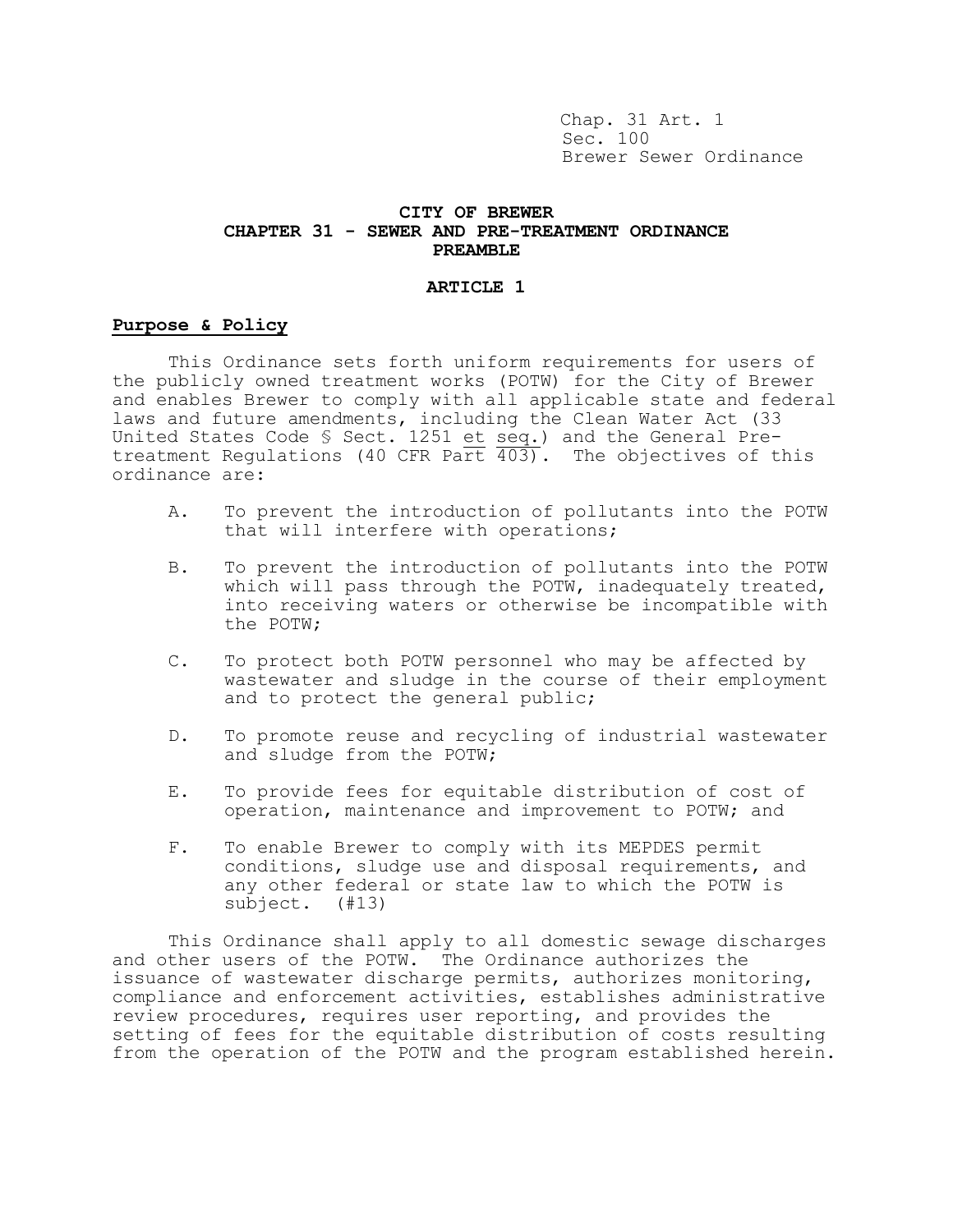# **SECTION 100.1 ADMINISTRATION**

Except as otherwise provided, herein, the Superintendent of the POTW shall administer, implement and enforce the provisions of this Ordinance. Any powers granted to or duties imposed upon the Superintendent may be delegated by the Superintendent to other qualified city personnel.

# **SECTION 100.2 APPLICABLE LAW**

Any reference in this Ordinance to a state or federal statute or regulation or local Ordinance shall mean the statute, regulation or ordinance in force on the effective date of this Ordinance and as any statute, regulation or ordinance may be amended from time to time thereafter.

## **SECTION 100.3 DEFINITIONS (#18)**

Unless the context specifically indicates otherwise, the meaning of terms used in this ordinance shall be as follows:

- 1. "ACT OR THE ACT" shall mean the Federal Water Pollution Control Act, also known as the Clean Water Act. 33 United States Code § Sect. 1251 et seq.
- 2. "ADMINISTRATIVE ORDER" shall empower the Superintendent that finds an industrial user who continues to violate the Ordinance, permit or orders issued thereunder. Such orders will include specific action to be taken by the industrial user to correct the noncompliance within a time period also specified by the order.
- 3. "APPLICANT" shall mean any person requesting approval to discharge industrial or domestic wastewaters into facilities of the City.
- 4. "APPROVAL AUTHORITY" shall mean the Maine Department of Environmental Protection and or the Regional Administrator of Region 1, EPA Boston.
- 5. "AUTHORIZED REPRESENTATIVE OF THE USER" shall mean:
	- 1. If the user is a corporation:
		- a. The president, secretary, treasurer or a vice president of the corporation in charge of a principal business function or any other person who performs similar policy or decision-making functions for the corporation; or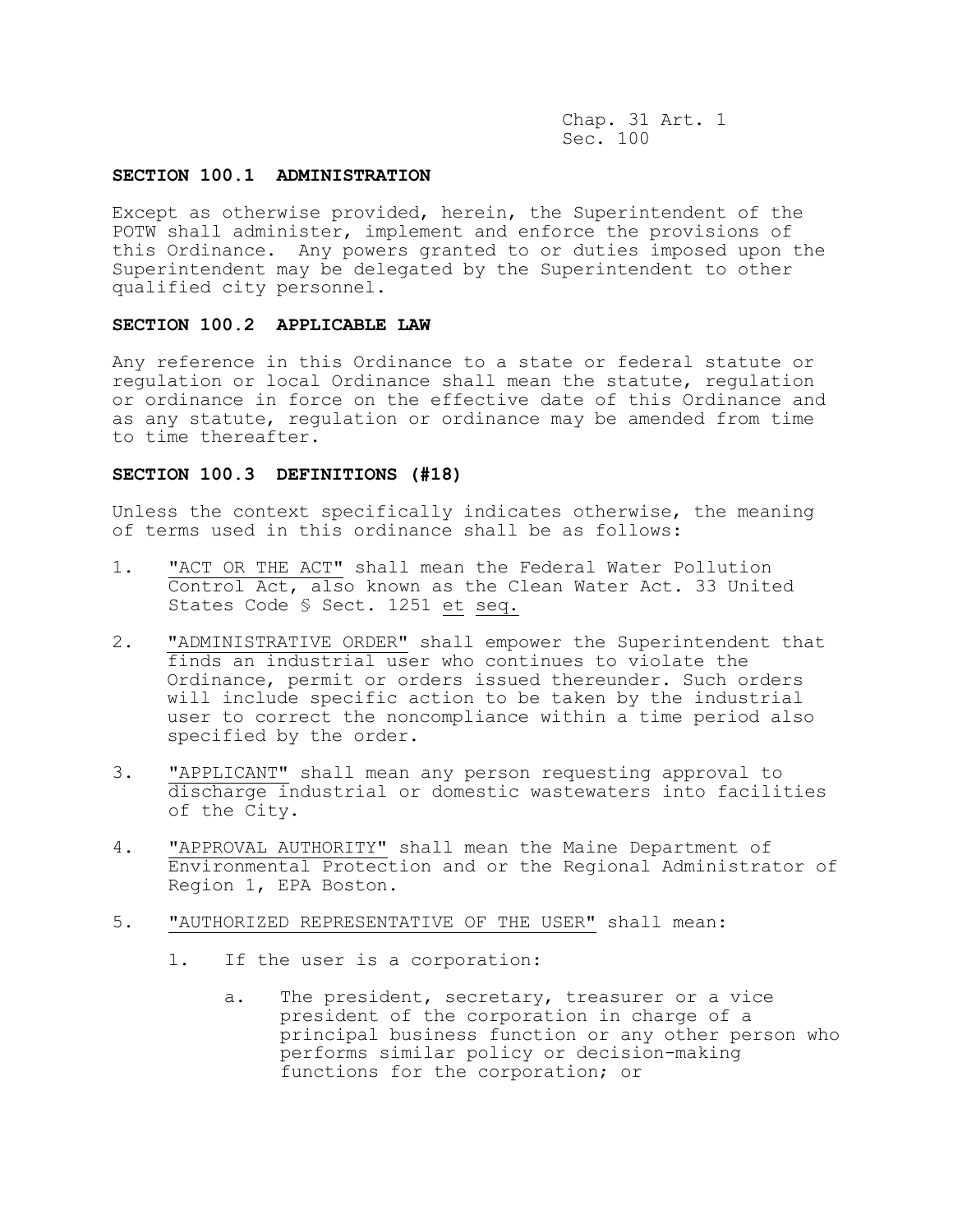- b. The manager of one or more manufacturing, production or operation facilities, provided the manager is authorized to make management decisions that govern the operation of the regulated facility including having the explicit or implicit duty of making major capital investment recommendations, and initiate and direct other comprehensive measures to assure long-term environmental compliance with environmental laws and regulations; can ensure that the necessary systems are established or actions taken to gather complete and accurate information for individual wastewater discharge permit[or general permit{optional}] requirements; and where authority to sign documents has been assigned or delegated to the manager in accordance with corporate procedures.
- 2. If the user is a partnership or sole proprietorship, a general partner or proprietor, respectively; or
- 3. If the user is a federal, state or local government facility, a director or highest official appointed or designated to oversee the operation and performance of the activities of the government facility, or the designer.
- 4. The individuals described in Paragraph 1 through 3 above, may designate a duly authorized representative if the authorization is in writing, the authorization specifies the individual or position responsible for the overall operation of the facility from which the discharge originates or having overall responsibility for environmental matters for the company, and the written authorization is submitted to the City of Brewer's POTW.
- 6. "BOD" (denoting Biochemical Oxygen Demand) shall mean the quantity of oxygen utilized in the Biochemical oxidation of organic matter under standard laboratory procedure for five (5) days at  $20^{\circ}$ C, expressed in milligrams per liter.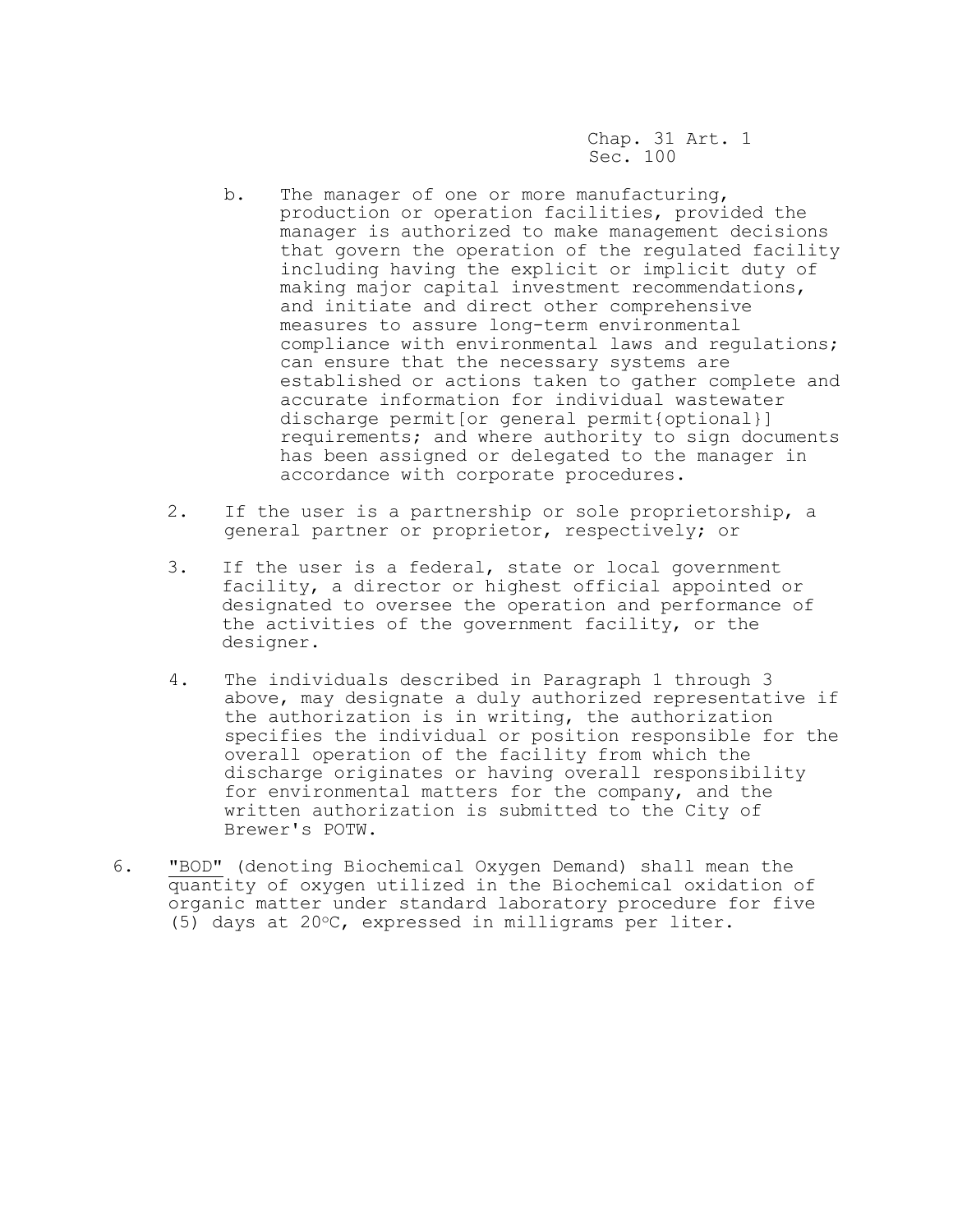- 6A. "BMP" (Best Management Practices or BMPs) shall mean schedules of activities, prohibitions of practices, maintenance procedures, and other management practices to implement the prohibitions listed in Sections 505 and 506  $[40$  CFR  $403.5(a)$  (1) and (b)]. BMPs include treatment requirements, operating procedures, and practices to control plant runoff, spillage or leaks, sludge or waste disposal, or drainage from raw materials storage. [Note: BMPs also include alternative means (i.e. management plans) of complying with, or in place of certain established categorical Pretreatment Standards and effluent limits.]
- 7. "BMR" (Base Line Monitoring Report) shall mean a report submitted by a categorical industrial users within 180 days after the effective date of applicable categorical standard which indicates the compliance status of the user with the categorical standard under 40 CFR 403.12 (b).
- 8. "BUILDING DRAIN" shall mean the part of the lowest horizontal piping of a drainage system which receives the discharge from soil, waste and other drainage pipes inside the walls of the building and conveys it to the building sewer, beginning 8 feet outside the inner face of the building wall.
- 9. "BUILDING SEWER" shall mean the extension from the building drain to the public sewer or other place of disposal.
- 10. "BWPCF" (Brewer Water Pollution Control Facility) shall mean the facility owned by the City and used for receiving and treating wastewater.
- 11. "CATEGORICAL PRETREATMENT STANDARD OR CATEGORICAL STANDARD" shall mean any regulation containing pollutant discharge limits promulgated by the EPA in accordance with Section 307 (b) and (c) or The Act (33 USC Sect. 1317) which apply to a specific category of users and which appear in 40 CFR Chapter 1, Subchapter N, Parts 405-471.
- 12. "CATEGORICAL USER" shall mean any user of the City's sewer system whose dischargers are regulated under 40 CFR 403 and 40 CFR 405-469, or who is otherwise subject to the U.S. EPA pretreatment requirements as a categorical user.
- 13. "CITY" shall mean City of Brewer.
- 14. "CITY ENGINEER" shall mean the City official appointed and designated by the City Manager as the City Engineer for the City of Brewer.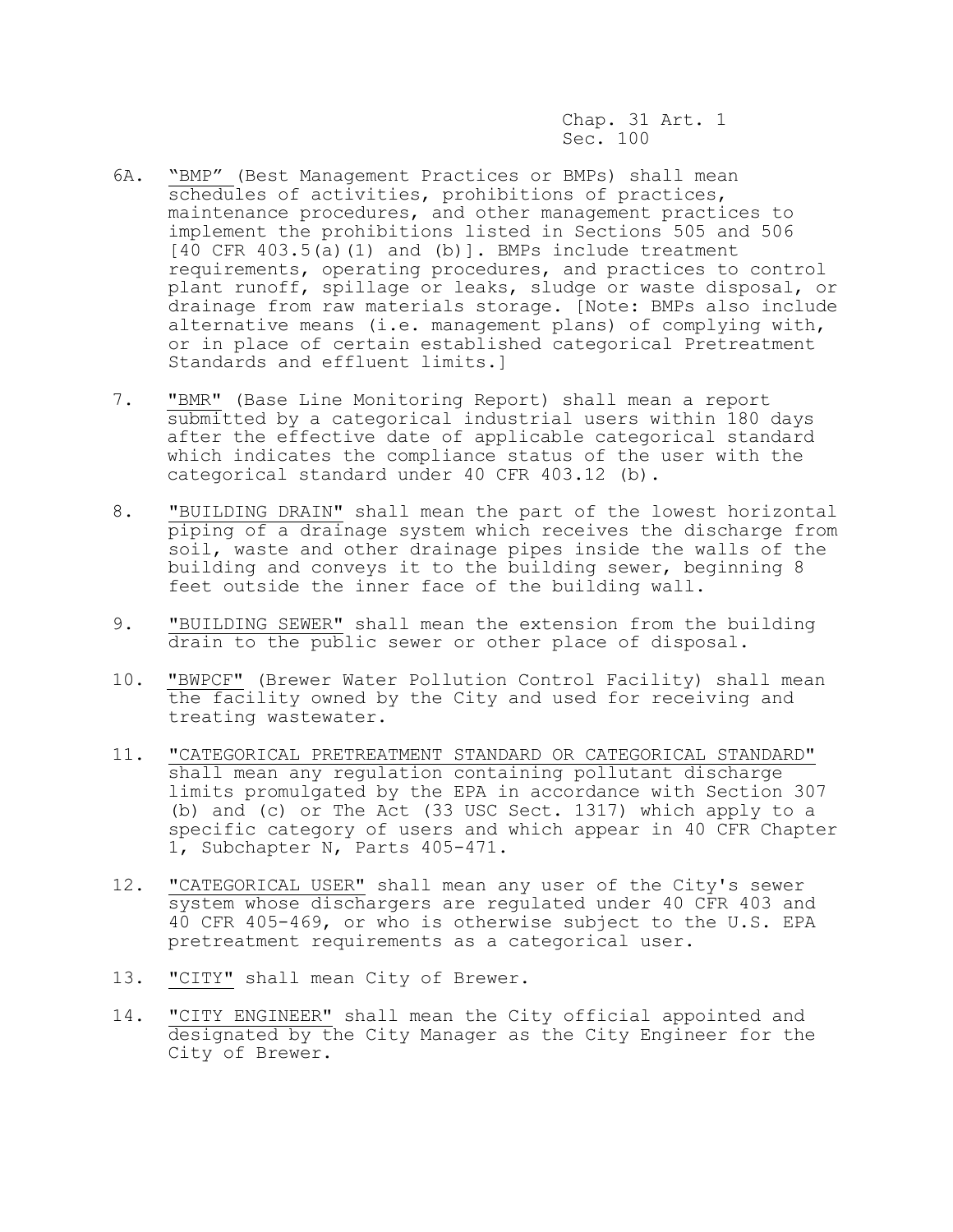- 15. "CIVIL LITIGATION" shall mean civil litigation against the industrial user seeking equitable relief, monetary penalties and actual damages.
- 16. "CODE ENFORCEMENT OFFICER" except as otherwise provided in this Ordinance, the Code Enforcement Officer or a duly appointed Assistant Code Enforcement Officer shall administer and enforce this ordinance, including the receiving of applications and the issuing of building permits. See also Chapter 29, Article 1 of the City's Ordinances.
- 17. "COMBINED SEWER" shall mean a sewer receiving both surface runoff and sewage.
- 18. "COMPOSITE SAMPLER" shall mean the sample resulting from the combination of individual wastewater samples taken at selected intervals based on an increment of either flow or time.
- 19. "CRIMINAL PROSECUTION" shall mean punitive measures against an individual and/or organization through a court of law.
- 19A. "DEPARTMENT OF ENVIRONMENTAL PROTECTION-DEP" shall mean the State of Maine Environmental Agency.
- 20. "DISCHARGE" shall mean any substance released into any part of the City's sewer system or treatment works.
- 21. "DISCHARGER" shall mean all industrial users, including "Categorical Users" and "Significant Industrial Users" as defined in this section. "Discharger" also refers to any non-industrial user of the City's sewer system who may be subject to regulation under this Ordinance.
- 22. "DOMESTIC SEWAGE" shall mean water and water-carried wastes normally discharged into the sanitary sewers from dwellings, including single-family homes, multi-family homes and motels, from office buildings, factories and institutions, but not including storm water drainage or surface water drainage and not including industrial wastes as defined in this section.
- 23. "ENVIRONMENTAL PROTECTION AGENCY E.P.A." shall mean the U.S. Environmental Agency, or where appropriate, the Regional Water Management Division Director or other authorized official of said agency.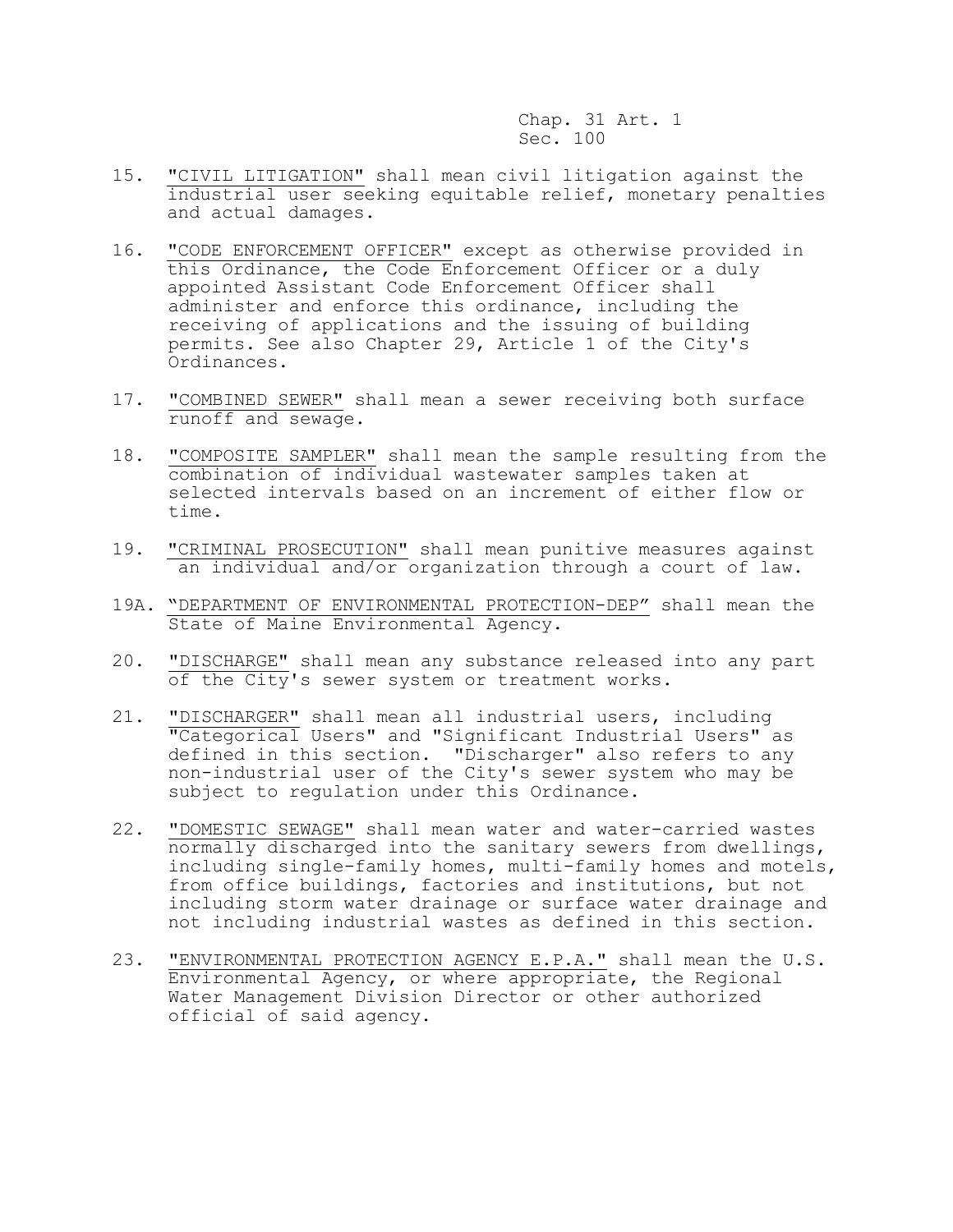- 24. "EXCESSIVE LOADING" shall mean any discharge resulting in a Biochemical Oxygen Demand (BOD) or Total Suspended Solids (TSS) loading in excess of 350 mg/l. Where a correlation is established between BOD, COD and TOC, a discharge is excess of the equivalent COD or TOC, loading shall constitute excessive loading.
- 25. "FINE" As used in Article 10 of this Ordinance the Industrial Wastewater Pretreatment Enforcement Response Guide is a Monetary Penalty assessed by Control Authority Officials. Fine should be assessed by the Pretreatment Coordinator or the BWWTP Superintendent.
- 26. "GARBAGE" shall mean solid waste from the domestic and commercial preparation, cooking and dispensing of food and from the handling, storage and sale of food products and produce.
- 27. "GRAB SAMPLE" shall mean a sample which is taken from a wastestream on a one-time basis without regard to the flow in the wastestream and without consideration of time.
- 28. "HAZARDOUS WASTE" shall mean a hazardous waste as that term is defined in 40 CFR Part 261 or Maine Department of Environmental Protection Regulations Chapter 850.
- 29. "HIGH STRENGTH CONVENTIONAL WASTE" shall mean any non industrial waste of a substantially greater density, toxicity, or acidity than normal domestic sewage, including all wastes likely to cause "Excessive Loading" as defined in this section.
- 30. "HOLDING TANK WASTES" shall mean a waste from solely domestic sources which have not been concentrated or had chemicals added to them.
- 31. "INDIRECT DISCHARGE OR DISCHARGE" shall mean the introduction of pollutants into the POTW from any non-domestic source regulated under Section 307 (a),(c), or (d) of The Act.
- 32. "INDUSTRIAL USER" shall mean a source of non-domestic waste, including agriculture, forestry, fishing, mining manufacturing, transportation, communication, electrical, gas and sanitary services and any other industrial services discharging into the City's sanitary sewer system and industrial waste or any waste other than "domestic sewage" as defined in this section.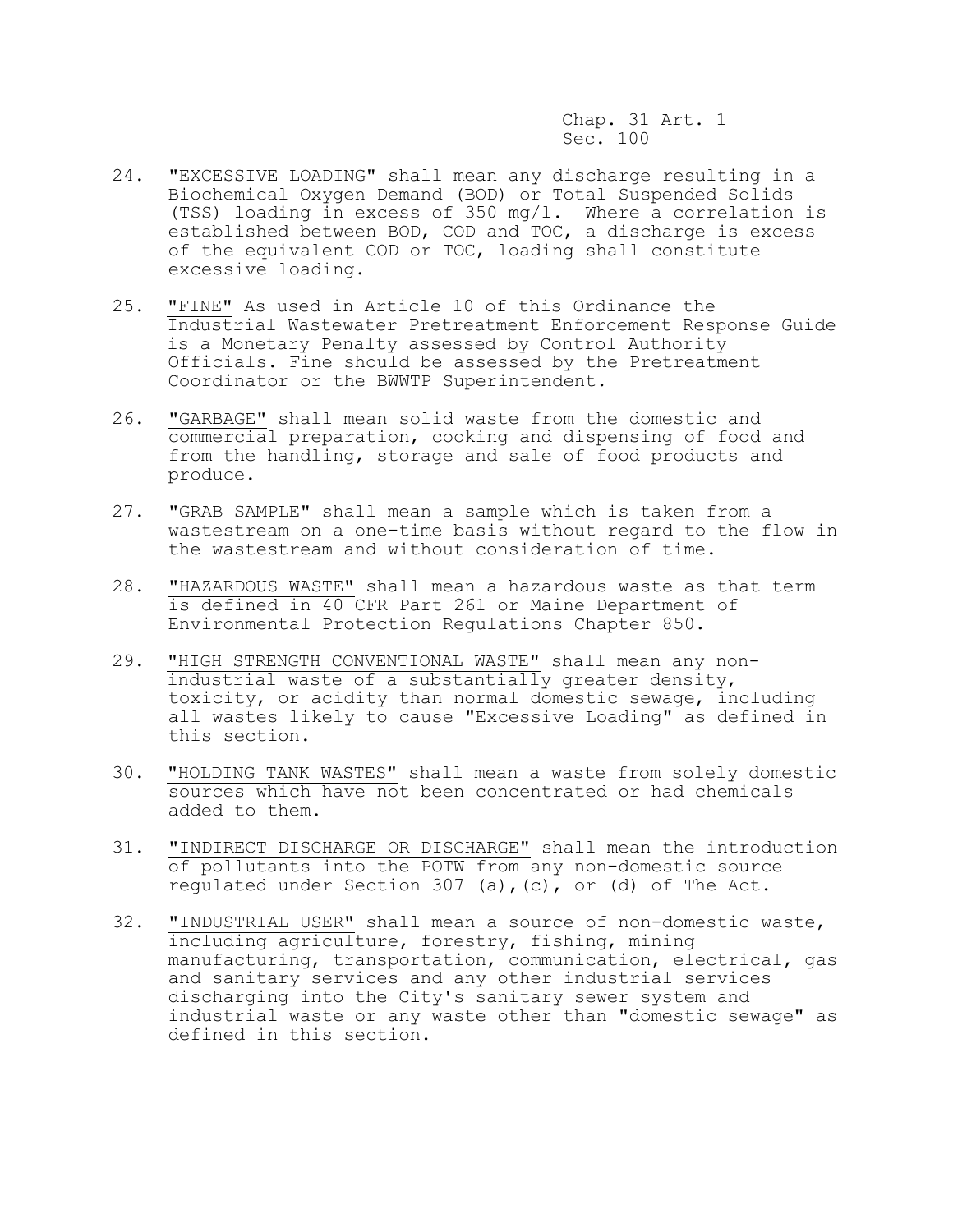- 33. "INDUSTRIAL WASTE" shall mean all water, water-carried solids, liquid and gas wastes resulting from any industrial, manufacturing, or food processing operation or process or from the development of any natural resource or a mixture of any of these fluids and domestic sewage, or any mixture of these fluids with any other water or with any other liquid.
- 34. "INSTANTANEOUS MAXIMUM ALLOWABLE DISCHARGE LIMIT" shall mean the maximum concentration of a pollutant allowed to be discharged at any time, determined from analysis of and grab or composite sample collected, independent of the industrial flow rate and duration of the sampling event.
- 35. "INTERFERENCE" shall mean a discharge that, alone or in conjunction with a discharge or discharges from other sources, both (1) inhibits or disrupts the City's sewer system, treatment processes or operations, or its sludge processes, use of disposal; and (2) which thus contributes to a cause of a violation of any requirement of the City's MEPDES permit (including an increase in the magnitude or duration of a violation) or of the prevention of sewage sludge use or disposal in compliance with statutory provisions and regulations or permits issued under Section 405 of the Clean Water Air Act, the Toxic Substances Control Act, the Marine Protection, Research and Sanctuaries Act and any State regulations contained in any state sludge management plan prepared pursuant to Subtitle D of the Resource Conservation and Recovery Act. (#13)
- 35A. "LEACHATE" shall mean a liquid that has percolated through, or out of some substance; a liquid that has been polluted or made toxic by percolating through rubbish: a solution obtained by leaching.
- 35B. "LOCAL LIMITS" shall mean technically based limits established by the POTW for certain pollutants to protect against pass-through or interference. (#18)
- 36. "MEDICAL WASTES" shall mean isolation wastes, infectious agents, human blood and blood products, pathological wastes, sharps, body parts, contaminated laboratory wastes and dialysis wastes.
- 37. "MEETING" as used in Article 9 of this Ordinance the Industrial Wastewater Pretreatment Enforcement Response Guide shall mean an informal compliance meeting with an IU to resolve recurring noncompliance.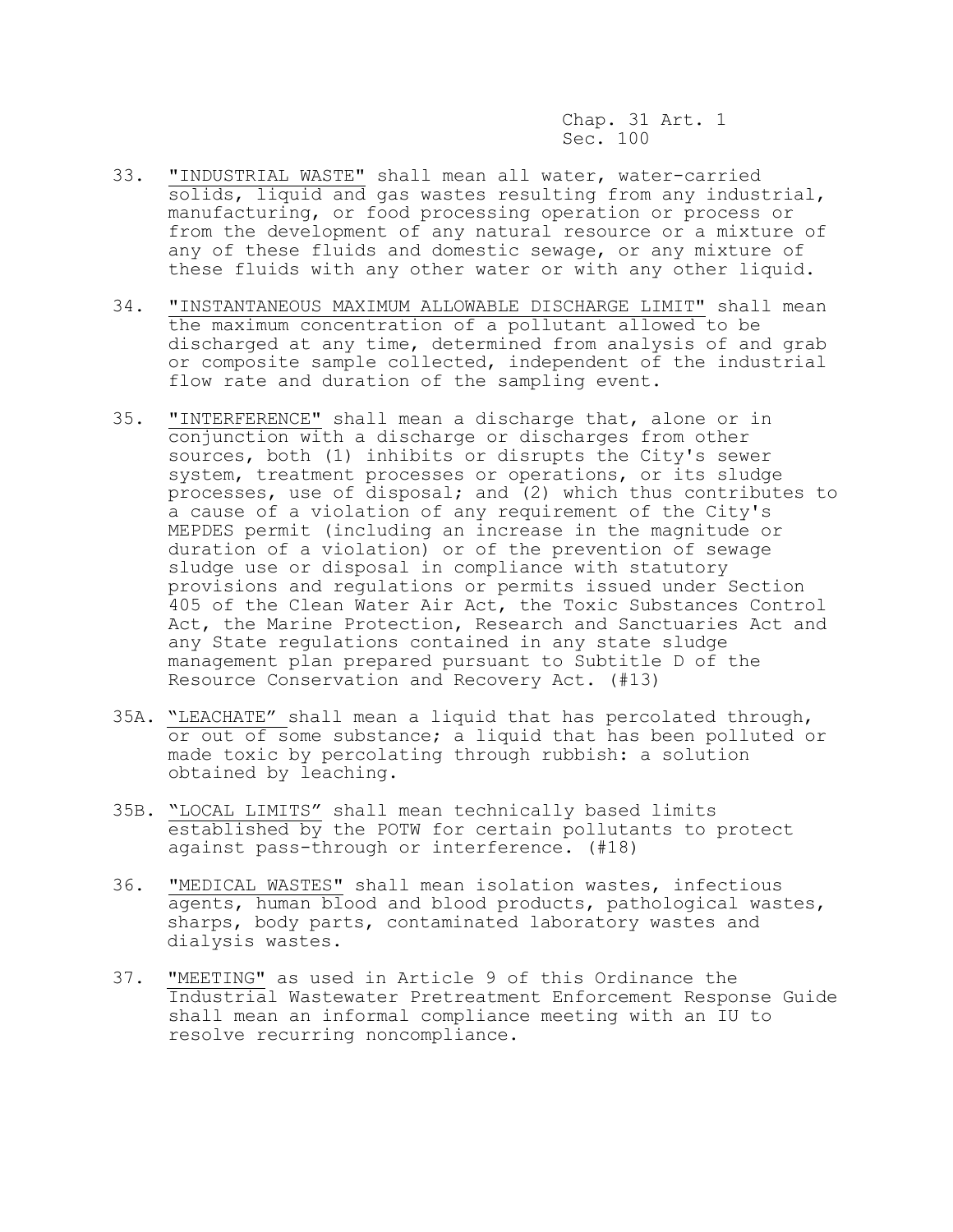- 37A. "MEPDES" shall mean the Maine Pollutant Discharge Elimination System permit program of the State of Maine. (#13)
- 38. "MILLIGRAMS PER LITER" shall be abbreviated as "mg/L" and shall mean a weight to volume ratio. The figure appearing before the symbol "mg/L" shall be the number of milligrams to be found in one liter of the substance being tested. This figure can be transposed to pounds per million gallons of water by multiplying the figure appearing before the symbol "mg/L" by 8.34. (The weight in pounds of one gallon of water)
- 39. "NATURAL OUTLET" shall mean any outlet into a watercourse, pond, ditch, lake or other body of surface or groundwater.
- 40. "NEW SOURCE" shall mean:
	- 1. Any building, structure, facility or installation from which there is or may be a discharge of pollutants, the construction of which commenced after the publication of proposed Pretreatment Standards under Section 307 (c) of The Act which will be applicable to such source if such standards are thereafter promulgated in accordance with that section of The Act, provided that:
		- (a) The building, structure, facility or installation constructed at a site at which no other source is located; or
		- (b) The building, structure, facility or installation totally replaces the process or production equipment that causes the discharge of pollutants at an existing source; or
		- (c) The production or wastewater generating processes of the building, structure, facility or installation are substantially independent of an existing source at the same site. In determining whether the sources are substantially independent, factors such as the extent to which the new facility is integrated with the existing plant, and the extent to which the new facility is engaged in the same general type of activity as the existing source, should be considered.
	- 2. Construction on site at which an existing source is located results in a modification rather than a new source if the construction does not create a new building, structure, facility, or installation meeting the criteria of Section 1(b)or(c) above, but otherwise alters, replaces or adds to existing process or production equipment.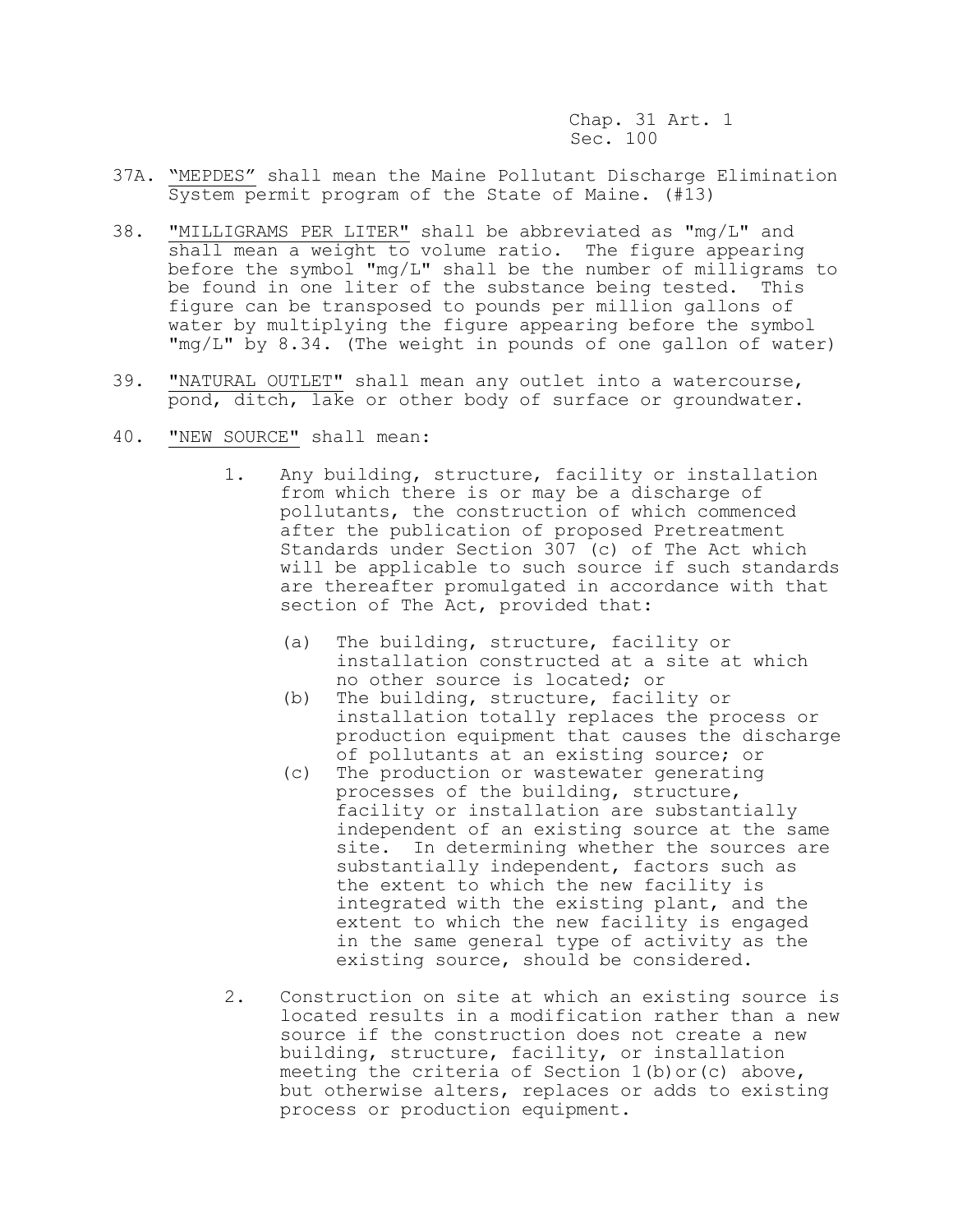- 3. Construction of a new source as defined under this paragraph has commenced if the owner or operator has:
	- (a) Begun, or caused to begin as part of a continuous on site construction program:
		- (I) Any placement, assembly or installation of facilities or equipment; or
		- (II) Significant site preparation work including clearing, excavation or removal of existing buildings, structures, or facilities which is necessary for the placement, assembly or installation of a new source facilities or equipment; or
	- (b) Entered into a binding contractual obligation for the purchase of facilities of equipment which are intended to be used in it's operation within a reasonable time. Options to purchase or contracts which can be terminated or modified without substantial loss, and contracts for feasibility, engineering, and design studies do not constitute a contractual obligation under this subparagraph.
- 41. "NONCONTACT COOLING WATER" shall mean water used for cooling which does not come in direct contact with any raw materials, intermediate product, waste product or finished product.
- 42. "NORMAL DOMESTIC SEWAGE" shall mean the sewage in which average concentration of Total Suspended Solids does not exceed 250 mg/L and in which the average concentration of BOD does not exceed 250 mg/L.
- 43. "NOV" (Notice of Violation) shall mean a written letter of Notice of Violation when and industrial user has violated this ordinance, permit or order issued. Within 10 (ten) days of the receipt date of this notice, an explanation of the violation and a plan for the satisfactory correction and prevention, with specific required actions taken. Submission of this plan in no way relieves the user of liability for any violations occurring before or after receipt of the Notice of Violation.
- 44. "NPDES" shall mean the National Pollutant Discharge Elimination System permit program of the U.S. EPA.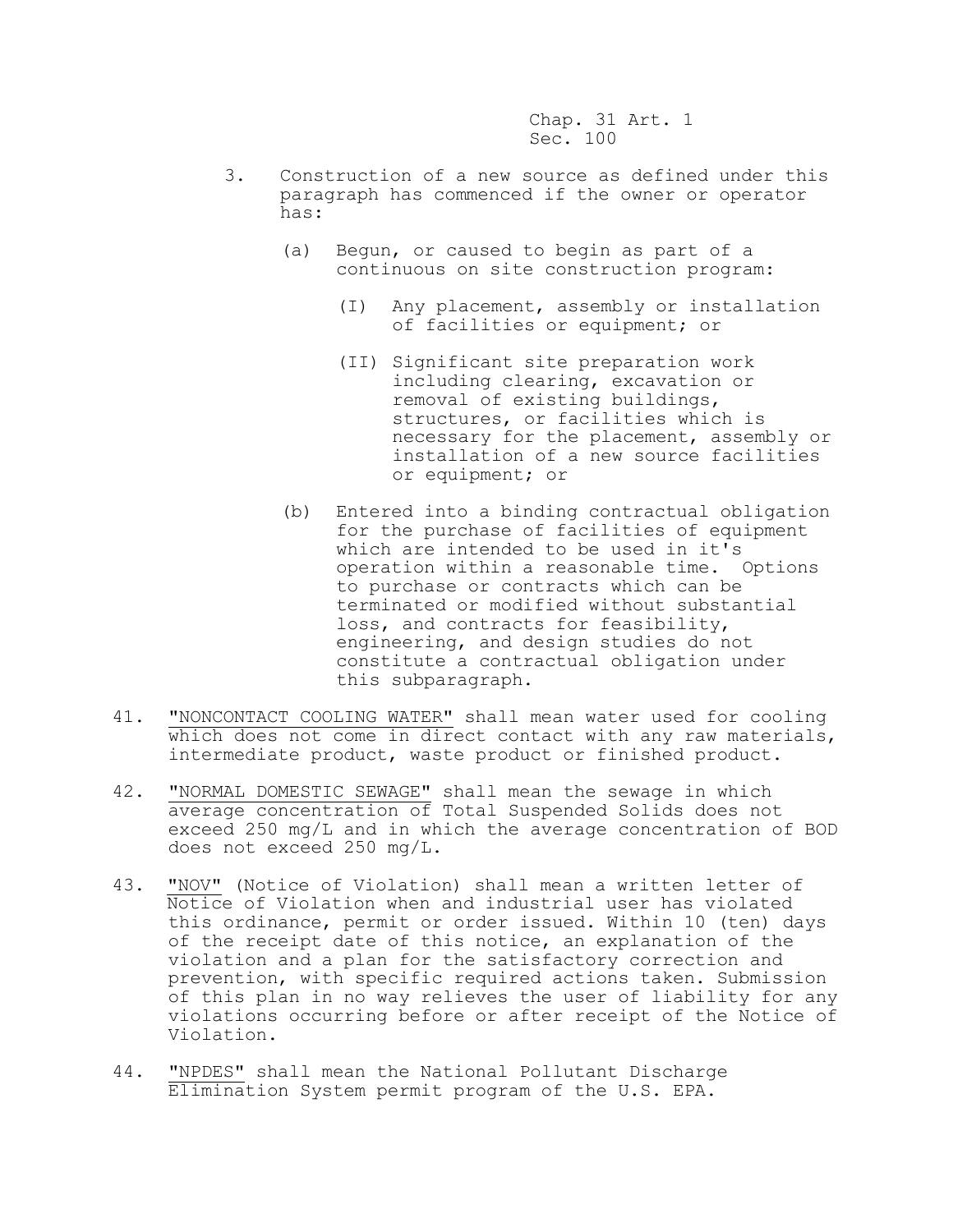- 45. "OWNER" shall mean the owner, tenant, occupant or person in charge of any building or premises, or any person acting in the owner's behalf.
- 46. "PASS-THROUGH" shall mean any discharge from the City's treatment works into waters of the United States in quantities or concentrations which, alone or in conjunction with a discharge or discharges from other sources, causes a violation of any requirement of the City MEPDES permit, including an increase in the magnitude or duration of a violation. (#13)
- 47. "PERSON" shall mean any individual, partnership, firm, company, association, society, corporation, group, joint stock company, trust, estate, governmental entity, or any other legal entity of whatever relationship; or their legal representatives, agents or assigns. This definition includes all federal, state or local governmental entities.
- 48. "pH" shall mean the logarithm (base 10) of the reciprocal of the Hydrogen ion concentration expressed in moles per liter. pH shall be determined by standard methods as defined in this section.
- 49. "PLUMBING INSPECTOR" shall mean the Plumbing Inspector(s) that the City Council appoints to inspect all plumbing, for which permits are granted, within the City, which is in the process of construction, alteration or repair. See also Chapter 18 Article 1 of the City's Ordinances.
- 50. "POLLUTANT" shall mean the dredged spoil, solid waste, incinerator residue, sewage, garbage, sludge, pretreatment by-products, munitions, wastewater, medical wastes, chemical wastes, biological materials, metals, oil and grease, radioactive materials, heat, wrecked or discharged equipment, rock, sand, cellar dirt, agricultural and industrial wastes, and other waste or material that alters or adversely affects the characteristics of the wastewater (ie., pH, temperature, TSS, turbidity, color, BOD, COD, toxicity, TTO, TOC, or odor).
- 51. "POTW" shall mean Publicly Owned Treatment Works.
- 52. "PREMISES" shall mean any building or lot under individual ownership or individual use where water and/or sewer service is metered independently.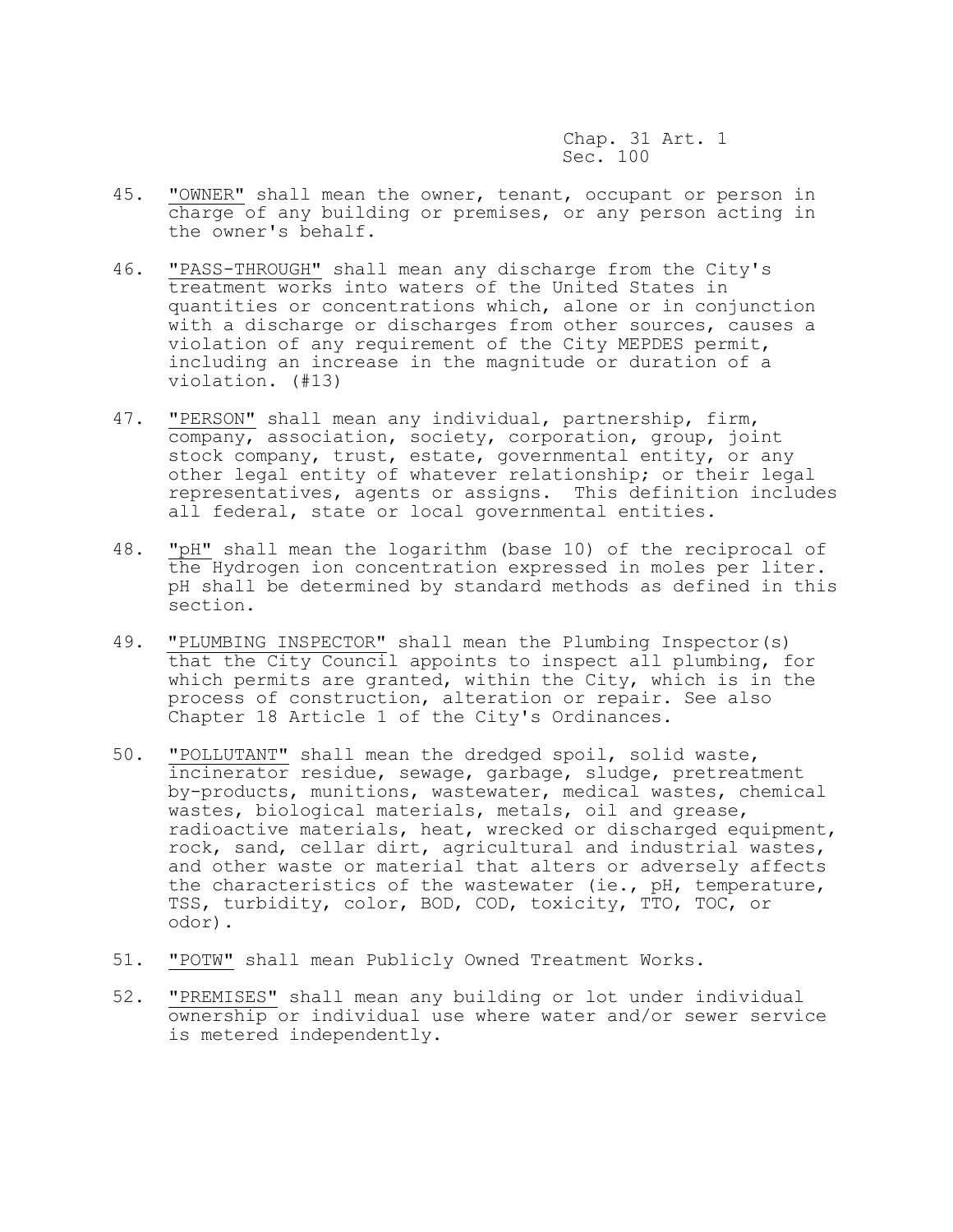- 53. "PRETREATMENT" shall mean the reduction of the amount of pollutants, the elimination of pollutants, or the alteration of the nature of pollutant properties in wastewater prior to, or in lieu of, introducing such pollutants into the POTW. This reduction or alteration can be obtained by physical, chemical, or biological processes; by process changes; or by other means except by diluting the concentration of the pollutants unless allowed by an applicable pretreatment standard.
- 54. "PRETREATMENT COORDINATOR or PC" shall mean the City's Water Pollution Control Facility's Superintendent or a designated employee responsible for the supervision of the City's Industrial Pretreatment Program.
- 55. "PRETREATMENT REQUIREMENTS" shall mean any substantive or procedural requirement related to pretreatment imposed on a user, other than a pretreatment standard.
- 56. "PRETREATMENT STANDARDS OR STANDARDS" shall mean prohibited discharge standards, categorical pretreatment standards and local limits.
- 57. "PROHIBITED DISCHARGE STANDARD OR PROHIBITED DISCHARGES" shall mean the absolute prohibitions against the discharge of certain substances. These prohibitions appear in Article 5 section 505 and 506 of this ordinance.
- 58. "PROPERLY SHREDDED GARBAGE" shall mean the City's preparation, cooking, and dispensing of food that have been shredded to such a degree that all particles will be carried freely under the flow conditions normally prevailing in public sewers, with no particle greater than 1/2 (one-half) inch in any dimension.
- 59. "PUBLICLY OWNED TREATMENT WORKS" shall mean a treatment works as defined by Section 212 of The Act (33 USC Section 1292) which is owned by the City. This definition includes any devices or systems used in the collection, storage, treatment, recycling and reclamation of wastewater of a liquid nature and any conveyances which convey wastewater to a treatment plant.
- 60. "PUBLIC SEWER" shall mean a sewer in which all owners of abutting properties have equal rights and is controlled by public authority.
- 61. "SANITARY SEWER" shall mean a sewer which carries sewage and to which storm, surface and groundwater are not intentionally admitted.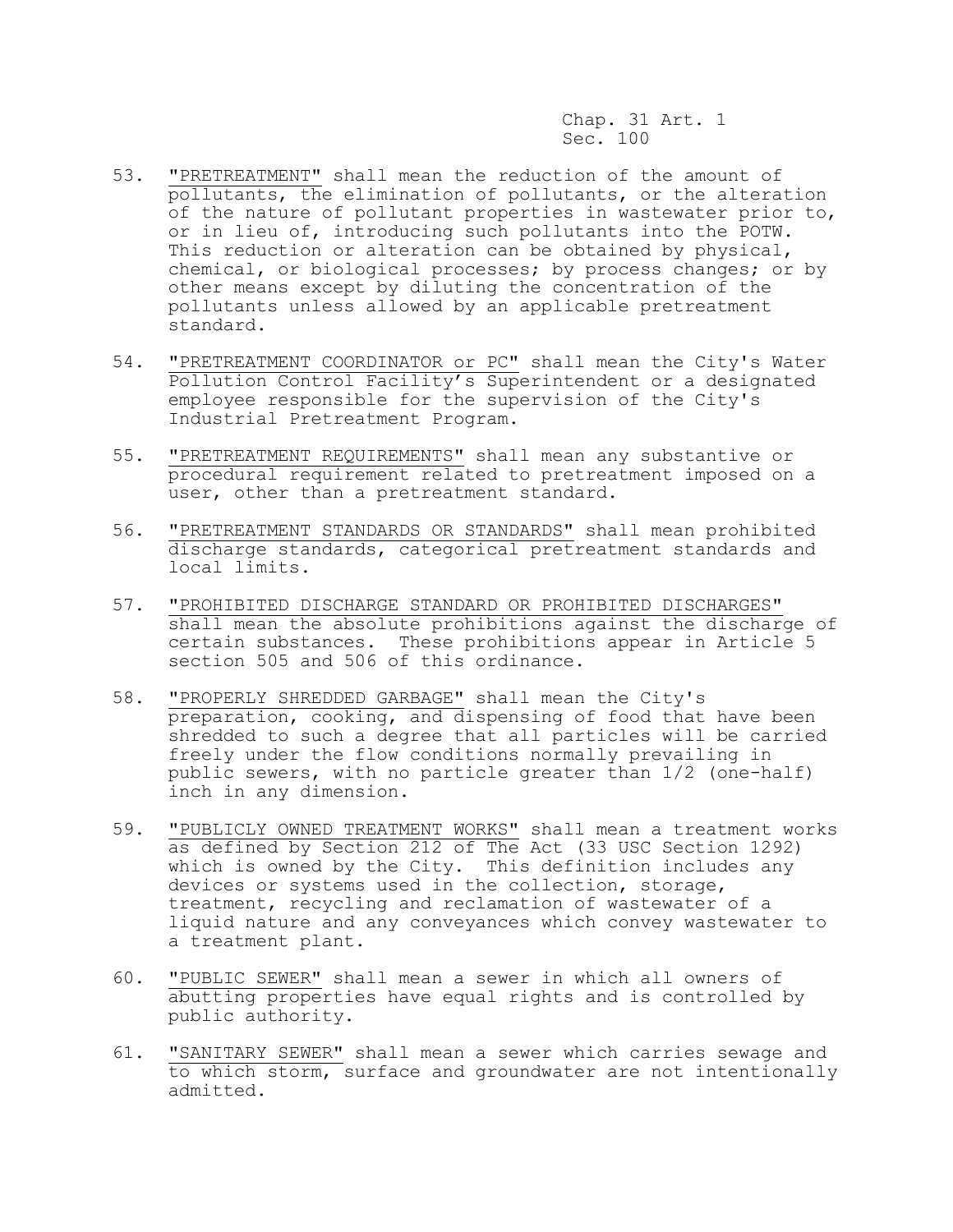- 62. "SECT." shall mean the section of any statute, rule, regulation or Ordinance to which it refers.
- 63. "SEPTAGE" shall mean any waste, refuse, effluent, sludge or other material removed from a septic tank, cesspool, vault privy or similar source which concentrates waste or to which chemicals have been added. Thus, wastes from portable or chemical toilets, septic tanks and multiple user systems having and filters or other treatment units shall be septage, not holding tank wastes. (#13)
- 64. "SEWAGE" shall mean human excrement and gray matter (household showers, dish washing operations, etc.).
- 65. "SEWAGE TREATMENT PLANT" shall mean any arrangement of devices and structures used for treating sewage.
- 66. "SEWAGE WORKS' shall mean all facilities for collecting, pumping, treating and disposing of sewage.
- 67. "SEWER" shall mean a pipe or conduit for carrying sewage.
- 68. "SEWER EXTENSION" shall mean the connection of any public or private sewer to the existing sewer system.
- 69. "SHALL" is mandatory; "MAY" is permissive.
- 70. "SHOW CAUSE MEETING" as used in Article 9 of this Ordinance the Industrial Wastewater Pretreatment Enforcement Response Guide is a formal meeting requiring the IU to appear and demonstrate why the City should not take a proposed enforcement action against it. The meeting may also serve as a forum to discuss corrective actions and compliance schedules.
- 71. "SIGNIFICANT INDUSTRIAL USER or SIU" shall mean:
	- 1. All discharges subject to categorical pretreatment standards;
	- 2. All noncategorical discharges that, in the opinion of the City of Brewer, have a reasonable potential to adversely affect the POTW's operation;
	- 3. All noncategorical discharges that contribute a process wastestream which makes up five percent (5%) or more of the average dry weather hydraulic or organic capacity of the POTW, or that discharge an average of 25,000 gallons per day or more of process wastewater to the POTW;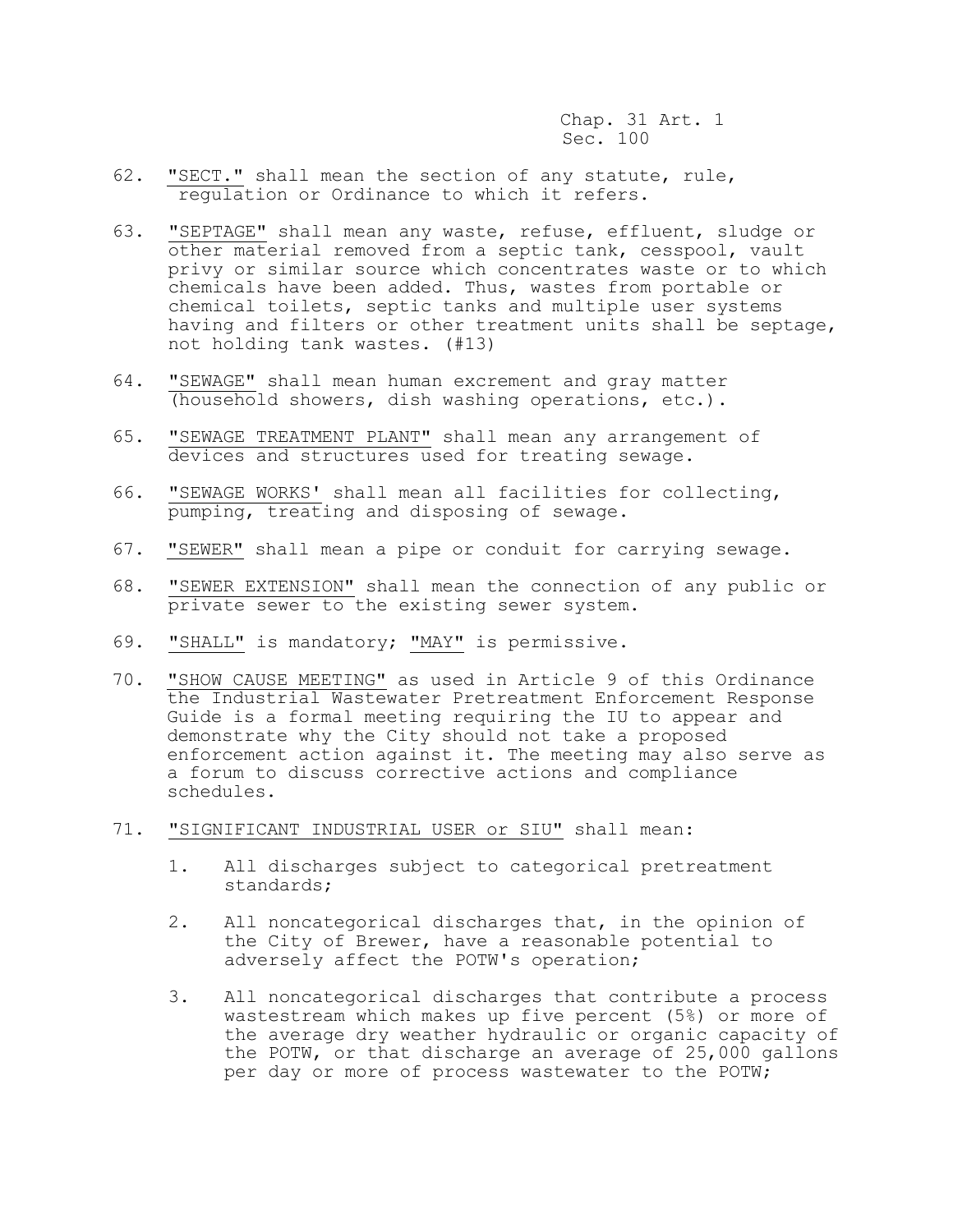- 4. All discharges that have the potential to violate any of the pretreatment standards or prohibitions.
- 72. "SIGNIFICANT NONCOMPLIANCE or SNC" shall mean when one or more of the following criteria is met:

Chronic violations of wastewater discharge limits in which sixty six percent (66%) or more of all the measurements taken during a six month period exceed (by any magnitude) the daily maximum limit or the average limit for the same pollutant parameter.

Technical Review Criteria (TRC) violations are those in which thirty three percent (33%) or more of all the measurements for each pollutant parameter taken during a six month period equal or exceed the product of the daily maximum limit or the average limit multiplied by the appropriate TRC (TRC = 1.4 for BOD, TSS, fats, oils, grease and 1.2 for all other parameters except pH).

Any other violation of the pretreatment effluent limit (daily maximum, or longer term average) that the Superintendent of the Brewer Water Pollution Control Facility determines has caused, alone or in combination with other discharges, interference or pass-through (including endangering the health of the Brewer Water Pollution Control Facility personnel or the general public).

 Any discharge of a pollutant that is harmful to health and welfare or the environment or has resulted in the Brewer Water Pollution Control Facility exercising its emergency authority (under 40 CFR 403.8 (F) (2) (VI) (B)) to halt or prevent such a discharge.

> Failure to meet, within 90 days after a schedule date, a compliance schedule milestone contained in the pretreatment permit or enforcement order for starting or completing construction or attaining full and final

Failure to provide, within 30 days of the due date, required reports such as Baseline Monitoring Reports (BMR), 90 day compliance progress reports, periodic self-monitoring reports, monthly reports, and compliance schedule reports.

Failure to report noncompliance accurately.

compliance.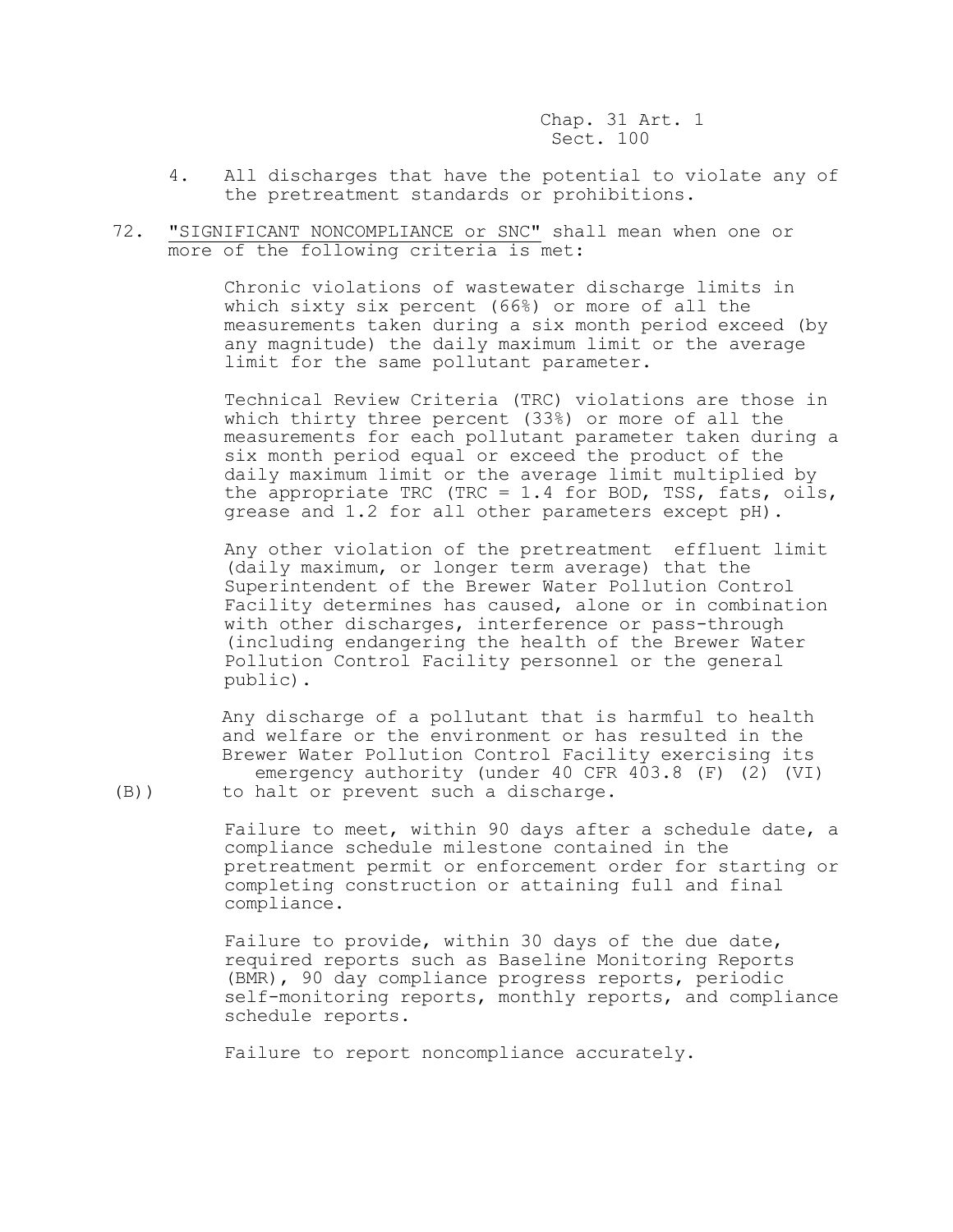Any other violation or group of violations which the Superintendent of the Brewer Water Pollution Control Facility determines will adversely affect the perations or implementation or Brewer's Pretreatment Program.

- 73. "SLUG LOAD OR SLUG DISCHARGE" A discharge at a flow rate or concentration, which could cause a violation of the prohibited discharge standards in Section 506 of this ordinance. A Slug Discharge is any Discharge of a nonroutine, episodic nature, including but not limited to an accidental spill or a non-customary batch discharge which has a reasonable potential to cause Interference Pass Through, or in any other way violate the POTW's regulations, Local Limits or Permit conditions.
- 74. "STANDARD INDUSTRIAL CLASSIFICATION CODE" shall mean a classification pursuant to the "Standard Industrial Classification Manual" issued from time to time by the United States Office of Management and Budget.
- 75. "STANDARD METHODS" shall mean the testing methods and techniques prescribed in 40 CFR Part 136, or if not found therein, other appropriate procedures approved by the EPA.
- 76. "STORM SEWER" shall mean a sewer which carries storm and surface waters and drainage, but excludes sewage and industrial wastes, other than unpolluted cooling water.
- 77. "SUPERINTENDENT" shall mean the Director of Environmental Services, of the Water Pollution Control Facility of the City of Brewer, or his authorized deputy, agent or representative.
- 78. "SUSPENDED SOLIDS" shall mean solids that either float on the surface of, or are in suspension in water, sewage or other liquids and which are removable by laboratory filtering.
- 79. "TOTAL TOXIC ORGANICS" TTO shall mean the summation of all quantitative values greater than 0.01 mg/l for the toxic organics listed in 40 CFR Sect. 413.02 (i).
- 80. "TOXIC POLLUTANT" shall mean one of 126 pollutants, or combination of those pollutants listed as toxic in regulations promulgated by the EPA pursuant to Section 307 (33 USC Sect. 1317 of The Act). This term also includes any pollutants that may be added to this promulgated list by amendment.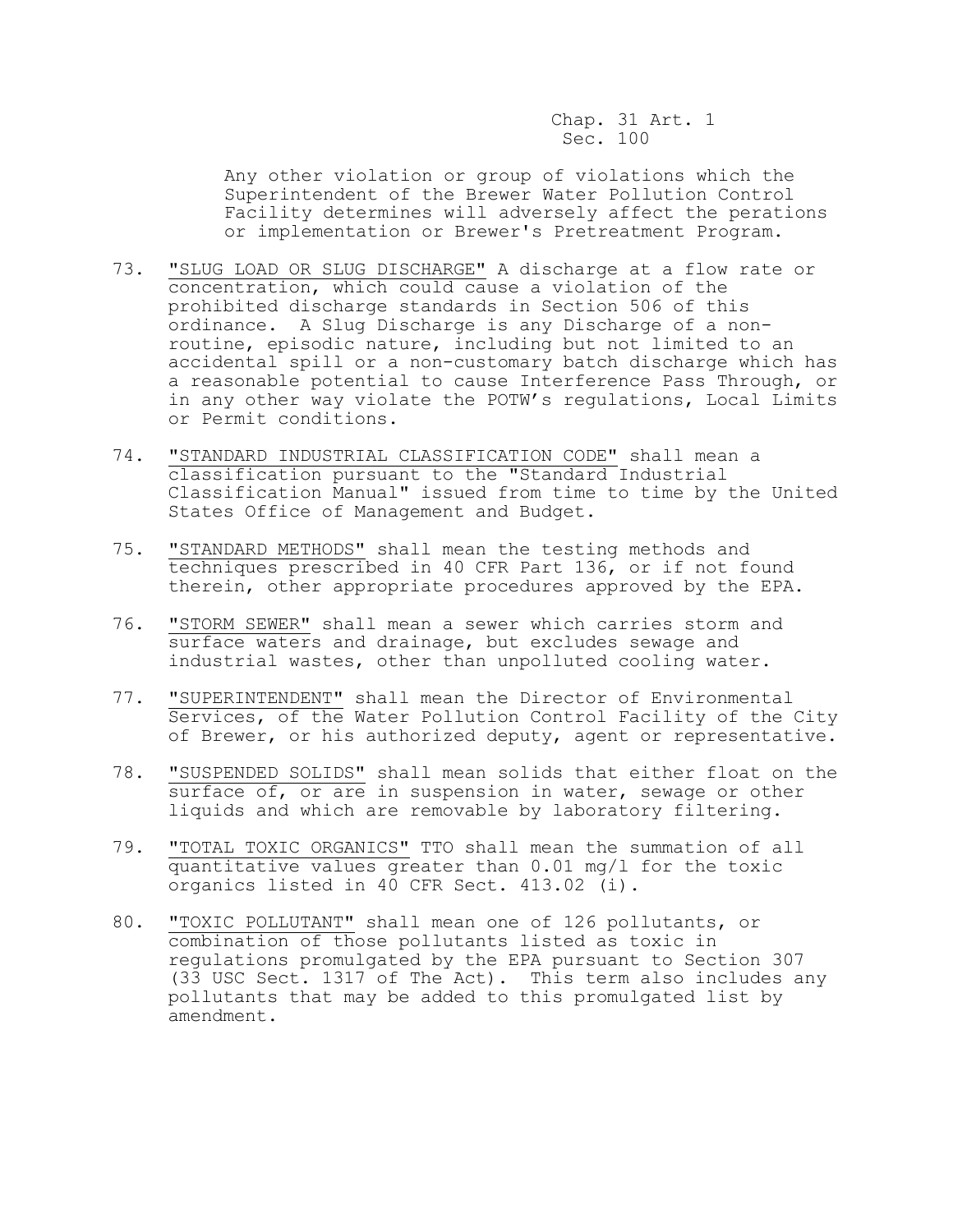- 81. "UPSET" shall mean an exceptional incident in which a discharger is in a state of non-compliance with the Categorical Pretreatment Standards due to factors beyond the reasonable control of the discharger, and excluding noncompliance due to the extent cause by operations error, improperly designed treatment facilities, inadequate treatment facilities, lack of preventive maintenance, or careless or improper operation thereof.
- 82. "WASTEWATER" shall mean liquid and water-carried industrial wastes and domestic sewage from residential dwellings, commercial buildings, industrial and manufacturing facilities and institutions, weather-treated or untreated, which are contributed to the POTW.
- 83. "WASTEWATER TREATMENT PLANT" shall mean any facility owned by the City and used for receiving and treating wastewater.
- 84. "WATERCOURSE" shall mean a channel in which a flow of water occurs, either continuously or intermittently.

 If any word is not defined in this section, the common accepted definition of the word written within the context is used.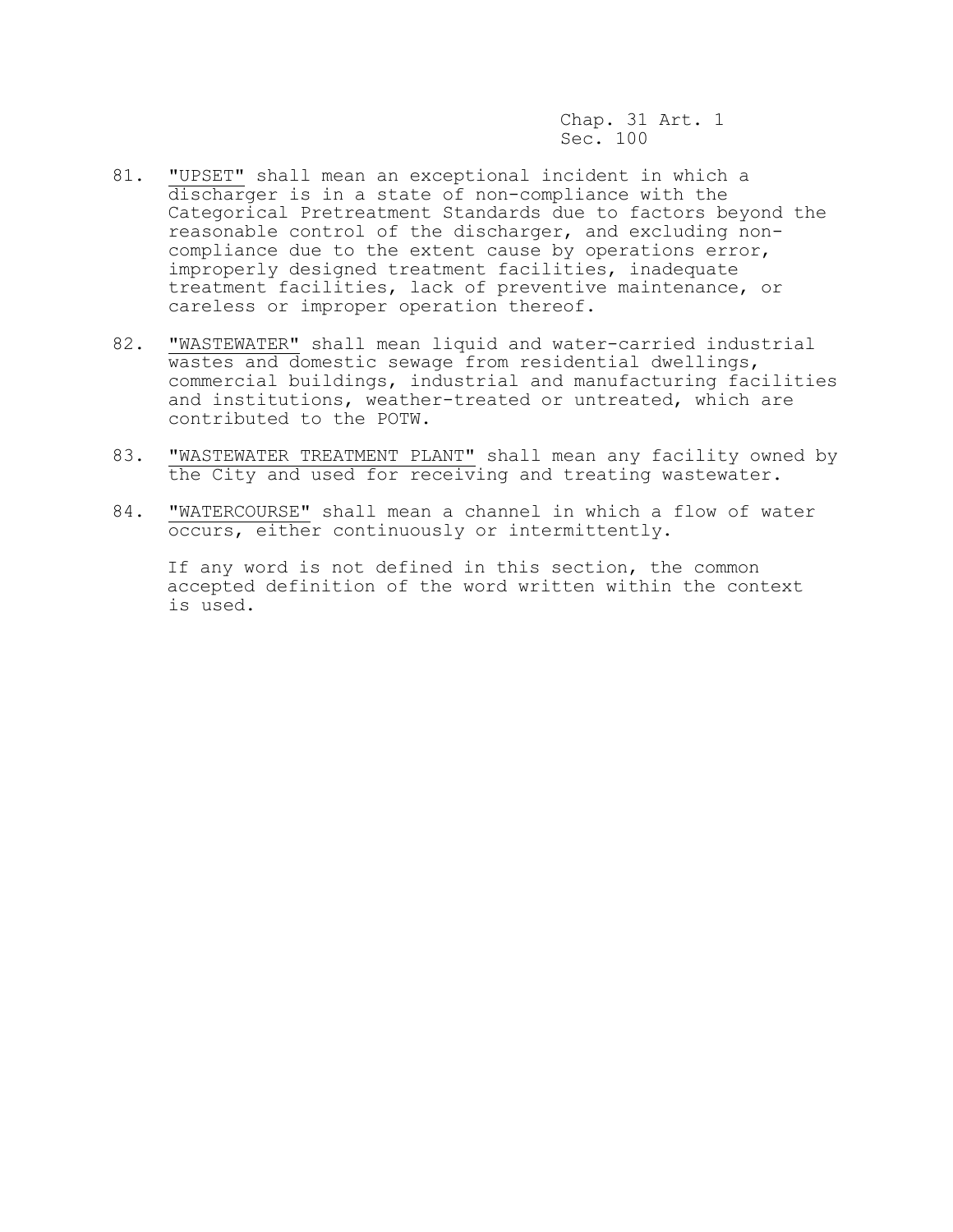Chap. 31 Art. 2 Sec. 201 - 204

## **ARTICLE 2 - USE OF PUBLIC SEWERS REQUIRED**

### **SECTION 201. UNSANITARY DISPOSAL METHODS PROHIBITED**

It shall be unlawful for any person to place, deposit, or permit to be deposited in an unsanitary manner upon public or private property within the City of Brewer, or in any area under the jurisdiction of said City, any human or animal excrement, garbage, or other objectionable waste.

### **SECTION 202. UNLAWFUL DISCHARGE PROHIBITED**

It shall be unlawful to discharge to any natural outlet within the City of Brewer, or in any area under the jurisdiction of said Brewer any sanitary wastewater, industrial wastes, or other polluted waters, except where suitable treatment has been provided in accordance with subsequent provisions of this Ordinance. It is not intended by this Section to prohibit the discharge of any sanitary wastewater into an existing sewer which discharges its sanitary wastewater into any natural outlet within the City of Brewer if such discharge is allowed by the State of Maine regulatory agencies.

### **SECTION 203. PRIVATE DISPOSAL SYSTEMS PROHIBITED**

Except as hereinafter provided, it shall be unlawful to construct or maintain any privy, vault, septic tank, cesspool or other facility intended or used for the disposal of wastewater.

### **SECTION 204. SEWER USE REQUIRED**

The owner of all houses, buildings or properties used for human occupancy, employment, recreation or other purpose for which toilet facilities may be required, situated within the City and abutting on any street, alley or right-or-way in which there is now located or may in the future be located a public sanitary or combined sewer of the City is hereby required at his expense to install suitable toilet facilities. To connect such facilities directly with the proper public sewer in accordance with Article 3, Section 304 the provisions of this Ordinance within (ninety days) after date of official notice to do so, provided that said public sewer is within two hundred (200) feet of the buildings to be connected to the public sewer line, unless otherwise exempted by the Board of Appeals in accordance with Chapter 34 - Board of Appeals of the City of Brewer, Section 100, et seq., as amended.

The fact an exemption is granted shall not preclude the City of Brewer from assessing a benefit to the land and the owner under Chapter 23 - Public Works, of the City of Brewer, Charter and Ordinances, and/or the laws of the State of Maine.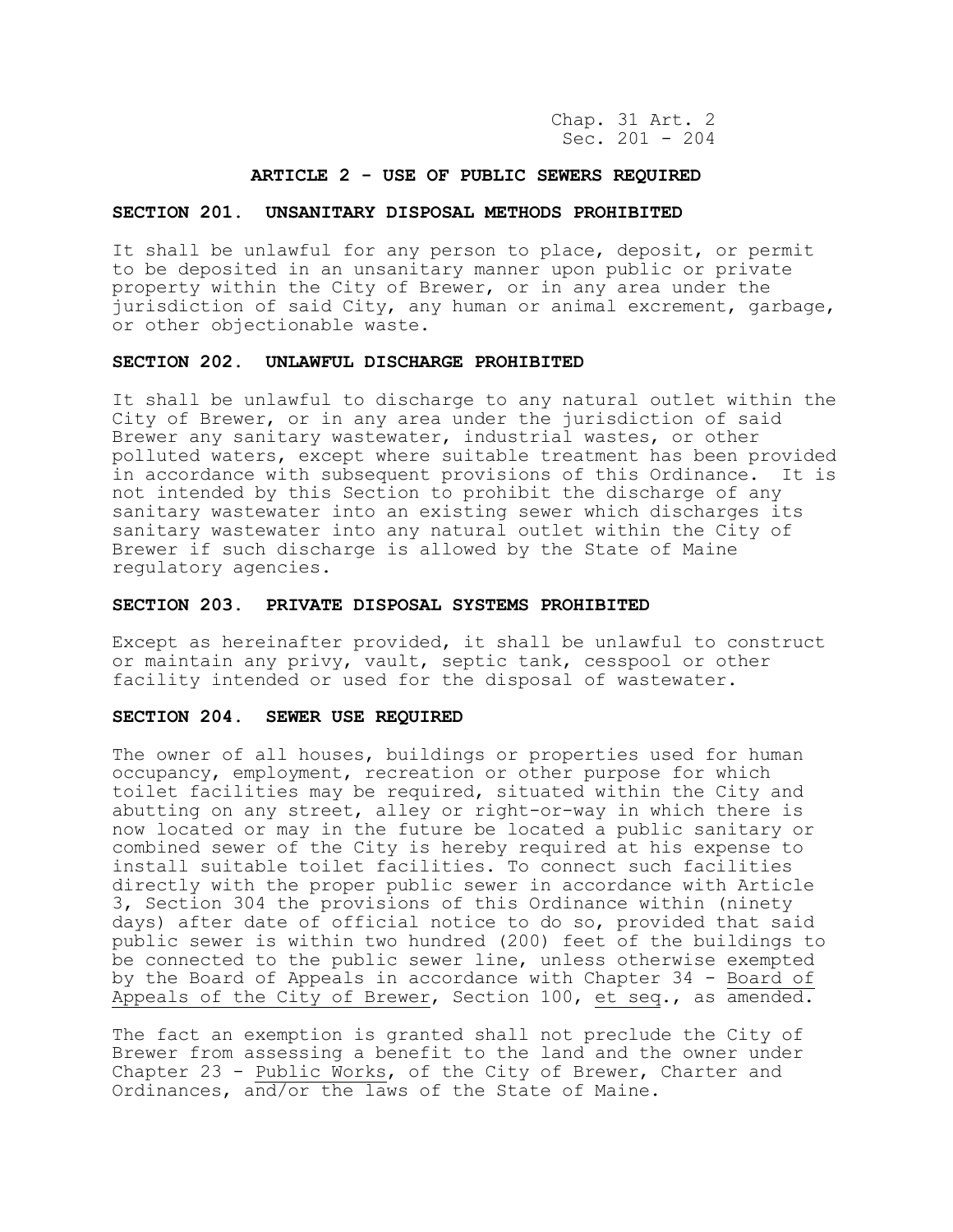Chap. 31 Art. 3 Sec.  $301 - 302.2$ 

## **ARTICLE 3 - PRIVATE SEWAGE DISPOSAL (#7)**

### **SECTION 301. WASTEWATER DISPOSAL REQUIRED**

Where a public sanitary or combined sewer is not available under the provisions of Article 2, Section 204, of this Ordinance the building sewer shall be connected to a private wastewater disposal system complying with the provisions of this article and State of Maine Plumbing Code, Part 2, Subsurface Wastewater Disposal Regulations.

## **SECTION 302. PERMIT REQUIRED**

Before commencement of construction of a private wastewater disposal system, the owner shall first obtain a written permit signed by the City's Plumbing Inspector. The application of such permit shall be made on a form furnished by the City, which the applicant shall supplement by any plans, specifications and other information as are deemed necessary by the City's Plumbing Inspector.

## **SECTION 302.1**

Any person, firm, corporation or other legal entity who shall commence any work for which a permit is required by this Ordinance without first having applied for a permit therefore shall pay double the permit fee fixed by this Ordinance for such work, provided, however, that this provision shall not apply to emergency work when it shall be proved to the satisfaction of the City's Plumbing Inspector, or his agent, that such work was urgently necessary and that it was not practical to apply for a permit therefore before the commencement of the work following the effective date of this subsection, any person, firm, corporation or other legal entity who commences work before applying for a permit shall not be subject to paying double the permit fee for the first time that such failure to apply occurs but instead shall be issued a verbal or written warning by the City's Plumbing Inspector, or his agent, that subsequent failures to apply for permits will result in the person, firm, corporation or other legal entity being subject to the payment of double the permit fee.

# **SECTION 302.2 COMPLIANCE WITH STATE REGULATIONS REQUIRED**

The type, capacities, location, and layout of a private sewage disposal system shall comply with all requirements of the Maine Department of Human Services, and shall be in compliance with the State of Maine Plumbing Code, Part 2, Subsurface Wastewater Disposal Regulations, the Minimum Lot Size Law (12 M.R.S.A. Section, 4807 et seq.). No permit shall be issued for any private sewage disposal system employing subsurface soil absorption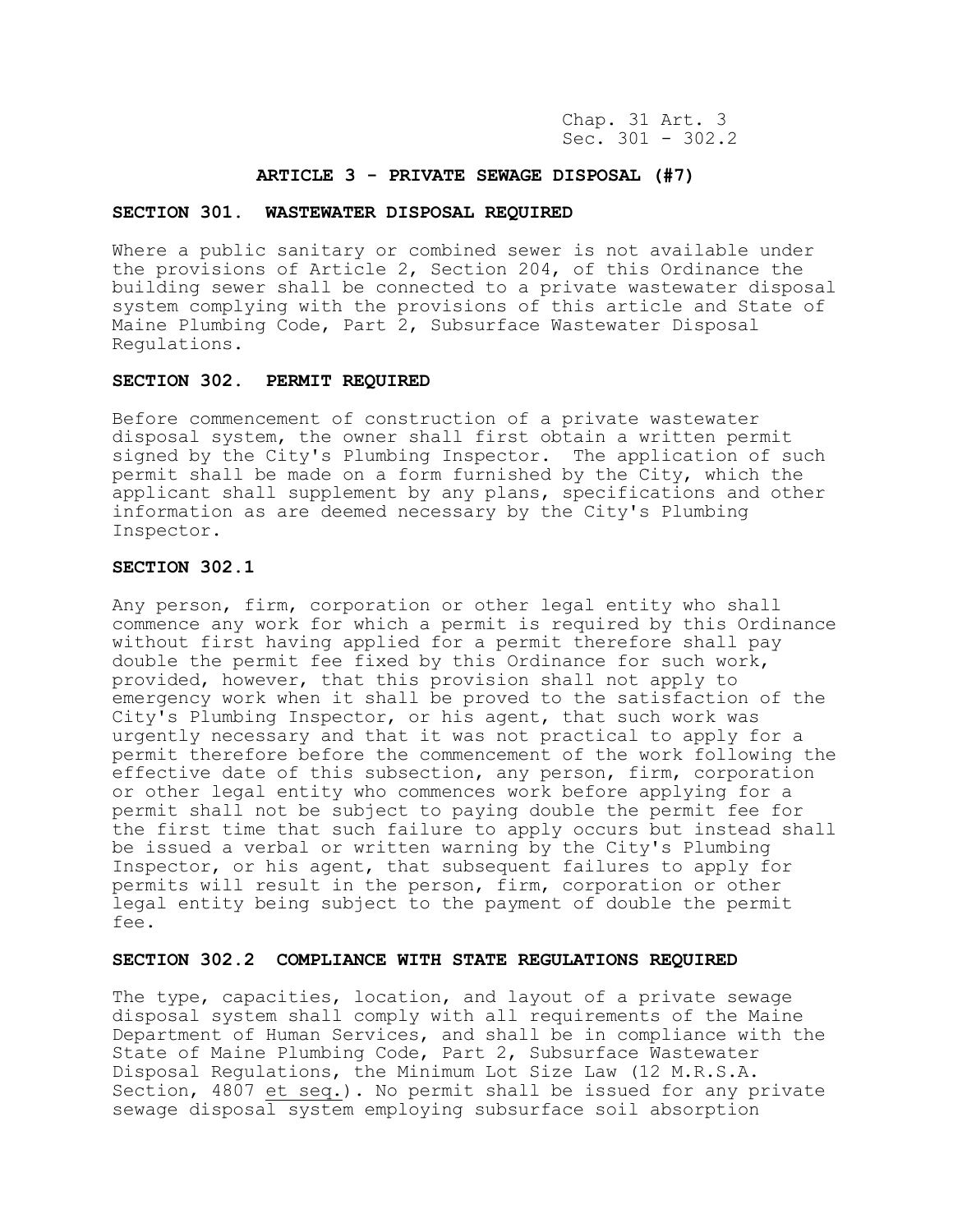Chap. 31 Art. 3 Sec. 302.2 - 306

facilities where the area of the lot is less than one acre, unless it is a Lot of Record established before zoning and meets the requirements set forth in the State of Maine Plumbing Code. No septic tank or cesspool shall be permitted to discharge into any natural outlet.

#### **SECTION 303. INSPECTION REQUIRED**

A permit for a private wastewater disposal system shall not become effective until the installation is completed to the satisfaction of the City's Plumbing Inspector. He shall be allowed to inspect the work at any stage of construction and, in any event, the applicant for the permit shall notify the City's Plumbing Inspector when the work is ready for final inspection, and before any underground portions are covered. The inspection shall be made during normal business hours within three (3) working days of the receipt of notice by the City's Plumbing Inspector.

### **SECTION 303.1 MINIMUM REQUIREMENTS**

No building permit shall be issued for any building where a septic system is required unless the existing on-site native soil meets the requirements for a private sewerage disposal system as set forth in the State of Maine Plumbing Code.

# **SECTION 304. CONNECTION TO PUBLIC SEWER REQUIRED**

At such time as a public sewer becomes available to a property served by a private wastewater disposal system, as provided in Section 204, of this Ordinance a direct connection shall be made within ninety (90) days to the public sewer in compliance with this Ordinance, and any septic tanks, cesspools and similar private wastewater disposal facilities shall be abandoned and filled with clean bank-run gravel or dirt, unless otherwise exempted by the Board of Appeals in accordance with Chapter 34 - Board of Appeals of the City of Brewer, Section 100, et seq., as amended.

## **SECTION 305. OPERATION - MAINTENANCE REQUIRED**

The owner shall operate and maintain the private wastewater disposal facilities in a sanitary manner at all times, at no expense to the City.

## **SECTION 306. HEALTH OFFICE STANDARDS APPLY**

No statement contained in this Article shall be construed to interfere with any additional requirements that may be imposed by the City's Health Officer.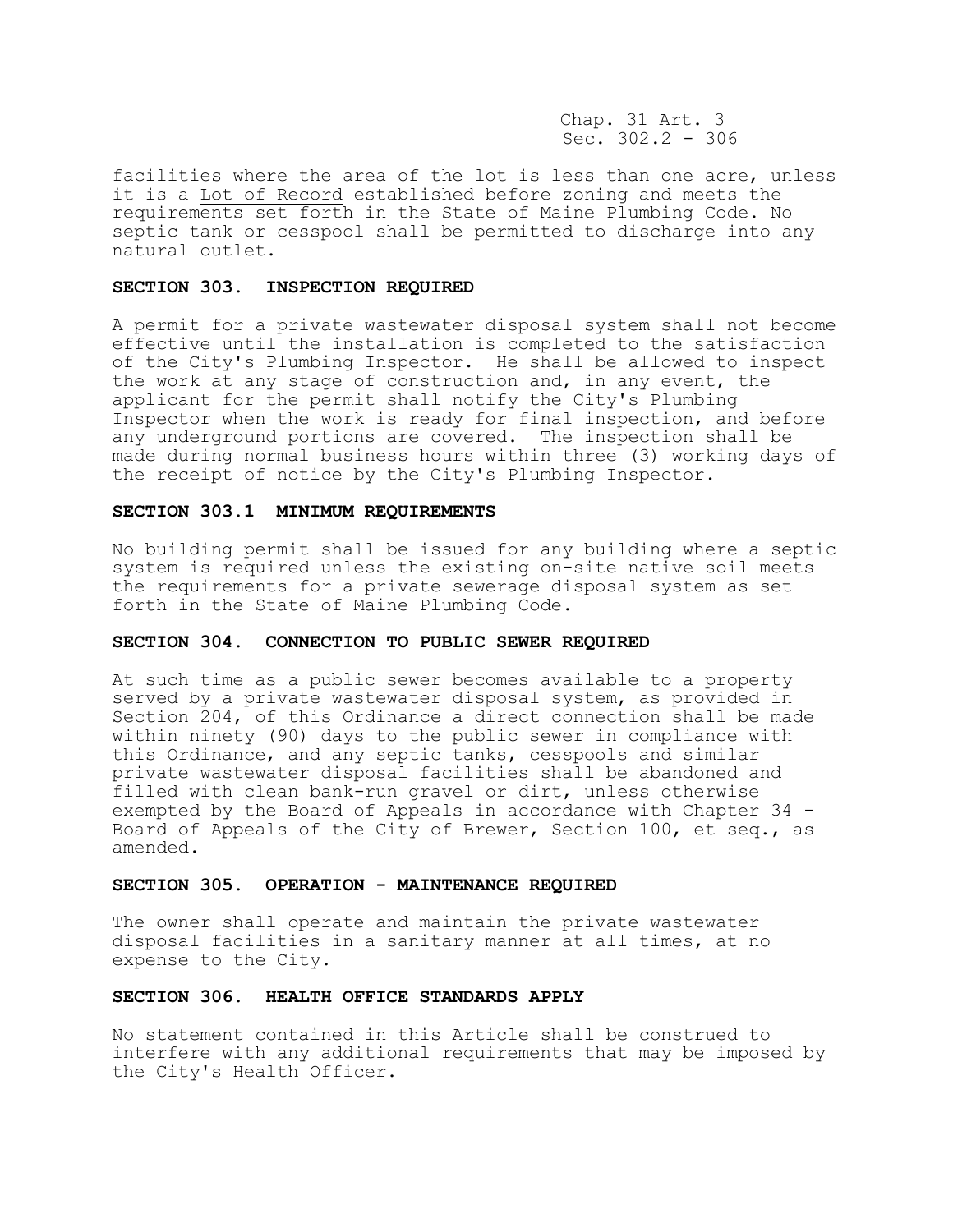# **SECTION 307. NUISANCE**

The City may require discontinuance of a septic tank or cesspool at such time that it shall be deemed a nuisance by health officials, in accordance with applicable sections of the State of Maine Revised Statutes and City Ordinances.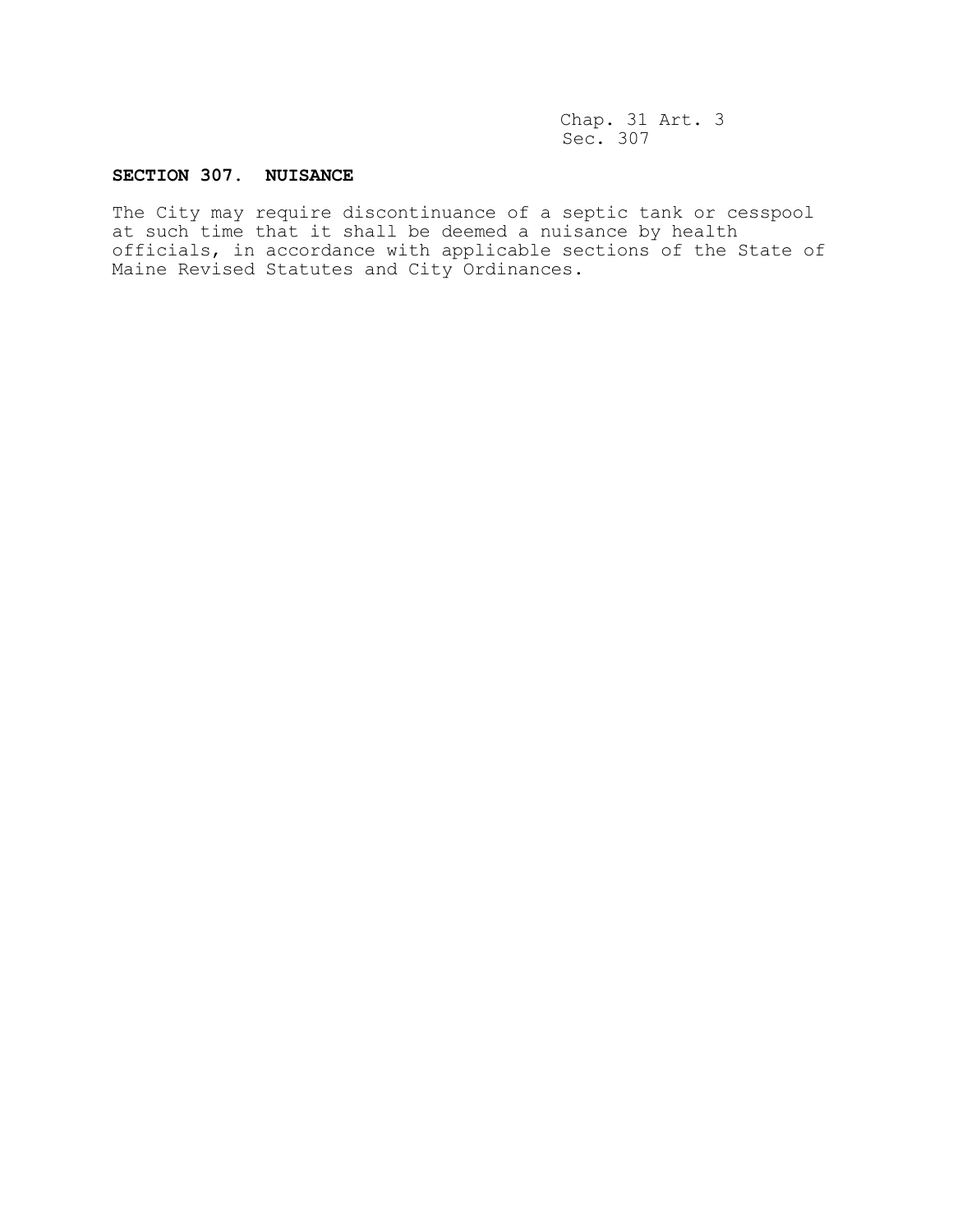Chap. 31 Art. 4 Sec. 401 - 402

## **ARTICLE 4 - BUILDING SEWERS, CONNECTIONS AND EXTENSIONS**

### **SECTION 401. PERMIT REQUIRED**

No person shall uncover, make any connections or open into, use, alter or disturb any public sewer or appurtenance thereof, without first obtaining a written permit from the City's Plumbing Inspector or his agent.

# **SECTION 402. APPLICATION FEE REQUIRED (#24)**

There shall be two (2) classes of building sewer permits: (1) one for residential and (2) the other for service for establishments producing retail, commercial, industrial or institutional sewerage wastes.

In either case, the owner or his agent or the occupant of the property, shall make application on a special form furnished by the City's Plumbing inspector. The permit application shall be supplemented by any plans, specifications, or other information considered pertinent in the judgment of the Plumbing Inspector and/or Superintendent. A permit and the inspection fee of Fifty dollars (\$50.00) shall be paid to the Plumbing Inspector at the time of application is filed for anything other than a new or expanded use of the sewer system.

In the case of new or additional residential units, a permit shall be applied for with a permit fee of Three Hundred dollars (\$300.00) for each new or additional residential unit.

In the case of any new construction, renovation, or expansion of retail, commercial, industrial, or institutional use(s), a permit shall be applied for from the City's Plumbing Inspector and carry an initial fee of \$50.00 plus the City staff's estimate of the expected increase in daily sewerage flow resulting from the new construction, renovation or expansion of the retail, commercial, industrial or institutional use multiplied by One dollars (\$1.00) per gallon. The City shall separately average the daily gallonage of sewage flow for each of the four (4) full billing quarters after the completion of the new construction, renovation or expansion or the issuance of a Certificate of Occupancy, whichever occurs first. The average daily sewer gallonage for the last full billing quarter prior to the beginning of the new construction, renovation, or expansion shall be subtracted from the highest average daily gallonage for the four (4) billing quarters after the completion of the new construction, renovation, or expansion or the issuance of the Certificate of Occupancy, whichever occurs first.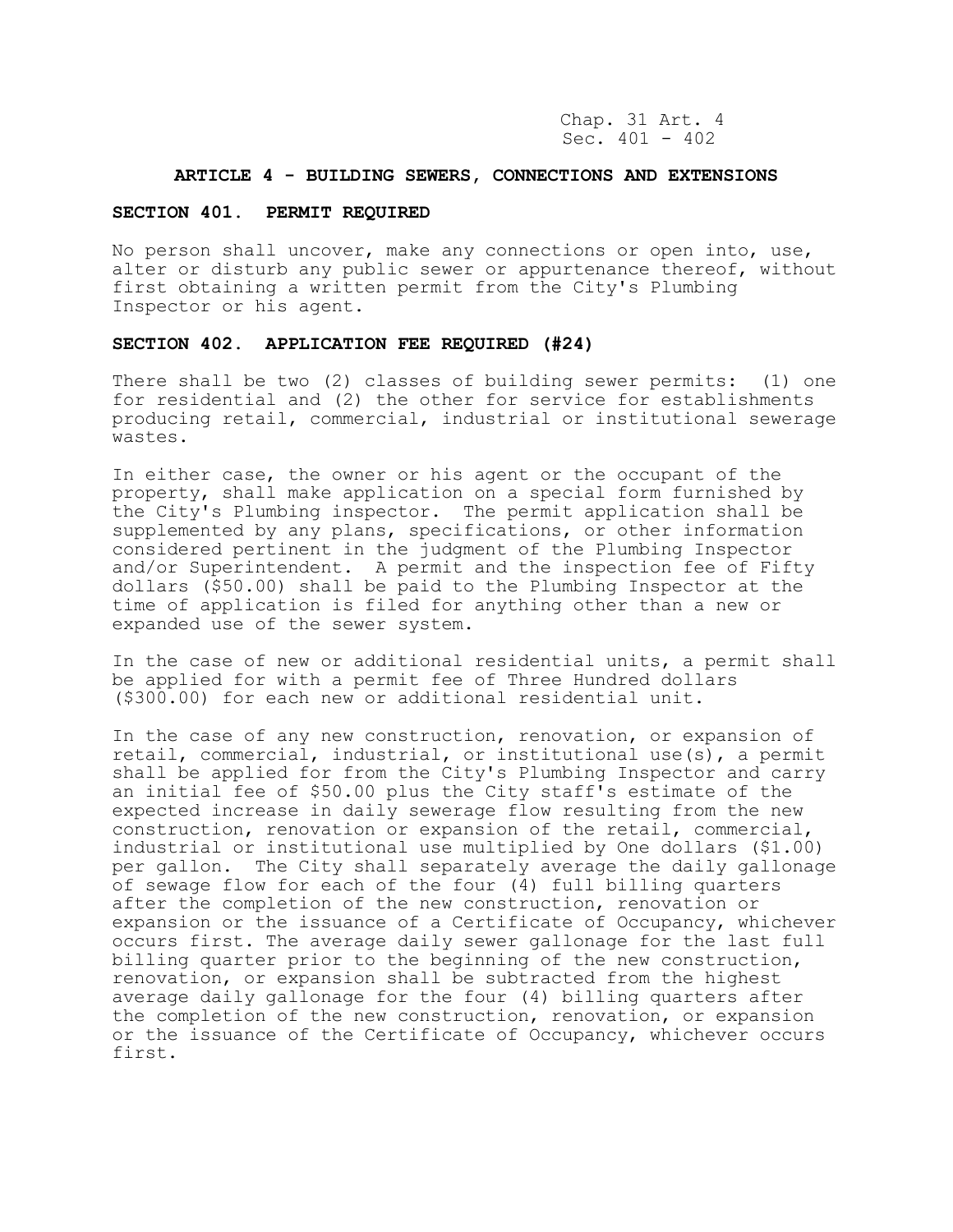Chap. 31 Art. 4 Sec. 402 - 402.1

The net total gallonage shall be multiplied by One dollars (\$1.00) per gallon and the product of the multiplication shall constitute the permit fee. The permit fee shall be compared with the initial fee paid at the time the permit was obtained. If the initial fee is higher, the difference between it and the permit shall be repaid to the party making the same within thirty (30) days after the calculation is made and paid. If the initial payment is lower, the difference between it and the permit fee shall be added to and become part of the next quarter sewer billing on the property.

Upon the payment of the initial fee for the sewer permit for new construction, renovation or expansion of retail, commercial, industrial or institutional uses, the City of Brewer shall file any affidavit in the Registry of Deeds providing notice to the public that an initial permit fee has been paid, but it will be reviewing the sewer gallonage in the future to determine the actual sewer permit fee. Further, any additional fee based upon the review will become a charge on the property. The cost of recording the affidavit in the Penobscot County Registry of Deeds will be paid by the applicant for the permit.

If the application is made by the occupant, the applicant must present to the City Plumbing Inspector a written authorization signed by the owner of the property authorizing the City to enter the premises to do the necessary inspections. Each person will be responsible, at his own expense, to collect and discharge his wastewater from property in accordance with this Ordinance into the facilities provided by the City, all in an acceptable manner and with prior approval by the City.

No permits or licenses required by other City Codes and Ordinances shall be issued by the City of Brewer prior to the permit required by this Ordinance being issued.

All application fees paid pursuant to this Section shall be escrowed by the City and used exclusively for sewer/stormwater separation of the existing sewer system.

## **SECTION 402.1**

Any person, firm, corporation or other legal entity who shall commence any work for which a permit is required by this Ordinance without first having applied for a permit therefore shall pay double the permit fee fixed by this Ordinance for such work, provided, however, that this provision shall not apply to emergency work when it shall be proved to the satisfaction of the City's Plumbing Inspector, or his agent, that such work was urgently necessary and that it was not practical to apply for a permit therefore before the commencement of the work.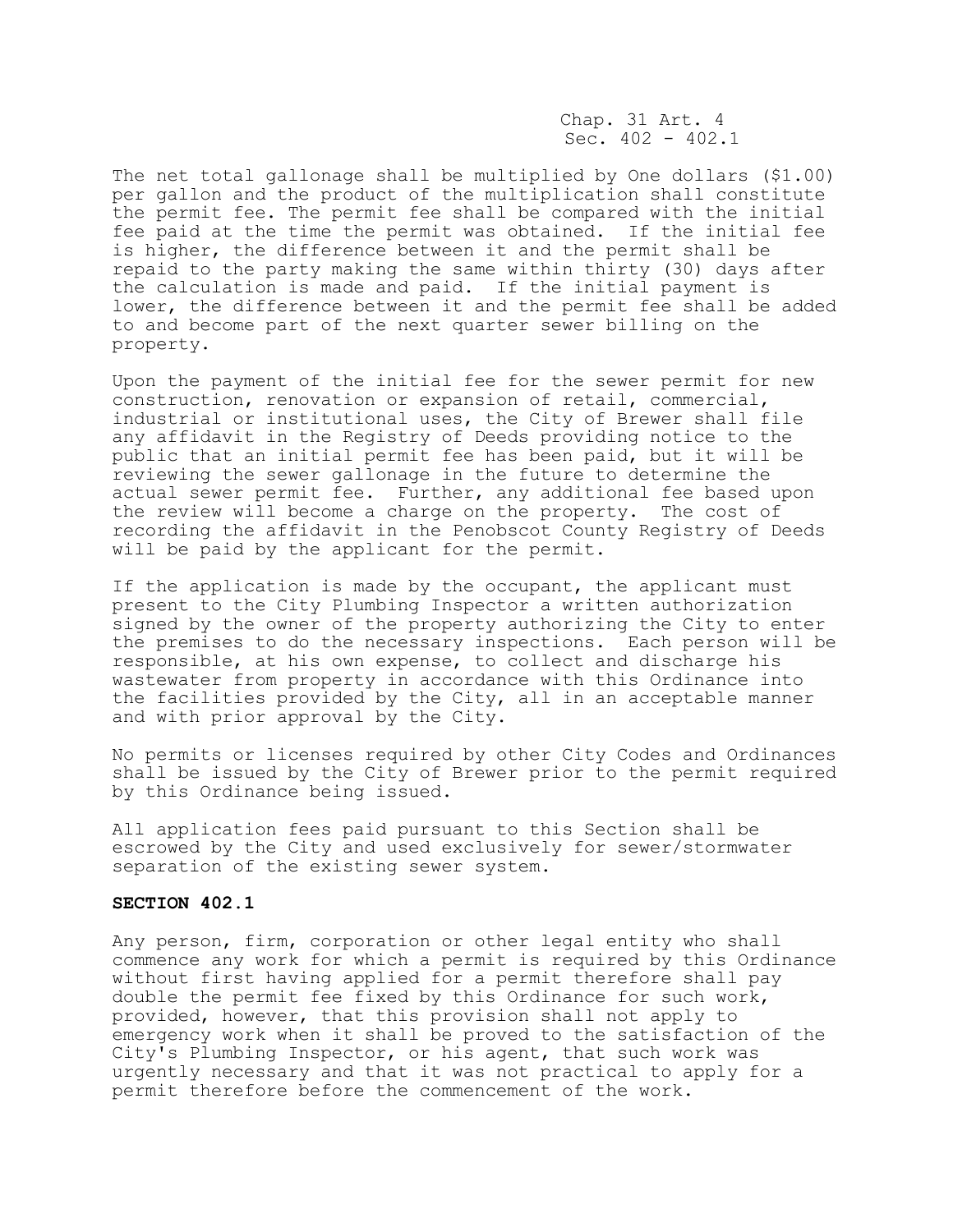Chapter 31, Art. 4 Sec.  $402.1 - 406$ 

Following the effective date of this subsection, any person, firm, corporation or other legal entity who commences work before applying for a permit shall not be subject to paying double the permit fee for the first time that such failure to apply occurs but instead shall be issued a verbal or written warning by the City's Plumbing Inspector, or his agent, that subsequent failures to apply for permits will result in the person, firm, corporation or other legal entity being subject to the payment of double the permit fee.

### **SECTION 403. OWNER RESPONSIBILITY STATED**

New installations, repairs and maintenance of the connection from the point outside the cellar wall where building installation according to the State Plumbing regulations ends, to the point of entrance to the City sewer, shall be at the expense of the owner of the premises, subject to the rules and regulations of the City in accordance with this Chapter. The owner shall indemnify the City for any loss or damage that may directly or indirectly be occasioned by the installation of the building sewer. All persons agree to abide by all rules and regulations set forth in this Ordinance. The City retains the right to levy a sewer use charge to provide the revenue for operation and administration of the facilities.

## **SECTION 404. SEPARATE BUILDING SEWERS REQUIRED**

A separate and independent building sewer shall be provided for every building, except where one building stands at the rear of another on an interior lot and no private sewer is available or can be constructed to the rear building through an adjoining alley, court, yard or driveway; the building sewer from the front building may be extended to the rear building and the whole considered as one building sewer.

## **SECTION 405. CONNECTION TEST REQUIRED**

Old building sewers may be used in connection with new buildings only when they are found, on examination and test by the Superintendent, to meet all requirements of this Ordinance.

## **SECTION 406. PIPE SIZE - SLOPE SPECIFIED**

The size and slope of the building sewer shall be subject to the approval of the City Engineer, but in no event shall the diameter be less than four inches. The slope of a four-inch pipe shall not be less than one-quarter inch  $(1/4)$  per foot. The slope of a sixinch pipe shall not be less than one-eighth (1/8) inch per foot.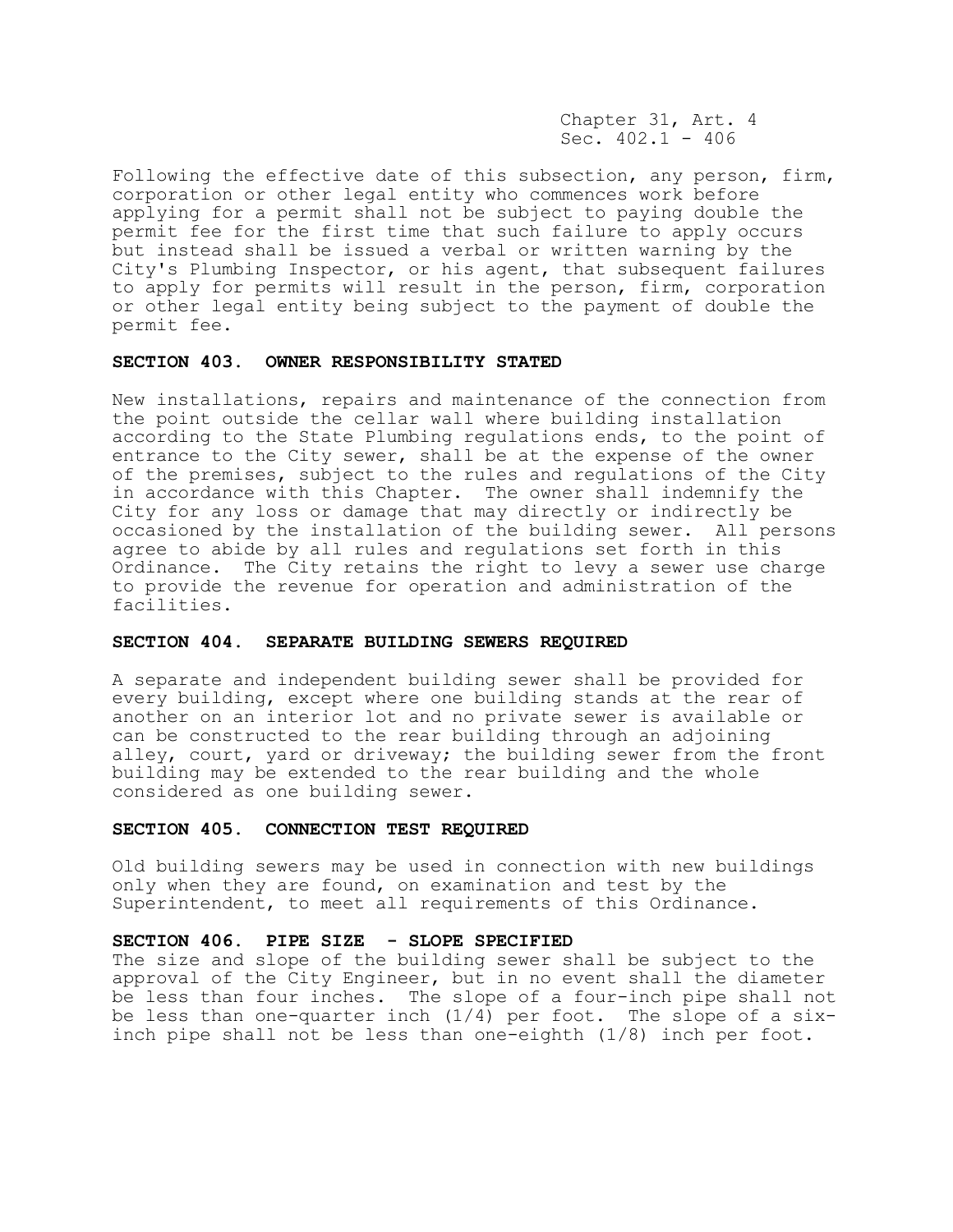Chap. 31 Art. 4 Sec. 407 - 411

## **SECTION 407. BUILDING SEWER PLACEMENT SPECIFIED**

Whenever possible, the sanitary sewer shall be brought to the building at an elevation below the basement floor. Not building sanitary sewer shall be laid parallel to or within three (3) feet of any bearing wall except for the purposes of crossing a bearing wall. The depth shall be sufficient to afford protection from frost. The sanitary sewer shall be laid at uniform grade and in straight alignment in so far as possible. Change in direction shall be made only with properly curved pipe and fittings or manholes.

## **SECTION 408. DRAIN ELEVATION REQUIREMENTS SPECIFIED**

In all buildings in which any building drain is too low to permit gravity flow to the public sewer, sanitary sewage carried by such drain shall be lifted by approved artificial means and discharged to the same building sewer.

## **SECTION 409. CONSTRUCTION TECHNIQUE SPECIFIED**

All excavations required for the installation of a building sewer shall be open trench work unless otherwise approved by the City Engineer. Pipe laying and backfill shall be performed in accordance with American Standard Testing Materials specification (C12-72) except that no backfill shall be placed until the work has been inspected.

#### **SECTION 410. CONSTRUCTION MATERIALS SPECIFIED**

The building sewer shall be cast iron soil pipe, vitrified clay sewer pipe, or other suitable material approved by the City Engineer. The quality and weight should conform to the specifications of the State Plumbing Code. All joints shall be tight and waterproof. Any part of the building sewer that is located within 10 feet of a water service pipe shall be constructed of cast iron soil pipe with leaded joints or other approved materials may be required by the City Engineer where the building sewer is exposed to damage by tree roots. If installed in fill or unstable ground, the building sewer shall be of cast iron soil pipe, vitrified clay, asbestos cement sewer pipe, or other material approved by the State Plumbing Code.

### **SECTION 411. CONSTRUCTION METHODS SPECIFIED**

All joints and connections shall be made gastight and watertight. Cast iron joints shall be firmly packed with oakum or hemp and filled with molten lead, Federal Specification  $(QQ-C-40)$ , not less than one (1) inch deep. Lead shall be run in one pouring and caulked tight. No paint, varnish or other coatings shall be permitted on the jointing material until after the joint has been tested and approved.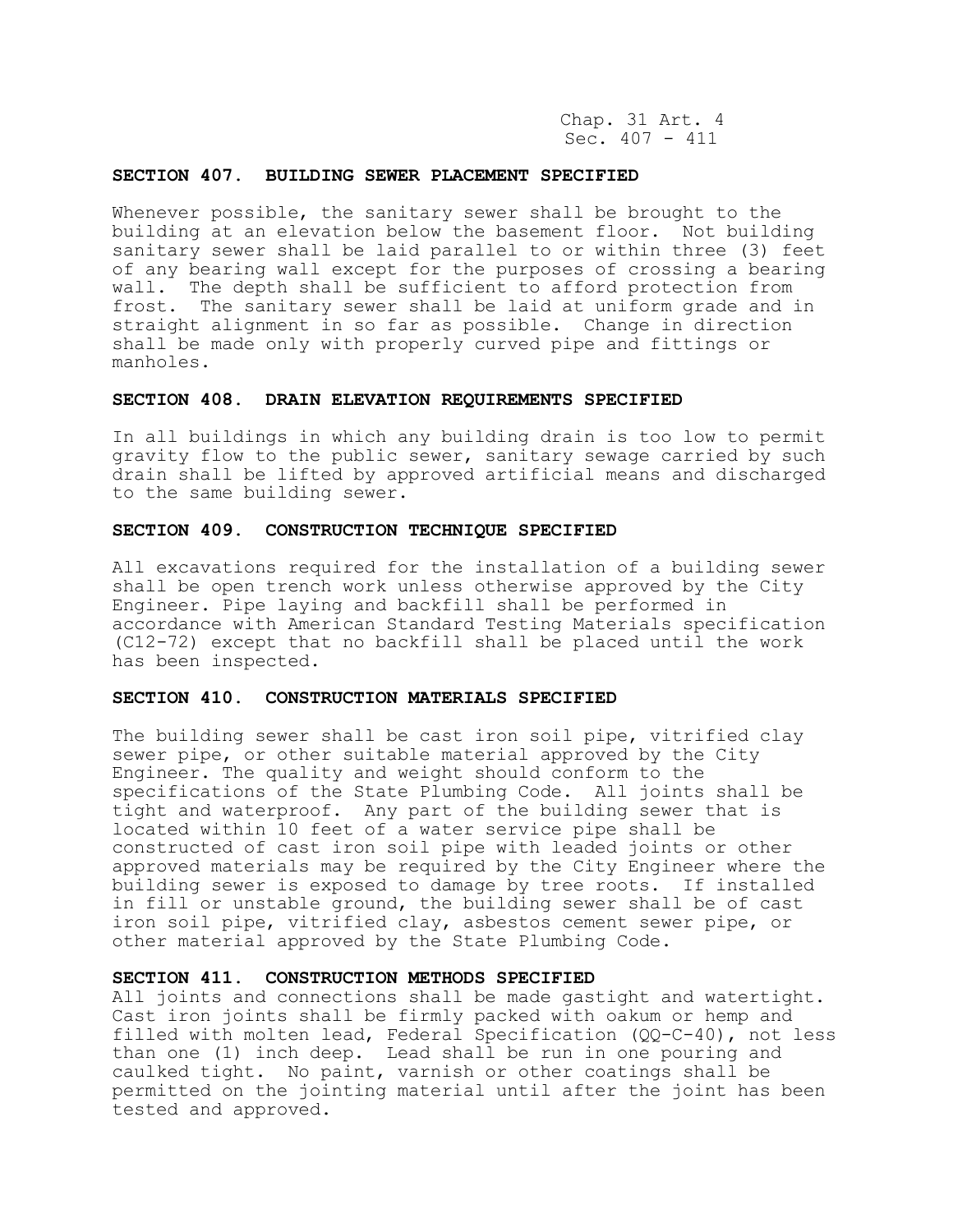Chap. 31 Art. 4 Sec. 411 - 412

All joints in vitrified clay pipe or between such pipe and metals shall be made with approved jointing material as specified below or by the manufacturer.

Material for hot-poured joints shall not soften sufficiently to destroy the effectiveness of the joint when subjected to a temperature of one hundred sixty (160 F.) degrees Fahrenheit nor be soluble in any of the wastes carried by the drainage system. The joint shall first be caulked tight with jute, hemp or similar approved material.

Other jointing materials and methods may be used only by approval of the Superintendent.

# **SECTION 412. CONNECTION METHOD SPECIFIED**

The connection of the building sewer into the public sewer shall be made at the "Y" branch, if such branch is available at a suitable location. When connecting a four (4) inch diameter building sewer to any public sewer eight (8) inches in diameter or less, a "Y" branch must be installed. When connecting a six (6) inch diameter building sewer into any public sewer twelve (12) inches in diameter or less a "Y" branch must be installed. Such "Y" branches shall be installed at the owner's expense and at the location specified by the City Engineer. Where the public sewer is greater than the maximum diameter for installation of a "Y" branch as specified above and not properly located "Y" branch is available, a neat hole may be cut into the upper quadrant of the public sewer to receive the building sewer, with entry in the downstream direction at any angle of about forty-five (45) degrees. A proper sized "Y" saddle is to be inserted in the hole so as not to extend past the inner surface of the public sewer. The invert of the building sewer at the point of connection shall be at the same or at a higher elevation than the invert of the public sewer. A smooth, neat joint shall be made, and the connection made secure and watertight by encasement in concrete. Special fittings may be used for the connection only when approved by the City Engineer.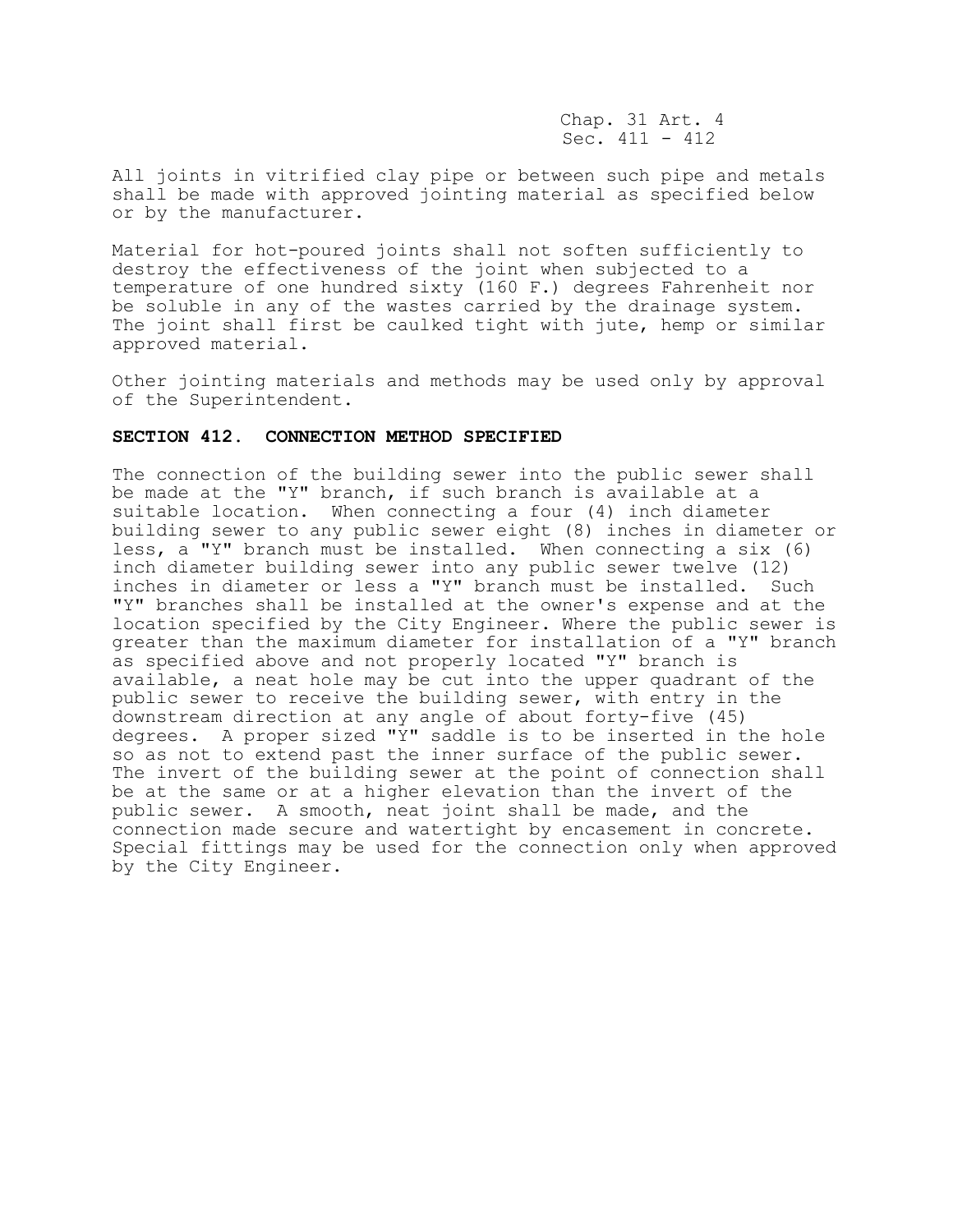Chap. 31 Art. 4 Sec. 413 - 416

## **SECTION 413. INSPECTION REQUIRED**

(1) The applicant for the building sewer permit shall notify the City Engineer, the Plumbing Inspector or their agent when the building sewer is ready for inspection and connection to the public sewer. (2) No portion of any building sewer extending from the building drain to the public sewer shall be covered without the approval of the City Engineer or the Plumbing Inspector or their agent. (3) No public sewer shall be disturbed or broken into or connection made except under the supervision of the City Engineer, the Plumbing Inspector or their agent. (4) The City Engineer or the Plumbing Inspector or their agent shall be available to supervise and inspect the connection within Three (3) business days after notification of readiness.

## **SECTION 414. EXCAVATION PROTECTION REQUIRED**

All excavations for building sewer installation shall be adequately guarded with barricades and lights so as to protect the public from hazard. Streets, sidewalks, parkways and other public property disturbed in the course of the work shall be restored in a manner satisfactory to the City Engineer.

### **SECTION 415. COMMUNITY SEWAGE DISPOSAL SYSTEM**

Any wastewater disposal system not connected to a public or cityowned wastewater disposal system serving more than one independent connection shall be considered a community wastewater disposal system and shall be constructed of such materials and in such manner as may be prescribed by the City Engineer. If such a system is intended to become or to be connected to a public or city sewer system, it shall be constructed according to the requirements of and under the supervision of the City Engineer.

### **SECTION 416. WINTER CONDITIONS**

Except in case of emergency, no connections will be installed during winter conditions which will increase the cost of the work, unless payment of the extra expense above the ordinary cost is assumed by the owner or occupant.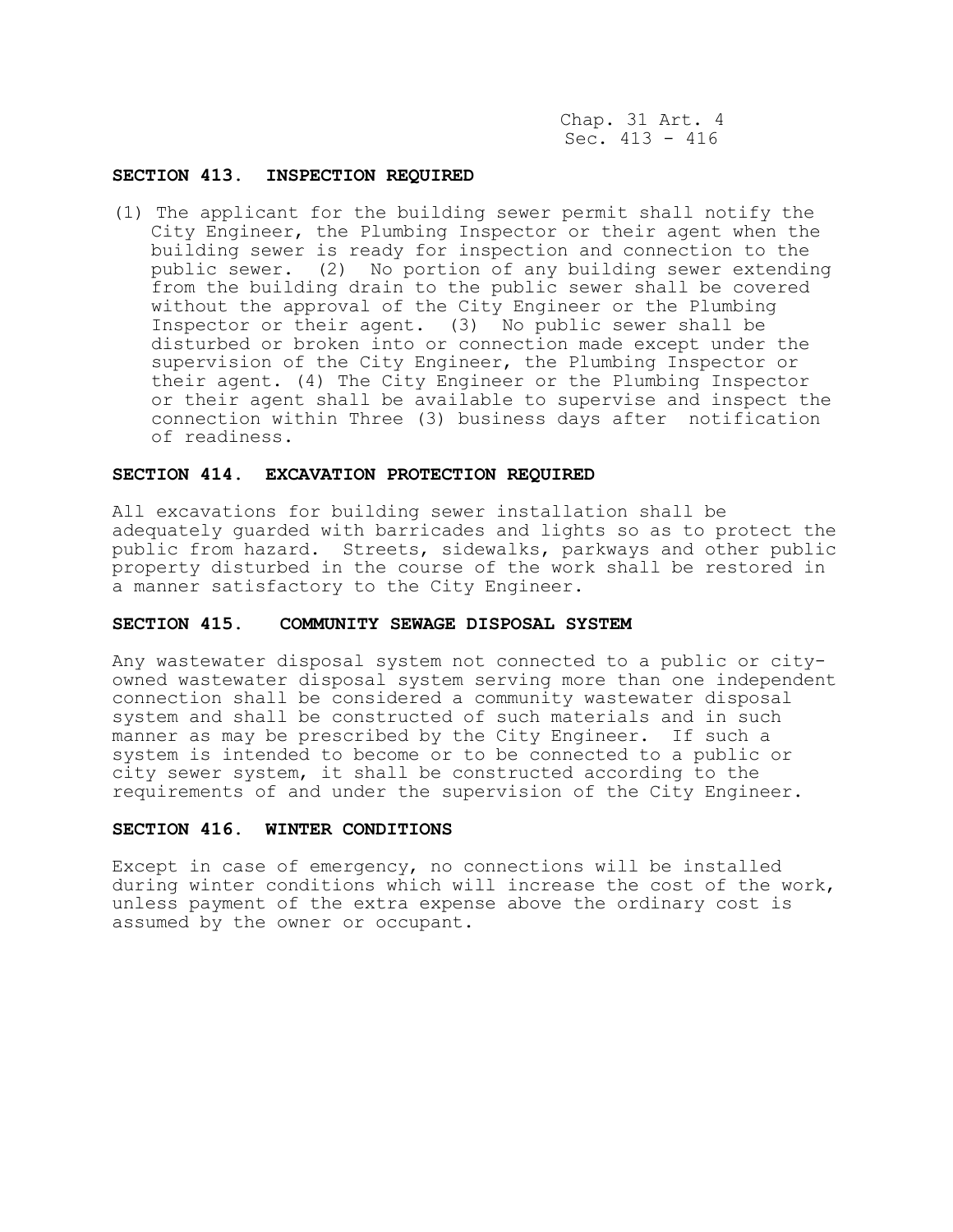Chap. 31 Art. 4 Sec.  $417 - 417.2$ 

## **SECTION 417. SEWER EXTENSIONS**

All extension of the City sewer system, whether for a public or private sewer, will only be allowed by vote of the City Council. The Council will authorize such extensions only after receipt of a written report from the City Engineer outlining the engineering, feasibility and estimated cost of such proposed extension, as well as an assessment of the potential properties benefiting from such action. The Council must also receive prior written comments from the Director of Community and Economic Development as to the compliance of such an extension with relevant sections of the City's Comprehensive Plan before issuing authorization for the extension.

# **SECTION 417.1**

The Council will base it's decision on any sewer extension request on the request's consistency with the provisions and furtherance of the objectives of the City's Comprehensive Plan and the specific criteria established in this ordinance.

## **SECTION 417.2**

Specifically, the City Council will authorize sewer extensions in consideration of the following mandatory requirements:

- 1. Said sewer extension lies within a defined primary service area and if said area is defined on an adopted primary service area map as provided for in the Comprehensive Plan, or
- 2. Said sewer extension lies within the urban growth boundary; and
	- a. The proposed sewer extension does not extend more than 500 feet beyond a primary service area boundary;
	- b. The immediately adjacent primary service area has not been declared service deficient; and
	- c. It shall have been determined that it is feasible to provide other critical services to the area to be served including water, fire and police protection and adequate traffic capacity on existing or proposed streets; and
- 3. In either case, No. 1 or No. 2 above, such an extension will not be installed in or through environmentally sensitive areas such as wetlands or in or through areas of extensive shallow depth to bedrock or other extreme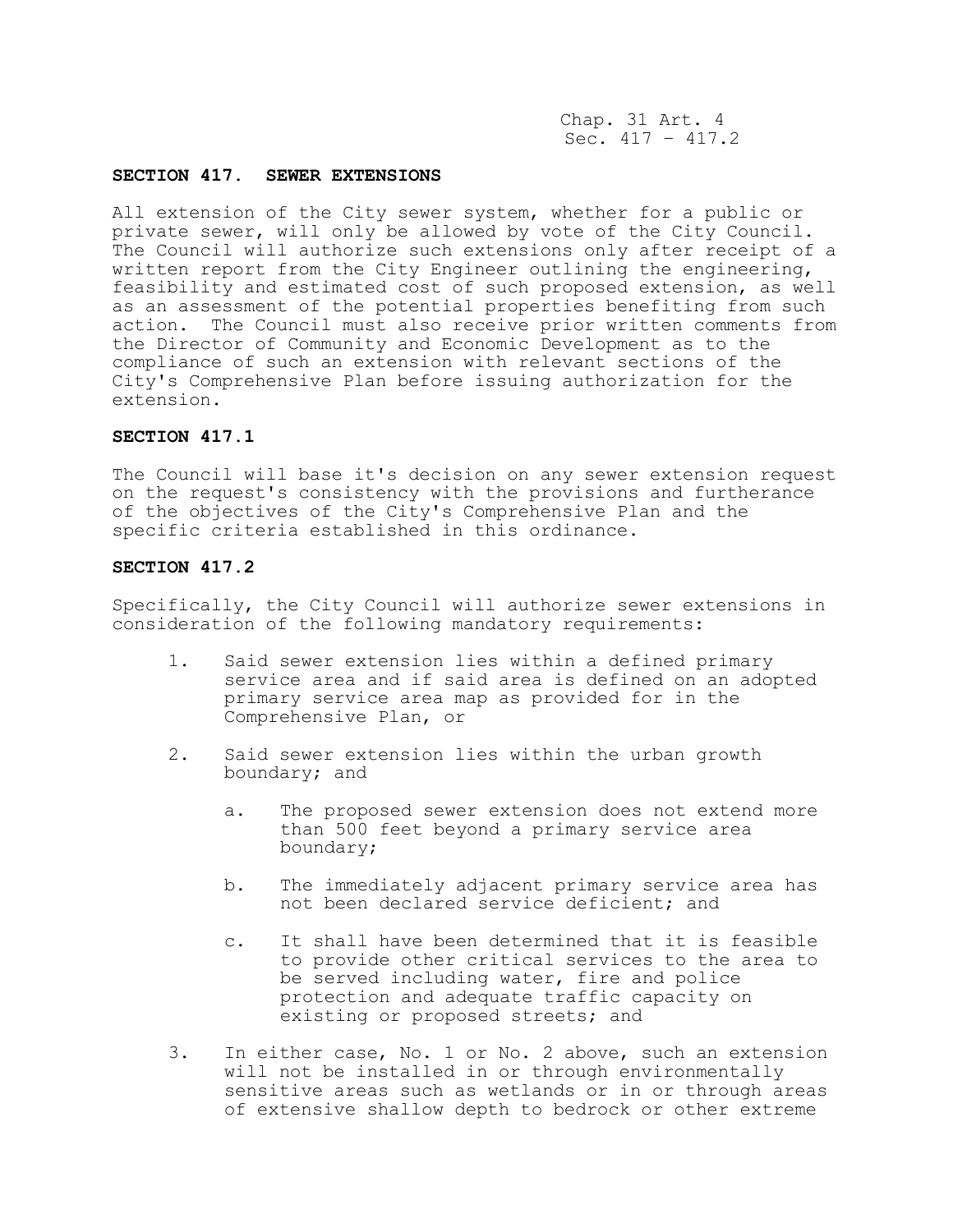Chap. 31 Art. 4 Sec. 417.2

physiographic conditions which would render, in the opinion of the City, the cost of installation and maintenance of such a sewer prohibitive.

4. Nothing in this Section will permit the City Council, at its' discretion, from extending public sewer service for public health reasons.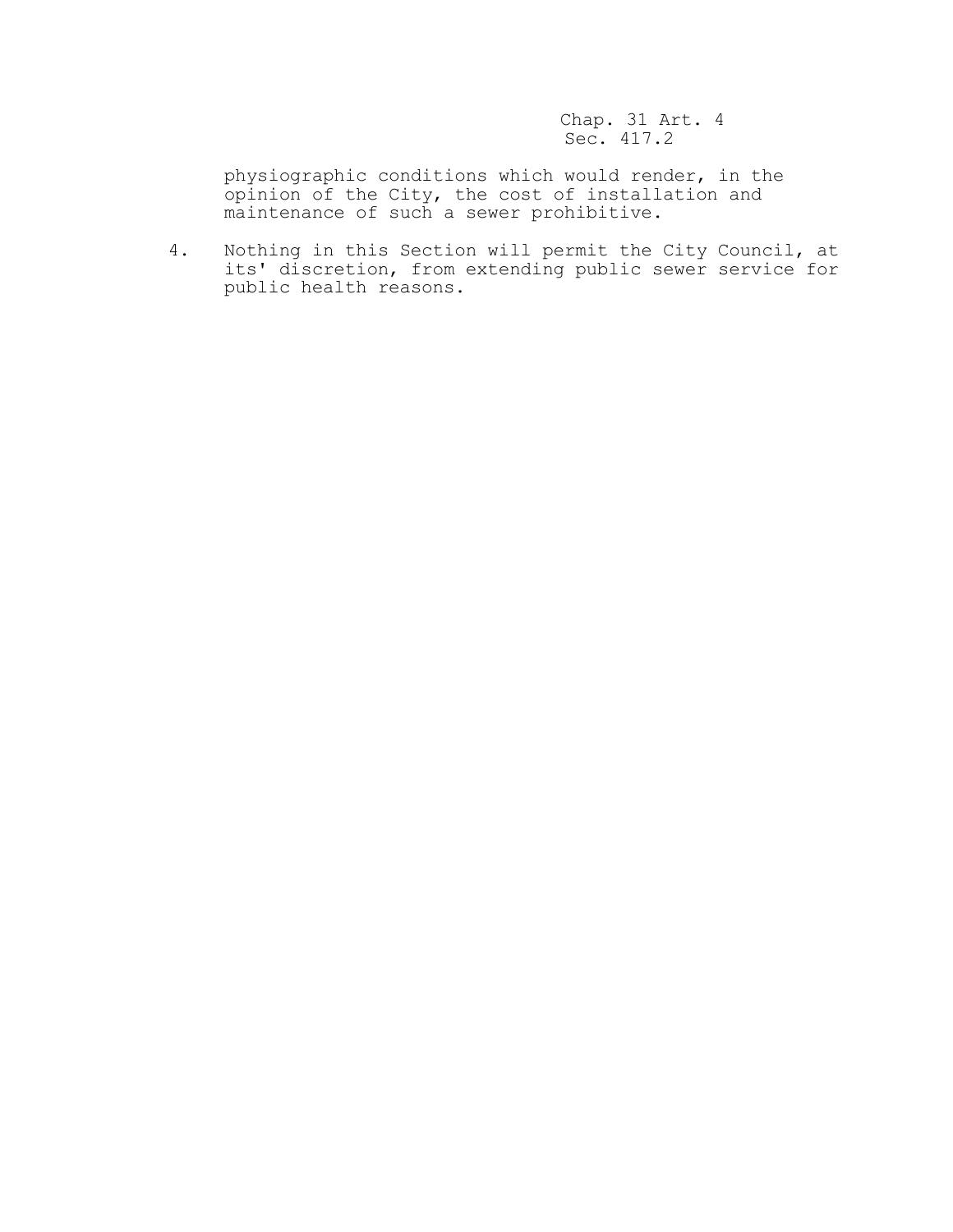Chap. 31 Art. 5 Sec. 501 – 504 **ARTICLE 5 - USE OF THE PUBLIC SEWERS**

## **SECTION 501. DISPOSED OF UNPOLLUTED WATERS PROHIBITED**

No person shall discharge or cause to be discharged any storm water, surface water, ground water, roof runoff, subsurface drainage, cooling water or unpolluted industrial process waters into any sanitary sewer.

## **SECTION 502. SUBSOIL DRAINAGE CONTROL**

Where new subsoil drains are placed under the cellar floor or used to encircle the outer walls of a building, the drains will be made of plastic, required by code, not less than four (4) inches in diameter, and shall be properly trapped. Subsoil drainage may discharge through a separate drain, as provided herein, into a storm sewer system, or into a combined sewer system if a separate storm water system is not available in the immediate area, only upon written approval of the Superintendent.

## **SECTION 503. DISCHARGE METHOD SPECIFIED**

Storm water and all other unpolluted drainage shall be discharged to such sewers as are specifically designated as combined sewers or storm sewers, or to a natural outlet approved in writing by the Superintendent. Industrial cooling water or unpolluted process waters may be discharge, upon written approval of the Superintendent to a storm sewer, combined sewer or natural outlet.

#### **SECTION 504. DISCHARGE RESTRICTED**

No person or corporation shall cause or allow any sewage, (including industrial waste) containing any substance which by the City Superintendent is deemed deleterious by reason of its composition, consistency, temperature or in any other respect, in the operation of the sewer system, to enter the system. No person shall discharge or cause or allow to be discharge into any sewer under the control of the City, the following described substances, materials, waters or wastes if in the opinion of the Superintendent, such substances, materials, water or wastes are in excessive amounts or concentrations. Persons who desire to discharge industrial wastewater into facilities of the POTW shall make their formal application to the Superintendent.

In forming an opinion as to the limitations on acceptability of any wastes, the Superintendent will give consideration to such factors as the quantities of subject wastes in relation to flows and velocities in the sewers, materials of construction of the sewers, nature of the wastewater treatment process, capacity of the Water Pollution Control Facility, degree of treatability of wastes in the Water Pollution Control Facility, the facilities discharge permit, and other pertinent factors.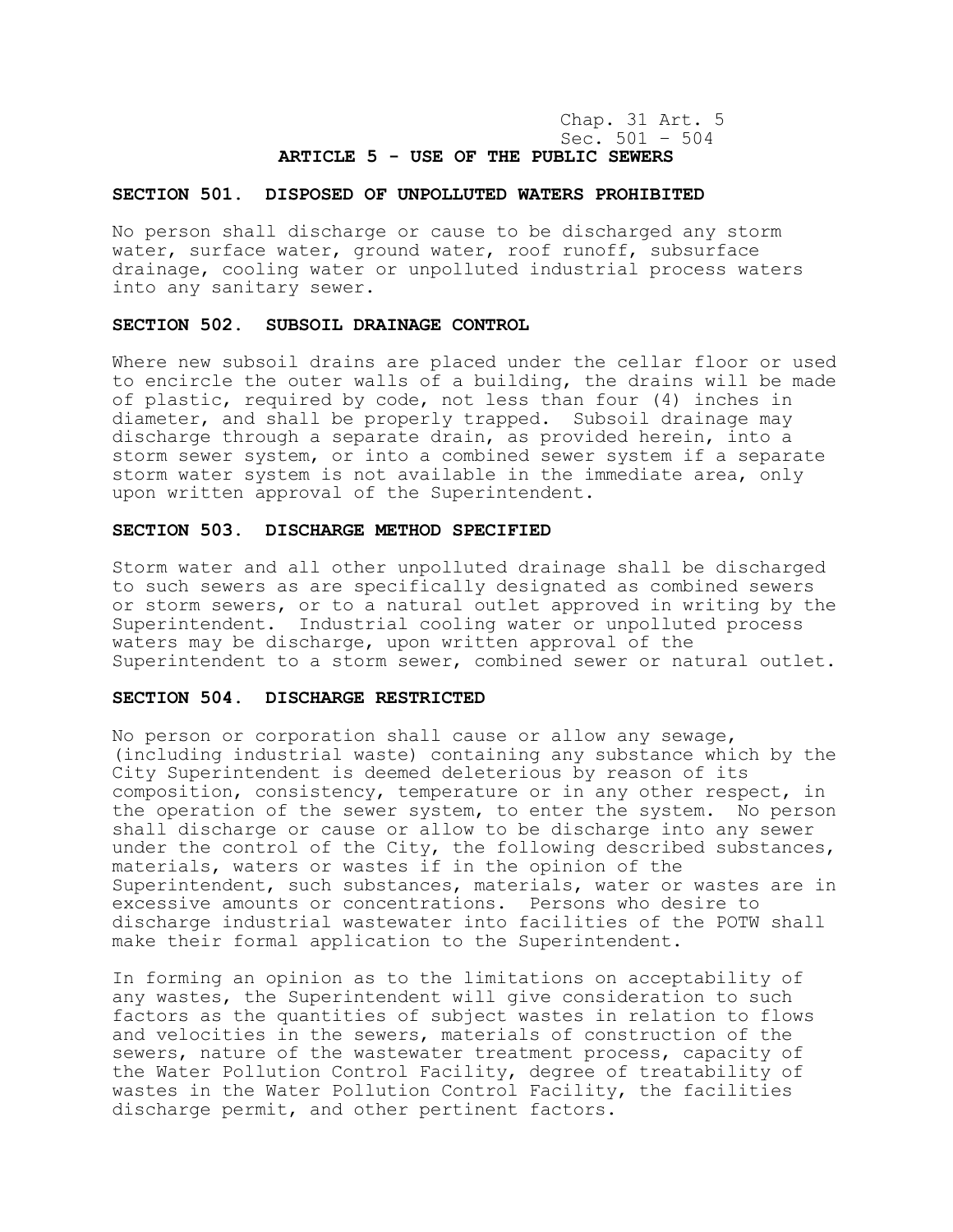Chap. 31 Art. 5 Sec.  $505 - 506$ 

## **SECTION 505. GENERAL PROHIBITIONS**

No discharger or user shall introduce or cause to be introduced into the POTW and pollutant or wastewater which causes passthrough or interference. These general prohibitions apply to all users of the POTW whether or not they are subject to categorical pretreatment standards or any other federal, state, or local pretreatment standards or requirements. The provisions of this Ordinance shall apply to wastewater originating in the City of Brewer, as well as wastewater originating in the Town of Orrington which is introduced to the City's WPCF. The Town of Orrington will also abide with the Interlocal and Interjurisdicitonal Agreements, that both the City of Brewer and the Town of Orrington agreed upon. (#7)

### **SECTION 506. SPECIFIC PROHIBITIONS (#18)**

The person wishing to discharge industrial waste shall only do so after he has entered in a permit with the POTW to discharge the industrial waste. Said permit shall contain adequate provisions to insure compliance with and prevent violations of any of the following at the time of the permit and in the future:

- (a) Codes and Ordinances of the City of Brewer;
- (b) State and Federal laws;
- (c) Rules and regulations issued pursuant to State and Federal laws;
- (d) Discharge and emission licenses held by the City of Brewer, its subdivisions, districts or agencies.

Any person discharging industrial wastewater directly or indirectly into facilities of the City that do not comply with this Ordinance may be subject to action by the City, which action shall include, but not be limited to, the withdrawal of permission to discharge waste waters into facilities of the City.

Any spill shall be reported immediately to the Superintendent.

Any damages experienced by the City as a result of a spill are considered a violation of this Ordinance and costs for repair, replacement of other associated costs are recoverable under Article 9, Section 911.2 (C) of this Ordinance. No discharger or user shall introduce or cause to be introduced into the POTW the following pollutants, substances, or wastewater:

(a) Any wastewater containing toxic or poisonous liquids, gases, or solids in excessive quantity, either singly or by interaction with other wastes. Said toxic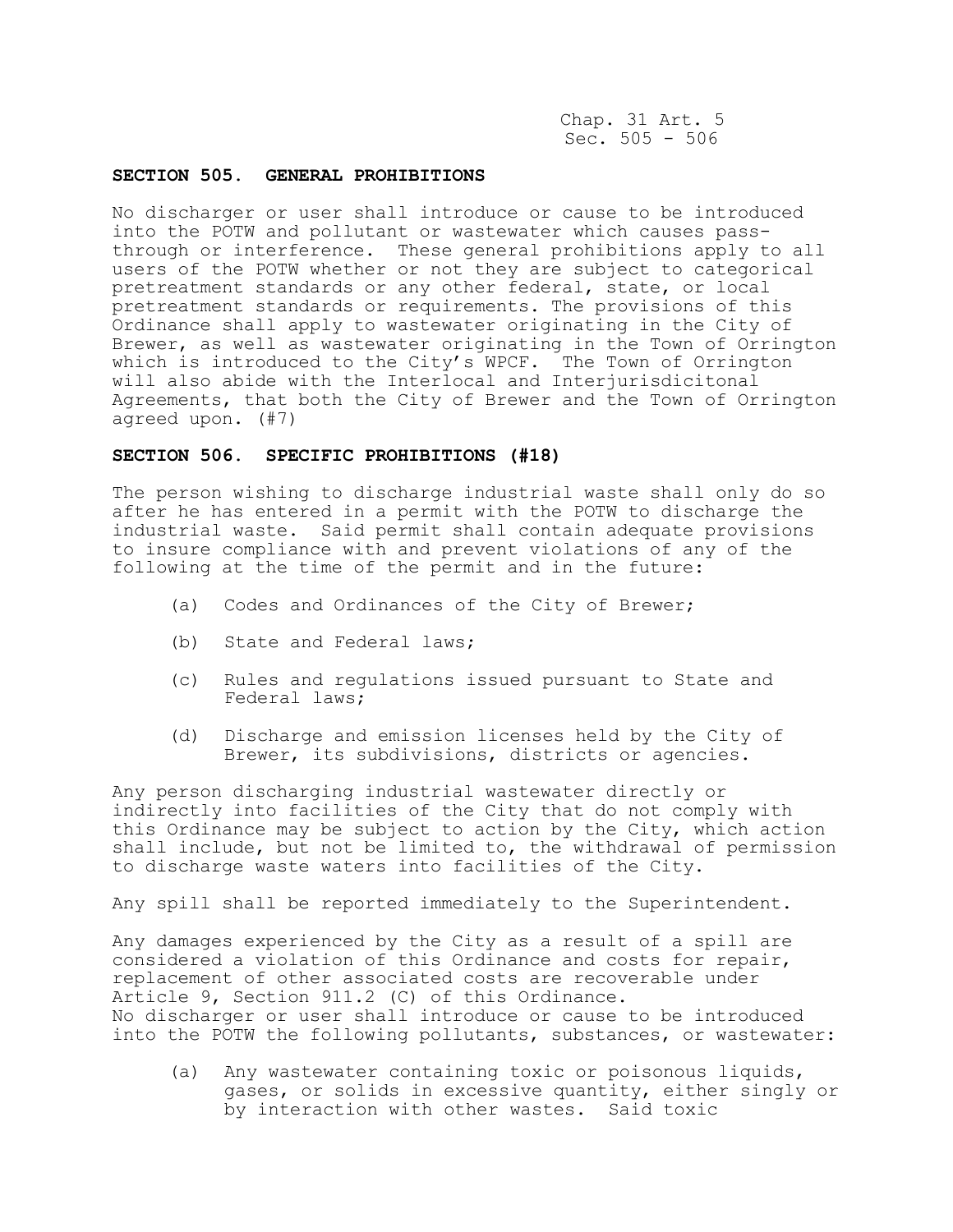pollutants are defined in standards, issued from time to time under Section 307A of the Act.

- (b) Any incompatible pollutant controlled by an industry in an amount or concentration in excess of that allowed under standards or guidelines issued from time to time pursuant to Sections 304, 306 and/or 307 of the Act.
- (c) Any wastewater, liquid or vapor having a temperature higher than one hundred four (104°) F.
- (d) Any wastewater containing caustic alkalinity, calculated as CaCO<sup>3</sup> (Calcium Carbonate) in excess of 75 parts per million by weight, or in volumes which may be excessive.
- (e) Any wastewater having a ph lower than 5.0 or higher than 11.0 or having any other corrosive property capable of causing damage or hazard to sewers, structures, equipment process or personnel at the wastewater works.
- (f) Any wastewater containing fats, wax, grease or oils, whether emulsified or not, in excess of one hundred (100) mg/L or containing substances which may solidify or become viscous at temperatures between thirty-two (32 $\circ$ ) F and one hundred fifty (150 $\circ$ ) F. (#13)
- (g) Pollutants which create a fire or explosive hazard in the POTW, including but not limited to, waste streams with a closed-cup flash point of less than one hundred forty (140 $\circ$ ) F using the test methods specified in 40 CFR 261.21.
- (h) Any solid or viscous substances in such quantities or of such size to be capable or causing obstruction to the flow in sewers, or other interference with the proper operation of the wastewater works such as, but not limited to, ashes, cinders, sand, mud, straw, shavings, metal, glass, disposable wipes, rags, feathers, tar, plastics, wood, unground garbage, whole blood, paunch, manure, hair, fleshing, entrails, paper dishes, cups, mild container, etc., either whole or ground by garbage grinders.
- (i) Any garbage that has not been "properly shredded" (See Article 1, Section 100.3, Definition "58" of this Ordinance).
- (j) Any wastewater containing excessive amounts of iron, chromium, copper, zinc, mercury, mineral acid, and similar objectionable or toxic substances.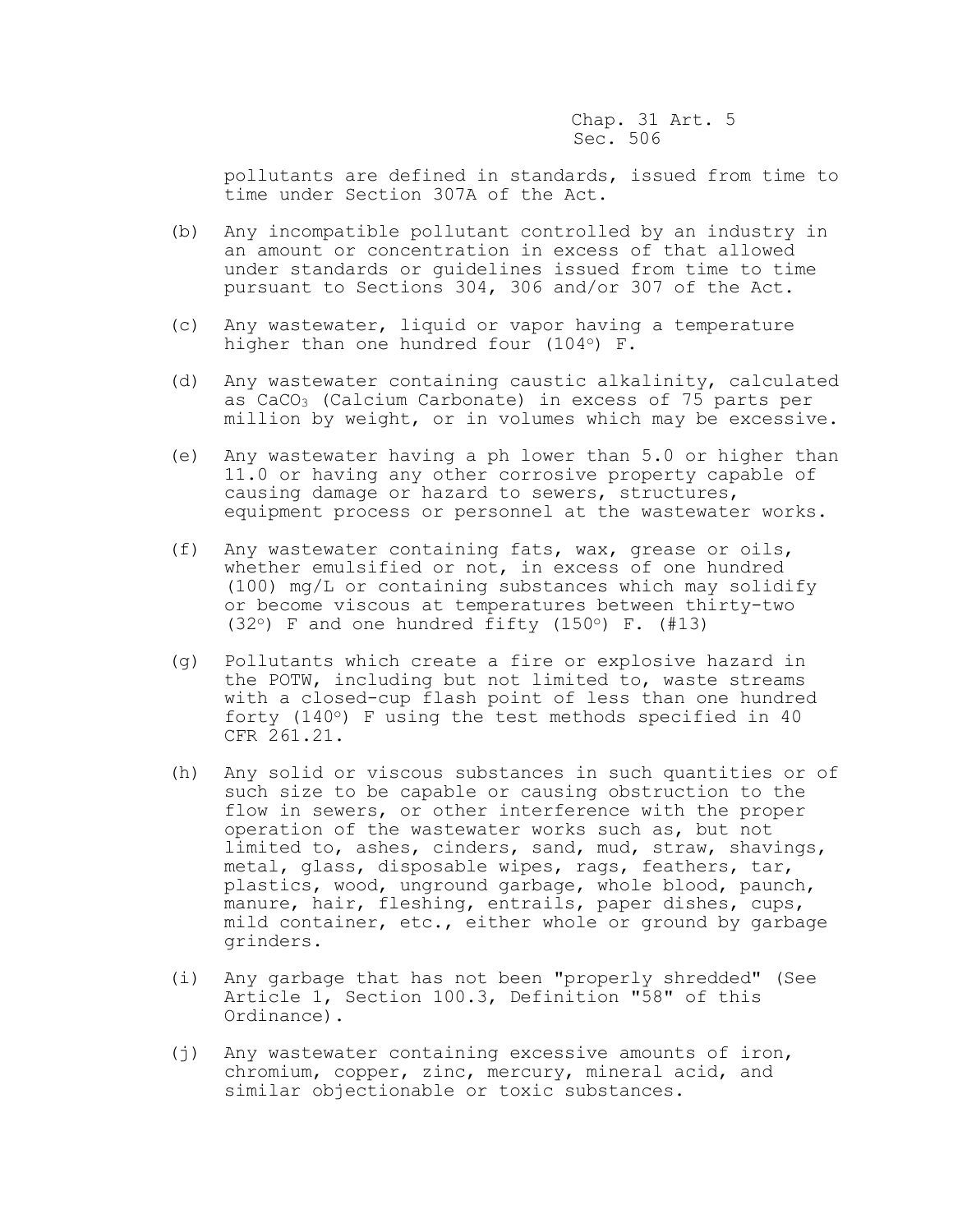- (k) Any wastewater containing phenols or other taste or odor producing substances in excessive amounts.
- (l) Any radioactive wastes or isotopes in excessive amounts or such half-life or concentration as may exceed limits established in applicable State or Federal regulations or by the City.
- (m) Any obnoxious or malodorous liquids, gases, solids or other wastewater which either singly or by interaction with other wastes, are sufficient to cause acute worker health and safety problems.
- (n) Any wastewater containing:
	- (1) Materials which cause excessive discoloration (such as, but not limited to, dye wastes and vegetable tanning solutions).
	- (2) Materials with oxygen demanding pollutants or chlorine requirements when released in a discharge at a flow or pollutant concentration that will cause interference is prohibited.
	- (3) Materials in such concentration as to constitute "slugs" as defined in Article 1, Section 100, Definition "72" of this Ordinance.
	- (4) Materials which are not amenable to treatment or reduction by the wastewater treatment processes employed, or are amenable to treatment only to such a limited degree that the water pollution control facility effluent cannot meet the requirements of other agencies having jurisdiction over discharge to the receiving waters.
	- (5) Septic tank solids that are not diluted sufficiently to assure that all particles will be carried freely under all flow conditions in facilities of the City.
- (o) Medical wastes, except as specifically authorized by the Superintendent in a wastewater discharge permit.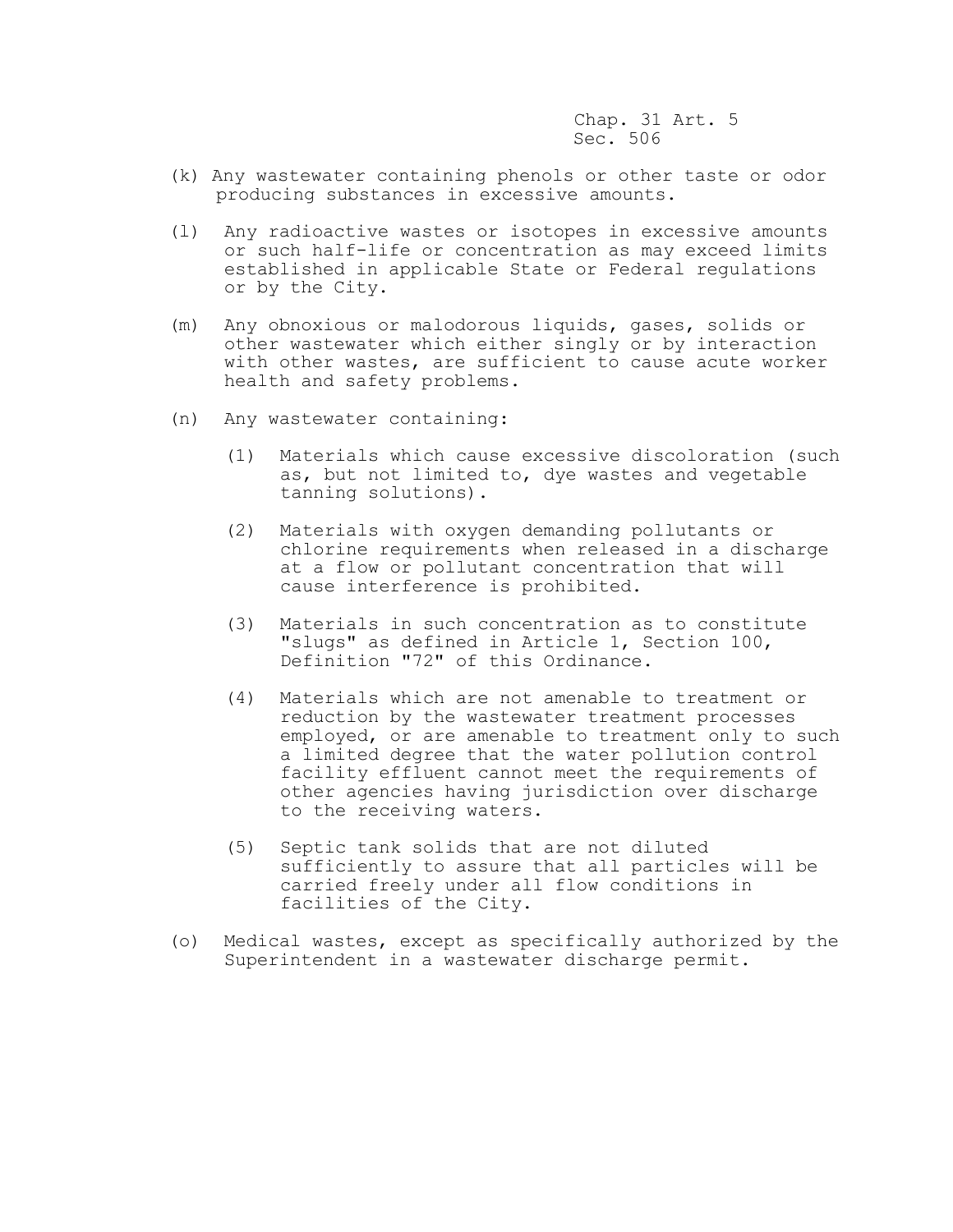Chap. 31 Art. 5 Sec.  $507 - 510$ 

## **SECTION 507. DILUTION**

No user shall ever increase the use of process water, or in any way attempt to dilute a discharge, as a partial or complete substitute for adequate treatment to achieve compliance with a discharge limitation unless expressly authorized by an applicable pretreatment standards or requirements.

The Superintendent may impose mass limitations on users who are using dilution to meet applicable pretreatment standards or requirements, or in other cases when imposition of mass limitations is appropriate.

#### **SECTION 508. INTERCEPTORS REQUIRED**

Grease, oil and sand interceptors shall be provided when, in the opinion of the Superintendent, they are necessary for the proper handling of liquid wastes containing grease in excessive amounts, or any flammable wastes, sand and other harmful ingredients; except that such interceptors shall not be required for private living quarters or dwelling units. All interceptors shall be of a type and capacity approved by the Superintendent and shall be located as to be readily and easily accessible for cleaning and inspection.

Grease and oil interceptors shall be constructed of impervious materials capable of withstanding abrupt and extreme changes in temperature. They shall be of substantial construction, watertight, and equipped with easily removable covers which when bolted in place shall be gastight and watertight.

## **SECTION 509. INTERCEPTOR MAINTENANCE REQUIRED**

Where installed, all grease, oil and sand interceptors shall be maintained by the owner, at his expense, in continuously efficient operation at all times.

### **SECTION 510. NOTIFICATION OF DISCHARGE CHANGE REQUIRED**

The City must be notified 45 days in advance by any person or persons involved in:

- (1) proposed substantial change in volume or character of pollutants over that being discharged into the treatment works at the time of issuance of this permit.
- (2) proposed new discharge into the treatment works of pollutants from any source which would be a new source as defined in Section 306 of the Act if such source were discharging pollutants.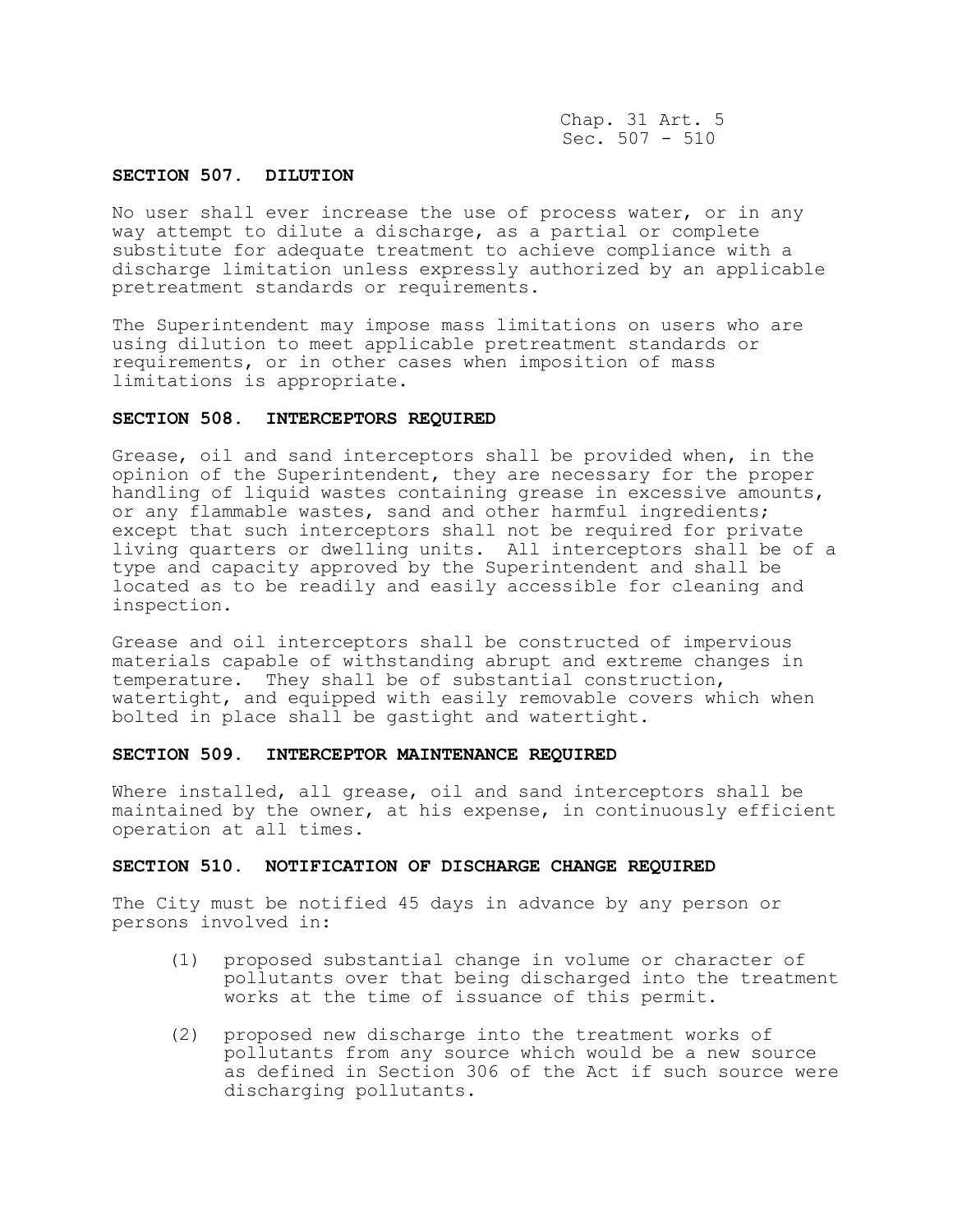Chap. 31 Art. 5 Sec. 511 - 513

## **SECTION 511. CONTROL OF DISCHARGE REQUIRED**

If any wastewaters are discharged, or are proposed to be discharged to the public sewers, containing excessive substances or possessing excessive characteristics the City may:

- (a) Reject the wastewater or the wastes.
- (b) Require that pretreatment of wastewater or wastes be provided to modify them to an acceptable condition for discharge to the public sewer, and/or
- (c) Require control over the quantities and rates of discharge of the wastewater of the wastes, and/or
- (d) Require payment to cover the added costs of handling and treating the wastes not covered by existing taxes or sewer charges under the provisions of Article 4, Section 403 of this Ordinance.
- (e) Take any appropriate enforcement action against an industrial user or user which violates the prohibitions of this Section.

## **SECTION 512. PRELIMINARY TREATMENT FACILITY MAINTENANCE REQUIRED**

If the Superintendent permits the pretreatment or flow equalization of waste flows, the design and installation of the plant and equipment for such pretreatment or flow equalization shall be subject to the review and approval of the Superintendent and subject to the requirements of all applicable City, State and federal codes, ordinances and laws. The Superintendent's approval, if granted, shall not be deemed to relieve the discharger of it's responsibility to comply with its wastewater discharge permit requirements and shall not constitute an acceptance of the adequacy of the pretreatment process equipment selected. Where preliminary treatment of flow equalizing facilities are provided for any wastewater or other wastes, they shall be maintained continuously in satisfactory and effective operation by the owner at the owner's expense.

## **SECTION 513. CONTROL MANHOLE REQUIRED**

When required by the Superintendent, the owner of any property served by a building sewer carrying industrial wastes shall install a suitable control manhole in the building sewer to facilitate observation, sampling and measurement and monitoring of wastes. Such manhole, when required, shall be accessible and safely located, and shall be constructed in accordance with plans approved by the Superintendent. The manhole shall be installed by the owner at his expense and shall be maintained by him so as to be safe and accessible at all time.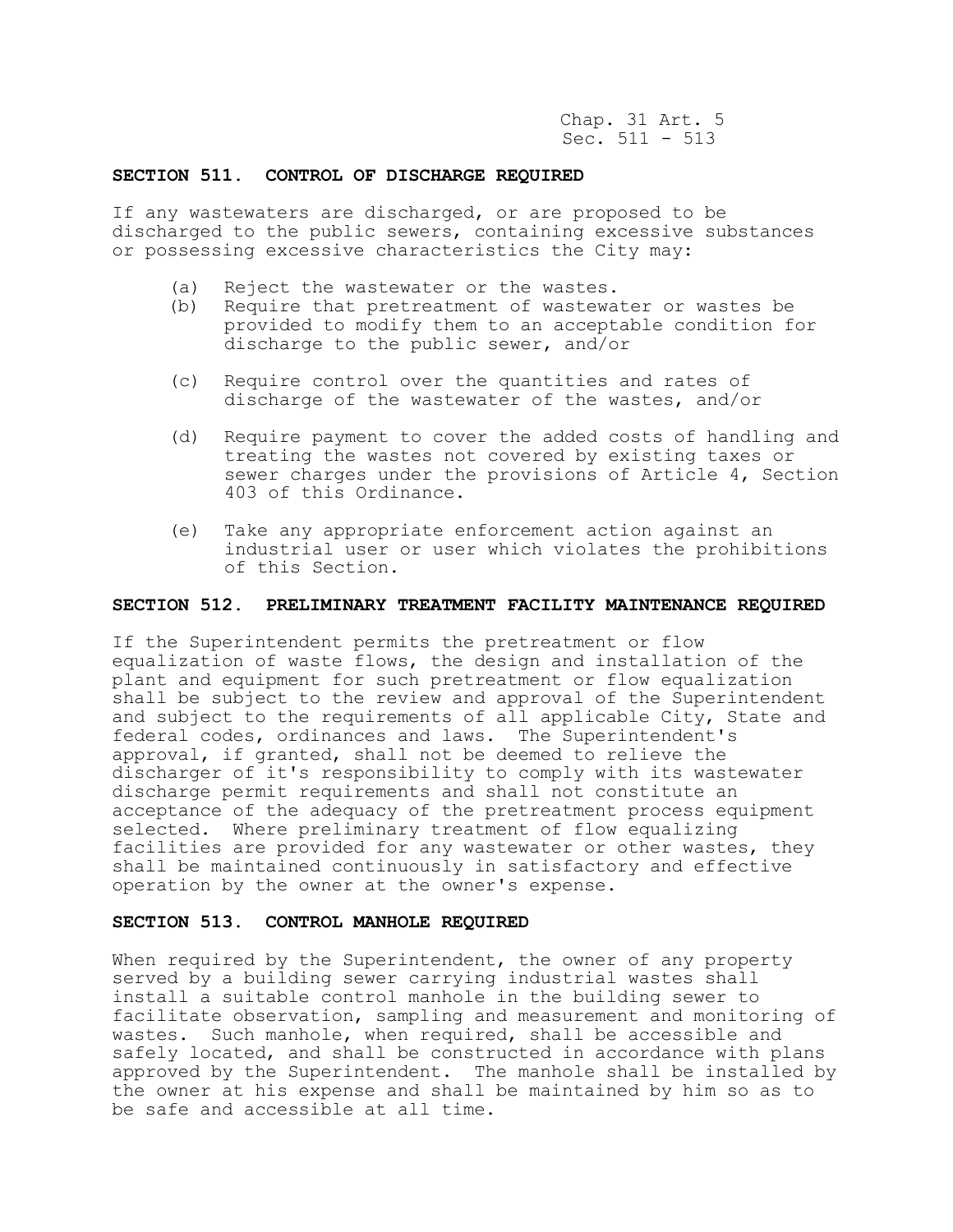Chap. 31 Art. 5 Sec. 514 -516

## **SECTION 514. STANDARD ANALYSES METHODS REQUIRED**

All measurements, tests and analyses of the characteristics of waters and wastes to which reference is made in Article 5, Sections 504 and 507 of this Ordinance shall be determined in accordance with the latest edition of "Standard Methods for the Examination of Water and Wastewater", Published by American Public Health Association, American Water Works Association and Water Environment Federation and shall be determined at the control manhole provided for in Article 5, Section 509 of this Ordinance, or upon suitable samples taken at said control manhole. In the event that no special manhole has been required, the control manhole shall be considered to be the nearest downstream manhole in the public sewer to the point at which the building sewer is connected.

### **SECTION 515. APPLICANT AGREEMENT REQUIRED**

All applications to discharge any industrial wastewater, drainage, substances or wastes directly into any sewer under the control of the City, or tributary thereto, shall be accompanied by an agreement stating that the applicant agrees to abide by all ordinances and rules and regulations of the City, that the applicant will provide such works for the preliminary treatment of the wastewater, drainage, substances or wastes as may be required by the City, and that the applicant will permit duly authorized representative of the City to enter the premises of the industry to sample and measure wastewaters, as needed, to check characteristics of the wastewaters, when so directed by the City. Applications are to be accompanied by a plan showing essential characteristics of all wastewater outlets, analyses of existing wastewater, and statements as to existing and expected average and maximum wastewater flows, and must be submitted to and approved by the City prior to initiating discharge into facilities of the City. Required wastewater analyses is listed in Article 6 of this Ordinance.

## **SECTION 516. ANNUAL REPORT REQUIRED**

Each industrial user may be required to submit an annual report on the first of July each year, or such other time as designated by the City, to the City containing information as to the minimum, average, and peak flows of industrial wastewater discharges during the previous year and at times designated by the City accompanied by designated analyses of wastewater samples taken in an acceptable manner at approved times during the flow measuring periods.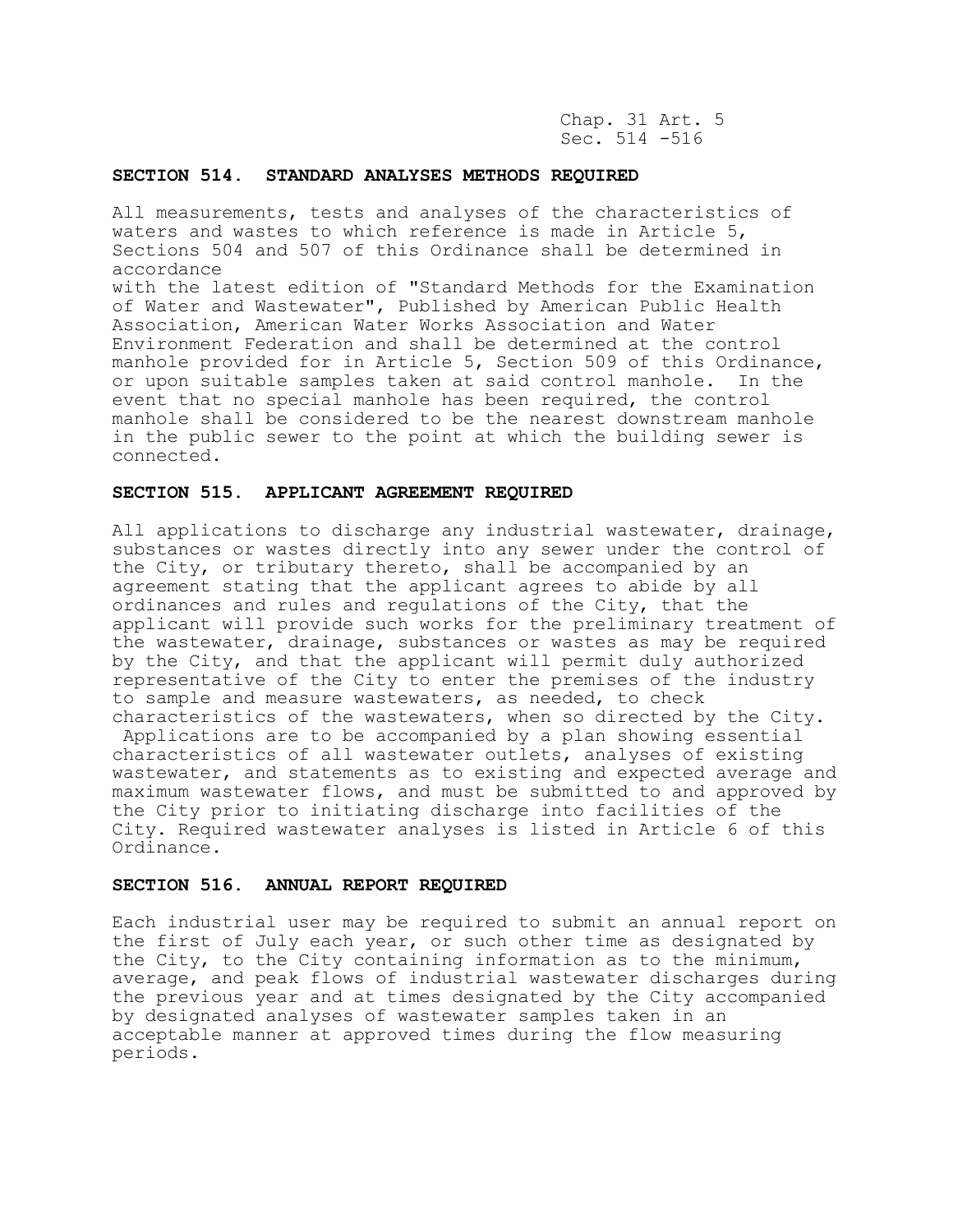Chap. 31 Art. 5 Sec. 517 -520

## **SECTION 517. SPECIAL AGREEMENTS ALLOWED**

No statement contained in this Article shall be construed as preventing any special agreement or agreement between the City and any industrial concern whereby an industrial waste of unusual strength or character may be accepted by the City for treatment, subject to payment therefore by the industrial concern.

## **SECTION 518. MONITORING STATION**

Each industrial discharger may be required to provide and operate, at the discharger's expense, a monitoring facility to allow inspection, sampling and flow measurement of each sewer discharge to the Water Pollution Control Facility.

# **SECTION 519. LOCAL LIMITS**

- A. Limits for certain pollutants will be established to protect against pass-through or interference. No person shall discharge wastewater containing in excess of the instantaneous maximum allowable discharge limits as identified on the user's wastewater discharge permit. All discharge local limits shall be technically based and approved by the EPA.
- B. Local limits may be set for the following pollutants: arsenic, barium, cadmium, chromium, copper, cyanide, lead, mercury, molybdenum, nickel, oil and grease and other petroleum or mineral oil products, selenium, silver, TTO and zinc. This list may be amended or local limits may be developed for any other pollutants deemed appropriate, including pollutants that can cause pass through, interference, worker health and safety problems, fume toxicity, etc. conventional Pollutants are Classified as: Biochemical Oxygen Demand (BOD), Total Suspended Solids (Nonfilterable) (TSS), ph, Fecal Coliform, and Oil and Grease. The City will provide advanced written notice of new local limits to users prior to initiating enforcement actions. (#13)
- C. The discharge local limits must be met at the point where the user's wastewater is discharged to the POTW. All concentrations for metallic substances are for "total" metal unless otherwise indicated on the wastewater discharge permit. The Superintendent may impose mass limitations in addition to or in place of concentration-based limitations.

# **SECTION 520. CITY'S RIGHT OF REVISION**

The City reserves the right to establish, by Ordinance or in wastewater discharge permits, more stringent standards or requirements on discharges to the POTW.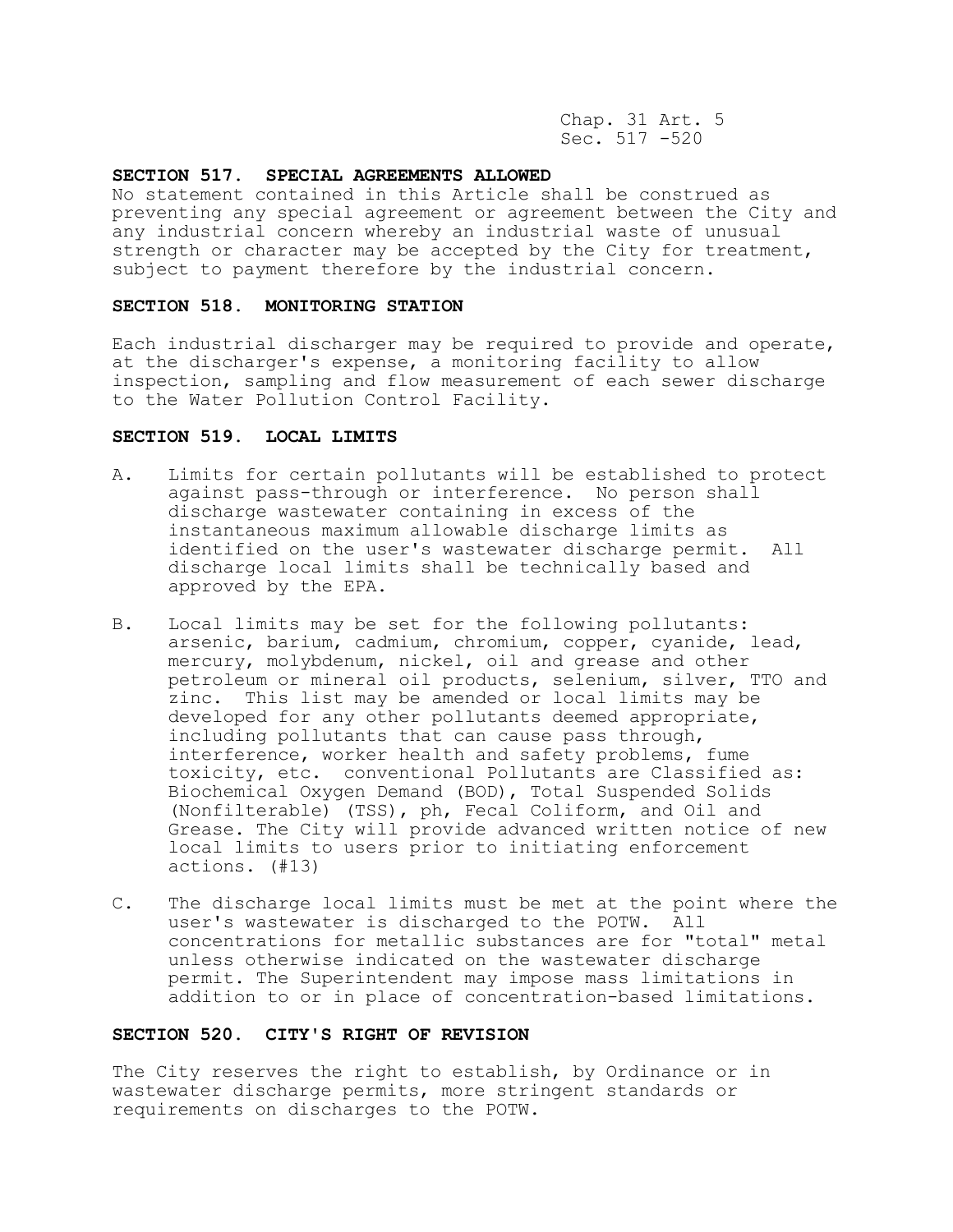Chap. 31 Art. 5 Sec. 521 -522

# **SECTION 521. SPECIAL AGREEMENT**

The City reserves the right to enter into special agreements with users setting out special terms under which they may discharge to the POTW.

In no case will a special agreement waive compliance with a pretreatment standard or requirement. However, the user may request a net gross adjustment to a categorical standard in accordance with 40 CFR Part 403.15. They may also request a variance from the categorical pretreatment standard from the Approval Authority. Such a request will be approved only if the user can prove the factors relating to its discharge are fundamentally different from the factors considered by the EPA when establishing that categorical pretreatment standard. A user requesting a fundamentally different factor variance must comply with the procedural and substantive provisions in 40 CFR Part 403.13. The City is authorized to set appropriate fees or other charges for such agreements.

# **SECTION 522. PRETREATMENT FACILITIES**

Users shall provide necessary wastewater treatment as required to comply with this Ordinance and shall achieve compliance with all categorical pretreatment standards, local limits, and the prohibitions set out in this Ordinance within the time limitations specified by the EPA, the State, or the Superintendent, whichever is more stringent. Any facilities required to pretreat wastewater to a level acceptable to the City shall be provided, operated, and maintained at the user's expense. Detailed plans showing the pretreatment facilities and operating procedures shall be submitted to the City for review, and shall be approved by the Superintendent before construction of the facility. The review of such plans and operating procedures will in no way relieve the user from the responsibility of modifying the facility as necessary to produce an acceptable discharge to the City's POTW under the provisions of this Ordinance.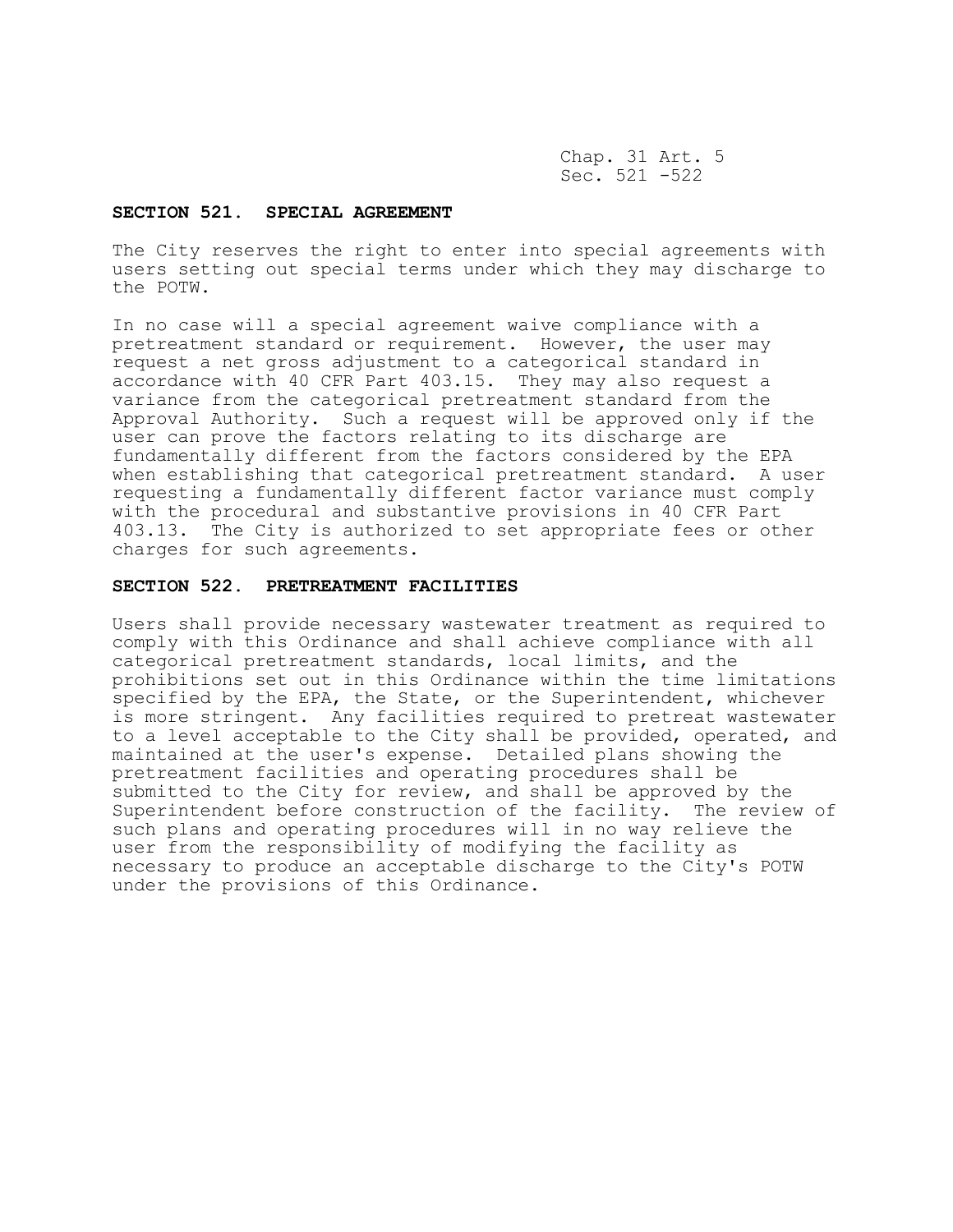Chap. 31 Art. 5 Sec. 523

#### **SECTION 523. ACCIDENTAL DISCHARGE/SLUG CONTROL PLANS**

The Superintendent may require any user to develop and implement an accidental discharge/slug control plan. At least once every two (2) years the Superintendent shall evaluate whether each significant industrial user needs such a plan. Any user required to develop and implement an accidental discharge/control slug plan shall submit a plan which addresses, at a minimum, the following:

- A. Description of discharge practices, including nonroutine batch discharges;
- B. Description of store chemicals;
- C. Procedures for immediately notifying the POTW of any accidental or slug discharge. Such notification must also be given for any discharge which would violate any of prohibited discharges in this section of this Ordinance; and

 D. Procedures to prevent adverse impact from any accidental or slug discharge. Such procedures include, but are not limited to, inspection and maintenance of storage areas, handling and transfer of materials, loading and unloading operations, control of plant site runoff, worker training, building of containment structures or equipment, measures of containing toxic organic pollutants (including solvents), and/or measures and equipment for emergency response.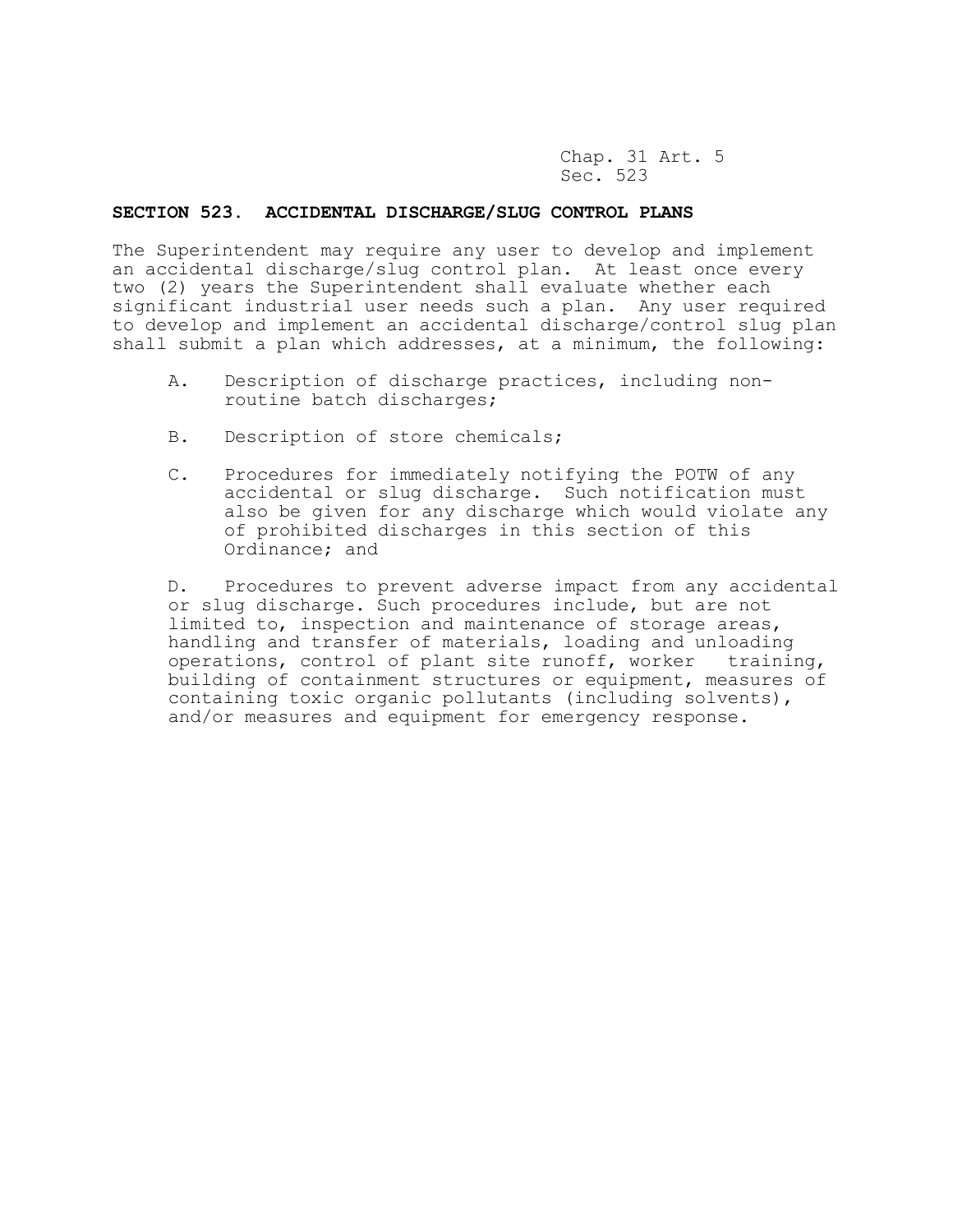Chap. 31 Art. 6 Sec.  $601 - 601.1$ 

## **ARTICLE 6 - INDUSTRIAL DISCHARGES**

# **SECTION 601**

It shall be unlawful to discharge industrial wastes to any sewer within the City or any sewer connecting to the City's treatment facility without having first compiled with the terms of this Ordinance.

### **SECTION 601.1 (#18)**

Industrial dischargers shall complete and file with the Pretreatment Coordinator an Industrial Survey Form prescribed by the POTW. Existing industrial dischargers shall file a survey form within thirty (30) days after being notified by the City, and proposed new dischargers shall file a survey form at least ninety (90) days prior to connecting to the sewage works. The disclosure to be made by the discharger shall be made on written forms provided by the City and shall cover:

- (1) Disclosure of name, address and location of discharger.
- (2) Disclosure of Standard Industrial Classification (SIC) number according to the Standard Industrial Classification Manual, Bureau of the Budget, 1972, as amended.
- (3) Disclosure of known or suspected to be present wastewater constituents and characteristics including, but not limited to, those mentioned in this Ordinance. Any sampling or analysis that is required by the City shall be performed in accordance with procedures established by the U.S. EPA and contained in 40 CFR Part 136, as amended. The costs of all such sampling shall be fully borne by the industrial discharger.
	- a. Where the Standard requires compliance with a BMP or pollution prevention alternative, the User shall submit documentation as required by the [Superintendent] or the applicable Standards to determine compliance with the Standard.
- (4) Disclosure of time and duration of discharges.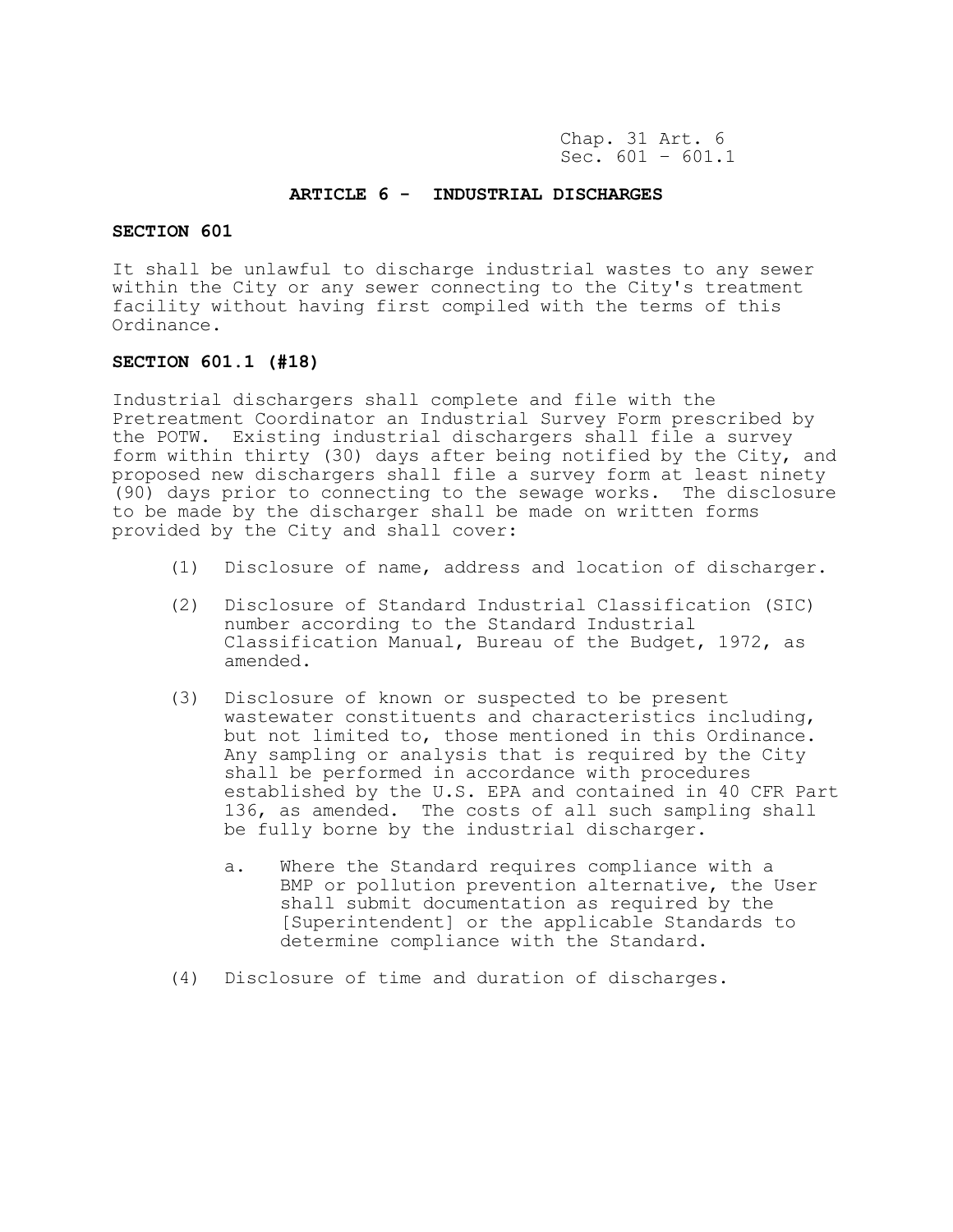Chap. 31 Art. 6 Sec. 601.1

- (5) Disclosure of average daily and instantaneous peak wastewater flow rates, in gallons per day, including daily, monthly and seasonal variations, if any. All flows shall be measured unless other verifiable techniques are approved by the Superintendent due to cost or nonfeasibility.
- (6) Disclosure of site plans, floor plans, mechanical and plumbing plans and details to show all sewers, sewer connections, inspection manholes, sampling chambers and appurtenances by size, location and elevation.
- (7) Description of activities, facilities, and plant process on the premises including all material which are or may be discharged to the sewage works of the City.
- (8) Disclosure of the nature and concentration of any known or suspected pollutants or materials prohibited by this Ordinance in compliance is being achieved with this Ordinance on a consistent basis and, if not, whether additional operations and maintenance activities and/or additional pretreatment is required for the discharger to comply with this Ordinance.
- (9) Disclosure of each product by type, amount, process or processes and rate of production.
- (10) Disclosure of the type and amount of raw materials utilized (average and maximum per day).
- (11) Application Signatories and Certifications.

All wastewater discharge permit applications, User reports and certification statements must be signed by an Authorized Representative of the User and contain the certification statement in Section 601.1 #11. [Note: Definition of Authorized Representative has been revised. See definition at Section 100.3 #5].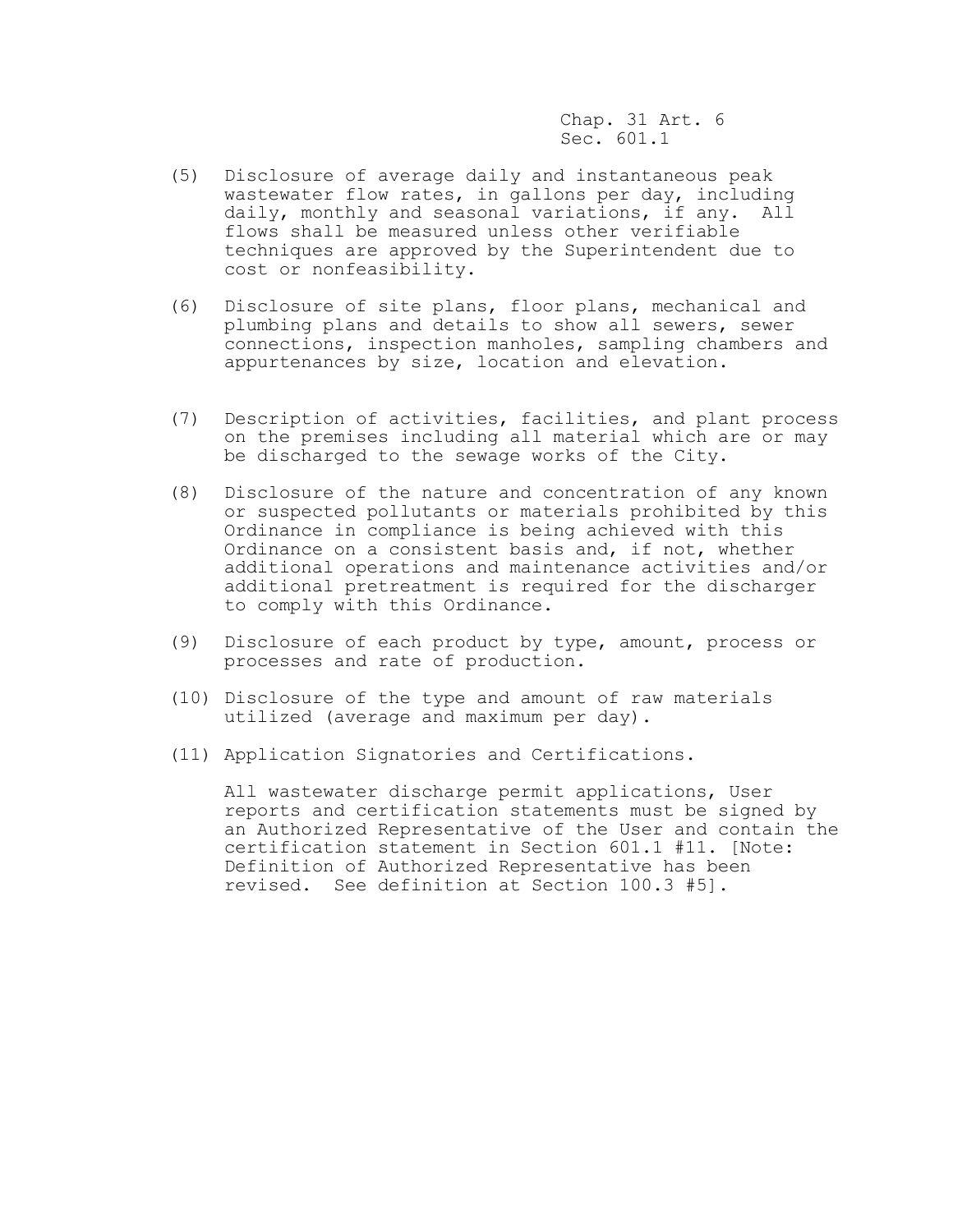Chap. 31 Art. 6 Sec. 601.1

A. Certification of Permit Applications. User Reports and Initial Monitoring Waiver.

The following certification statement is required to be signed and submitted by Users submitting permit applications in accordance with Section 506. Users submitting baseline monitoring reports under Section 604 [Note: See 40 CFR 403.12 (1)]; Users submitting reports on compliance with the categorical Pretreatment Standard deadlines under Section 601.1 [Note: See 40 CFR 403.12(d)]; Users submitting periodic compliance reports required by Section 604.3 [Note; see 40 CFR 403.12(e) and (h), and Users submitting an initial request to forego sampling of a pollutant on the basis of Section 604.9 [Note: See 40 CFR 403.12(e)(2)(iii). The following certification statement must be signed by an Authorized Representative as defined in Section 100.3(5):

> "I certify under penalty of law that this document and all attachments were prepared under my direction or supervision in accordance with system designed to assure that qualified personnel gather and evaluate the information submitted. Based on my inquiry of the person or persons who manage the systems, or those persons directly responsible for gathering the information, the information submitted is, to the best of my knowledge and belief, true, accurate, and complete. I am aware that there are significant penalties for submitting false information, including the possibility of fine and imprisonment for knowing violations."

- B. If the designation of an Authorized Representative is no longer accurate because a different individual or position has responsibility for the overall operation of the facility or overall responsibility for environmental matters for the company, a new written authorization satisfying the requirements of this Section must be submitted to [the Superintendent] prior to or together with any reports to be signed by an Authorized Representative.
- (12) The Superintendent will evaluate the completed survey form and material safety data sheets furnished by the discharger and may require the discharger to furnish additional information. The discharger shall provide all requested additional information within fifteen (15) days after receiving notification from the Superintendent that additional information is required.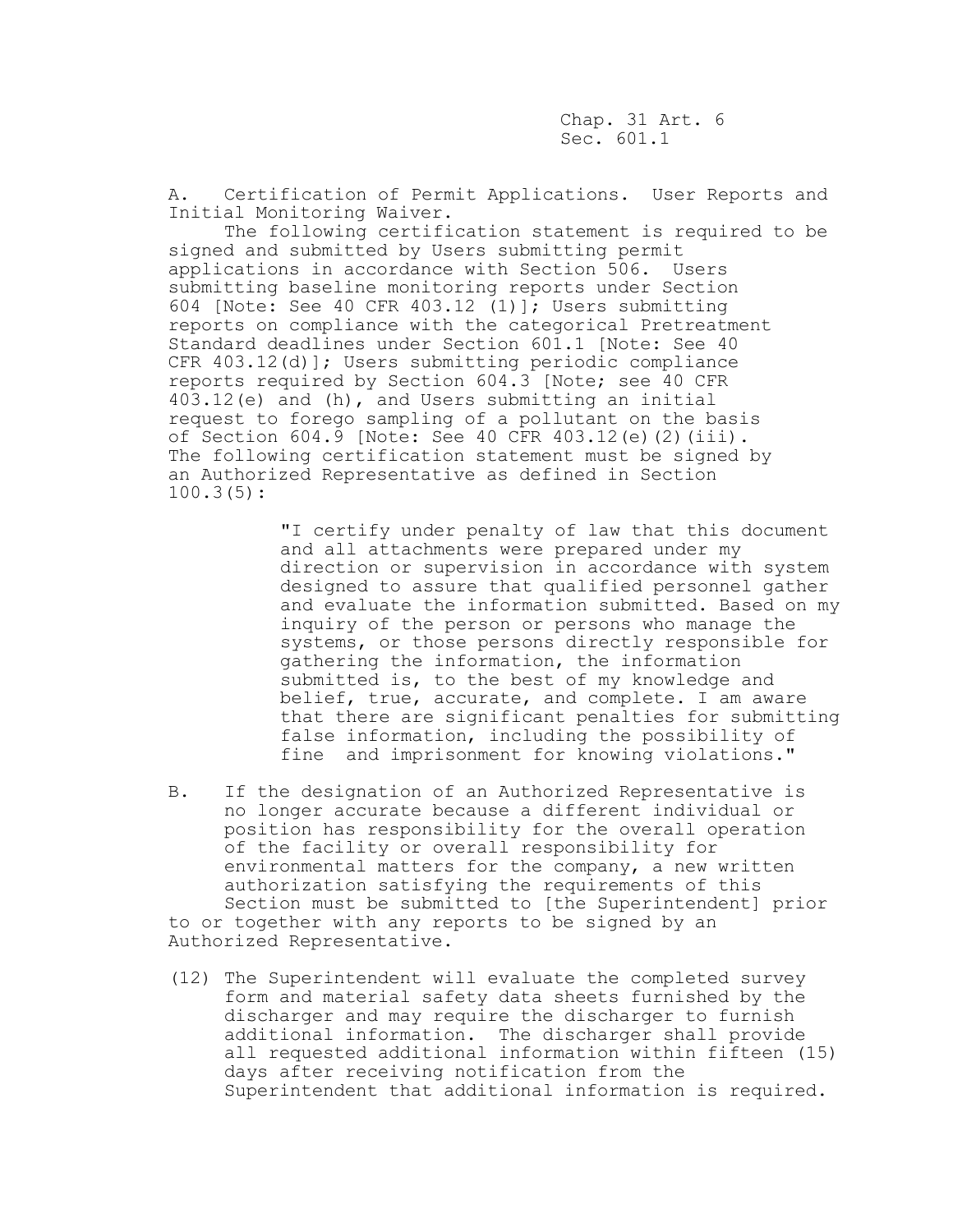Chap. 31 Art. 6 Sec.  $602 - 602.3$ 

### **SECTION 602. INDUSTRIAL DISCHARGES - WASTEWATER DISCHARGE PERMITS**

Every new or existing user of the City's sewer system or treatment plant who is determined to be a "categorical user" or "significant industrial user" as defined in Article 1, Section 100.3, Definitions "12" and "71" of this Ordinance is required to obtain a wastewater discharge permit from the Superintendent. Failure to obtain a permit required under this section shall be a civil offense, and shall be punished by a fine not to exceed \$2,500 per day from the date the discharger receives notice or becomes aware of the permit requirement, to be recovered by the City upon complaint. Provided that any repeat offense by the same user, shall be punished by a fine not to exceed \$25,000 per day.

# **SECTION 602.1 SPECIAL LICENSES FOR CERTAIN NON-INDUSTRIAL USERS**

The Superintendent may prescribe special license, disclosure and reporting requirements for non-industrial dischargers of high strength conventional waste as defined in Article 1 of this Chapter, distinct from the requirements imposed on industrial dischargers under this Section. In addition, non-industrial dischargers of high strength conventional waste, whether or not licenses, may be subject to surcharges (Art. 12, Section 1203 of this Ordinance) on their regular sewer charges for any discharge that results in "excessive loading", as defined in Article 1. Section 100, Definition "24" of this Ordinance.

# **SECTION 602.2**

Wastewater discharge permits shall be expressly subject to all provisions of this Ordinance and all other regulations, user charges and fees established by the Superintendent. The conditions of the wastewater discharge permits shall be uniformly enforced in accordance with Article 6, Section 601.1 of this Ordinance, and applicable State and Federal regulations.

# **SECTION 602.3**

Wastewater discharge permits may impose effluent restrictions or limits on the discharger if the Superintendent determines that such limits are necessary to protect the quality of the treatment plant influent, effluent, or sludge, or to maintain compliance with any applicable Federal or State law including requirements under the City's NPDES permit and national categorical pretreatment standards for new and existing sources currently set out in 40 CFR Subpart N Section 401-471.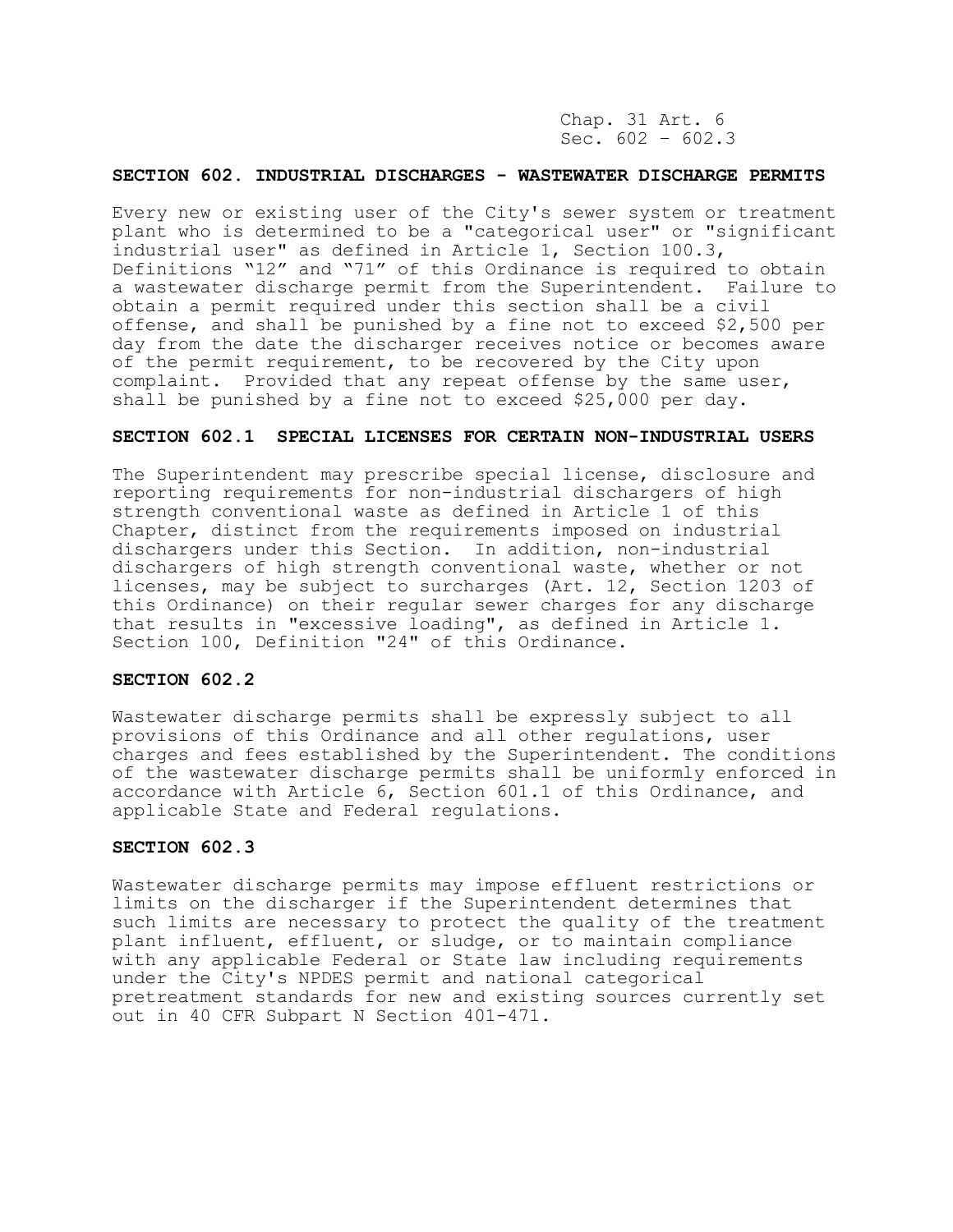Chap. 31 Art. 6 Sec.  $602.4 - 602.6$ 

### **SECTION 602.4**

Permits shall be issued for a specified time period, not to exceed five (5) years. A permit may be issued for a period of less than one (1) year, or may be stated to expire on a specified date. The terms and conditions of the permit may be subject to modification and change by the Superintendent during the life of the permit, as limitations or requirements are modified and changed. The user should be informed of any proposed changes in their permit at least forty-five (45) days prior to the effective date of change. Any change or new conditions in the permit shall include a reasonable time schedule for compliance.

#### **SECTION 602.5**

Wastewater discharge permits are issued to a specific operation. A wastewater discharge permit shall not be reassigned or transferred or sold to a new owner or a new user, different premises, or a new or changed operation. To facilitate the issuance of new, separate permits, the Superintendent may allow new owners or individuals to operate under an existing wastewater discharge permit for a time period not to exceed ninety (90) days.

### **SECTION 602.6 (#18)**

Wastewater discharge permits shall include such conditions as are reasonably deemed necessary by the Superintendent to prevent passthrough or interference, protect the quality of the water body receiving the treatment plant's effluent, protect worker health and safety, facilitate sludge management and disposal, and protect against damage to the POTW.

- A. Wastewater discharge permits shall contain the following conditions:
	- (1) A statement that indicates the wastewater discharge permit duration;
	- (2) A statement that indicates the wastewater discharge permit is non-transferable pursuant to Article 6, Section 602.5 of this Ordinance, and a provision requiring any new owner or operator to be furnished with a copy of the existing wastewater discharge permit by the prior user;
	- (3) Pretreatment standards and effluent limits based on the general and specific prohibited discharge standards, local limits, and all applicable law.

Chap. 31 Art. 6 Sec. 602.6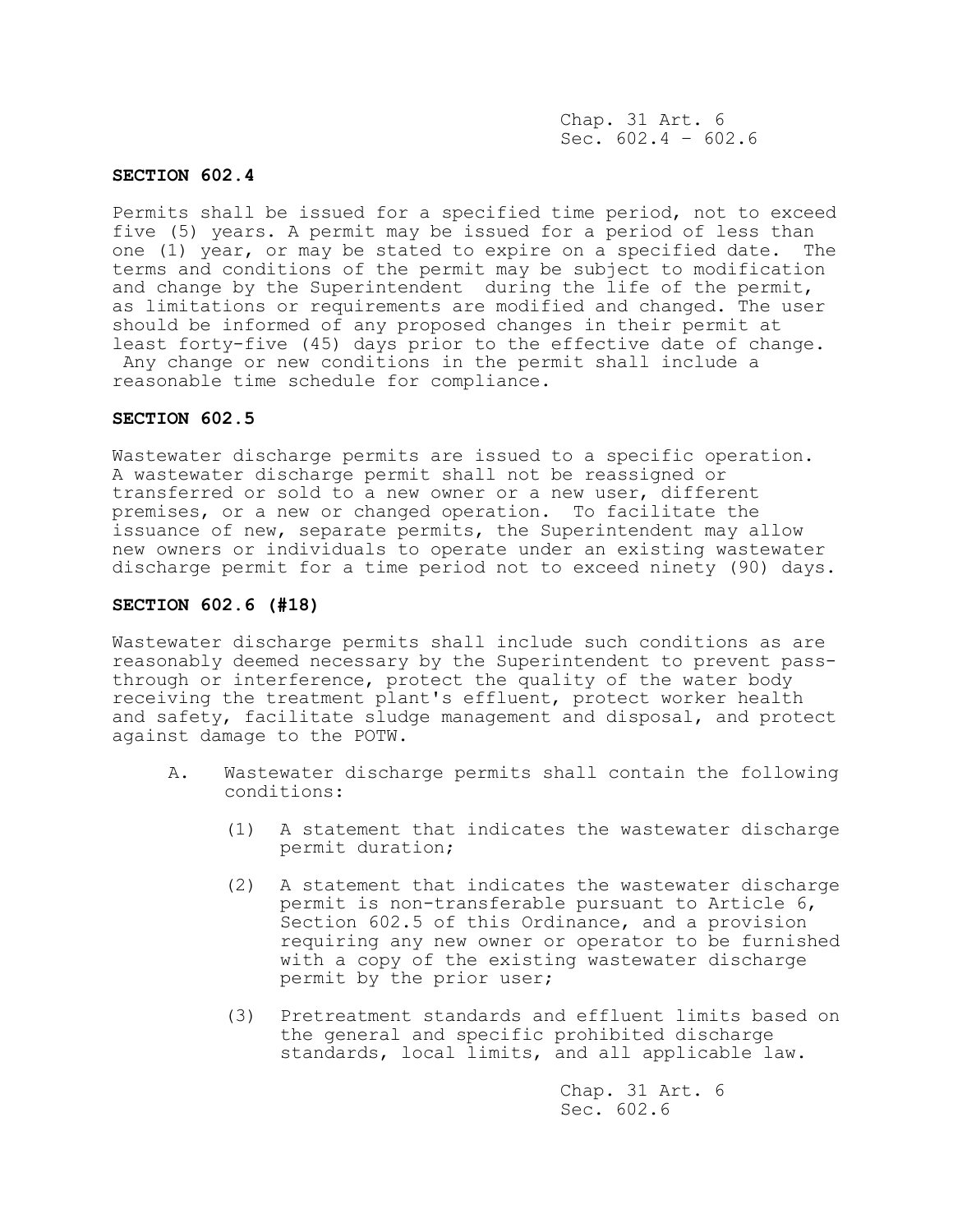- (4) Self-monitoring, sampling, reporting, notification, and record-keeping requirements. These requirements shall include a sampling frequency and sample type based on Federal, State and local law;
- (5) A statement of applicable penalties for violation of pretreatment standards and requirements, and any required compliance schedule. Such schedule may not extend the time for compliance beyond that required by Federal, State or local law; and
- (6) Other specific conditions the Superintendent deems necessary to ensure compliance with this Ordinance, and federal and state regulations and statutes.
- B. Wastewater discharge permits may contain, but need not be limited to, the following conditions:
	- (1) Limits on the average and/or maximum rate of discharge, time of discharge, and/or requirements for flow regulation and flow-equalization including Best Management Practices.
	- (2) Limits on the instantaneous, daily and monthly average, and/or maximum concentration, mass, or other measure of identified wastewater pollutants or properties, including Best Management Practices.
	- (3) Requirements for the installation of pretreatment technology, pollution control, or construction of appropriate containment devices, any of which would be designed to reduce, eliminate, or prevent the introduction of pollutants into the POTW.
	- (4) Requirements for the development and implementation of spill control plans or other special conditions including management practices necessary to adequately prevent accidental, unanticipated, or routine discharge;
	- (5) Development and implementation of waste minimization plans to reduce the amount of pollutants discharged to the POTW by the user;
	- (6) The unit charge or schedule of user charges and fees for the management of the user's wastewater discharged to the POTW;

Chap. 31 Art. 6 Sec.  $602.6 - 602.7$ 

(7) Requirements for the installation and maintenance of inspection and sampling facilities and equipment;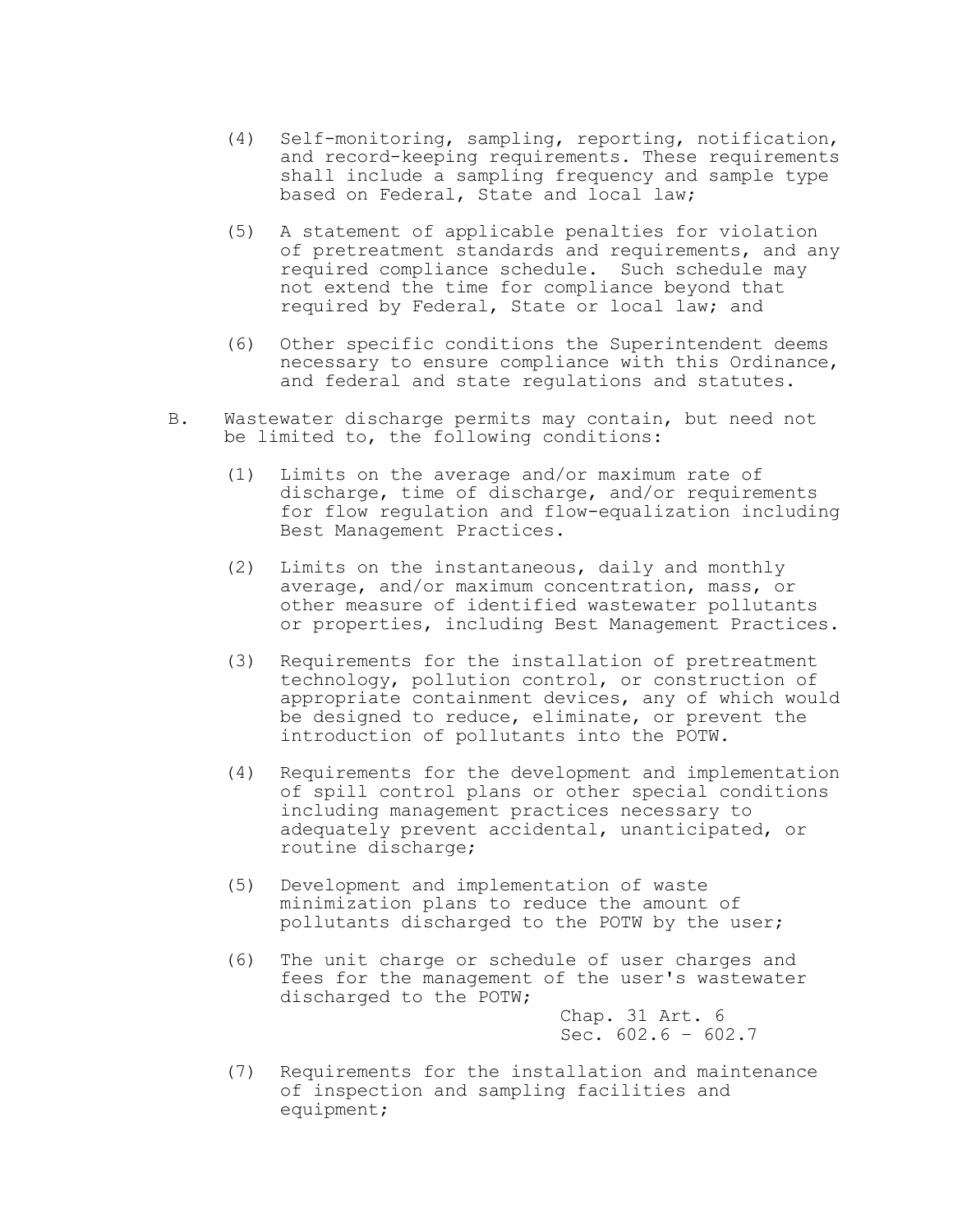- (8) A statement that compliance with the wastewater discharge permit does not relieve the permittee of responsibility for compliance with all applicable Federal and State pretreatment standards, including those which become effective during the term of the wastewater discharge permit;
- (9) Identification by the user of the location of the user's outfall to the POTW; and
- (10) Other specific conditions the Superintendent deems necessary to ensure compliance with this Ordinance and Federal and State regulations and statutes.

# **SECTION 602.7**

Any aggrieved person, including the user, may file a Petition with the Superintendent in writing to reconsider the terms of a wastewater discharge permit or the denial of a wastewater discharge permit application within 15 days of the permit's issuance or notification of the Superintendent's denial.

- A. Failure to submit a timely Petition for review shall be deemed to be a waiver of any administrative appeal.
- B. In it's petition, the petitioner must indicate the wastewater discharge permit provisions objected to, the reasons for this objection, and the alternative condition, if any, it seeks to place in the wastewater discharge permit. A petitioner seeking review of a permit denial must specifically allege reasons why a permit should be issued, along with conditions of issuance that petitioner believes should satisfy any concerns the Superintendent may have about the suitability of the users' wastewater for discharge to the City's POTW.
- C. The requirements or conditions of any wastewater discharge permit shall not be stayed by the Superintendent pending the outcome of the administrative appeal.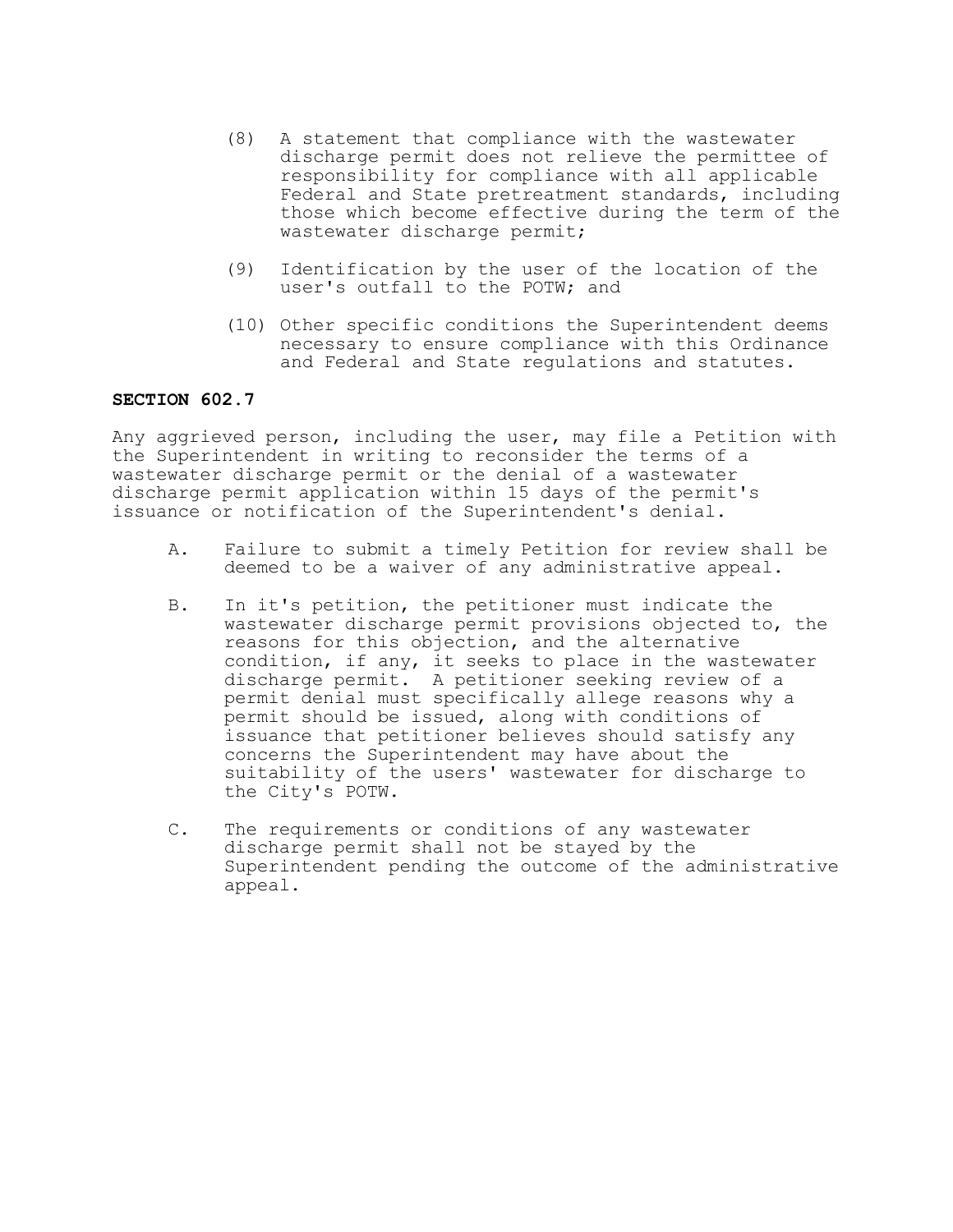Chap. 31 Art. 6 Sec.  $602.7 - 602.8$ 

D. Upon receipt of the Petition, the Superintendent may act to grant the petitioner's request. Said action must take place within 14 days of receipt of the petition. If the Superintendent refuses to grant the petitioner's request, however, the Superintendent shall notify, in writing, the City Council having oversight responsibility for the operation of the City's POTW. The City Council shall schedule an administrative hearing, which shall be recorded, within 30 days of notification by the Superintendent or as soon thereafter as may be arranged. The City Council shall conduct the hearing so as to develop an adequate administrative record and the City Council may choose to limit the asking of questions to the members of the Council only. The petitioner will bear the burden of proof at the hearing and will present its case first. The City Council shall issue its decision in writing within 45 days of the hearing. The City Council's decision must be guided by the provisions of this Ordinance.

Failure by the Council to issue a decision within that time period shall constitute a denial of the administrative appeal, however, the record of the administrative hearing, including any exhibits, shall be made a part of any further judicial reviews. City Council decisions not to reconsider a wastewater discharge permit, not to issue a wastewater discharge permit, not to modify a wastewater discharge permit or to issue a modified wastewater discharge permit shall be considered final administrative actions for purposes of judicial review.

E. Parties seeking judicial review of the final administrative action must do so by filing a complaint with the Penobscot County Superior Court pursuant to M.R.Civ.P. 80B within Thirty (30) days after notification of denial or from failure to act.

### **SECTION 602.8**

The Superintendent may modify at any time the wastewater discharge permit for good cause including, but not limited to, the following:

A. To incorporate any new or revised Federal, State, or local pretreatment standards or requirements;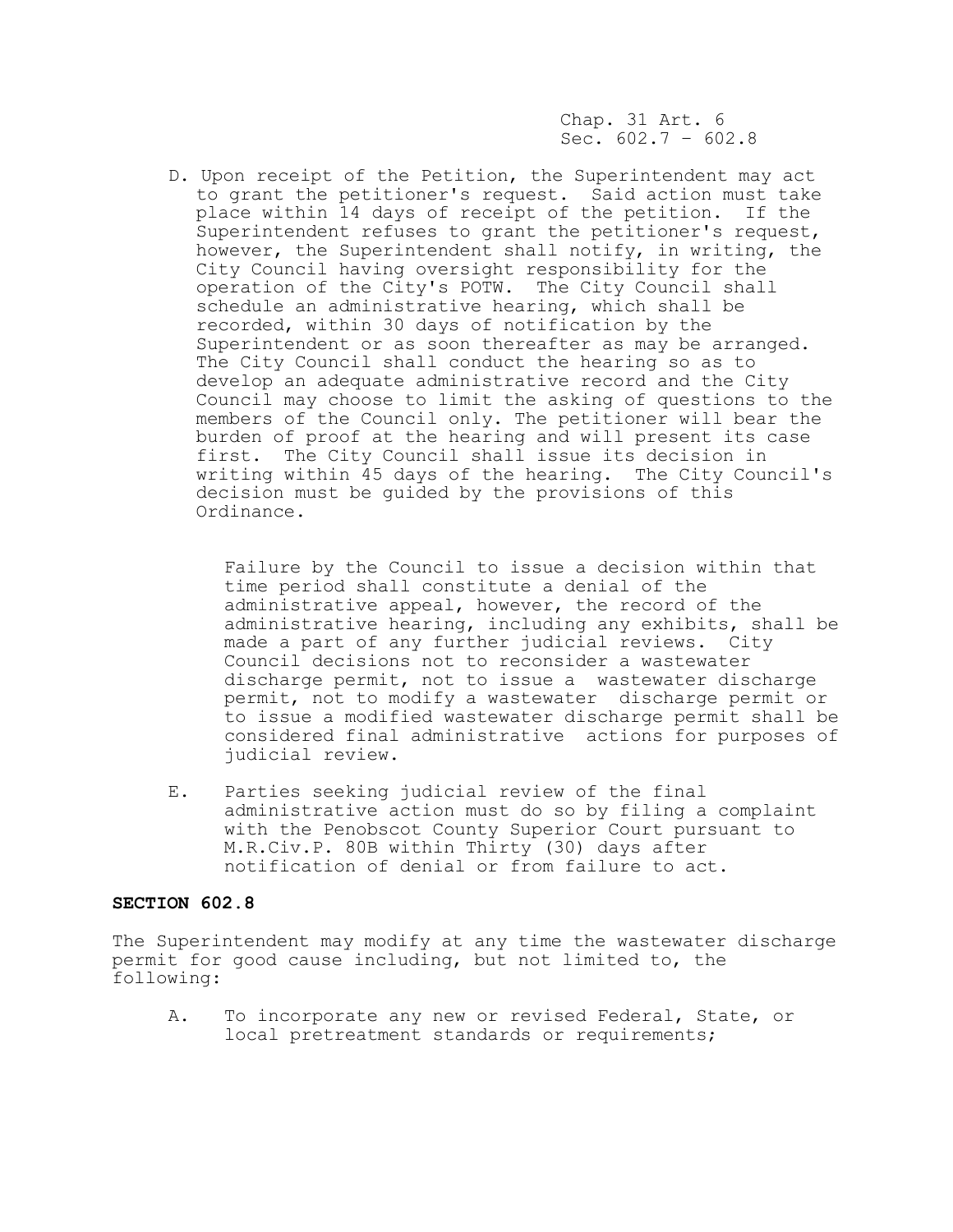Chap. 31 Art. 6 Sec.  $602.8 - 602.9$ 

- B. To address significant alterations or additions to the user's operation, processes, or wastewater volume or character since the issuance of the wastewater discharge permit;
- C. A change in the POTW that requires either a temporary or permanent reduction or elimination of the authorized discharge;
- D. Information is received by the Superintendent indicating that the permitted discharge poses a threat to the City's POTW, City personnel, or the receiving waters;
- E. Violation of any terms or conditions of the wastewater discharge permit;
- F. Misrepresentations or failure to fully disclose all relevant facts in the wastewater survey form, wastewater discharge permit application or in any other required reporting;
- G. Revision of, or a grant of a variance from, categorical pretreatment standards pursuant to 40 CFR Part 403.1; and
- H. To correct typographical or other errors or omissions in the wastewater discharge permit.

# I. To correct typographical or other errors or omissions in the wastewater discharge permit. (#13)

Challenges to any such modifications can be made pursuant to the provisions of Section 602.7 of this Ordinance.

## **SECTION 602.9**

Any user who violates any condition of its permit, or of this Ordinance, or of applicable State and Federal statute and regulations, may have its permit revoked by the Superintendent. Violations subjecting a user to possible revocation of its permit include, but are not limited to, the following;

- A. Failure of a user to accurately report the wastewater constituents and characteristics of its discharge;
- B. Failure of a user to report significant changes in operations or its wastewater constituents and characteristics;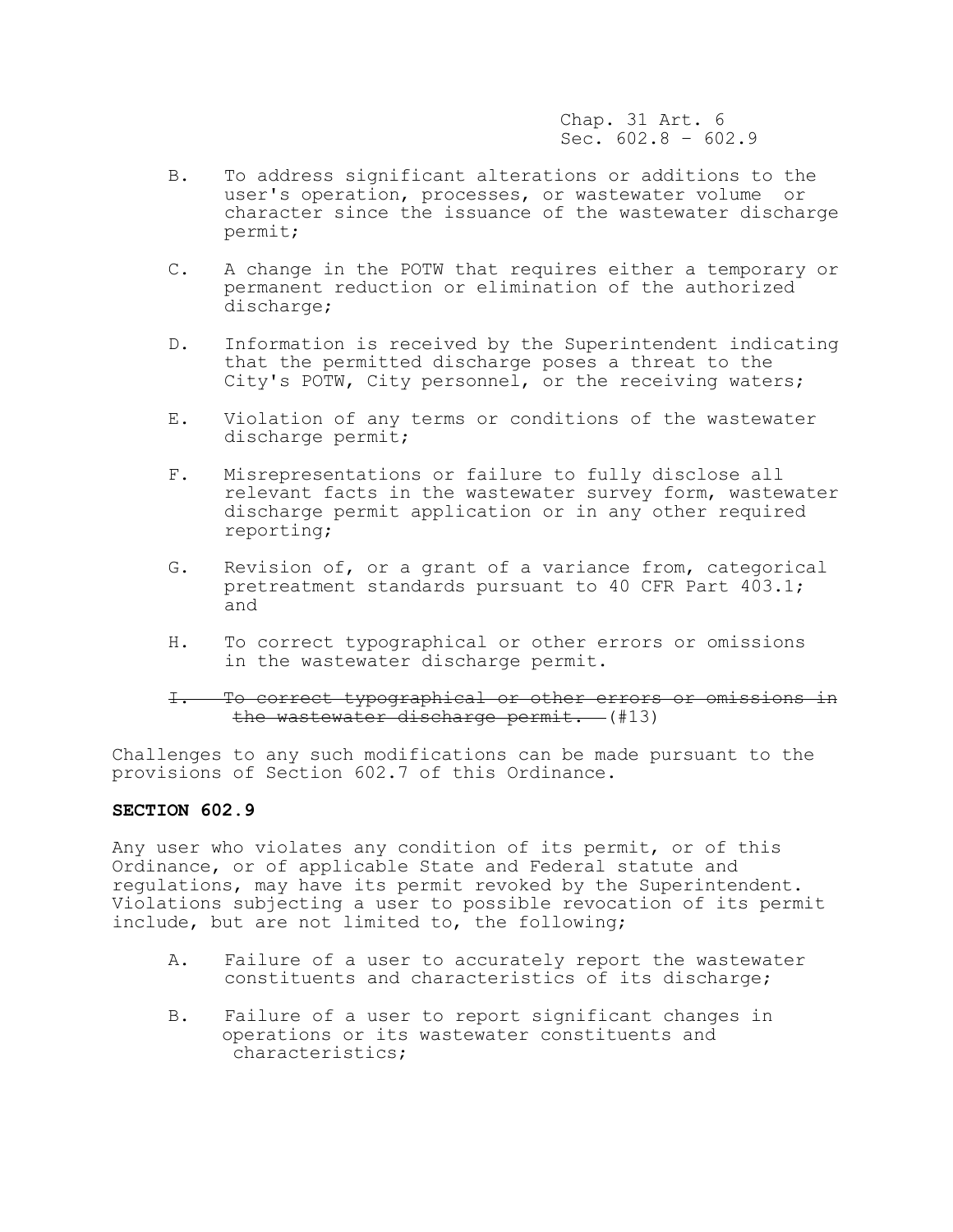Chap. 31 Art. 6 Sec.  $602.9 - 603.2$ 

- C. Refusal of reasonable access by the Superintendent to the user's premises during regular business hours for the purpose of inspection or monitoring;
- D. Violations of the conditions of the permit;
- E. Failure to provide advance notice of the transfer of the ownership of a permitted user;
- F. Misrepresentation or failure to fully disclose all relevant facts in the wastewater discharge permit application, any required wastewater surveys or other required reporting;
- G. Falsifying monitoring reports or tampering with monitoring equipment;
- H. Failure to pay surcharges, user fees, permit fees, fines or other required payments; or
- I. Failure to meet the requirements of a compliance schedule.

### **SECTION 603. COMPLIANCE SCHEDULES**

Where additional pretreatment and/or operation and maintenance activities will be required to comply with this Ordinance, the discharger shall provide a declaration of the shortest schedule by which the discharger will provide such additional pretreatment and/or implementation of additional operational and maintenance activities.

### **SECTION 603.1**

Under no circumstances shall the Superintendent permit a time increment for any single step directed toward compliance which exceed nine (9) months.

# **SECTION 603.2**

No later than fourteen (14) days following each milestone date in the schedule and the final date for compliance, the discharger shall submit a progress report to the City including no less than a statement as to whether or not it complied with the increment of progress represented by that milestone date and, if not, the date at which it expects to comply, the reason for the delay, and the steps being taken by the discharger to return the construction to the approved schedule. In no event shall more than nine (9) months elapse between such progress reports to the City. Progress reports may be required every thirty days if, in the opinion of the Superintendent, such reports are necessary.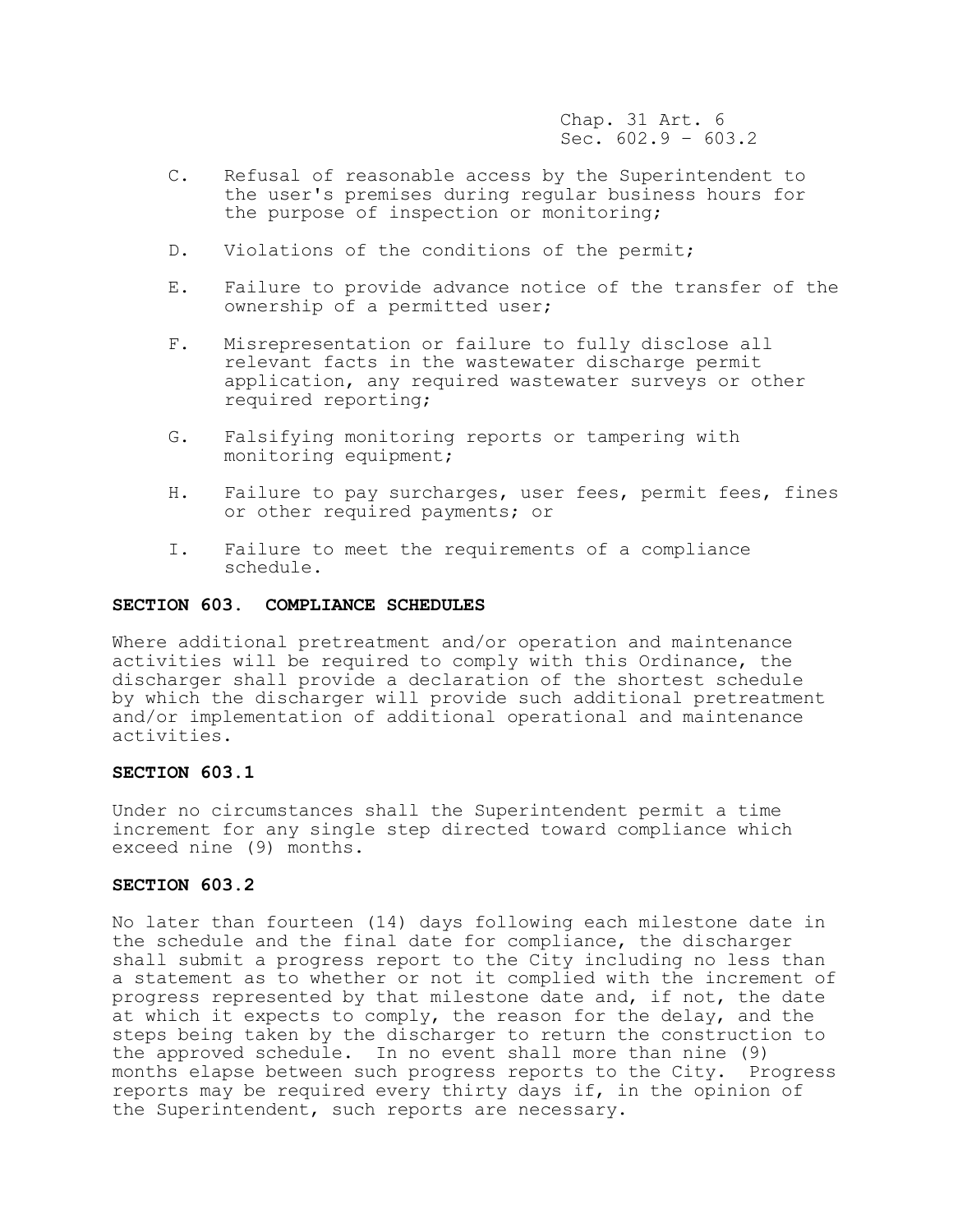Chap. 31 Art. 6 Sec. 604

## **SECTION 604. REPORTING REQUIREMENTS**

## Baseline Monitoring Reports

- A. Within either one hundred and eighty (180) days after the effective date of a categorical pretreatment standard, or the final administrative decision on a category determination under 40 CFR Part 403.6 (a)(4), whichever is later, existing categorical users currently discharging to or scheduled to discharge to the POTW shall be required to submit to the City a report which contains the information listed in paragraph B, below. At least ninety (90) days prior to commencement of their discharge, new sources and sources that become categorical users subsequent to the promulgation of an applicable categorical standard, shall be required to submit to the City a report which contains the information listed in paragraph B, below. A new source shall also give estimates of its anticipated flow and quantity of pollutants discharged.
- B. Users described in paragraph A above shall submit the information set forth below:
	- (1) The name and address of the facility, including the name of the operator and owner.
	- (2) A list of any environmental control permits held by or for the facility.
	- (3) A brief description of the nature, average rate of production, and SIC of the operation(s) carried out by such user. This description should include a schematic process diagram which indicates points of discharge to the POTW from the regulated processes.
	- (4) Information showing the measured average daily and maximum daily flow, in gallons per day, to the POTW from regulated process streams and other streams, as necessary, to allow use of the combined wastestream formula set out in 40 CFR Part 403.6 (e).
	- (5) A. The categorical pretreatment standards applicable to each regulated process.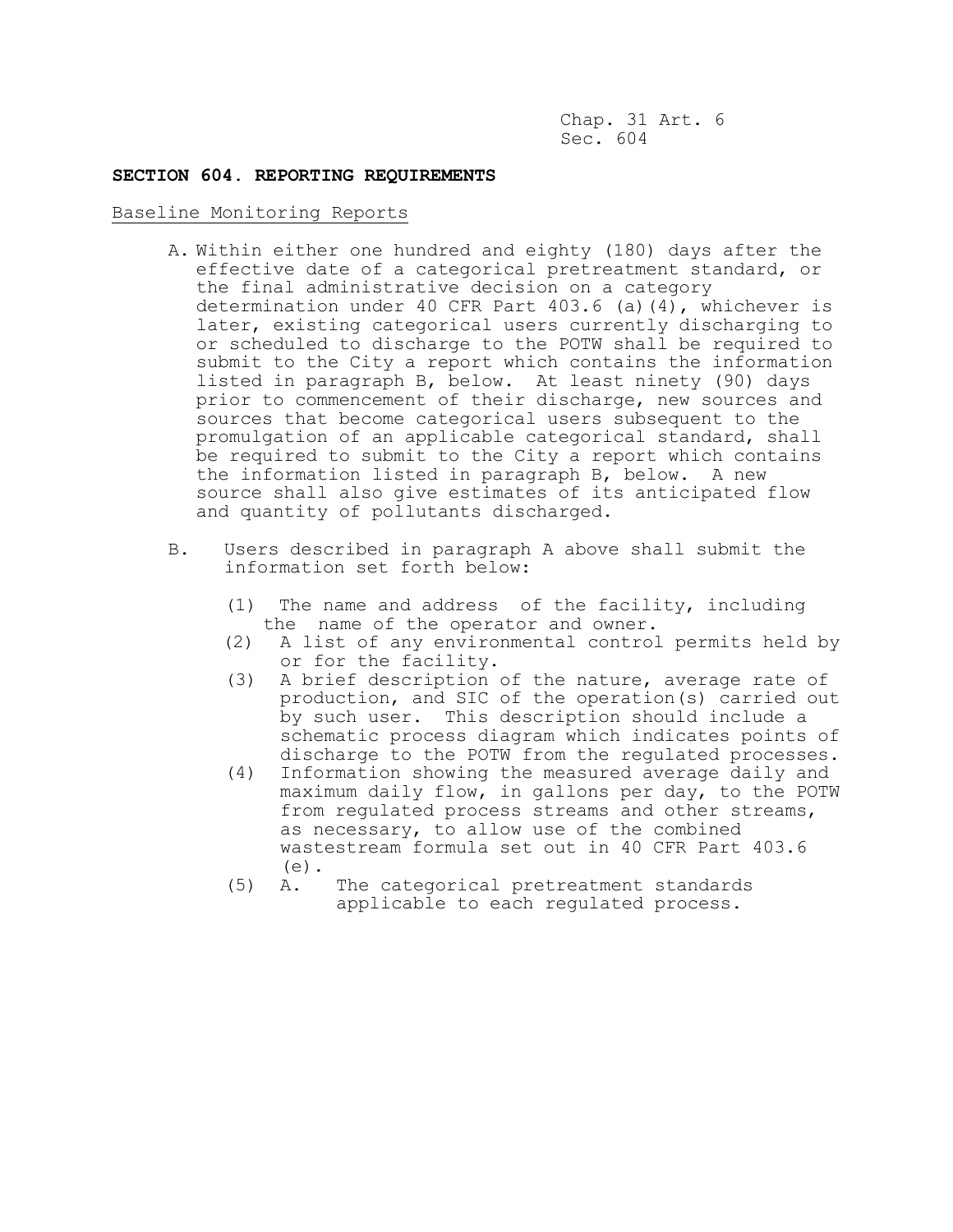Chap. 31 Art. 6 Sec.  $604 - 604.1$ 

- B. The results of sampling and analysis identifying the nature and concentration, and/or mass where required by the standard or by the City, of regulated pollutants in the discharge from each regulated process. Instantaneous, daily maximum and long term average concentrations or mass, where required, shall be reported. The sample shall be representative of daily operations and shall be sampled and analyzed in accordance with the provisions of Article 6, Sections 604.8 and 604.9 of this Ordinance.
- (6) A statement, reviewed by the user's authorized representative and certified by a qualified professional, indicating whether pretreatment standards are being met on a consistent basis, and if not, whether additional Operation & Maintenance and/or pretreatment is required to meet the pretreatment standards and requirements.
- (7) If additional pretreatment and/or Operation & Maintenance will be required to meet the pretreatment standards, the shortest schedule by which the user will provide such additional pretreatment and/or Operation & Maintenance. The completion date in this schedule shall not be later than the compliance date established for the applicable pretreatment standard. A compliance schedule pursuant to this section must meet the requirements set out in Article 6, Section 603 of this Ordinance.
- (8) All baseline monitoring reports must be signed and certified in accordance with Article 6, Section 601.1 (11) of this Ordinance.

## **SECTION 604.1 Compliance Schedule Progress Report**

The requirements imposed by Article 6, Section 603 of this Ordinance shall apply to the compliance schedule required by Article 6, Section 604 (B)(7) of this Ordinance.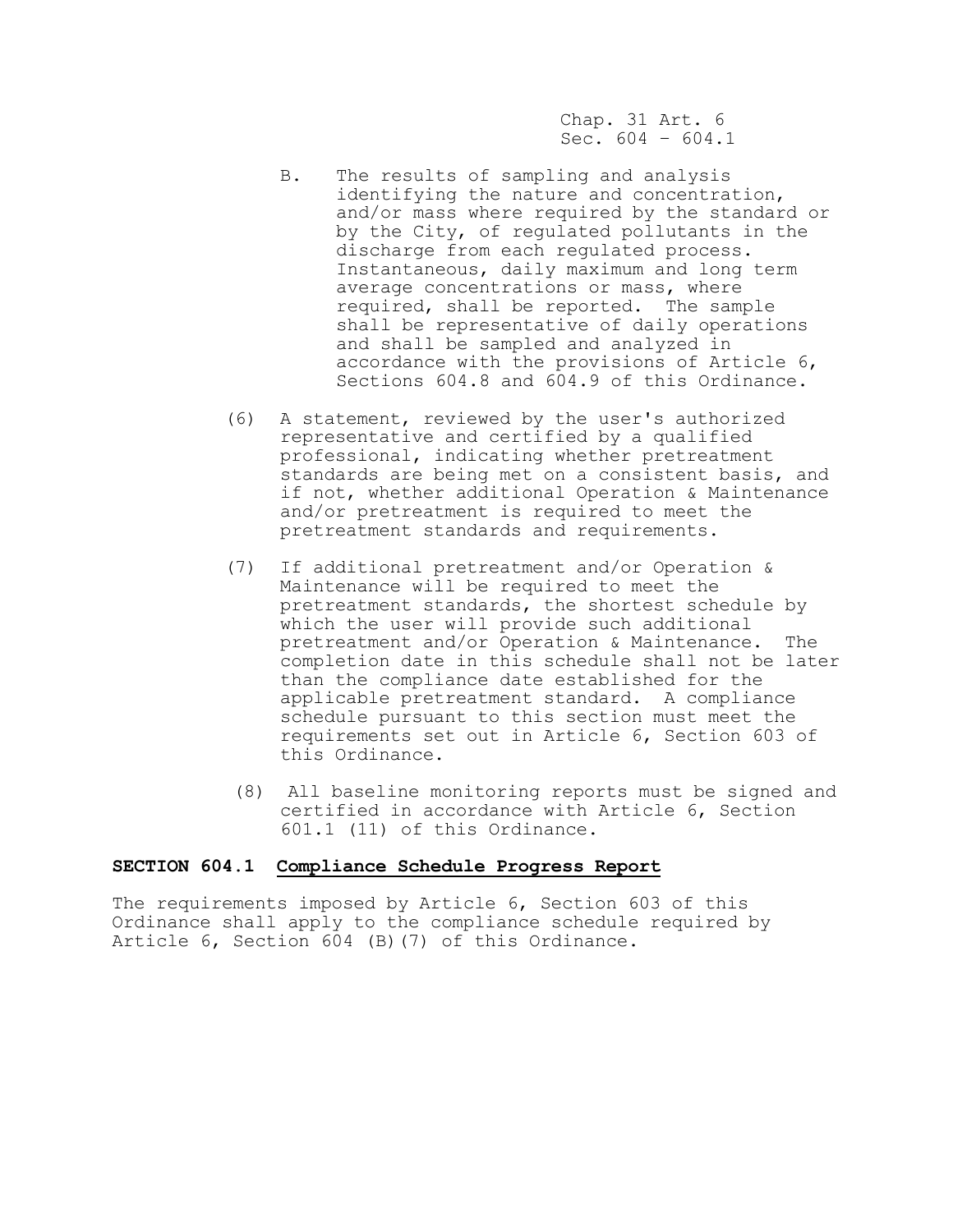Chap. 31 Art. 6 Sec.  $604.2 - 604.3$ 

# **SECTION 604.2 Report on Compliance with Categorical Pretreatment Standard Deadline**

Within ninety (90) days following the date for final compliance with applicable categorical pretreatment standards, or in the case of a new source following commencement of the introduction of wastewater into the POTW, any user subject to such pretreatment standards and requirements shall submit to the City a report containing the information described in Article 6, Section 604 (B)(4-6) of this Ordinance. For users subject to equivalent mass or concentration limits established in accordance with the procedures in 40 CFR Part 403.6 (c), this report shall contain a reasonable measure of the user's long-term production rate. For all other users subject to categorical pretreatment standards expressed in terms of allowable pollutant discharge per unit of production or other measure of operation, this report shall include the user's actual production during the appropriate sampling period. All compliance reports must be signed and certified in accordance with Article 6, Section 601.1 (11) of this Ordinance.

# **SECTION 604.3 Periodic Compliance Reports (#18)**

- A. All significant industrial user(s) shall, at a frequency determined by the Superintendent, but in no case less than twice per year in June and December, submit a report indicating the nature and concentration of pollutants in the discharge which are limited by pretreatment standards and the measured or estimated average and maximum daily flows for the reporting period. In cases where the Pretreatment Standard requires compliance with a Best Management Practice (BMP) or pollution prevention alternative, the User must submit documentation required by [the Superintendent] or the Pretreatment Standard necessary to determine the compliance status of the User. All periodic compliance reports must be signed and certified in accordance with Article 6, Section 601.1 (11) of this Ordinance.
- B. All wastewater samples must be representative of the user's discharge. Wastewater monitoring and flow measurement facilities shall be properly operated, kept clean, and maintained in good working order at all times. The failure of a user to keep its monitoring facility in good working order shall not be grounds for the user to claim that sample results are unrepresentative of its discharge.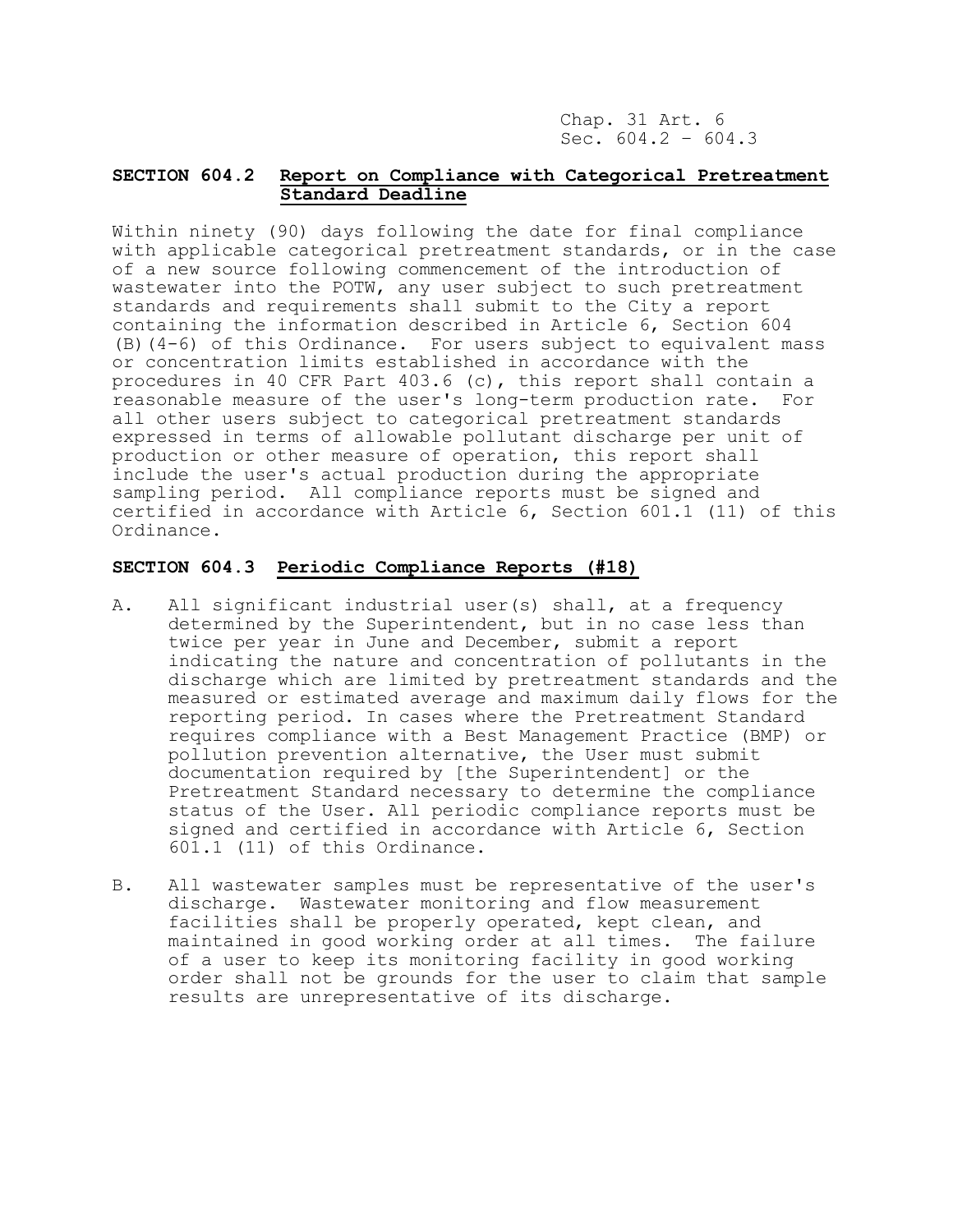Chap. 31 Art. 6 Sec.  $604.3 - 604.5$ 

C. If a user subject to the reporting requirement in this section monitors any pollutant more frequently than required by the POTW, using the analytical requirements and sampling procedures prescribed in Article 6, Sections 604.8 and 604.9 of this Ordinance, the results of this monitoring shall be included in the report.

# **SECTION 604.4 Report of Changed Conditions**

Each user must notify the Superintendent of any planned significant changes to the user's operations or process systems which might alter the nature, quality or volume of its wastewater at least sixty (60) days before the change.

- A. The Superintendent may require the user to submit such information as may be deemed necessary to evaluate the changed condition, including the submission of a wastewater discharge permit application under Article 6, Section 602 of this Ordinance.
- B. The Superintendent may issue a wastewater discharge permit under Article 6 of this Ordinance or modify an existing wastewater discharge permit under Article 6, Section 602.8 of this Ordinance in response to changed conditions or anticipated changed conditions.
- C. No user shall implement the planned changed conditions(s) until and unless the Superintendent has responded in writing to the user's notice.
- D. For purposes of this subsection, significant changes include, but are not limited to, flow increases of ten percent (10%) or greater, and the discharge of any previous unreported pollutants.

# **SECTION 604.5 Reports of Potential Problems (#18)**

A. In the case of any discharge, including, but not limited to, hazardous waste discharges, accidental discharges, discharges of a non-routine or episodic nature, a non-customary batch discharge, or a slug load, that may cause potential problems for the POTW, the user shall immediately telephone and notify the Superintendent of the incident. This notification shall include the location of the discharge, type of waste, concentration and volume, if known, and corrective actions taken by the user. Significant Industrial Users are required to notify the [Superintendent]immediately of any changes at its facility affecting the potential for a slug discharge.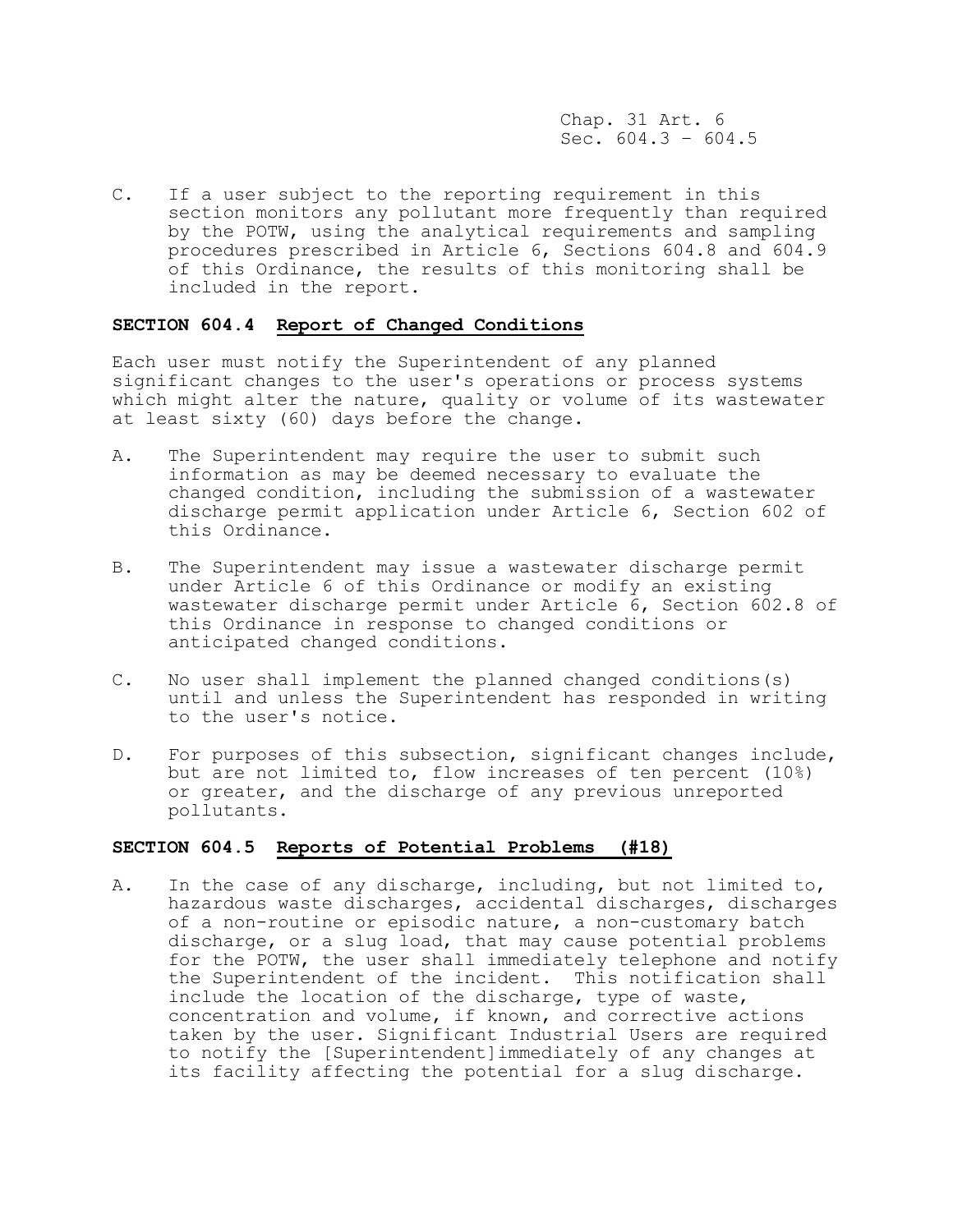Chap. 31 Art. 6 Sec.  $604.5 - 604.8$ 

- B. Within five (5) days following such a discharge, the user shall submit a detailed written report describing the cause(s) of the discharge and the measures to be taken by the user to prevent similar future occurrences. Such notification shall not relieve the user of any expense, loss, damage or other liability which may be incurred as a result of damage to the POTW, natural resources or other damage to person or property; nor shall such notification relieve the user of any fines, penalties or other liability which may be imposed pursuant to this Ordinance.
- C. A notice shall be permanently posted on the user's bulletin board or other prominent place advising employees whom to call in the event of a discharge described in paragraph A above. Employers shall ensure that all employees, who may cause such a discharge to occur, are advised of the emergency notification procedure.

# **SECTION 604.6 Notification of the Discharge of Hazardous Waste**

In addition to all other requirements of this Ordinance, any user who commences to discharge into the POTW a substance which, if otherwise disposed of, would be a hazardous waste under 40 CFR Part 261, shall notify the POTW, the EPA Regional Waste Management Division Director and Maine hazardous waste authorities, in writing, within five (5) days of the discharge, of any such discharge. Such notification must include the name of the hazardous waste as set forth in 40 CFR Part 261, the EPA hazardous waste number, the type of discharge (continuous, batch or other ) and the user's plan to avoid future discharges of the same or other hazardous waste. Such notification shall not relieve the user of any expense, loss, damage or other liability which may be incurred as a result of damage to the POTW, natural resources or other damage to person or property; nor shall such notification relieve the user of any fines, penalties or other liability which may be imposed pursuant to this Ordinance.

#### **SECTION 604.7 Notice of Violation/Repeat Sampling and Reporting**

If sampling performed by a user indicates a violation, the user must notify the Superintendent within twenty four (24) hours of becoming aware of the violation. The user shall also repeat the sampling and analysis and submit the results of the repeat analysis to the Superintendent within thirty (30) days after becoming aware of the violation. The user is not required to resample if the POTW monitors at the user's facility at least once a month, or if the POTW samples between the user's initial sampling and when the user receives the results of this sampling. Chap. 31 Art. 6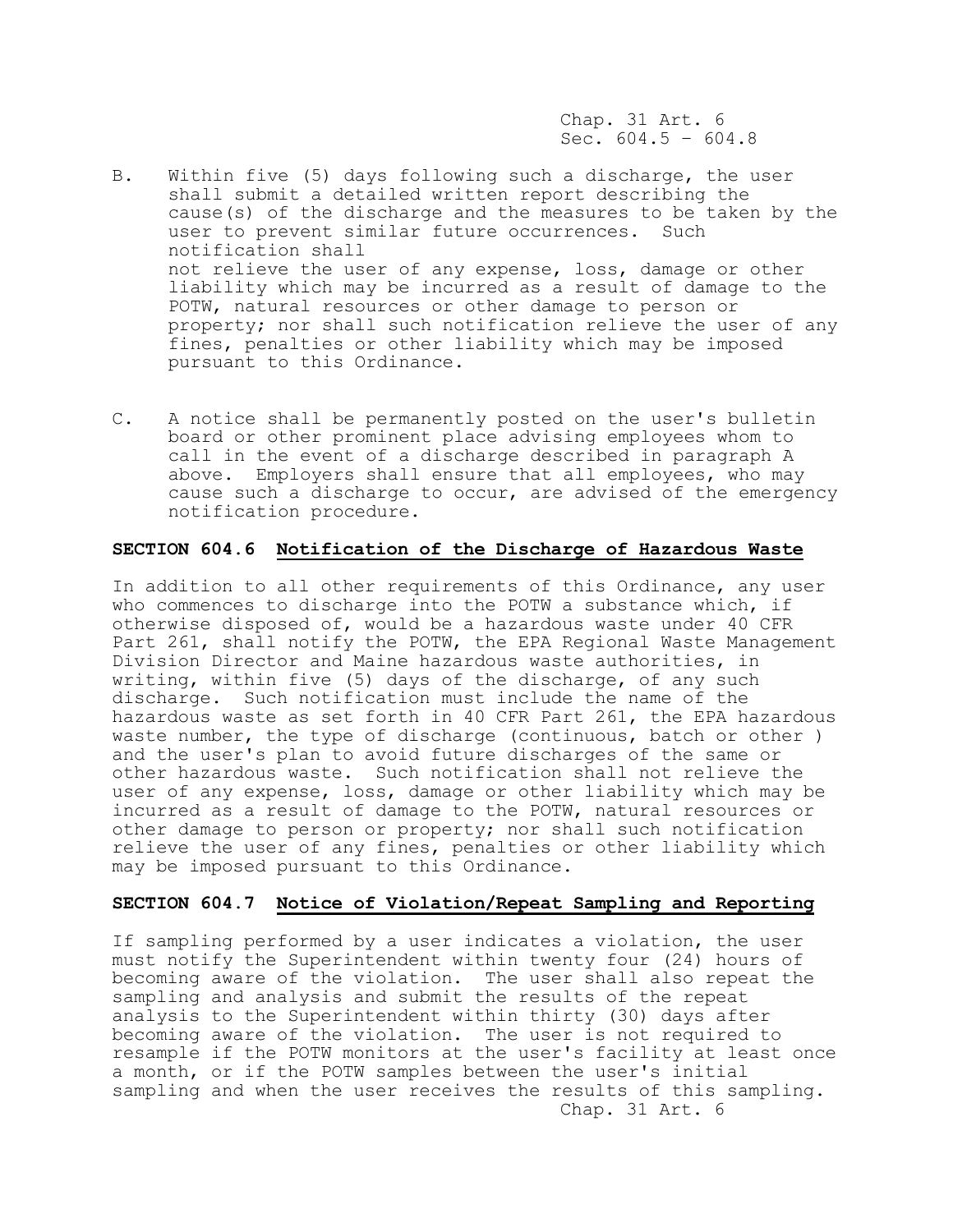Sec.  $604.8 - 604.12$ 

# **SECTION 604.8 Analytical Requirements**

All pollutant analyses, including sampling techniques, to be submitted as part of a wastewater discharge permit application or a report required by this Ordinance shall be performed in accordance with the techniques prescribed in 40 CFR Part 136, unless otherwise specified in an applicable categorical pretreatment standard. If 40 CFR Part 136 does not contain sampling or analytical techniques for the pollutant in question, sampling and analyses must be performed in accordance with appropriate procedures approved by the EPA.

# **SECTION 604.9 Sample Collection (#18)**

Samples collected to satisfy reporting requirements must be based on data obtained through appropriate sampling and analysis performed during the period covered by the report based on data that is representative of conditions occurring during the reporting period. [Note: the Control Authority is required to indicate the frequency of monitoring necessary to assess and assure compliance by the User with applicable Pretreatment Standards and Requirements].

[Note: In the Streamling Rule changes, Paragraphs A and B below have been deleted from 40 CFR 403.12(b)(5) and added to 40 CFR 403.12(g)(3). The original paragraphs relate to Categorical Industrial User monitoring reports only while the relocated paragraphs apply to all SIU monitoring.]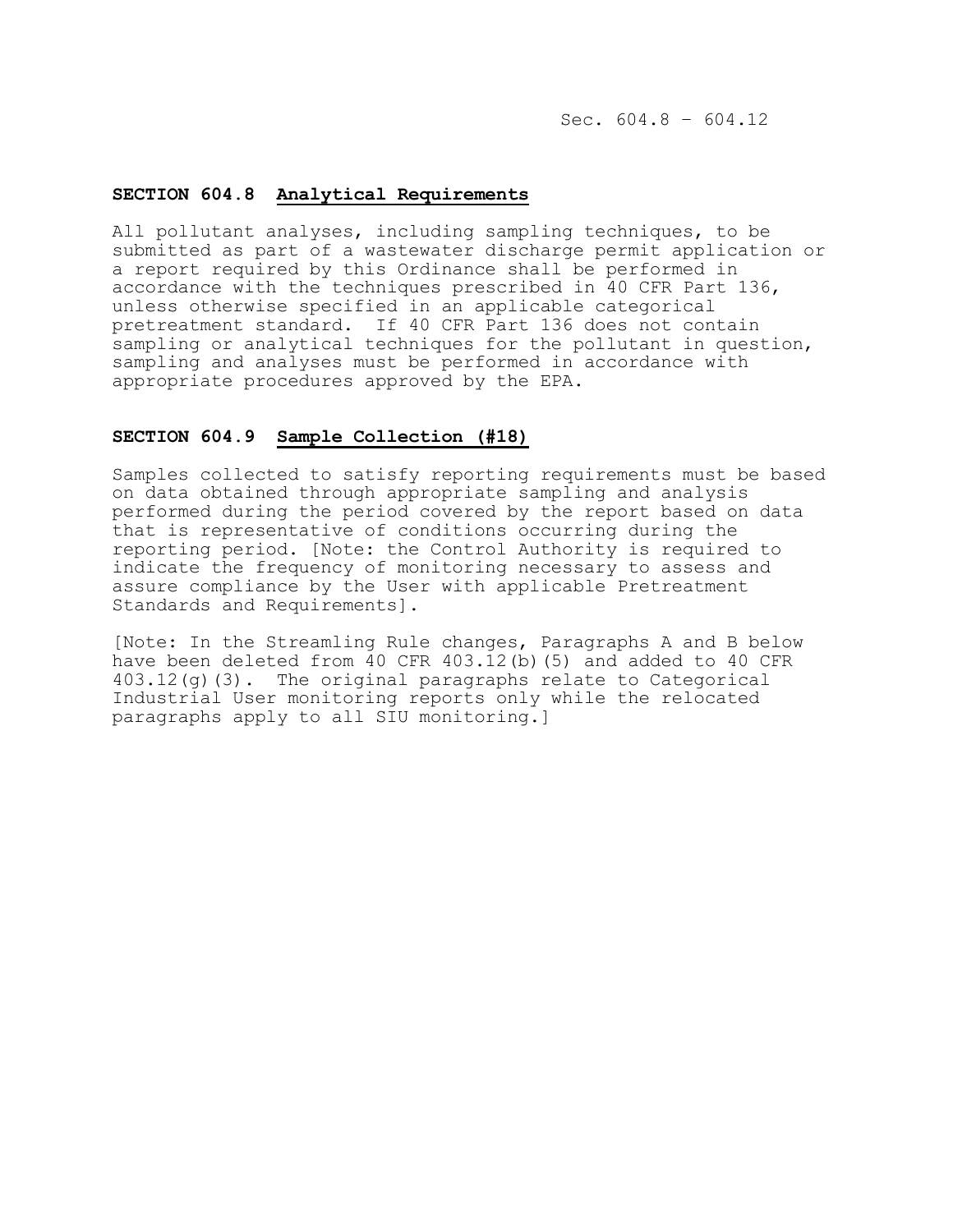Chap. 31 Art. 6 Sec.  $604.9 - 604.11$ 

- A. Except as indicated in paragraph B and C below, the user must collect wastewater samples using 24-hour flow-proportional composite sampling techniques, unless time-proportional composite sampling or grab sampling is authorized by [the Superintendent]. Where time-proportional composite sampling or grab sampling is authorized by [the City], the samples must be representative of the discharge. Using protocols (including appropriate preservation) specified in 40 CFR Part 136 and appropriate EPA guidance, multiple grab samples collected during a 24-hour period may be composted prior to the analysis as follows: for cyanide, total phenols, and sulfides the samples may be composited in the laboratory or in the field; for volatile organics and oil and grease, the samples may be composited in the laboratory. Composite samples for other parameters unaffected by the compositing procedures as documented in approved EPA methodologies may be authorized by [the City], as appropriate. In addition, grab samples may be required to show compliance with Instantaneous Limits. [Note: Required Streamlining Rule Change. See 40 CFR 403.12(g(3)].
- B. Samples for oil and grease, temperature, pH, cyanide, phenols, toxicity, sulfides, and volatile organic chemicals must be obtained using grab sample collection techniques.
- C. For sampling required in support of baseline monitoring and 90-day compliance reports required in Section 6.1 and 6.3 [40 CFR  $403.12(b)$  and  $(d)$ , a minimum of four  $(4)$  grab samples must be used for pH, cyanide, total phenols, oil and grease, sulfide and volatile organic compounds for facilities for which historical sampling are available, [The Superintendent] may authorize a lower minimum. Fort he reports required by paragraphs Section 604.3 (40 CFR 403.12(e) and 403.12(h), the Industrial User is required to collect the number of grab samples necessary to assess and assure compliance by with applicable Pretreatment Standards and Requirements.

## **SECTION 604.10 Determination of Noncompliance**

The Superintendent will use appropriate sampling to determine noncompliance with pretreatment standards, including the use of standard methods.

# **SECTION 604.11 Timing**

Written reports will be deemed to have been submitted on the date postmarked. For reports which are not mailed, postage prepaid, into a mail facility serviced by the United States Postal Service, the date of receipt of the report shall control.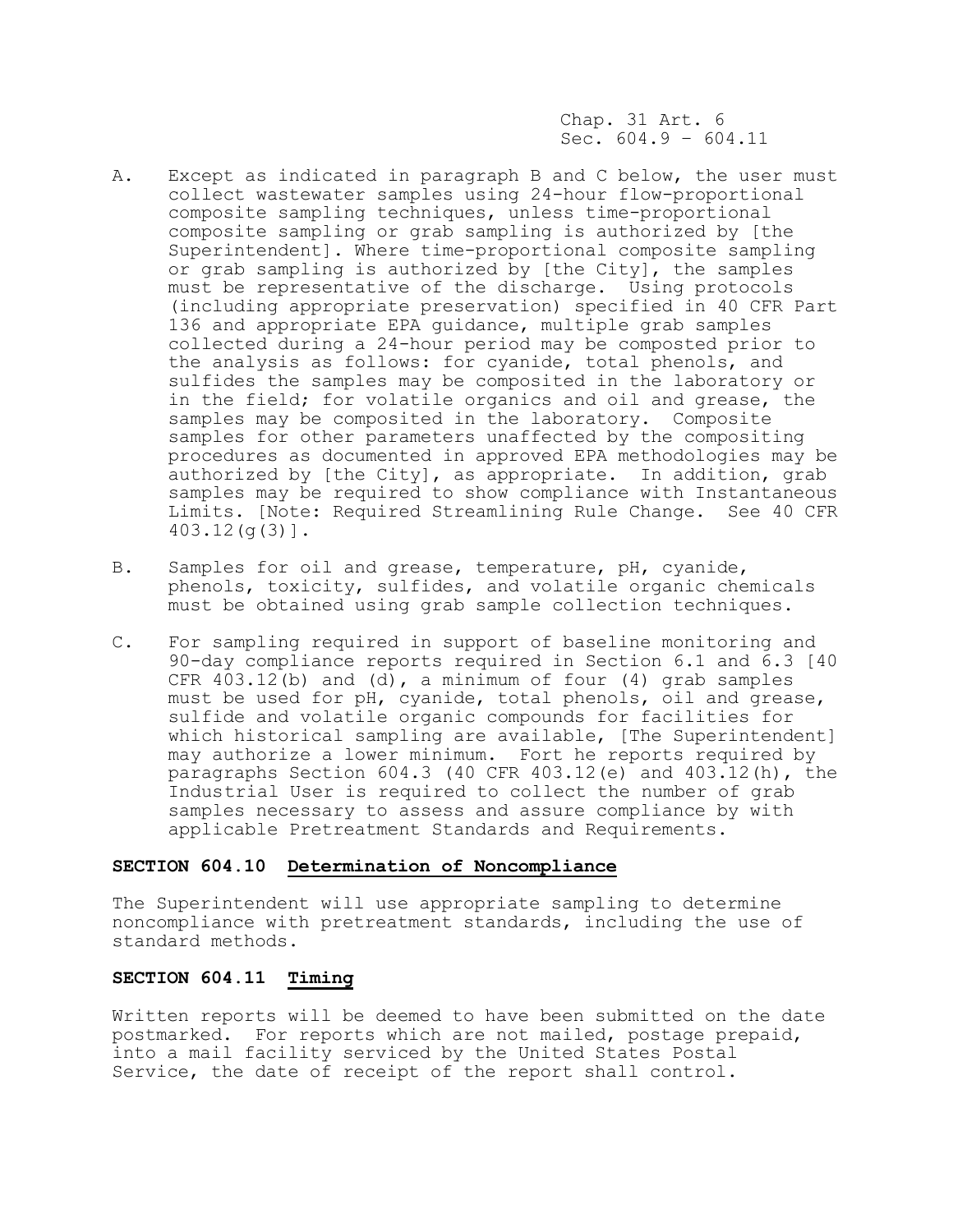Chap. 31 Art. 6 Sec.  $604.12 - 604.14$ 

# **SECTION 604.12 Record Keeping**

Users subject to the reporting requirements of this Ordinance shall retain and make available for inspection and copying all records or information obtained pursuant to any monitoring activities required by this Ordinance and any additional records or information obtained pursuant to monitoring activities undertaken by the user independent of such requirements. Records shall include, but not be limited to, the date, exact place, method, and time of sampling and the name of the person(s) taking the samples; the dates analyses were performed; who performed the analyses; the analytical techniques or methods used; and the results of such analyses.

These records shall be retained by the user for a period of at least three (3) years. This period shall be automatically extended for the duration of any litigation concerning the user or the POTW, or where the user has been specifically notified of a longer retention period by the Superintendent.

## **SECTION 604.13 State Requirements**

State requirements and limitations on discharges to the POTW shall be met by all users which are subject to such requirements and limitations, provided, however, that such requirements and limitations are more stringent than the provisions of this Ordinance or Federal law requirements or limitations.

# **SECTION 604.14 Reports from Unpermitted Users**

All users not required to obtain a wastewater discharge permit shall provide appropriate reports to the City upon the request of the Superintendent.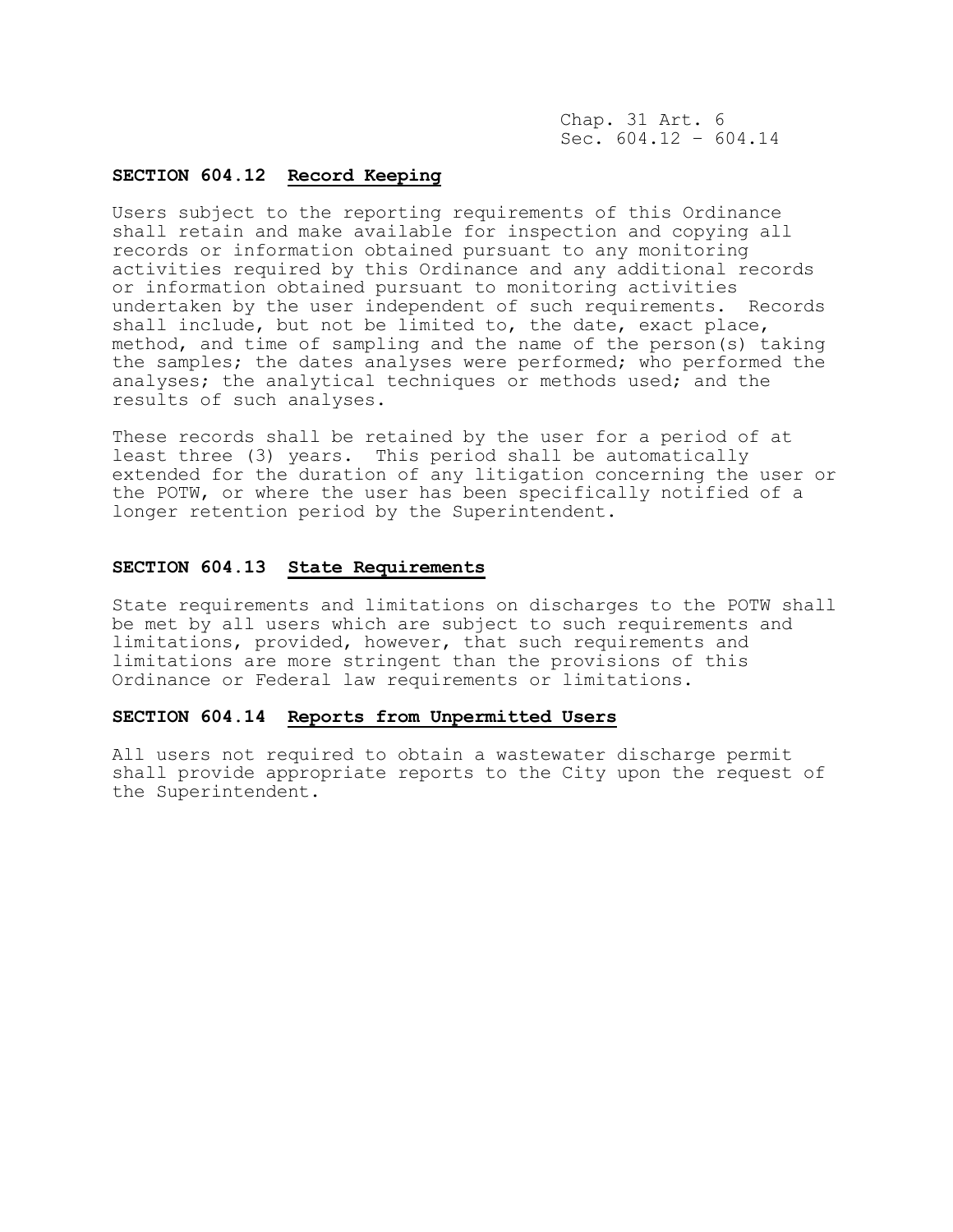Chap. 31 Art. 6 Sec.  $605 - 605.1$ 

### **SECTION 605. COMPLIANCE MONITORING**

# **SECTION 605.1 Inspection and Sampling**

The Superintendent shall have the right to enter the facilities of any user to ascertain whether the purpose of this Ordinance, and any permit or order issued hereunder, is being met and whether the user is complying with all requirements thereof. All users shall allow the Superintendent ready access to all parts of the premises for the purpose of inspection, sampling, records examination and copying, and the performance of any additional duties as the Superintendent deems necessary.

- A. Each user shall provide and operate at its own expense a monitoring facility to allow inspection, sampling, and flow measurement of the user's wastewater discharge to the POTW.
- B. Where a user has security measures in force which require proper identification and clearance before entry into its premises, the user shall make necessary arrangements with its security guards so that upon presentation of suitable identification, the Superintendent will be permitted to enter without delay for the purposes of performing compliance monitoring.
- C. The Superintendent shall have the right to set up on the user's property, or require installation of, such devices as are necessary to conduct sampling and/or metering of the user's operations. The user shall bear the costs of such setup or installation.
- D. The Superintendent shall require the user to install monitoring equipment as the Superintendent deems necessary. The user's sampling and monitoring equipment shall be maintained at all times in a safe and proper operating condition by the user at its own expense. All devices used to measure wastewater flow and quality shall be calibrated quarterly (4 times per year) to ensure their accuracy.
- E. Any temporary or permanent obstruction to the safe and easy access to the facility to be inspected and/or sampled shall be promptly removed by the user at the written or verbal request of the Superintendent and the obstruction shall not be replaced. The costs of clearing such access shall be born by the user.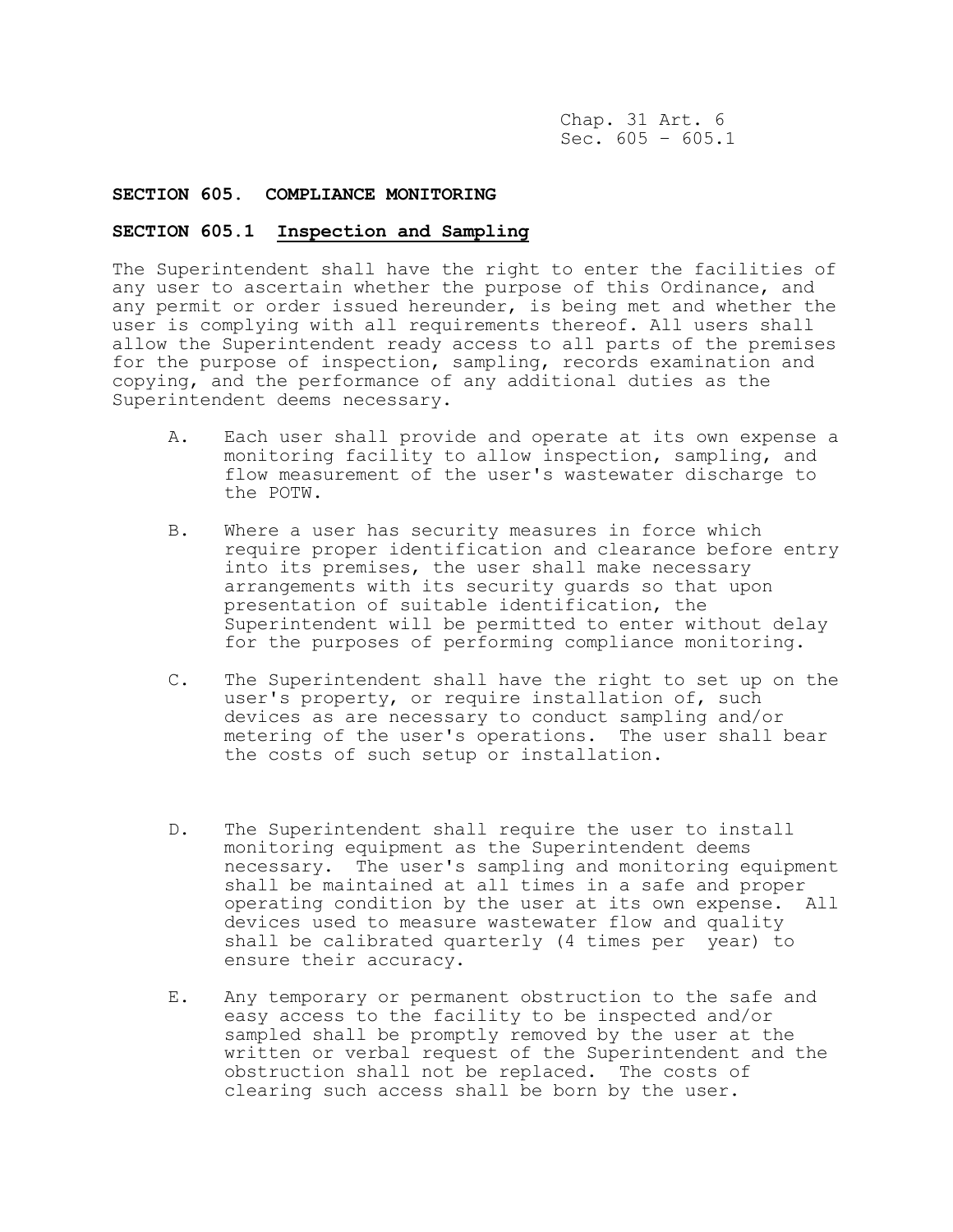Chap. 31 Art. 6 Sec.  $605.1 - 605.3$ 

- F. Unreasonable delays in allowing the Superintendent access to the user's premises shall be a violation of this Ordinance.
- G. In the event that user is in or has previously been in noncompliance with this Ordinance or with the user's wastewater discharge permit, the user shall be required to pay the full cost of all additional sampling and analysis that the City may conduct to determine the user's compliance with this Ordinance.
- H. All monitory facilities shall be constructed and maintained in accordance with all applicable construction codes, standards or specifications. Construction, if required, shall be completed within one hundred twenty (120) days of receipt of the wastewater discharge permit by the user.

# **SECTION 605.2 Administrative Inspection Warrants**

If the Superintendent has been refused access to any building, structure or property, or any part thereof, for the purpose of inspecting, sampling or otherwise monitory compliance with this Ordinance, the Superintendent shall seek to secure an administrative inspection warrant pursuant to M.R.Civ.P. 80E. The warrant, if issued by the District Court, shall be executed pursuant to M.R.Civ.P. 80E and the Superintendent shall be accompanied by a uniformed City police officer during said execution. The cost of attorney and legal fees that the City occurs during this process will be absorbed by the Industrial User.

### **SECTION 605.3**

All measurements, tests and analyses of the characteristics of waters and wastes to which reference is made in this Ordinance shall be made in accordance with analytical procedures specified by the U.S. EPA as currently set out in 40 CFR Part 136, and shall be determined at the control manhole. In the event that no special manhole has been required, the control manhole shall be considered to be the nearest point at which the building sewer is connected. Sampling shall be carried out by customarily accepted methods to reflect the effect of constituents upon the sewage works and to determine the existence of hazards to life, limb, and property. (The particular analyses involved will determine whether a twenty-four or whether a grab sample or samples should be taken. Normally, but not always, BOD and TSS analyses are obtained from a 24-hour composite of all outfalls whereas pH's are determined from periodic grab samples).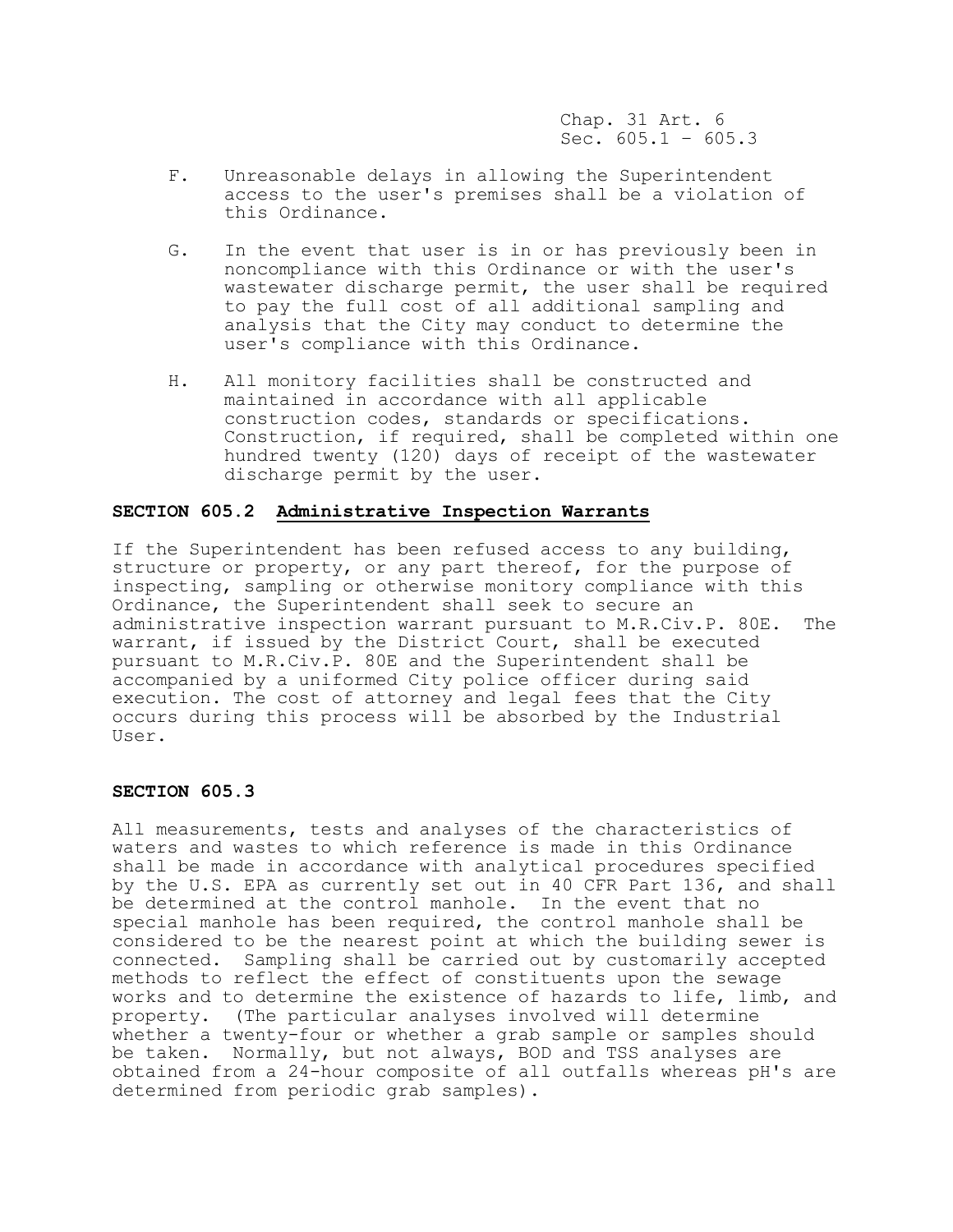Chap. 31 Art. 6 Sec.  $606 - 606.1$ 

#### **SECTION 606. NATIONAL PRETREATMENT STANDARDS**

National Categorical Pretreatment Standards as promulgated by the U.S. EPA pursuant to the Act shall be met by all dischargers. An application for modification of the National Categorical Pretreatment Standards may be submitted to the Regional Administrator by the City when the City's wastewater treatment system achieves consistent removal of the pollutants as defined by 40 CFR Section 403.7.

## **SECTION 606.1 (#18)**

Any discharger subject to the National Categorical Pretreatment Standards as defined in Article 1 of this Chapter, after compliance date of such National Categorical Pretreatment Standard, or, in the case of a new discharger, after commencement of the discharge to the POTW shall submit to the Superintendent during the months of June and December of each year, unless required more frequently by the City or the U.S. EPA, a report indicating the nature and concentrations of known or suspected prohibited and/or regulated substances in the effluent which are limited by the National Categorical Pretreatment Standards. Such reports shall be signed by the principal executive officer of the discharger, and shall contain the certification required in Article 6, Section 601.1 (11) of this Ordinance Chapter. In addition, such reports shall include a record of all measured or estimated average and daily maximum flows, BOD and TSS loadings during the reporting period. Where a categorical Pretreatment Standard is expressed only in terms of either the mass or the concentration of a pollutant in wastewater, the Superintendent may impose equivalent concentration or mass limits in accordance with Section 606.1.

A. When a categorical Pretreatment Standard is expressed only in terms of pollutant concentrations, an Industrial User may request that the City convert the limits to equivalent mass limits. The determination to convert concentration limits to mass limits is within the discretion of the Superintendent. The<br>City may establish equivalent mass limits only if the Industrial City may establish equivalent mass limits only if the User meets all the conditions set forth in Sections  $606.1(A)$ through 606.1 (B) below:

1. To be eligible for equivalent mass limits, the Industrial User must: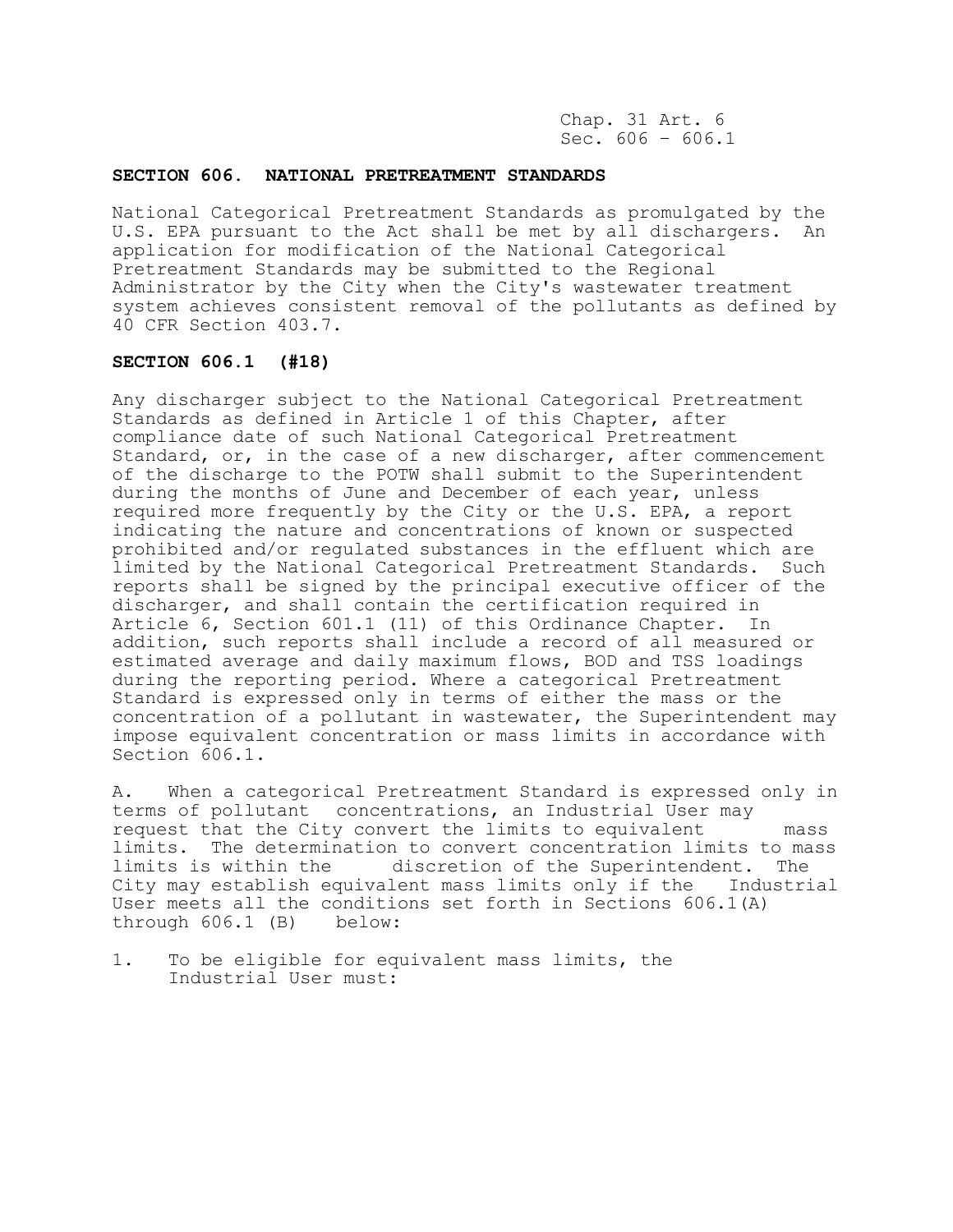Chap. 31 Art. 6 Sec. 606.1

- (a) Employ, or demonstrate that it will employ, water conservation methods and technologies that substantially reduce water use during the term of its individual wastewater discharge permit. Currently use control and treatment technologies adequate to achieve compliance with the applicable categorical Pretreatment Standard, and have not used dilution as a substitute for treatment;
- (b) Provide sufficient information to establish the facility's actual average daily flow rate for all wastestreams based on data from a continuous effluent flow monitoring device, as well as the facility's long-term average production rate. Both the actual average daily flow rate and the long-term average production rate must be representative of current operating conditions;
- (c) Not have daily flow rates, production levels, or pollutant levels that vary so significantly that equivalent mass limits are not appropriate to control the discharge; and have consistently complied with all applicable categorical Pretreatment Standards during the period prior to the Industrial User's request for equivalent mass limits.
- 2. An Industrial User subject to equivalent mass limits must:
- (a) Maintain and effectively operate control and treatment technologies adequate to achieve compliance with the equivalent mass limits;
- (b) Continue to record the facility's flow rates through the use of a continuous effluent flow monitoring device;
- (c) Continue to record the facility's production rates and notify the Superintendent whenever production rates are expected to vary by more than 20 percent from its baseline production rates determined in paragraph  $606.1(A)(1)(c)$  of this section. Upon notification of a revised production rate, the Superintendent will reassess the equivalent mass limit and revise the limit as necessary to reflect changed conditions at the facility; and
- (d) Continue to employ the same or comparable water conservation methods and technologies as those implemented pursuant to paragraphs  $606.1$ (A)(1) of this section so long as it discharges under equivalent mass limit.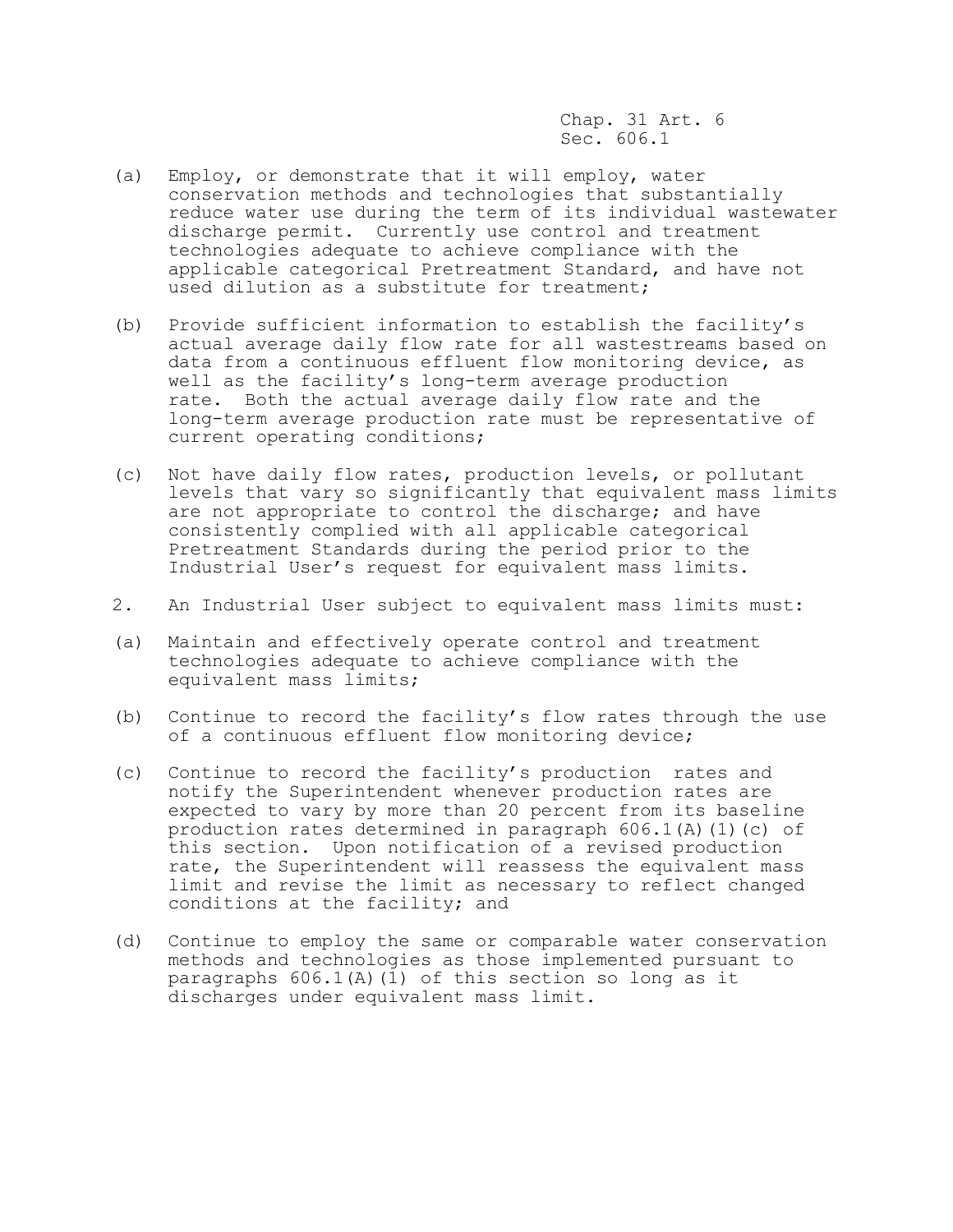- 3. When developing equivalent mass limits, the Superintendent:
- (a) Will calculate the equivalent mass limit by multiplying the actual average daily flow rate of the regulated process(es) of the Industrial User by the concentration-based Daily Maximum and Monthly Average Standard for the applicable categorical Pretreatment Standard and the appropriate unit conversion factor;
- (b) Upon notification of a revised production rate, will reassess the equivalent mass limit and recalculate the limit as necessary to reflect changed conditions at the facility; and
- (c) May retain the same equivalent mass limit in subsequent individual wastewater discharger permit terms if the Industrial User's actual average daily flow rate was reduced solely as a result of the implementation of water conservation methods and technologies, and the actual average daily flow rates used in the original calculation of the equivalent mass limit were not based on the use of dilution as a substitute for treatment pursuant to Section 507. The Industrial User must also be in compliance with Section 13.3 regarding the prohibition of bypass.

B. Once included in its permit, the Industrial User must comply with the equivalent limitations developed in this Section 610 in lieu of the promulgated categorical standards from which the equivalent limitations were derived. Any Industrial User operating under a permit incorporating equivalent mass or concentration limits calculated from a production-based standard shall notify the Superintendent within two (2) business days after the User has a reasonable basis to know that the production level will significantly change within the next calendar month. Any User not notifying the Superintendent of such anticipated change will be required to meet the mass or concentration limits in its permit that were based on the original estimate of the long term average production rate.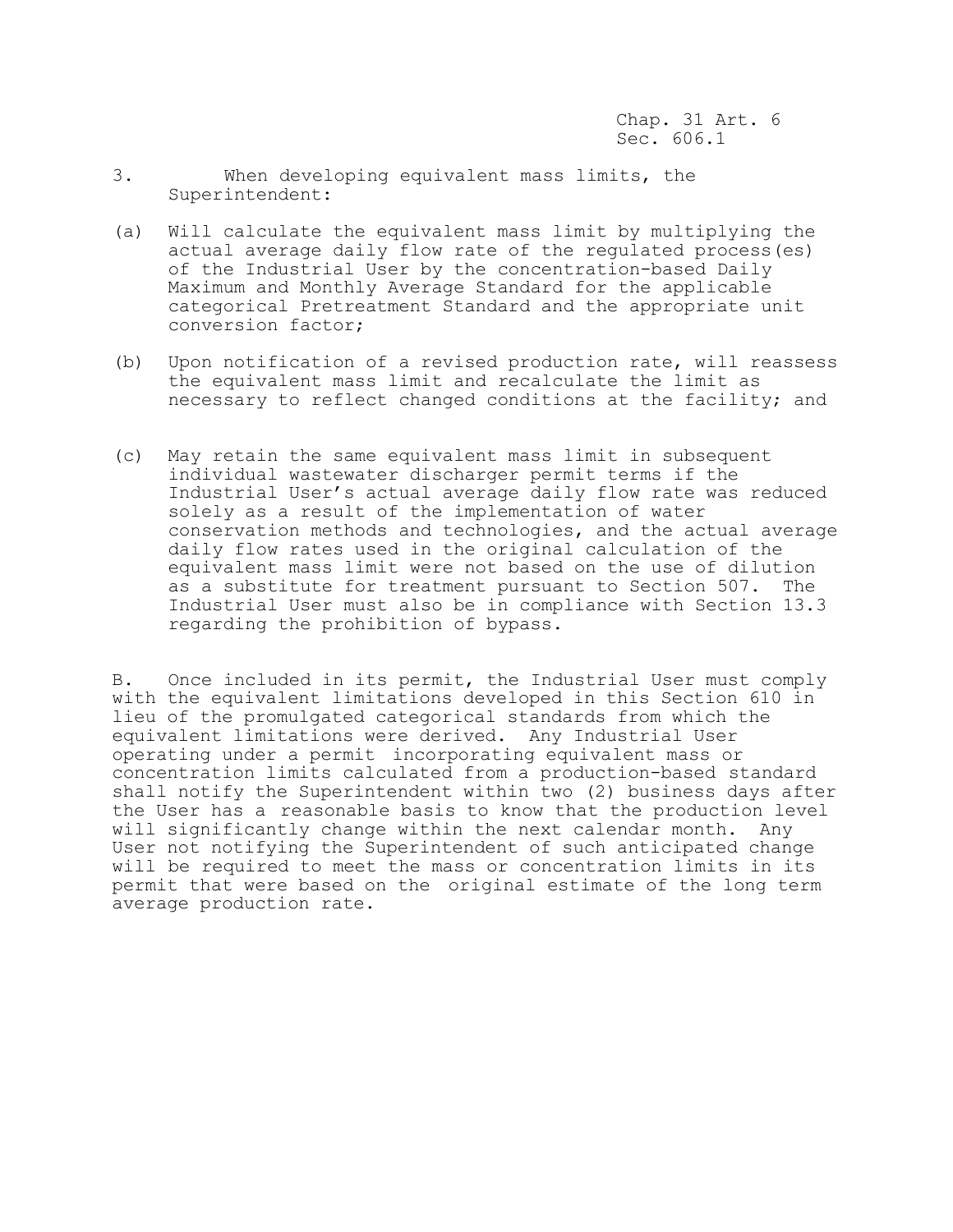Chap. 31 Art. 6 Sec.  $607 - 609$ 

## **SECTION 607. CONFIDENTIAL INFORMATION**

Information and data on a user obtained from reports, surveys, wastewater discharge permit and monitoring programs, and from the City's inspection and sampling activities, shall be available to the public without restriction, unless the user specifically requests, and is able to demonstrate to the satisfaction of the City, that the release of such information would divulge information, processes or methods of production entitled to protection as trade secrets or proprietary information of the user under applicable State law. When requested and demonstrated by the user furnishing a report that such information should be held confidential, the portions of a report which might disclose such confidential information shall not be made available for inspection by the public, unless ordered by a court of competent Jurisdiction, but shall be made available immediately upon request to State and Federal governmental agencies for uses related to the NPDES program or pretreatment program, and in enforcement proceedings involving the person furnishing the report. Wastewater constituents and characteristics and other "effluent data" as defined by 40 CFR Part 2.302 will not be recognized as confidential information and will be available to the public without restriction.

#### **SECTION 608. SPECIAL AGREEMENTS**

No statement contained in this Ordinance shall be construed as preventing any special agreement or arrangements between the City and any industrial concern whereby an industrial waste of unusual strength or character may be accepted by the City for treatment, subject to the payment thereof, by the industrial concern, provided that such arrangements not contravene any requirements of existing Federal laws or regulations, including the City's MEPDES permit requirements, and are compatible with any user charge and industrial cost recovery system in effect. (#13)

# **SECTION 609. PUBLICATION OF USERS IN SIGNIFICANT NONCOMPLIANCE (#18)**

The Superintendent shall publish annually, in a newspaper of general circulation that provides meaningful public notice within the jurisdictions served by the POTW, a list of the Users which, at any time during the previous twelve (12) months, were in Significant Noncompliance with the applicable Pretreatment Standards and Requirements. The term Significant Noncompliance shall be applicable to all Significant Industrial Users (or any other Industrial User that violates Section 902.6).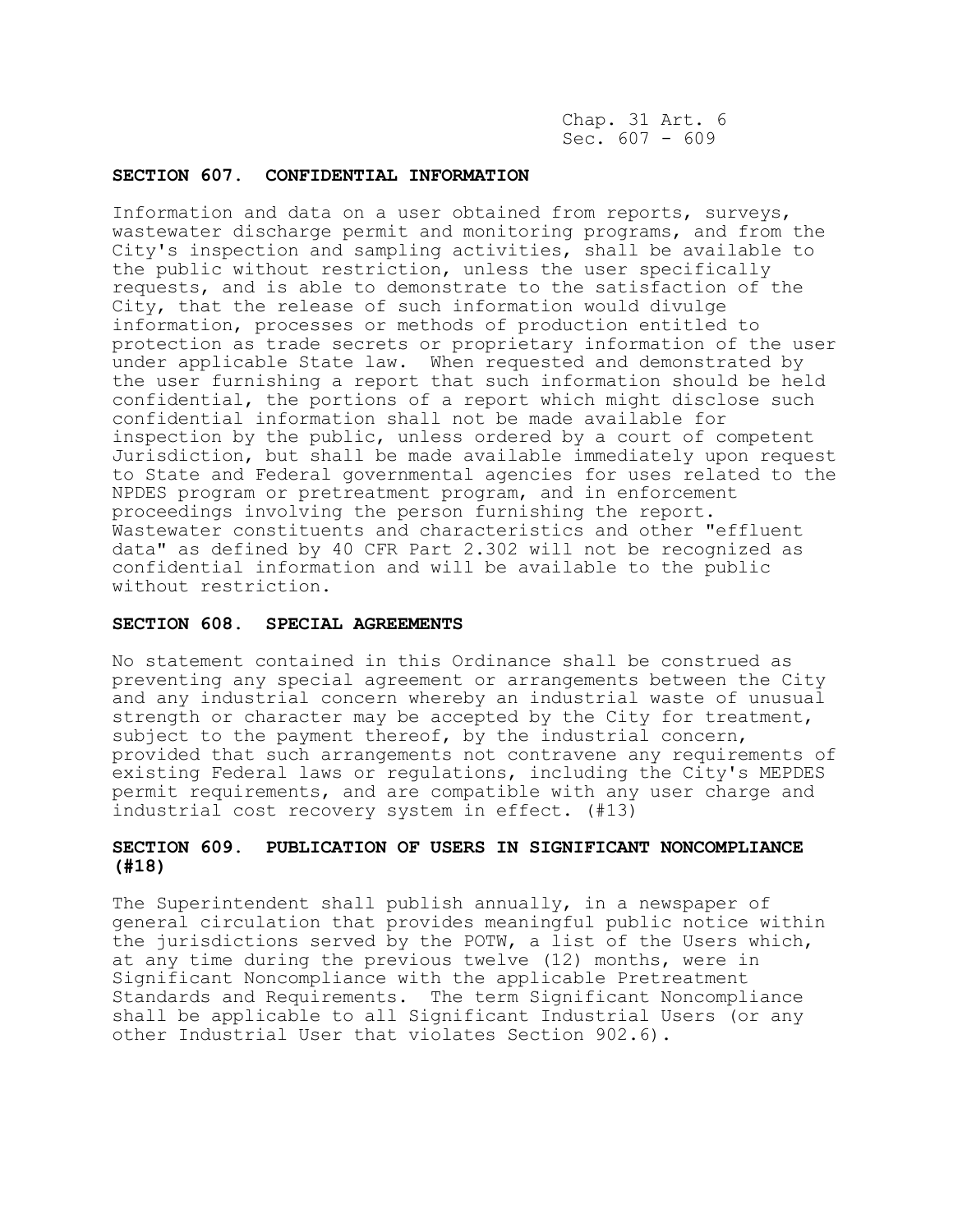Chap. 31 Art. 6 Sec. 610

# **SECTION 610. CALCULATED TECHNICALLY BASED LOCAL LIMITS FOR INDUSTRIAL DISCHRGERS (#8)**

Calculated Technically Based Local Limits, as defined in 40 CFR 403.5 (c), as developed and promulgated by the Water Pollution Control Facility, shall be met by all Industrial Dischargers of wastewater into the City of Brewer Collection System and/or Water Pollution Control Facility.

Failure to meet these limits may result in a fine up to \$1000.00 per day, one year in jail or both.

The Local Limit Parameters and Maximum Daily Limit are as listed below.

|            | <b>TABLE 1</b>                             |  |
|------------|--------------------------------------------|--|
|            | Local limits for the City of Brewer, Maine |  |
|            | (February 12, 2002)                        |  |
| Parameter  | Maximum Daily Limit (mg/L)                 |  |
| Arsenic    | 0.10                                       |  |
| Cadmium    | 0.14                                       |  |
| Chromium   | 2.64                                       |  |
| Copper     | 2.59                                       |  |
| Cyanide    | 0.25                                       |  |
| Lead       | 0.26                                       |  |
| Mercury    | 0.02                                       |  |
| Molybdenum | 0.77                                       |  |
| Nickel     | 2.59                                       |  |
| Selenium   | 10.01                                      |  |
| Silver     | 0.66                                       |  |
| Zinc       | MAHT.                                      |  |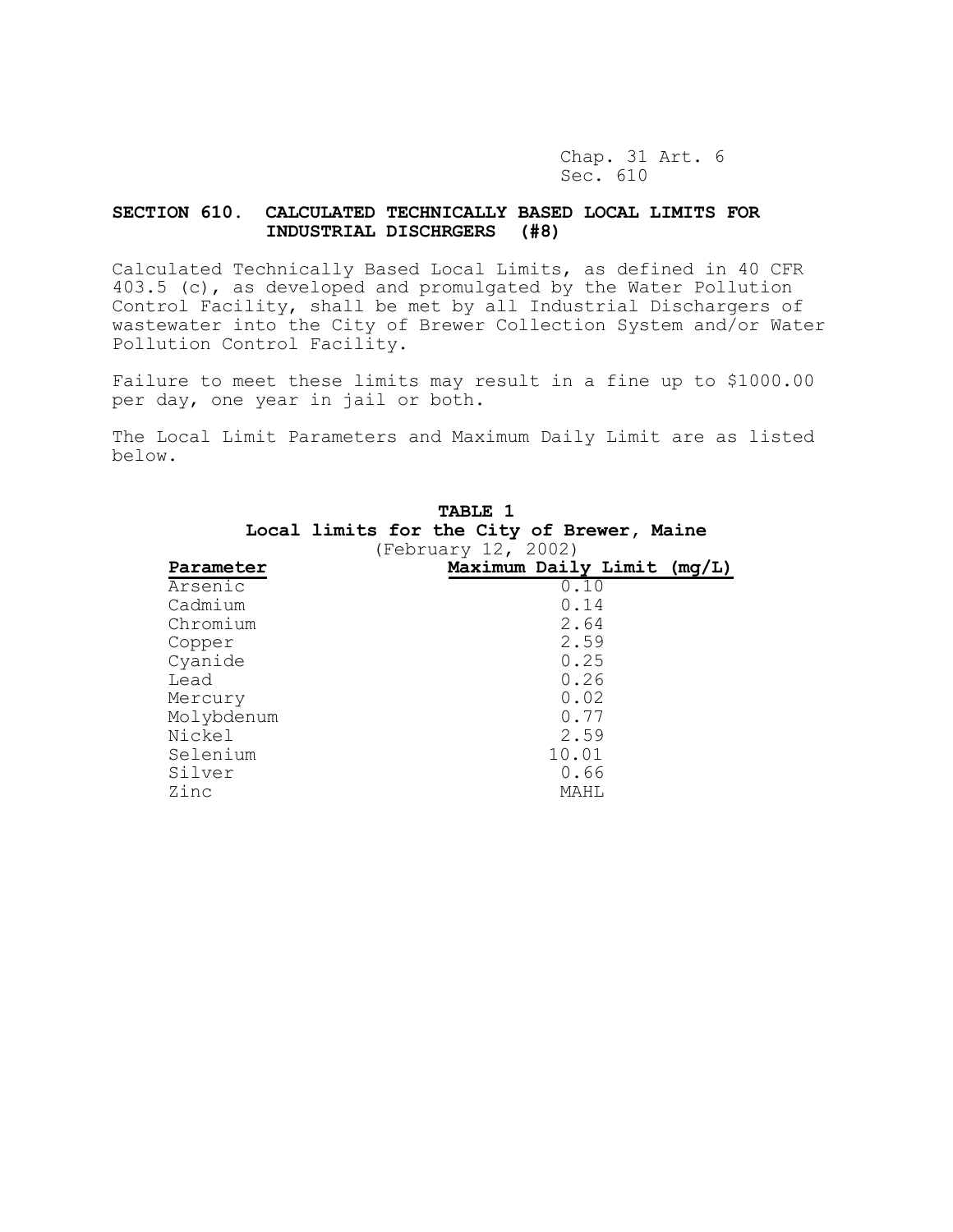Chap. 31 Art. 6 Sec. 610

#### **LOCAL LIMITS**

The purpose of development and implementation of local limits is to control conventional, non-conventional, and toxic pollutant discharges from non-domestic industrial users, (IUs) to the Brewer Water Pollution Control Facility. Discharges targeted for regulation include those that will interfere with the operation of the Water Pollution Control Facility, sludge use or disposal, and cause pass-through or interference. In short, Development of Technically Based Local Limits establish **Enforceable** local requirements developed by the City's Water Pollution Control Facility to address Federal Standards as well as State and Local regulations.

### **LOCAL LIMITS DEVELOPMENT PROCESS (#18)**

Local Limits development requires the City's Water Pollution Control Facility to use site-specific data to identify pollutants of concern which might reasonably be expected to be discharged in quantities sufficient to cause plant or environmental difficulties. The Water Pollution Control Facility has decided to select, as a technical approach for limit development the "**Allowable Headwork's Loading Method".** In this procedure, the City's Water Pollution Control Facility will convert environmental and plant protection criteria into maximum allowable headwork's loading that, if received, would still enable the Water Pollution Control Facility to meet environmental limits and avoid plant interference. The Superintendent may develop Best Management Practices (BMPs), by ordinance or in individual wastewater discharge permits [or general permits {optional}, to implement Local Limits and requirements of Section 610.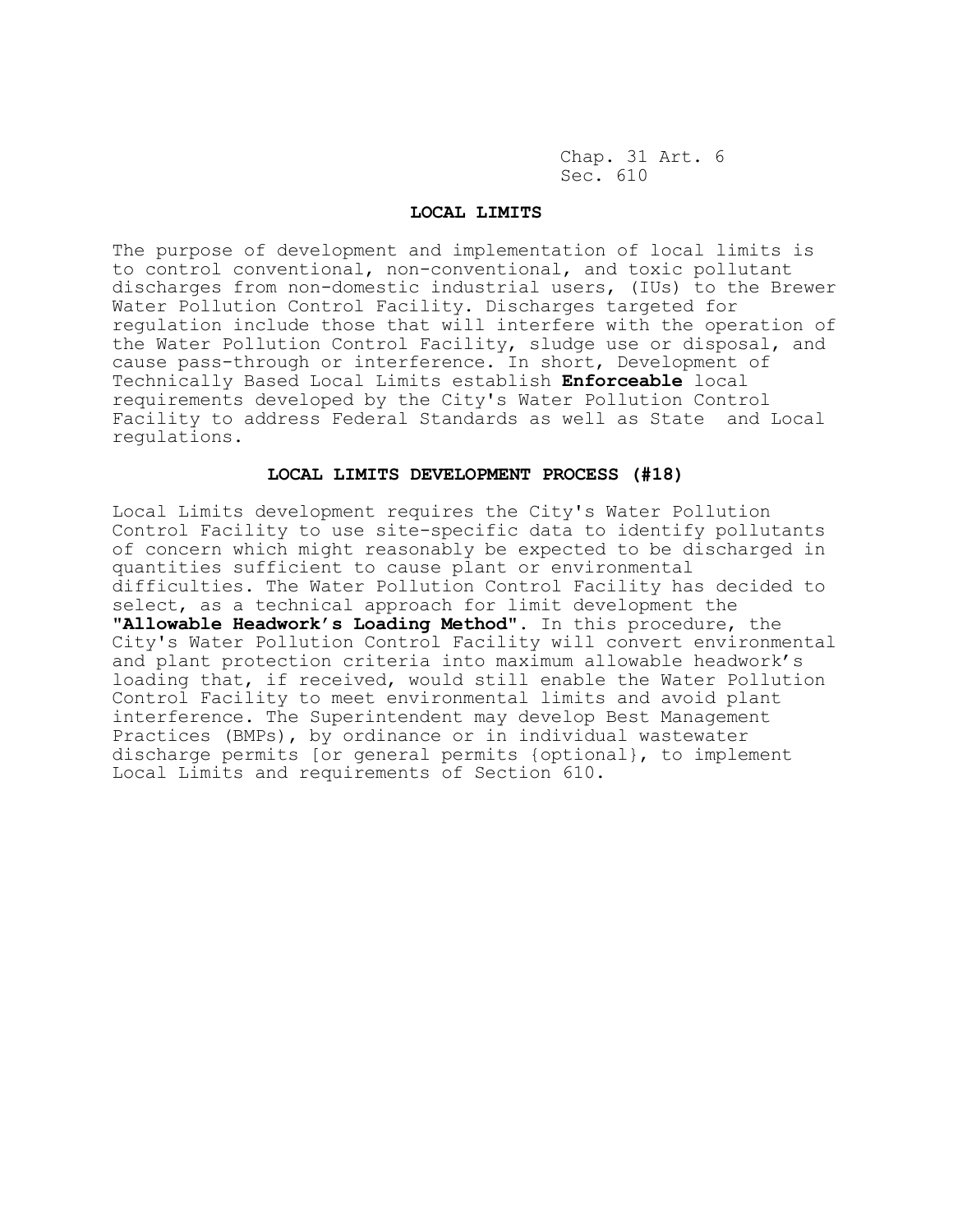Chap. 31 Art. 6-A Sec. 601-A – 606-A

#### **ARTICLE 6-A - CATCH BASINS**

## **SECTION 601-A PRIVATE CATCH BASINS**

This Article shall apply to all catch basins on private property which are connected to combined storm water - sanitary sewer lines in the City of Brewer.

## **SECTION 602-A REGISTRATION**

Prior to June 15, 1995, any person(s) or entity(ies) who own catch basins which are connected to the City of Brewer's combined storm water - sanitary sewer lines shall register said catch basins with the Director of Public Works for the City of Brewer.

# **SECTION 603-A**

The Director of Public Works for the City of Brewer shall design the form to be used to register the catch basins.

#### **SECTION 604-A CATCH BASIN USER FEES**

All catch basins shall be charged a user fee to be connected to combined storm water - sanitary sewer lines as follows:

Beginning July 1, 1996, a user fee of \$50.00 per quarter. Beginning July 1, 1997, a user fee of \$75.00 per quarter. Beginning July 1, 1998, a user fee of \$100.00 per quarter. Beginning July 1, 1999, a user fee of \$150.00 per quarter. Beginning July 1, 2000, a user fee of \$175.00 per quarter. Effective beginning with the period covered by the December, 2001 billing, a user fee of \$200.00 per quarter. Effective beginning with the period covered by the September, 2002 billing, a user fee of \$250.00 per quarter. (#3)(#6)(#9)(#10)

#### **SECTION 605-A**

Except for the amount of the user fee, all other provisions of Article 12, Schedule of Sewer Rates, of this Chapter shall apply.

# **SECTION 606-A PENALTIES**

Any person or entity required to register a catch basin pursuant to Section 601-A of this Article shall pay a penalty of \$2.00 per month, or portion thereof, for each month the catch basin is not registered with the Director of Public Works, and all user fees and related fees under Article 12 of this Ordinance shall apply as of July 1, 1995.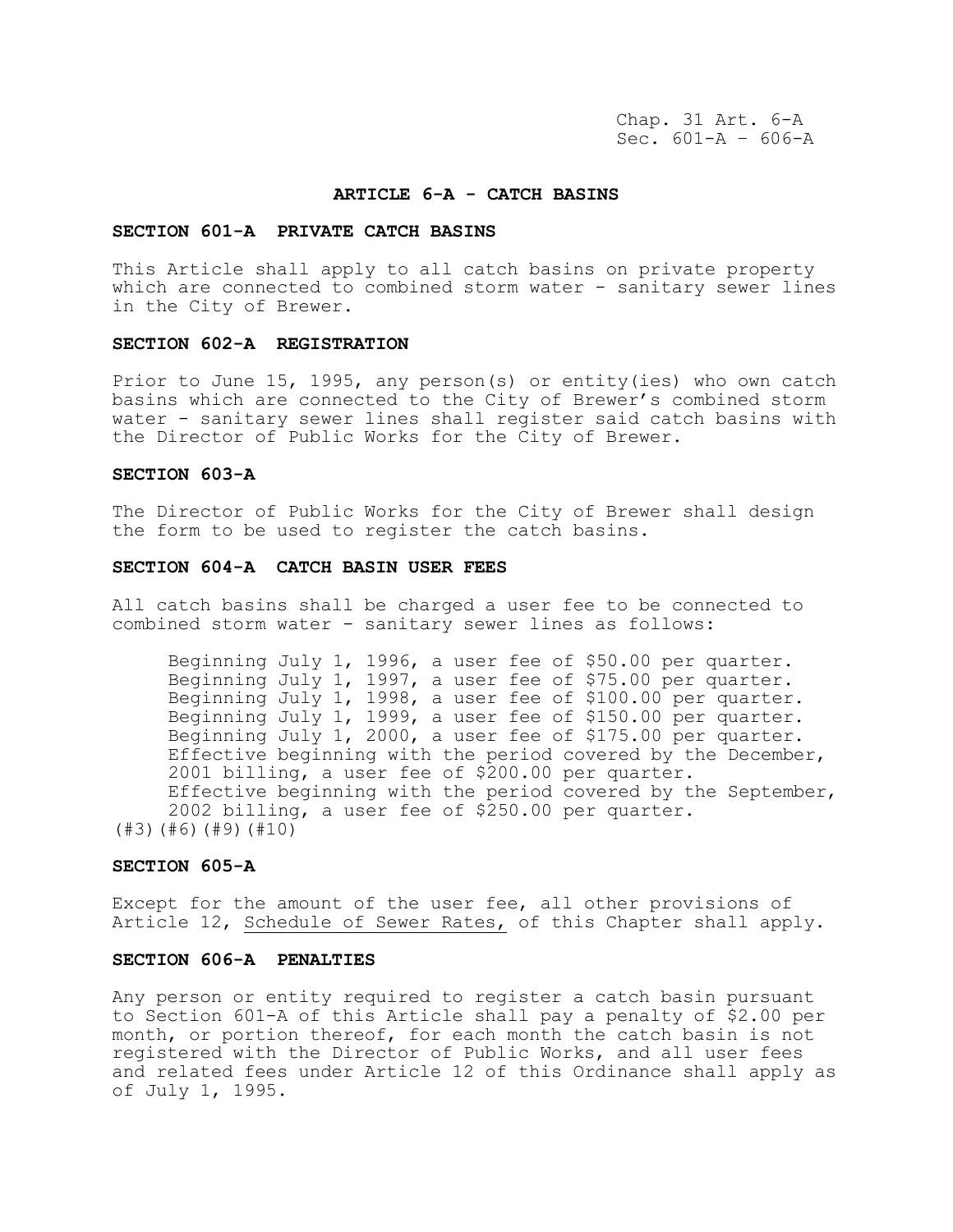# **Chapter 31, Article 6-B**

## **ARTICLE 6-B NON-STORMWATER DISCHARGE ORDINANCE**

## **SECTION 601-B PURPOSE/OBJECTIVES**

**A. Purpose.** The purpose of this Non-Stormwater Water Discharge Ordinance (Article 6-B of this Chapter and hereinafter referred to as the "Ordinance") is to provide for the health, safety, and general welfare of the citizens of the City of Brewer through the regulation of Non-Storm Water Discharges to the municipality's storm drainage system as required by federal and State law. This Ordinance establishes methods for controlling the introduction of pollutants into the City's storm drainage system in order to comply with requirements of the federal Clean Water Act and State

law.

- **B. Objectives.** The objectives of this Ordinance are:
	- 1. To prohibit unpermitted or unallowed Non-Storm Water Discharges to the storm drainage system; and
	- 2. To set forth the legal authority and procedures to carry out all inspection, monitoring, and enforcement activities necessary to ensure compliance with this Ordinance.

#### **SECTION 602-B DEFINITIONS**

For the purposes of this Ordinance, the terms listed below are defined as follows:

**A. Clean Water Act.** "Clean Water Act" the federal Water Pollution Control Act (33 U.S.C. § 1251 *et seq.*, also known as the "Clean Water Act"), and any subsequent amendments thereto.

**B. Discharge.** "Discharge" means any spilling, leaking, pumping, pouring, emptying, dumping, disposing, or other addition of pollutants to "waters of the State". "Direct discharge" or "point source" means any discernible, confined, and discrete conveyance, including, but not limited to, any pipe, ditch, channel, tunnel, conduit, well, discrete fissure, container, rolling stock, concentrated animal feeding operation or vessel, or other floating craft, from which pollutants are or may be discharged.

**C. Enforcement Authority.** "Enforcement Authority" means the person(s) or department authorized under Section 604-B of this Ordinance to administer and enforce this Ordinance.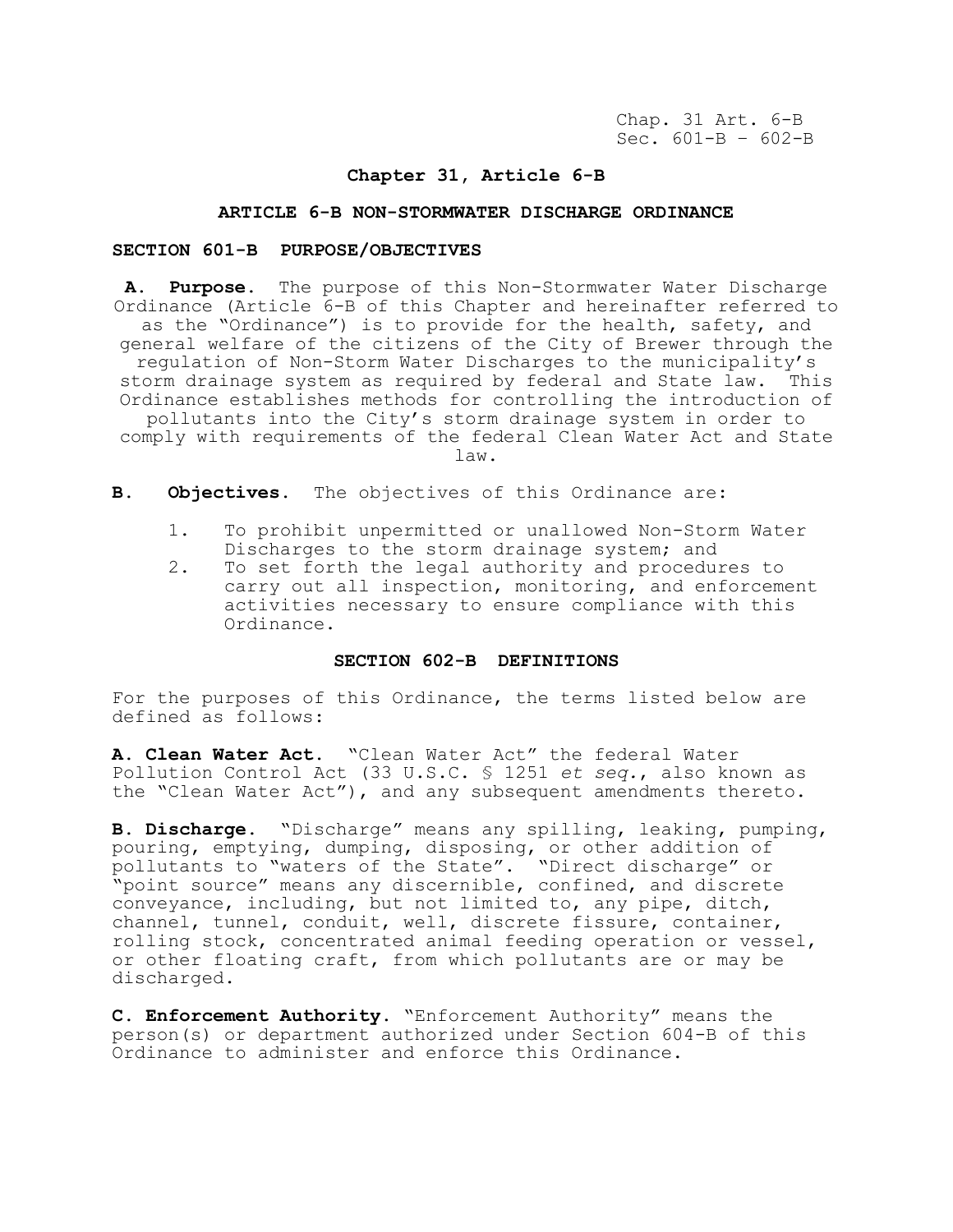Chap. 31 Art. 6-B Sec. 602-B

**D. Exempt Person or Discharge.** "Exempt Person or Discharge" means any person who is subject to a Multi-Sector General Permit for Industrial Activities, a General Permit for Construction Activity, a General Permit for the Discharge of Stormwater from the Maine Department of Transportation and the Maine Turnpike Authority Municipal Separate Storm Sewer Systems, or a General Permit for the Discharge of Stormwater from State or Federally Owned Authority Municipal Separate Storm Sewer System Facilities; and any Non-Storm Water Discharge permitted under a NPDES permit, waiver, or waste discharge license or order issued to the discharger and administered un the authority of the U.S. Environmental Protection Agency ("EPA") or the Maine Department of Environmental Protection ("DEP").

**E. Industrial Activity.** "Industrial Activity" means activity or activities subject to NPDES Industrial Permits as defined in 40 CFR, Section 122.26(b)(14).

**F. Municipality.** "Municipality" means the City of Brewer.

**G. Municipal Separate Storm Sewer System, or MS4.** "Municipal Separate Storm Sewer System, or MS4" means conveyances for storm water, including, but not limited to, roads with drainage systems, municipal streets, catch basins, curbs, gutters, ditches, humanmade channels or storm drains (other than publicly owned treatment works and combined sewers) owned or operated by any municipality, sewer or sewage district, fire district, State agency of Federal agency, or other public entity that discharges directly to surface waters of the State.

**H. National Pollutant Discharge Elimination System (NPDES) Storm Water Discharge Permit.** This means a permit issued by the EPA or by the DEP that authorizes the discharge of pollutants to waters of the United States, whether the permit is applicable on an individual, group, or general area-wide basis.

**I. Non-Storm Water Discharge.** Means any discharge to an MS4 that is not composed entirely of storm water.

**J. Person.** Means any individual, firm, corporation, municipality, quasi-municipal corporation, State agency, or Federal Agency or other legal entity which creates, initiates, originates, or maintains a Discharge of Storm Water of a Non-Storm Water Discharge.

**K. Pollutant.** Means dredged spoil, solid waste, junk, incinerator residue, sewage, refuse, effluent, garbage, sewage sludge, munitions, chemicals, biological or radiological materials, oil, petroleum products or by-products, heat, wrecked or discarded equipment, rock, sand, dirt, and industrial, municipal, domestic, commercial, or agricultural wastes of any kind.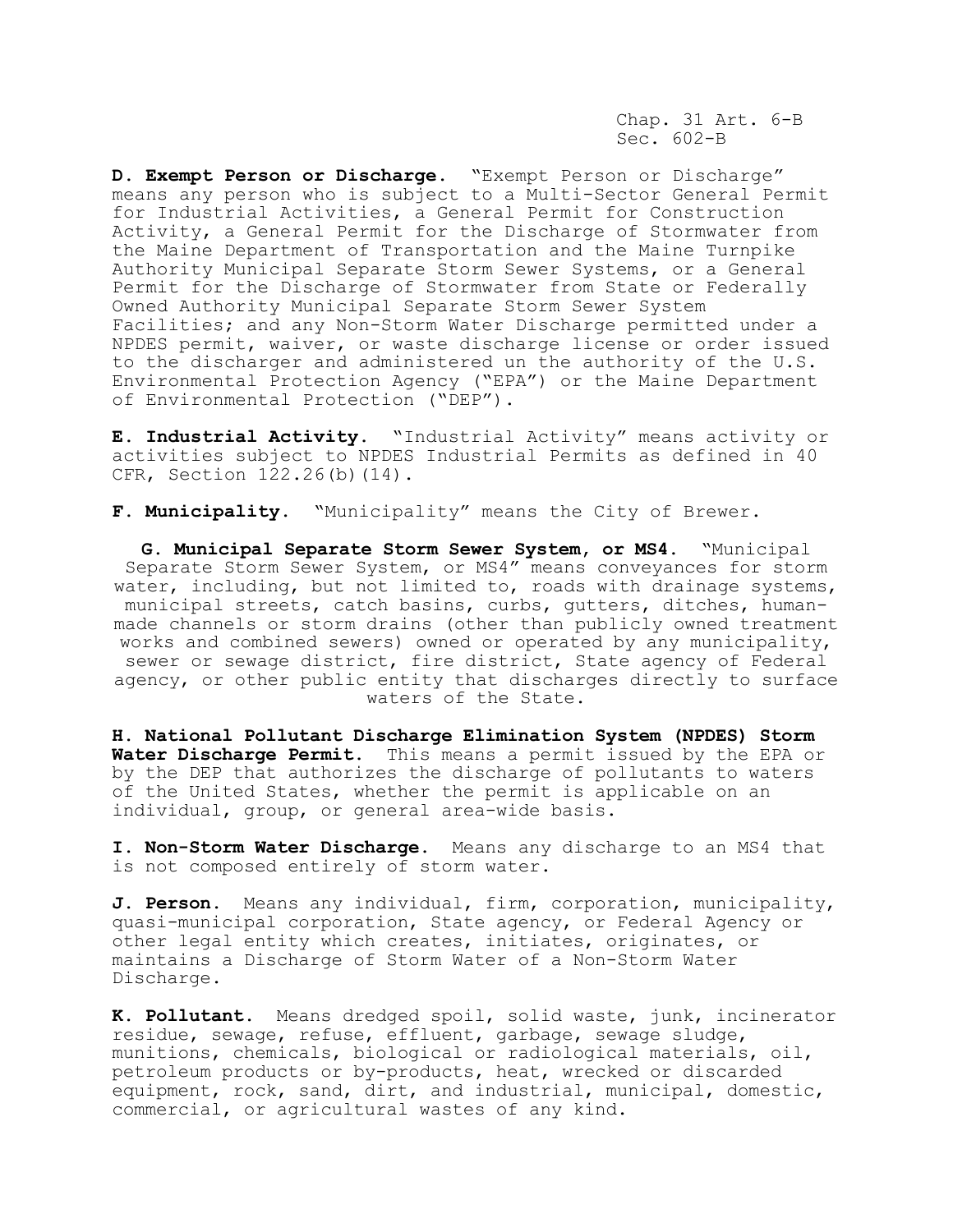Chap. 31 Art. 6-B Sec.  $602-B - 604-B$ 

**L. Premises.** Means any building, lot, parcel of land, or portion of land, whether improved or unimproved, including adjacent sidewalks and parking strips, located within the municipality from which discharges into the Storm Drainage System are or may be created, initiated, originated, or maintained.

**M. Regulated Small MS4.** "Regulated Small MS4" means any Small MS4 regulated by the State of Maine "General Permit for the Discharge of Stormwater form Small Municipal Separate Storm Sewer Systems", dated June 3, 2003 ("General Permit"), including all those located partially or entirely within an Urbanized Area (UA) and those additional Small MS4s located outside a UA that, as of the issuance of the General Permit, have been designated by the DEP as Regulated Small MS4s.

**N. Small Municipal Separate Storm Sewer System, or Small MS4.**  Means any MS4 that is not already covered by the Phase 1 MS4 stormwater program including municipally owned or operated storm sewer systems, State or federally-owned systems, such as colleges, universities, prisons, Maine Department of Transportation and Maine Turnpike Authority road systems and facilities, and military bases and facilities.

**O. Storm Drainage System.** The Municipality's Regulated Small MS4 [and if want to expand reach of ordinance, add: "and areas outside the UA that drain into the Regulated MS4" or "and all premises"].

**P. Storm Water**. Any Storm Water runoff, snowmelt runoff, and surface runoff and drainage; "Stormwater" has the same meaning as "Storm Water".

**Q. Urbanized Area ("UA").** "Urbanized Area" or "UA" means the areas of the State of Maine so defined by the latest decennial (2000) census by the U.S. Bureau of Census.

#### **SECTION 603-B APPLICABILITY**

This ordinance shall apply to all persons discharging storm water and/or non-storm water discharges from any premises into the storm drainage system.

### **SECTION 604-B RESPONSIBILITY FOR ADMINISTRATION**

The Director of Environmental Services, or his or her designee, is the Enforcement Authority who shall administer, implement, and enforce the provisions of this ordinance.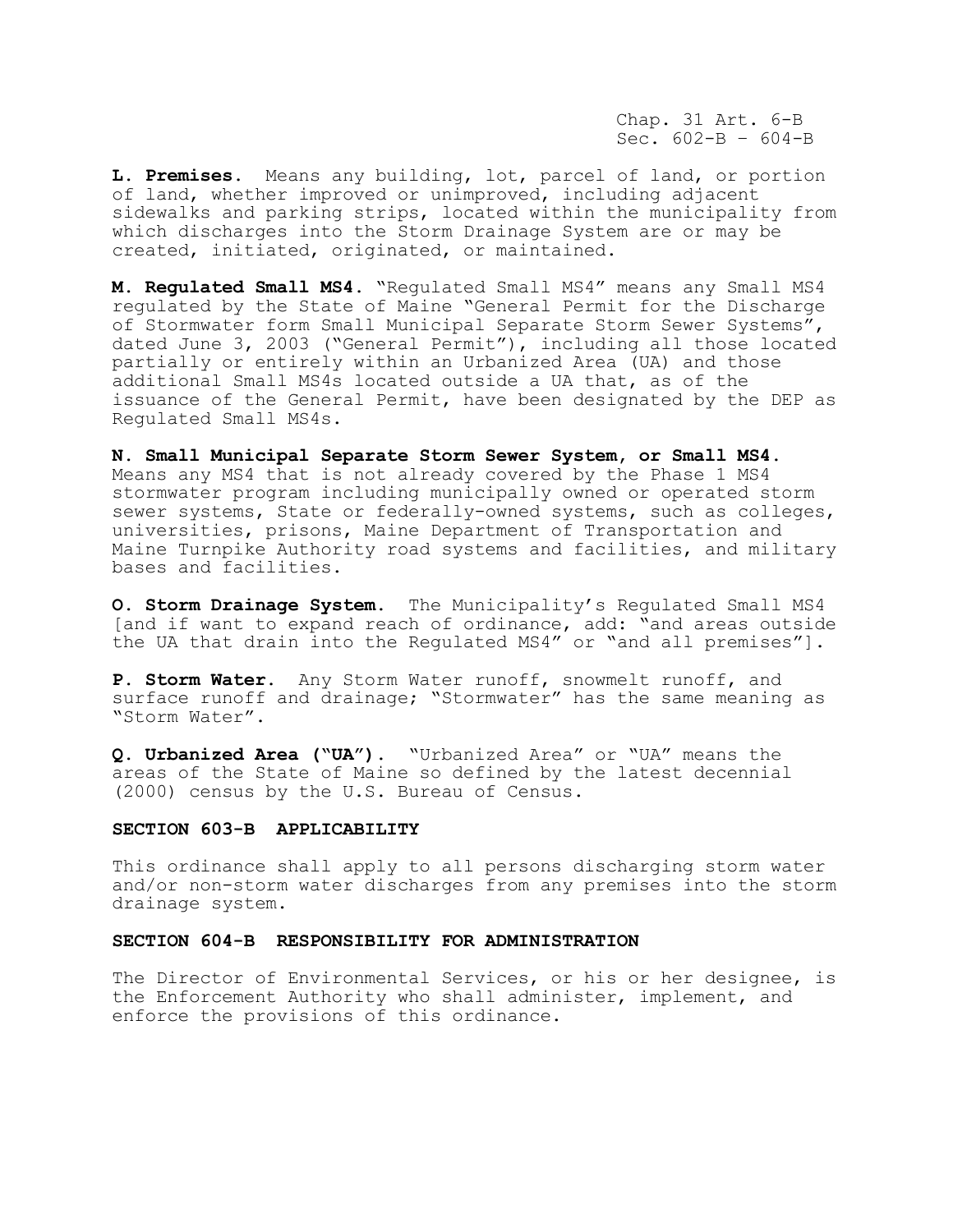Chap. 31 Art. 6-B Sec.  $605-B - 606-B$ 

### **SECTION 605-B PROHIBITION OF NON-STORM WATER DISCHARGES**

**A. General Prohibition.** Except as allowed or exempted herein,, no person shall create, initiate, originate, or maintain a non-storm water discharge to the storm drainage system. Such nonstorm water discharges are prohibited, notwithstanding the fact that the municipality may have approved the connections, drains, or conveyances by which a person discharges unallowed non-storm water discharges to the storm drainage system.

**B. Allowed Non-Storm Water Discharges.** The creation, initiation, origination, or maintenance of the following non-storm water discharges to the storm drainage system is allowed:

- 1. Landscape irrigation; diverted stream flows; rising ground waters; uncontaminated ground water infiltration (as defined at 40 CFT 35.2005(20); uncontaminated pumped ground water; uncontaminated flows from foundation drains; air conditioning and compressor condensate; irrigation water; flows from uncontaminated springs; uncontaminated water from crawl space pumps; uncontaminated flows from footing drains; lawn watering runoff; flows from riparian habitats and wetlands; residual street wash water (where spills/leaks of toxic or hazardous materials have not occurred, unless all spilled material has been removed and detergents are not used);hydrant flushing and fire fighting activity runoff; water line flushing and discharges from potable water sources; and individual residential car washing.
- 2. Discharges specified in writing by the enforcement authority as being necessary to protect public health and safety; and
- 3. Dye testing, with verbal notification to the enforcement authority prior to the time of the test.

**C. Exempt Person or Discharge.** This ordinance shall not apply to an exempt person or discharge, except that the enforcement authority may request form exempt persons and persons with exempt discharges copies of permits, notices of intent, licenses, and orders from the EPA or DEP that authorize the discharge(s).

# **SECTION 606-B SUSPENSION OF ACCESS TO THE MUNICIPALITY'S SMALL MS4**

The enforcement authority may, without prior notice, physically suspend discharge access to the storm drainage system to a person when such suspension is necessary to stop an actual or threatened non-storm water discharges to the storm drainage system which present or may present imminent and substantial danger to the environment, or to the health or welfare of persons, or to the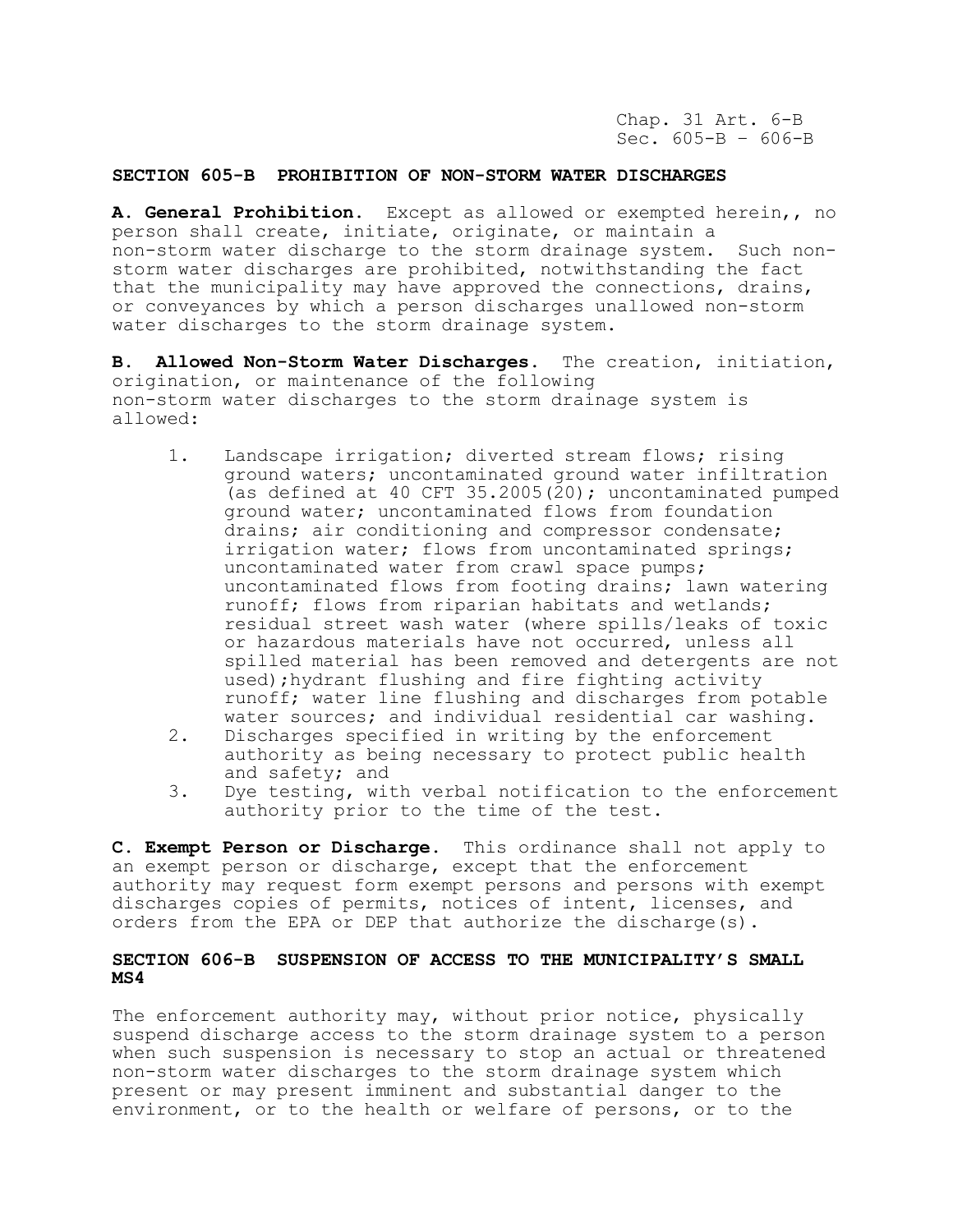Chap. 31 Art. 6-B Sec. 606-B – 608-B

storm drainage system, or which may cause the municipality to violate the terms of its environmental permits. Such suspension may include, but is not limited to, blocking pipes, constructing dams, or taking other measures, on public ways or public property, to physically block the discharge to prevent or minimize a nonstorm water discharge to the storm drainage system. If the person fails to comply with a suspension order issued in an emergency, the enforcement authority may take such steps as deemed necessary to prevent or minimize damage to the storm drainage system, or to minimize danger to persons; provided, however, that in taking such steps the enforcement authority may only enter upon the premises that is the source of the actual or threatened non-storm water discharge to the storm drainage system with the consent of the premises' owner, occupant, or agent.

## **SECTION 607-B MONITORING OF DISCHARGES**

In order to determine compliance with this ordinance, the enforcement authority may enter upon and inspect premises subject to this ordinance at reasonable hours with the consent of the premises' owner, occupant, or agent to inspect the premises and connections thereon to the storm drainage system and to conduct monitoring, sampling, and testing of the discharge to the storm drainage system.

# **SECTION 608-B ENFORCEMENT**

It shall be unlawful for any person to violate any provision of or to fail to comply with any of the requirements of this ordinance. Whenever the enforcement authority believes that a person has violated this ordinance, the enforcement authority may enforce this ordinance in accordance with 30-A M.R.S.A. § 4452, as the same may be amended from time to time.

**A. Notice of Violation.** Whenever the enforcement authority believes that a person has violated this ordinance, the enforcement authority may order compliance with this ordinance by written notice of violation to that person indicating the nature of the violation and ordering the action necessary to correct it, including, without limitation:

- 1. The elimination of non-storm water discharges to the storm drainage system, including, but not limited to, disconnection of the premises from the MS4;
- 2. The cessation of discharges, practices, or operations in violation of this ordinance;
- 3. At the person's expense, the abatement or remediation (in accordance with best management practices in DEP rules and regulations) of non-storm water discharges to the storm drainage system and the restoration of any affected property; and/or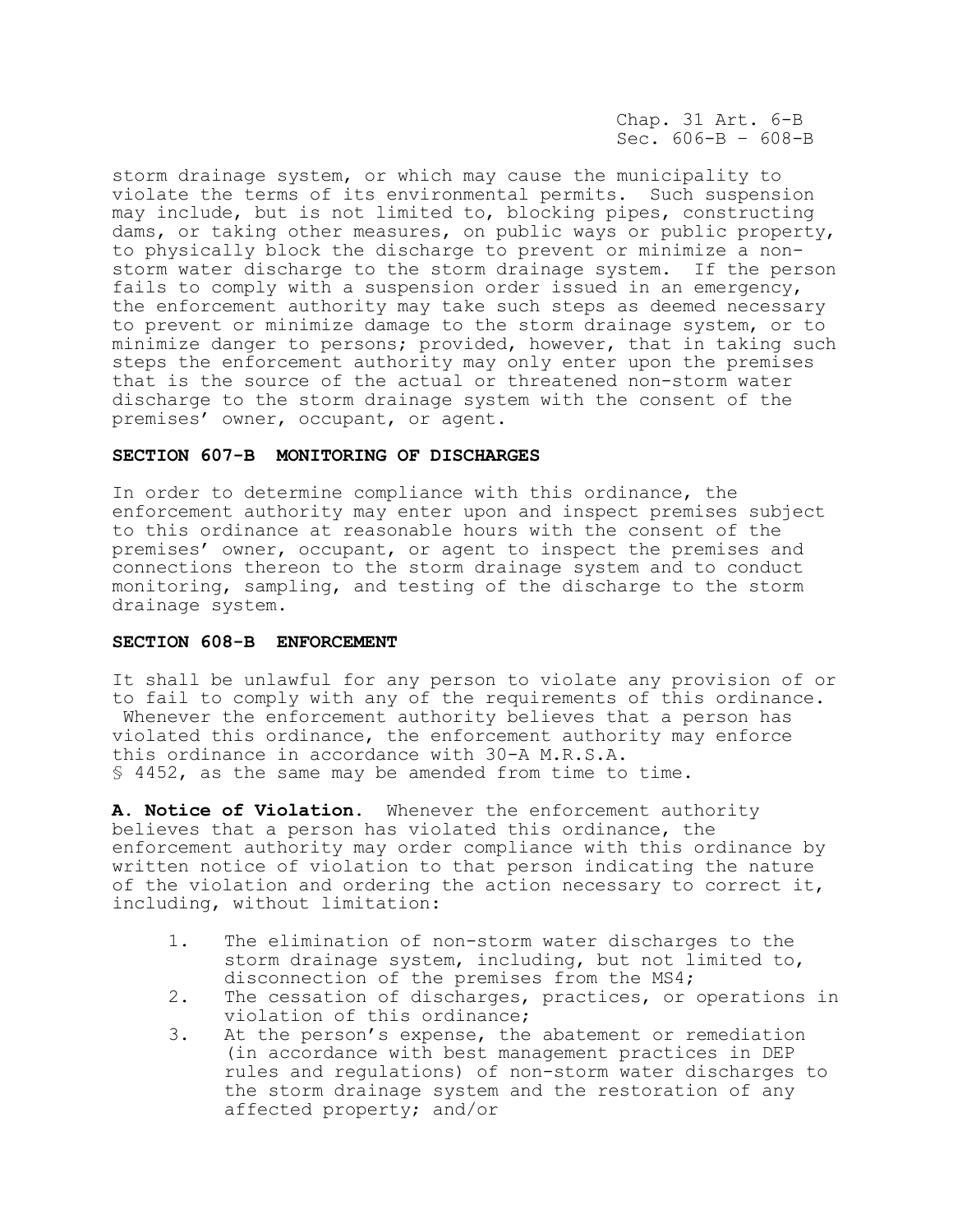Chap. 31 Art. 6-B Sec. 608-B

4. The payment of fines, of the municipality's remediation costs and of the municipality's reasonable administrative costs and attorneys' fees and costs.

If abatement of a violation and/or restoration of affected property is required, the notice shall set forth a deadline within which such abatement or restoration must be completed.

**B. Penalties/Fines/Injunctive Relief.** Any person who violates this ordinance shall be subject to fines, penalties, and orders for injunctive relief and shall be responsible for the municipality's attorney's fees and costs, all in accordance with 30-A M.R.S.A. § 4452, as the same may be amended from time to time. Each day such violation continues shall constitute a separate violation. Moreover, any person who violates this ordinance also shall be responsible for any and all fines, penalties, damages, and cost, including but not limited to attorneys' fees and costs, incurred by the municipality for violation of federal and state environmental laws and regulations caused by or related to that person's violation of this ordinance; this responsibility shall be in addition to any penalties, fines, or injunctive relief imposed under this section.

**C. Consent Agreement.** The enforcement authority may, with the approval of the municipal officers, enter into a written consent agreement with the violator to address timely abatement of the violations(s) of this ordinance for the purposes of eliminating violations of this ordinance and of recovering fines, costs, and fees without court action.

**D. Appeal of Notice of Violation.** Any person receiving a notice of violation or suspension notice may appeal the determination of the enforcement authority to the Board of Appeals in accordance with the City of Brewer Board of Appeals Ordinance. The notice of appeal must be received within thirty (30) days from the date if notice of violation. The Board of Appeals shall hold a *de novo* hearing on the appeal within thirty  $(30)$  days from the date of receipt of the notice of appeal. The Board of Appeals may affirm, reverse, or modify the decision of the enforcement authority. A suspension under Section 6 of this ordinance remains in place unless or until lifted by the Board of Appeals or by a reviewing court. A party aggrieved by the decision of the Board of Appeals may appeal that decision to the Maine Superior Court within fortyfive (45) days of the date of the Board of Appeals decision pursuant to Rule 80-B of the Maine Rules of Civil Procedure.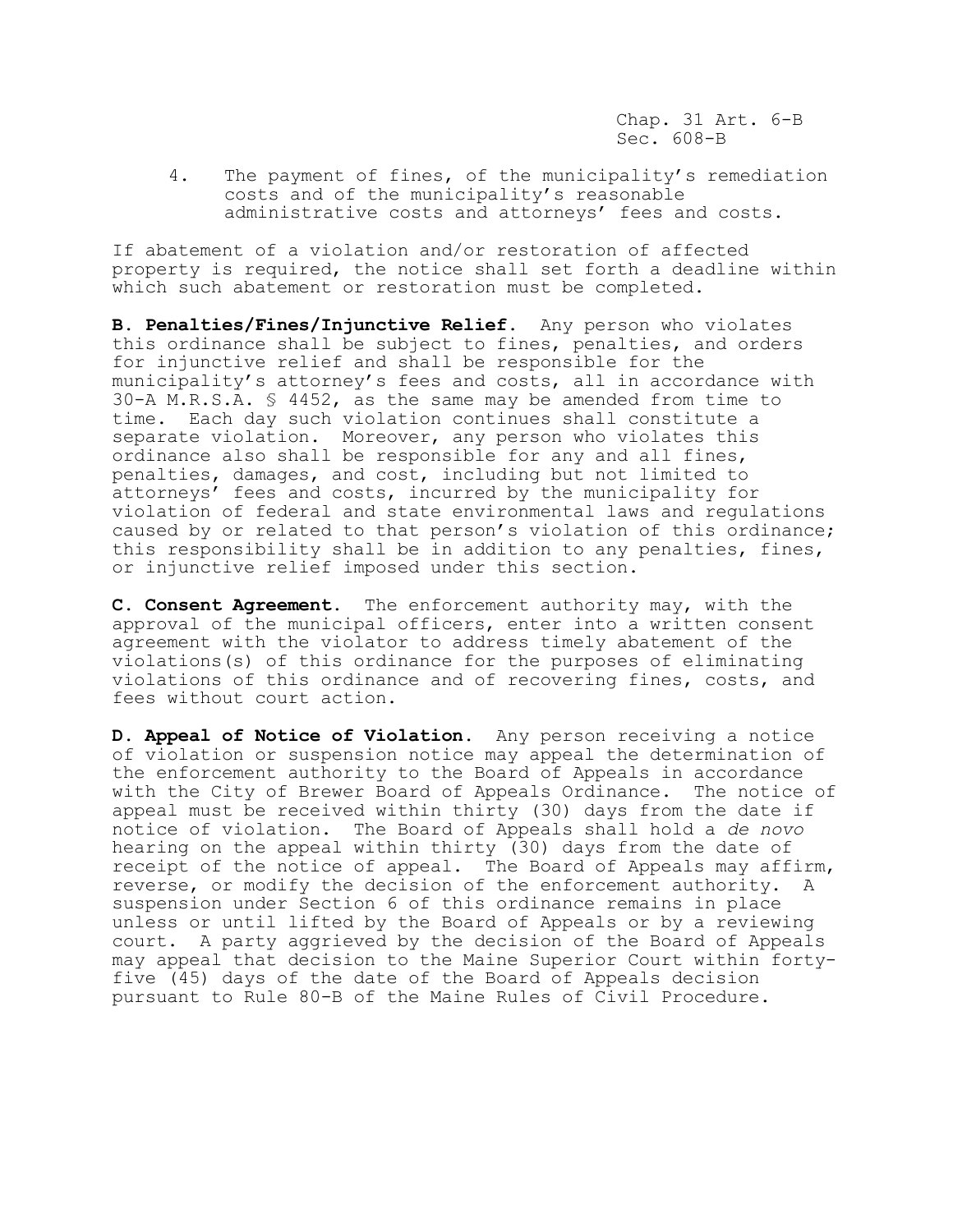Chap. 31 Art. 6-B Sec. 608-B – 610-B

**E. Enforcement Measures.** If the violation has not been corrected pursuant to the requirements set forth in the notice of violation, or, in the event of an appeal to the Board of Appeals, within 45 days of a decision of the Board of Appeals affirming the enforcement authority's decision, then the enforcement authority may recommend to the municipal officers that the municipality's attorney file an enforcement action in a Maine court of competent jurisdiction under Rule 80K of the Main Rules of Civil Procedure.

**F. Ultimate Responsibility of Discharger.** The standards set forth herein are minimum standards; therefore this ordinance does not intend nor imply that compliance by any person will ensure that there will be no contamination, pollution, nor unauthorized discharge of pollutants into waters of the U.S. caused by said person. This ordinance shall not create liability on the part of municipality, or any officer, agent or employee thereof for any damage(s) that may result from any person's reliance on this ordinance or any administrative decision lawfully made hereunder.

**SECTION 609-B SEVERABILITY.** The provisions of this ordinance are hereby declared to be severable. If any provision, clause, sentence, or paragraph of this ordinance or the application thereof to any person, establishment, or circumstances shall be held invalid, such invalidity shall not affect the other provisions, clauses, sentences, or paragraphs or application of this ordinance.

**SECTION 610-B BASIS.** The City of Brewer enacts this Non-Storm Water Discharge Ordinance (the "Ordinance") pursuant to 30-A M.R.S.A. § 3001 (municipal home rule ordinance authority), 39 M.R.S.A. § 413 (the "Wastewater Discharge Law"), 33 U.S.C. § 1251 *et seq.* (the "Clean Water Act"), and 40 CFR Part 122 (U.S. Environmental Protection agency's regulations governing the National Pollutant Discharge Elimination System ("NPDES"). The Maine Department of Environmental Protection, through its promulgation of the "General Permit for the Discharge of Stormwater from Small Municipal Separate storm Sewer Systems", dated June 3, 2003, has listed the City of Brewer as having a Regulated Small Municipal Separate Storm Sewer System ("Small MS4"); under this General Permit, listing as a Regulated Small MS4 necessitates enactment of this ordinance as part of the Municipality's Storm Water Management Program.

**SECTION 610-B ENFORCEMENT SECTION AND PENALTIES.** The following shall be a guide for determining fines for violations of the Non-Storm Water Discharge Ordinance.

Non-Storm Water Discharge Ordinance

The following shall be a guide for determining fines for violations of the Non-Storm Water Discharge Ordinance: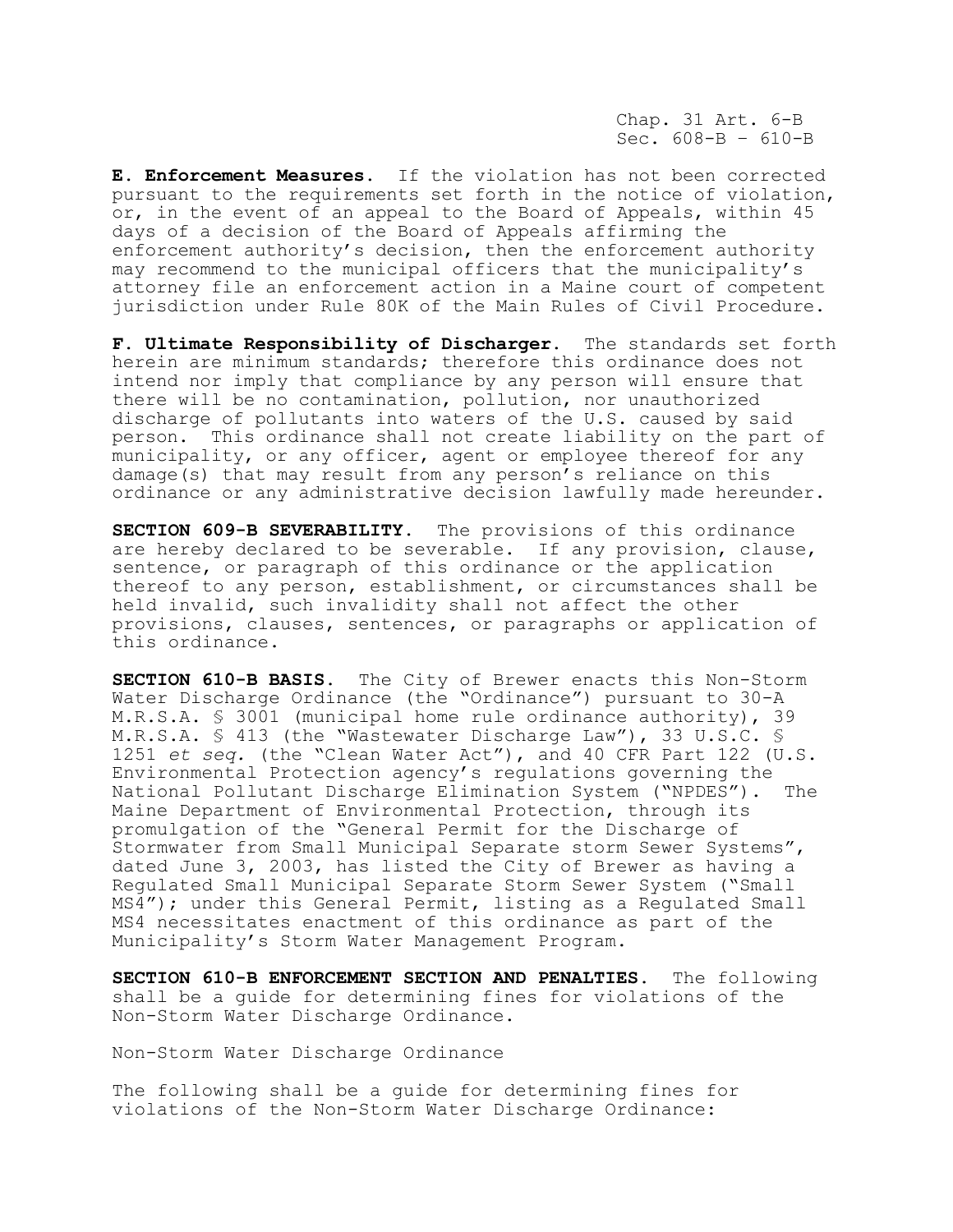Chap. 31 Art. 6-B Sec. 610-B Fist minor discharge violation of ordinance NOV Significant discharge NOV and \$1,000.00/day/violation violation intentional discharge significance determined by Environmental Director) Repeat of minor discharge<br>violation violation \$100.00/day/violation Repeat of significant violation -intentional discharge  $\frac{2}{500.00}/\text{day}/\text{violation}$ Late compliance report (30 days after NOV) \$100.00/day/violation Late compliance report (60 days after NOV) \$500.00/day/violation Failure to meet compliance \$500.00/day/violation schedule by more than 30 days (NOV and AO will require a schedule) Reoccurring discharge violations after NOV, AO, Board of Appeals and compliance schedule  $$1,000.00/day/violation$ Failure to complete compliance \$1,000.00/day/violation schedule as required by NOV, AO and Board of Appeals (45 days after BOA decision)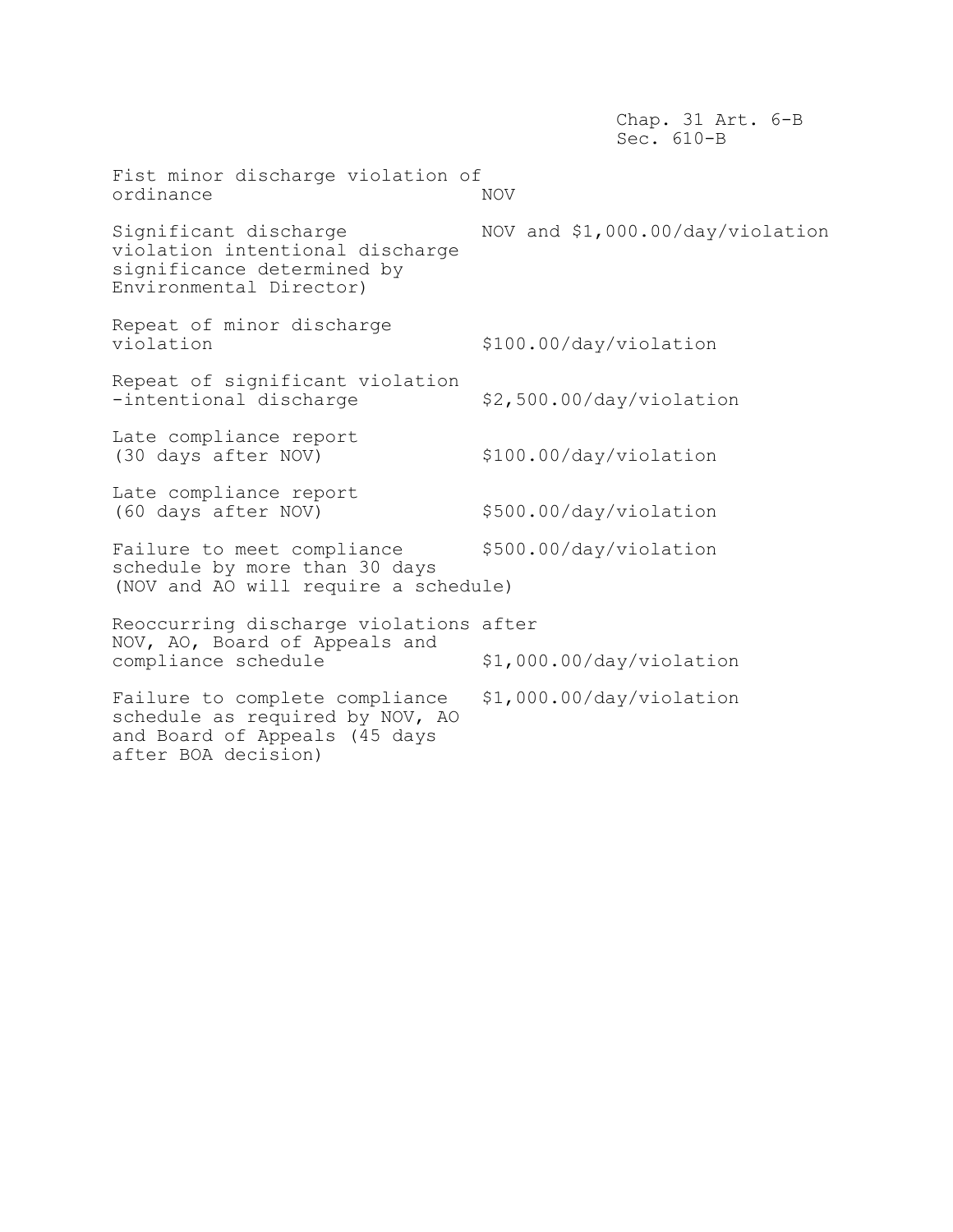# **Chapter 31 Article 6-C (#20)**

## **Post-Construction Stormwater Management and Monitoring Ordinance**

## **Section 1. Purpose**

The purpose of this "Post-Construction Stormwater Management and Monitoring Ordinance" (the "Ordinance") is to provide for the health, safety, and general welfare of the citizens of the City of Brewer through monitoring, inspections, and enforcement of compliance with Post Construction Stormwater Management Plans in order to comply with minimum control measures requirements of the federal Clean Water Act, of federal regulations, and of Maine's Small Municipal Separate Storm Sewer Systems General Permit.

### **Section 2. Objectives**

This Ordinance seeks to ensure that Post-Construction Stormwater Management Plans are followed and Stormwater Management Facilities and/or Systems are inspected and properly maintained and pose no threat to public safety.

# **Section 3. Definitions**

For the purposes of this Ordinance, the terms listed below are defined as follows:

**A. Applicant -** "Applicant" means a Person with requisite right, title or interest or an agent for such Person which will include applicants, who has filed an application for New Development or Redevelopment that requires a Post-Construction Stormwater Management Plan under this Ordinance. Thereafter, the term "applicants" shall include the applicant and applicants heirs, successors and assigns.

**B. Best Management Practices (BMP") -** "Best Management Practices" or BMPs" means schedules of activities, prohibitions of practices, maintenance procedures, and other management practices to prevent or reduce the pollution of waters of the State. BMPs also include treatment requirements, operating procedures, and practices to control plant site runoff, spillage or leaks, sludge or waste disposal, or drainage from raw material storage.

**C. Clean Water Act -** "Clean Water Act" means the federal Water Pollution Control Act (33 U.S.C. § 1251 *et seq*., also known as the "Clean Water Act"), and any subsequent amendments thereto.

**D. Code Enforcement Officer** "CODE ENFORCEMENT OFFICER" except as otherwise provided in this Ordinance, the Brewer Code Enforcement Officer or a duly appointed Assistant Code Enforcement Officer shall administer and enforce this Ordinance, including the receiving of applications and the issuing of permits.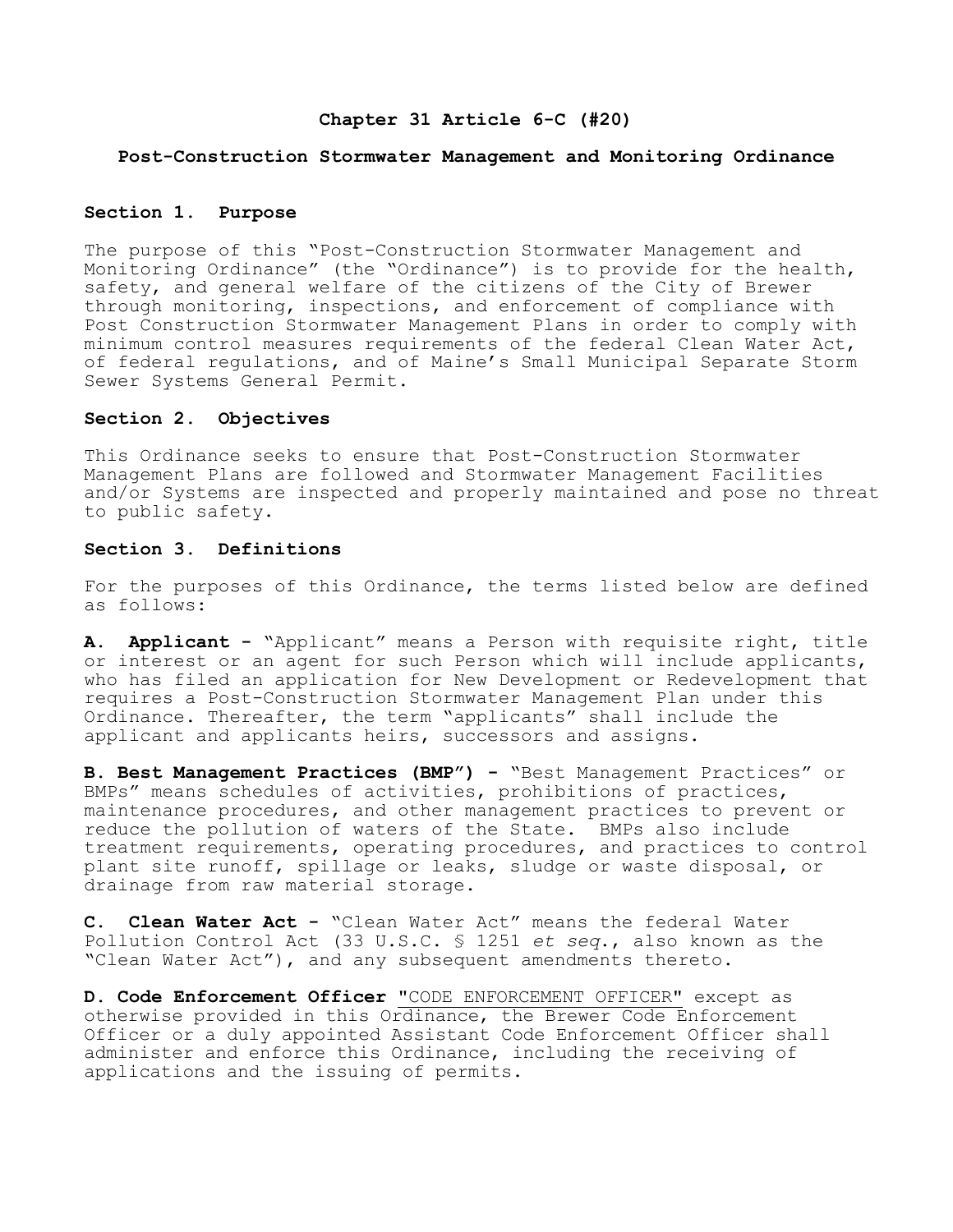**E. Collection Systems Supervisor**- "Collection Systems Supervisor" means the person responsible for the operations and maintenance of the City's sewer and stormwater collection systems**.**

**F. Construction Activity -** "Construction Activity" means Construction Activity including one acre or more of Disturbed Area, or activity with less than one acre of total land area that is part of a subdivision, if the subdivision will ultimately disturb equal to or greater than one acre.

**G. Discharge -** "Discharge" means any spilling, leaking, pumping, pouring, emptying, dumping, disposing or other addition of Pollutants to "waters of the State". "Direct discharge" or "point source" means any discernible, confined and discrete conveyance, including, but not limited to, any pipe, ditch, channel, tunnel, conduit, well, discrete fissure, container, rolling stock, concentrated animal feeding operation or vessel or other floating craft, from which Pollutants are or may be discharged.

**H. Disturbed Area -** "Disturbed Area" is clearing, grading and excavation. Mere cutting of trees, without grubbing, stump removal, disturbance or exposure of soil is not considered "disturbed area". "Disturbed area" does not include routine maintenance but does include redevelopment. "Routine maintenance" is maintenance performed to maintain the original line and grade, hydraulic capacity, and original purpose of land or improvements thereon.

**I. Enforcement Authority**- "Enforcement Authority" means the Code Enforcement Officer who is authorized by the City of Brewer to administer and enforce this Ordinance.

**J. Environmental Services Director-** "Environmental Services Director" or his/her authorized designee, means person responsible for managing the City's environmental programs which include the Water Pollution Control Facility, sewer collections systems, Stormwater Program and Solid Waste Program for the City of Brewer,

**K. Municipality-** "Municipality" means the City of Brewer.

**L. Municipal Review Authority -** "Municipal Review Authority" means the municipal official or body that has jurisdiction over the land use approval or permit required for a New Development or Redevelopment. The Municipal Review Authority will consist of the City Planner, Code Enforcement Officer, City Engineer and Environmental Services Director and/or their designees .

**M. Municipal Separate Storm Sewer System, or MS4 -** "Municipal Separate Storm Sewer System" or "MS4", means conveyances for stormwater, including, but not limited to, roads with drainage systems, municipal streets, catch basins, curbs, gutters, ditches, human-made channels or storm drains (other than publicly owned treatment works and combined sewers) owned or operated by any municipality, sewer or sewage district, fire district, State agency or Federal agency or other public entity that discharges directly to surface waters of the State.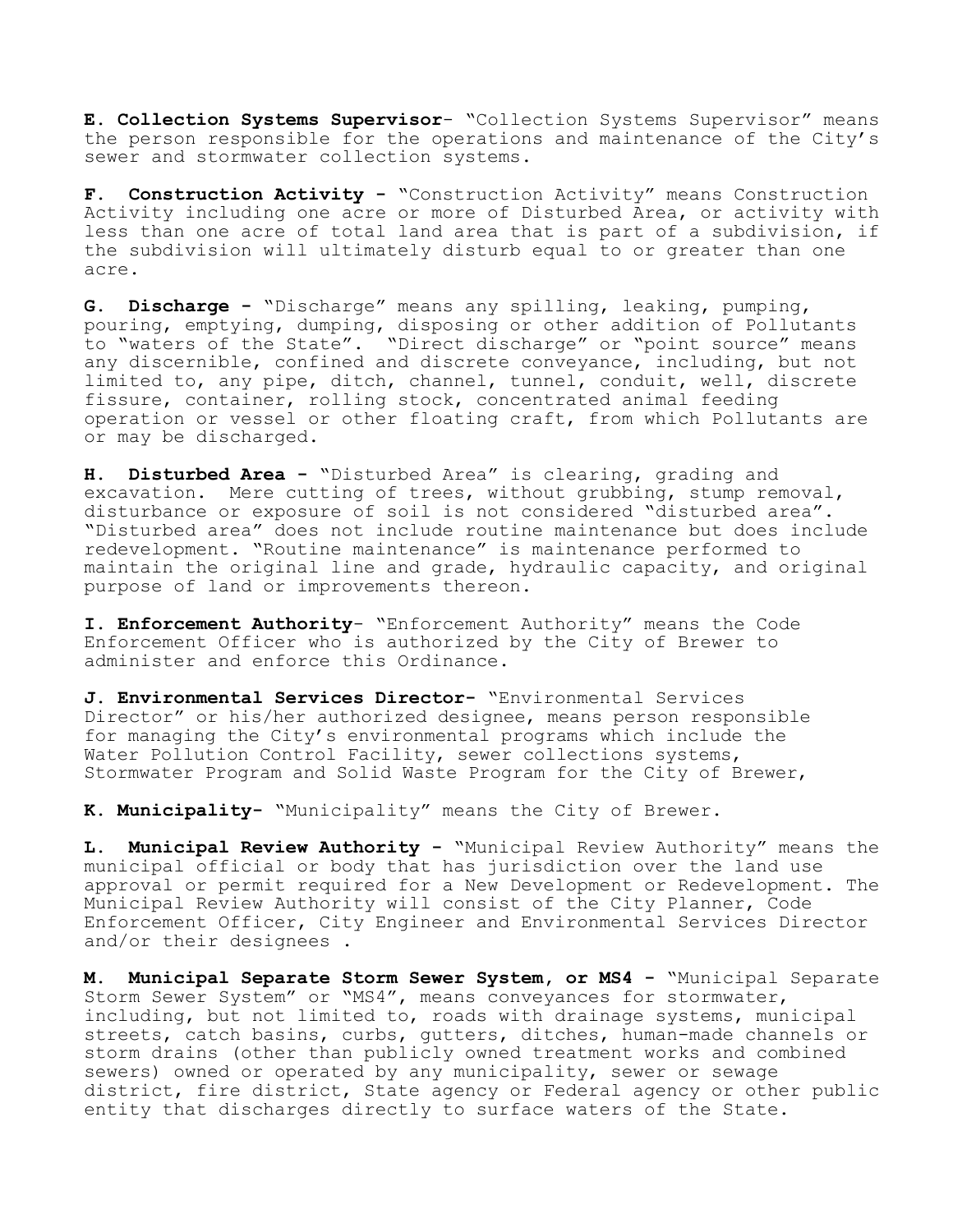**N. National Pollutant Discharge Elimination System (NPDES) Stormwater Discharge Permit -** "National Pollutant Discharge Elimination System (NPDES) Stormwater Discharge Permit" means a permit issued by the U.S. Environmental Protection Agency ("EPA") or by the Maine Department of Environmental Protection ("DEP") that authorizes the discharge of pollutants to waters of the United States, whether the permit is applicable on an individual, group, or general area-wide basis.

**O. New Development -** "New Development" means any construction activity, as defined herein, on unimproved Premises.

**P. Person -** "Person" means any individual, firm, corporation, municipality, quasi-municipal corporation, State agency or Federal agency or other legal entity.

**Q. Pollutant -** "Pollutant" means dredged spoil, solid waste, junk, incinerator residue, sewage, refuse, effluent, garbage, sewage sludge, munitions, chemicals, biological or radiological materials, oil, petroleum products or by-products, heat, wrecked or discarded equipment, rock, sand, dirt and industrial, municipal, domestic, commercial or agricultural wastes of any kind.

**R. Post Construction Stormwater Management Plan**- " Post Construction Management Plan" means BMP's and Stormwater Management Facilities employed by a New Development or Redevelopment to meet the stormwater standards of the Municipality's subdivision, site plan, or other zoning, planning or other land use ordinances and approved by the Municipal Permitting Authority.

**S. Premises -** "Premises" means any building, lot, parcel of land, or portion of land, whether improved or unimproved, including adjacent sidewalks and parking strips, located within the City of Brewer from which discharges into the Municipal Separated Storm Sewer System (MS4), as defined herein, are or may be created, initiated, originated or maintained.

**T. Qualified Post-Construction Stormwater Inspector -** "Qualified Post-Construction Stormwater Inspector" means a person who conducts postconstruction inspections of stormwater management facilities and/or systems and meets the following qualifications:

1. Has a working knowledge of Chapter 500, Stormwater Management Rules, and Maine's Stormwater Best Management Practices Manual; and

2. Meets the following criteria or is on the Maine Department of Environmental Protection's list of approved postconstruction stormwater best management practices inspectors: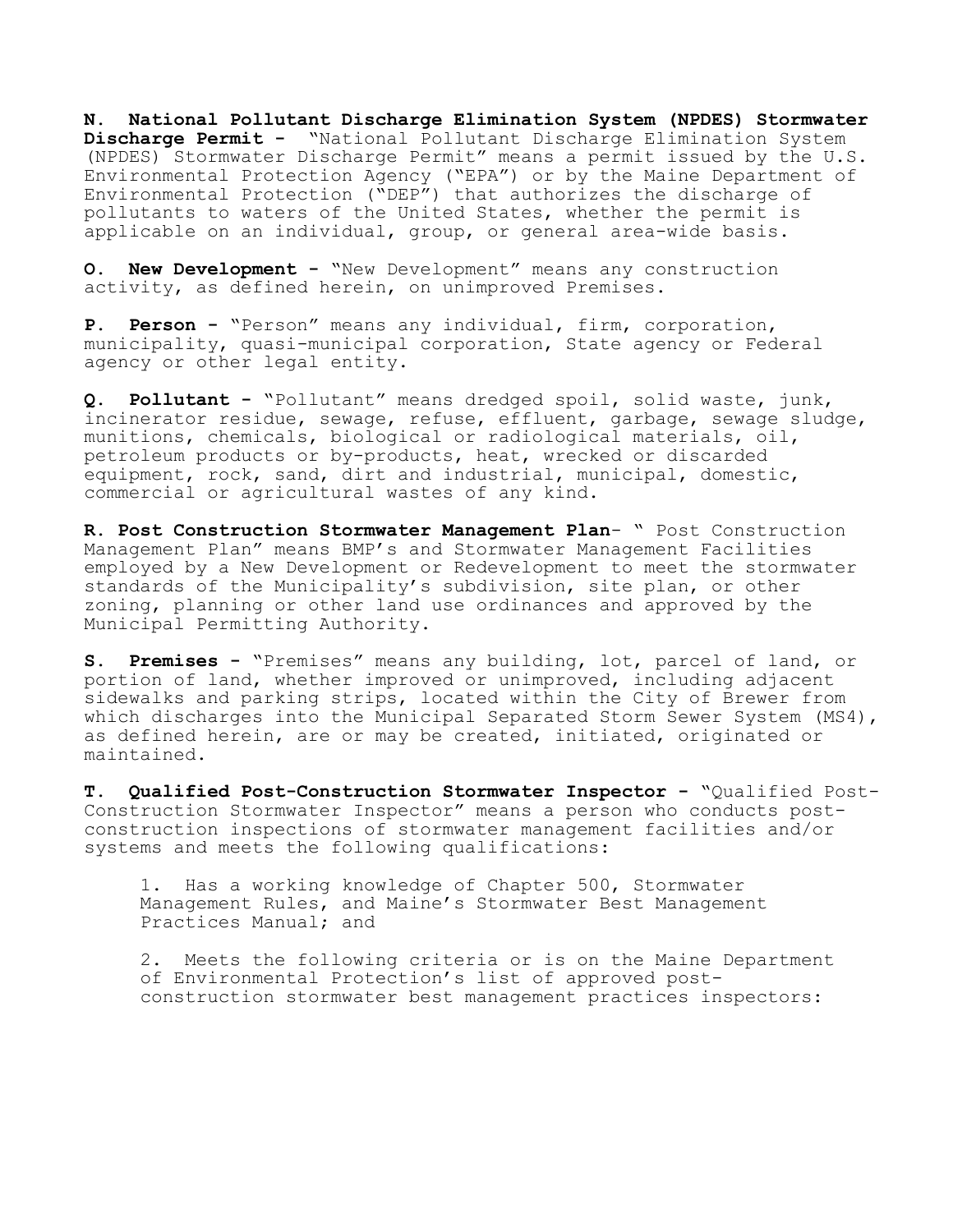(a) has a college degree in environmental science, landscape architecture, civil engineering, or comparable field, with demonstrated knowledge of stormwater hydrology and stormwater management techniques, or (b) has successfully completed the requirements of a Maine Department of Environmental Protection training course on inspecting post-construction stormwater management facilities. Proprietary stormwater management facilities and/or systems must be inspected by a person approved by the company that built and furnished the equipment.

**U. Redevelopment -** "Redevelopment" means construction activity, as defined herein, on premises already improved with buildings, structures or activities or uses, but does not include such activities as exterior remodeling.

**V. Regulated Small MS4 -** "Regulated Small MS4" means any Small MS4 regulated by the State of Maine "General Permit for the Discharge of Stormwater from Small Municipal Separate Storm Sewer Systems" effective July 1, 2008 ("General Permit"), including all those located partially or entirely within an Urbanized Area (UA) and those additional Small MS4s located outside a UA that as of the issuance of the General Permit have been designated by the DEP as Regulated Small MS4s.

**W. Small Municipal Separate Storm Sewer System, or Small MS4 -** "Small Municipal Separate Storm Sewer System", or "Small MS4", means any MS4 that is not already covered by the Phase I MS4 stormwater program including municipally owned or operated storm sewer systems, State or federally-owned systems, such as colleges, universities, prisons, Maine Department of Transportation and Maine Turnpike Authority road systems and facilities, and military bases and facilities.

**X. Stormwater -** "Stormwater" means any stormwater runoff, snowmelt runoff, and surface runoff and drainage; "Stormwater" has the same meaning as "Storm Water".

**Y. Stormwater Drain Systems-** "Storm Drainage Systems" means the Municipality's Regulated Small MS4.

**Z. Stormwater Management Facilities and/or Systems -** "Stormwater Management Facilities and/or Systems" means any parking areas, catch basins, drainage swales, detention basins and ponds, pipes and related structures and/or systems that are part of the stormwater management plan for a new development or redevelopment.

**AA. Stormwater Management Plan -** "Stormwater Management Plan" means BMPs and post stormwater management facilities and/or systems employed by a new Development or Redevelopment to meet the stormwater standards of Chapter 24, Land Use, of the City's Charter's and Codes of Ordinances and approved by the Municipal Permitting Authority.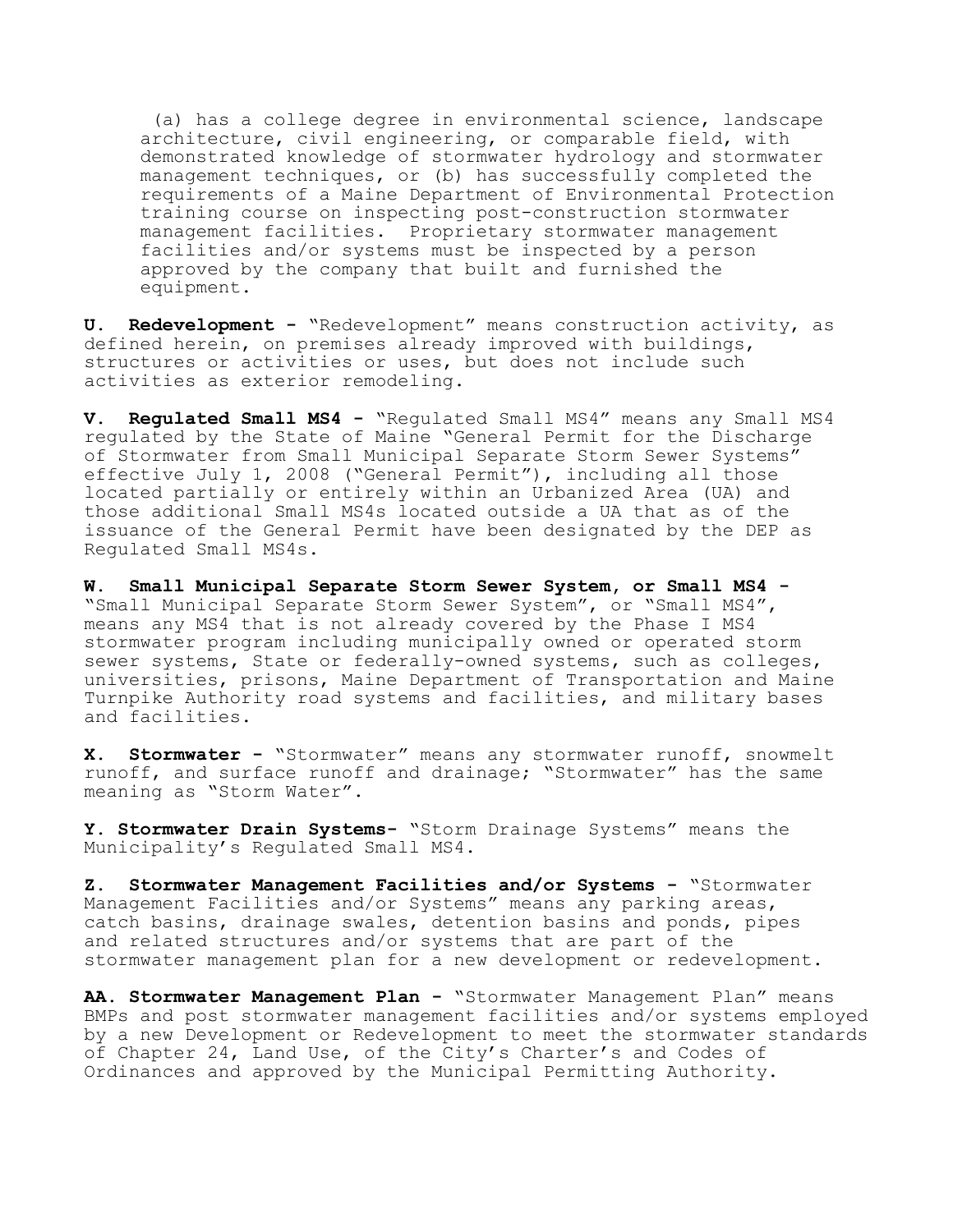**BB. Urbanized Area (U.A.)-** "Urbanized Area" or "U.A." means the area of the State of Maine so defined by the latest decennial (2000) census by the U.S. Bureau of the Census.

**CC. Watershed**- "Watershed" means the area of land that catches rain and snow that eventually drains or seeps into a marsh, stream, river, lake or groundwater.

# **Section 4. Applicability**

**A**. **Applicability -** This Ordinance applies to all new Development and Redevelopment within the City of Brewer that are part of a large common plan of development or sale, that discharges stormwater to the municipal separated stormwater sewer system (MS4), whether by direct flow to the system or through the new Development or Redevelopment Stormwater Management Facilities, structures and/or Systems.

**B. Exception -** This Ordinance does not apply to New Development or Redevelopment on a lot, tract or parcel where that lot, tract or parcel is part of a subdivision that has received approval of its Post-Construction Stormwater Management Plan and Stormwater Management Facilities and/or Systems under the Municipality's subdivision or other zoning, planning or other Land Use Codes and Ordinances; said lot, tract, or parcel shall not require additional review under this Ordinance, but must comply with the Post-Construction Stormwater Management Plan requirements for that approved subdivision.

# **Section 5. Post-Construction Stormwater Management Plan Approval**

**A. General Requirement -** Except as provided in **Section 4.B.** above, no Applicant for a building permit, subdivision approval, site plan approval or other zoning, planning or other land use approval for New Development or Redevelopment to which this Ordinance is applicable shall receive such permit or approval for that New Development or Redevelopment unless the Municipal Review Authority for that New Development or Redevelopment also determines that the Applicant's Post-Construction Stormwater Management Plan for that New Development or Redevelopment meets the requirements of the Ordinance.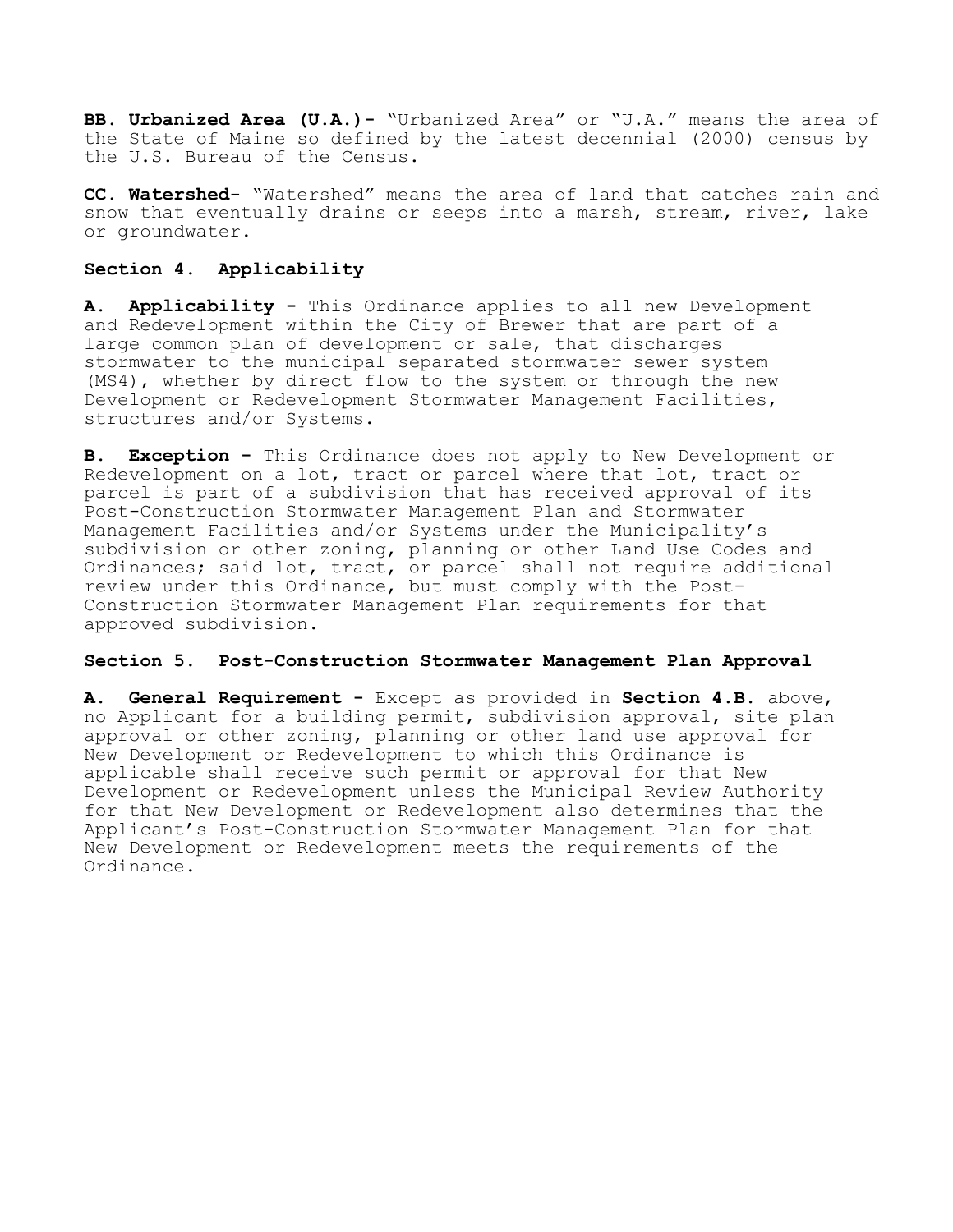# **B. Performance Standards**

1. **Stormwater Treatment Required -** The Applicant shall make adequate provision for the management of the quantity and quality of all stormwater generated by the New Development or Redevelopment through a Post-Construction Stormwater Management Plan. This Post-Construction Stormwater Management Plan must be designed by a Maine Licensed Professional Engineer to meet the standards contained in the Maine Department of Environmental Protection's Chapters 500 and 502 Rules and shall comply with the practices described in the manual *Stormwater Management for Maine*, published by the Maine Department of Environmental Protection, January 2006, which are hereby incorporated by reference pursuant to **Title 30-A M.R.S.A. § 3003**.

2. **Location of Facilities -** The Applicant may meet the quantity and quality standards above either on-site or offsite, but where off-site facilities are used, the Applicant shall submit to the City of Brewer documentation, approved as to legal sufficiency by the City's attorney, that the Applicant has a sufficient property interest in the property where the off-site facilities are located -- by easement, covenant or other appropriate legal instrument -- to ensure that the facilities will be able to provide post-construction stormwater management for the New Development or Redevelopment and that the property will not be altered in a way that interferes with the off-site facilities.

3. **Maintenance Agreement Required -** Where the Applicant proposes to retain ownership of the Stormwater Management Facilities and/or Systems shown in its Post-Construction Stormwater Management Plan, the Applicant shall submit to the City documentation, approved as to legal sufficiency by the City's attorney that the Applicants, shall have the legal obligation and the resources available to operate, repair, maintain and replace the Stormwater Management Facilities and/or Systems. Applications for New Development or Redevelopment requiring Stormwater Management Facilities and/or Systems that will not be dedicated to the City of Brewer must enter into a Maintenance Agreement with the City of Brewer. A sample of the Maintenance Agreement is attached as Appendix 1 to this Ordinance. The applicant, at the applicants expense shall record the signed agreement in the Penobscot County of Deeds within 14 days after both the City and applicant has signed.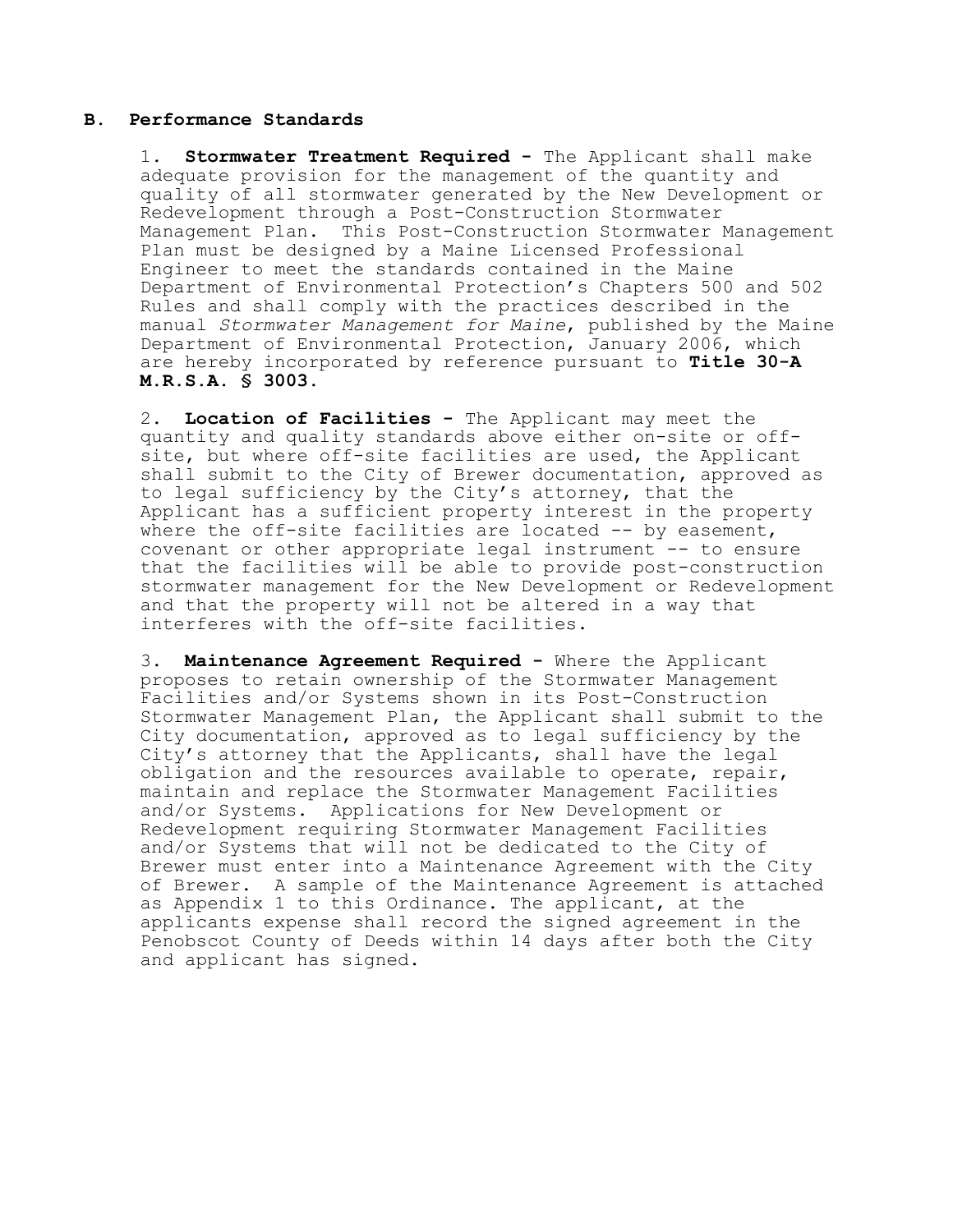4. **Easements and Dedications -** Whenever elements of the Stormwater Management Facilities and/or Systems are not within the right-of-way of a public street and the facilities will not be offered to the Municipality for acceptance as public facilities, the Municipal Permitting Authority may require that perpetual easements not less than thirty (30) feet in width, conforming substantially with the lines of existing natural drainage, and in a form acceptable to the City's attorney, shall be provided to the City allowing access for maintenance, repair, replacement and improvement of the Stormwater Management Facilities and/or Systems. When an offer of dedication is required by the Municipal Review Authority, the Applicant be responsible for the maintenance of these Stormwater Management Facilities and/or Systems under this Ordinance until such time (if ever) as they are accepted by the Municipality.

5. **Conflict with State Laws or Rules -** In addition to any other applicable requirements of this Ordinance and the Municipality's land use ordinances, any New Development or Redevelopment which also requires a stormwater management permit from the Maine Department of Environmental Protection (DEP) under **Title 38 M.R.S.A.§420-D** shall comply with the rules adopted by DEP under **Title 38 M.R.S.A.§420-D(1),** as the same may be amended from time to time, and the Applicant shall document such compliance to the Municipal Review Authority. Where the standards or other provisions of such stormwater rules conflict with municipal ordinances, the stricter (more protective) standard shall apply.

6. **Engineering and administrative fees -** At the time of application, the Applicant shall pay to the City the amount estimated by the Municipal Reviewing Authority to be sufficient to pay the engineering, legal review, and administrative costs incurred by the City in review of the Post-Construction Stormwater Management Plan. The City shall deduct from this amount the actual engineering, legal and administrative review costs incurred by the City. Any remaining engineering, legal and administrative review costs owed by the Applicant shall be paid in full by the Applicant prior to the issuance of any temporary or permanent certificate of compliance for the New Development or Redevelopment, and any unused balance remaining at that time will be refunded to the Applicant.

In addition, any persons required to file an annual certification under **Section 6** of this Ordinance shall pay, prior to the issuance of any temporary or permanent certificate of compliance for the New Development or Redevelopment, an amount estimated to equal the City's administrative and technical costs of review of the annual certification for a period of five (5) years.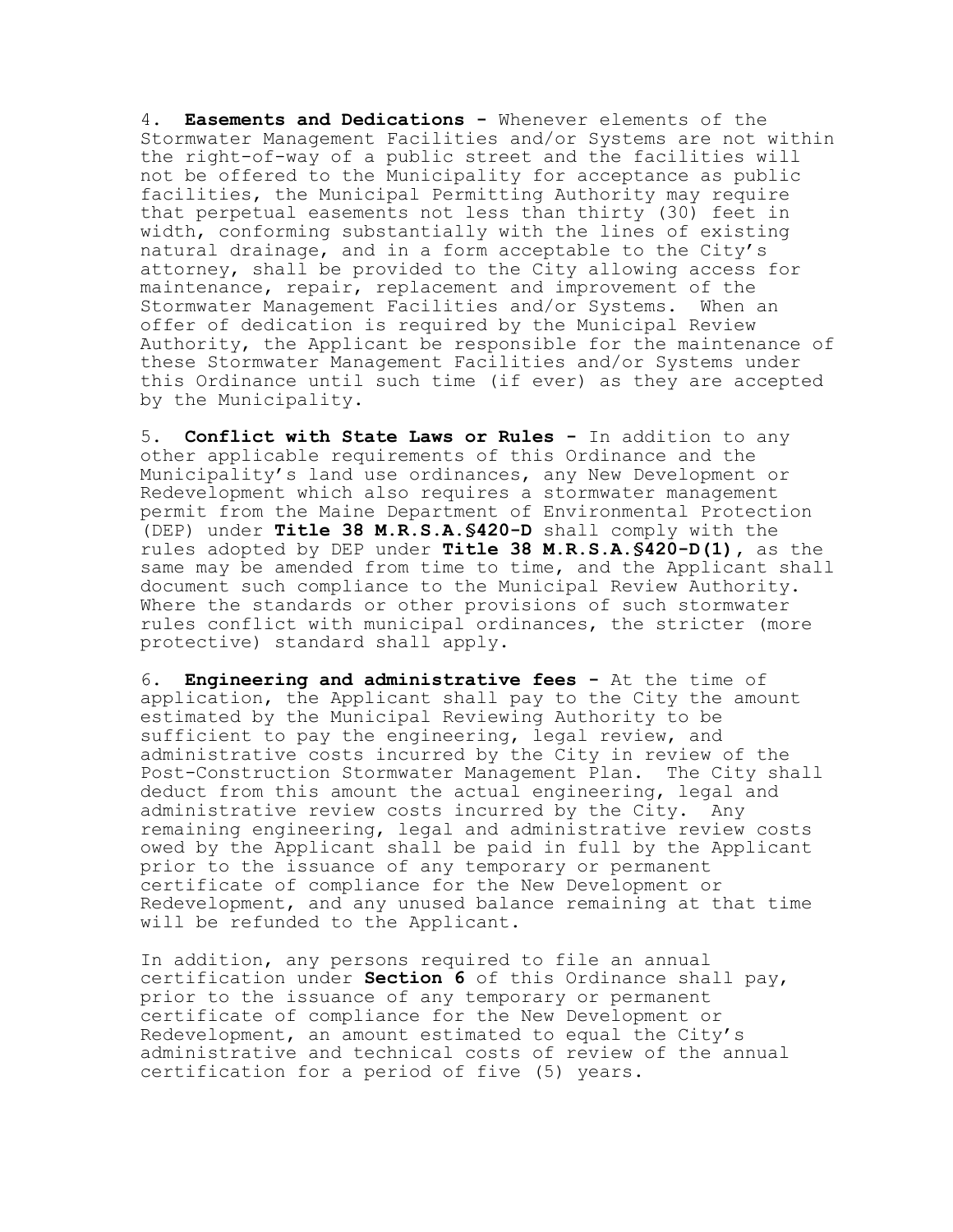7. **Notice of BMP Discharge to Municipality's MS4 -** At the time of application, the Applicant shall notify the Municipal Review Authority if its Post-Construction Stormwater Management Plan includes any BMP(s) that will discharge to the City's MS4. The Applicant shall include in this notification a listing of which BMP(s) will so discharge and the volume of stormwater they intend to discharge. The flow volume will be calculated based on average annual rainfall and square feet of area draining.

# *Section 6. Post-Construction Stormwater Management Monitoring*

# *Program*

**A. General Requirements -** Any person owning, operating, leasing or having control over Stormwater Management Facilities and/or Systems required by a Stormwater Management Plan approved by Brewer's Municipal Review Authority shall demonstrate compliance with that Plan as follows:

# **Pursuant to the Post Construction Ordinance Monitoring Program**

1. **Scope of Inspection -** A Qualified Post-Construction Stormwater Inspector shall be hired by the Applicant annually to inspect the Stormwater Management Facilities and/or Systems including, but not limited to, any parking areas, catch basins, drainage swales, detention basins and ponds, pipes and related structures, in accordance with all municipal and state inspection, cleaning and maintenance requirements of the approved Stormwater Management Plan.

2. **Deficiencies Identified -** If the Stormwater Management Facilities and/or Systems require maintenance or repairs to function as intended by the approved Post-Construction Stormwater Management Plan, that Applicant shall take corrective action(s) to address the deficiency or deficiencies within six months of the date reported to the City.

3. **Submission of Inspection Form -** The Qualified Post-Construction Stormwater Inspector shall, on or before June 1 of each year, provide a completed and signed certification to Brewer Code Enforcement Officer in a form provided by the City of Brewer identical to the form set forth in Appendix 2 of the Ordinance, certifying that he or she has inspected the Stormwater Management Facilities and/or Systems and that they are adequately maintained and functioning as intended by the approved Stormwater Management Plan, or that they require maintenance or repair, describing any required maintenance and any deficiencies found during inspection of the Stormwater Management Facilities and/or Systems and, if the Stormwater Management Facilities and/or Systems require maintenance or repair, the Applicant shall provide a record of the required maintenance or deficiency and corrective action(s) taken.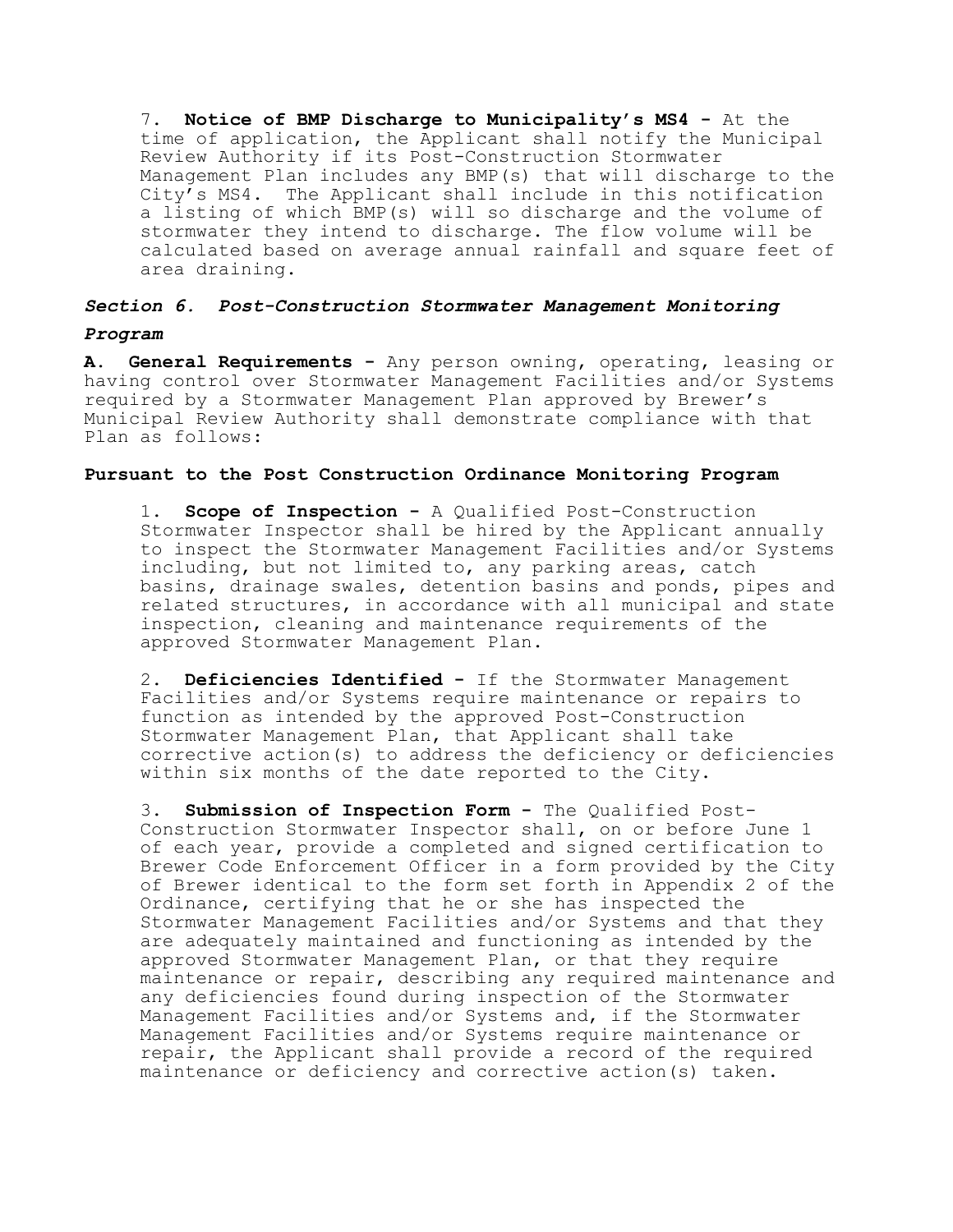Applications for New Development or Redevelopment that include privately owned, leased, or controlled Stormwater Management Facilities and/or Systems shall be accompanied by a maintenance agreement with the City of Brewer in a format substantially as set forth in Appendix 1 of this Ordinance.

Once the New Development or Redevelopment project is complete, the Applicant shall provide "as builts" to the City of Brewer showing the location of all Stormwater Management Facilities and/or Systems that were installed.

**B. Right of Entry -** In order to determine compliance with this Ordinance and with the Stormwater Management Plan, the Code Enforcement Officer, or his/her designee, and the Environmental Services Director or his/ her designee, may enter upon property at reasonable hours to inspect the Stormwater Management Facilities and/or Systems.

**C. Annual Report -** Beginning July 1, 2009 and July 1 each year thereafter the City of Brewer shall include the following in its Annual Report to the Maine Department of Environmental Protection:

1. The cumulative number of sites that have Stormwater Management Facilities and/or Systems discharging into Brewer's separate storm sewer system;

2. A summary of the number of sites that have Stormwater Management Facilities and/or Systems discharging into Brewer's Separate Storm Sewer System that have sent the annual inspection results to the City;

3. The number of sites with documented functioning Stormwater Management Facilities and/or Systems; and;

4. The number of sites that required routine maintenance or remedial action to ensure that Stormwater Management Facilities are functioning as intended.

# **D. Felts Brook Watershed and City Project Inspections**

1.As stated in Section 6.1 the applicant is responsible for hiring a Qualified Post Construction Stormwater Inspector to inspect all Stormwater Management Facilities and/or Systems installed during construction, annually. This requirement pertains to all Development and Redevelopment projects Citywide that disturbed one acre or more during construction.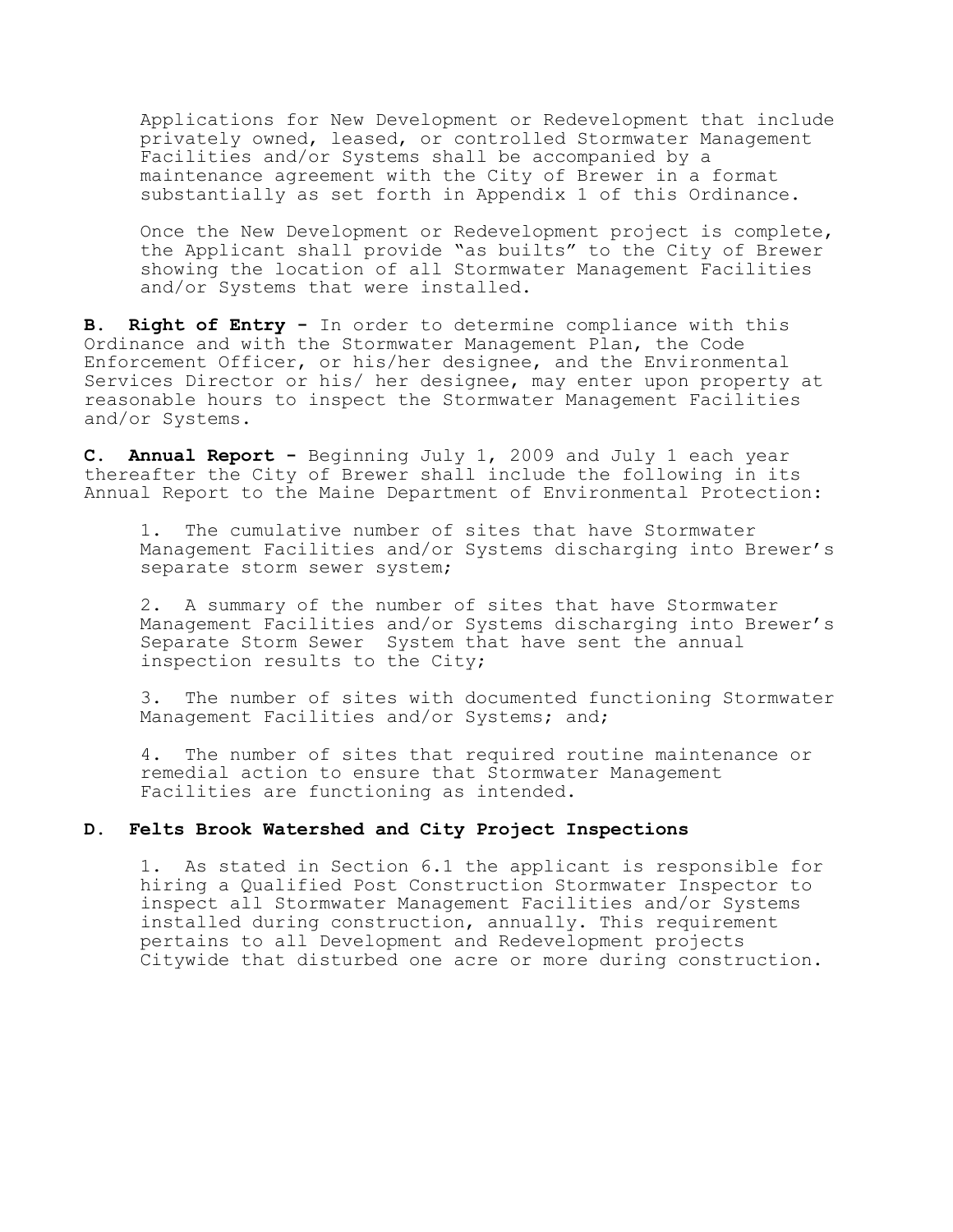2. Felts Brook is the City's priority watershed and may be at risk of becoming an urban-impaired stream as a result of current and future development and must be protected to the greatest extent practicable. To help protect the Felts Brook watershed from impairment in the future, the City shall periodically inspect all Stormwater Management Facilities and/or Systems located in the Felts Brook watershed, including those sites of one acre or less to verify compliance with Stormwater Management Plans. The City's inspections will be performed by a Qualified Post-Construction Stormwater Inspector, preferably the City's Code Enforcement Officer and/or Collection Systems Supervisor, once they receive training and certification from Maine Department of Environmental Protection (MDEP).

3. A Qualified Post-Construction Stormwater Inspector will inspect all Stormwater Management Facilities and/or Systems installed in the Felts Brook Watershed by City of Brewer Departments. BMP's will be inspected during construction and Stormwater Management Facilities and Systems installed will be inspected annually. These inspections will be conducted by a Qualified Post-Construction Stormwater Inspector, preferably the City's Code Enforcement Officer and/or Collection Systems Supervisor.

# **E. Inspections/Installed Prior to July 1, 2009**

1. A list will be created of all Stormwater Management Facilities and/or Systems installed in the City prior to July 1, 2009.

2. The Facilities and/or Systems where the Applicants have maintenance agreements or homeowner associations will be responsible for correcting any discrepancies.

3. The Facilities and/or Systems where no owner is responsible for operation and maintenance of the facilities, the City will correct any deficiencies as manpower and funding becomes available.

**F. As builts-** Once the New Development or Redevelopment project is complete; the Applicant shall provide the City of Brewer copies of as builts showing the location of all Stormwater Management Facilities and/or Systems that were installed. The as builts shall include the following: Operation and Maintenance manuals, location of Systems, elevations, final testing certifications of equipment or systems, certified drawing and easement information and contracts.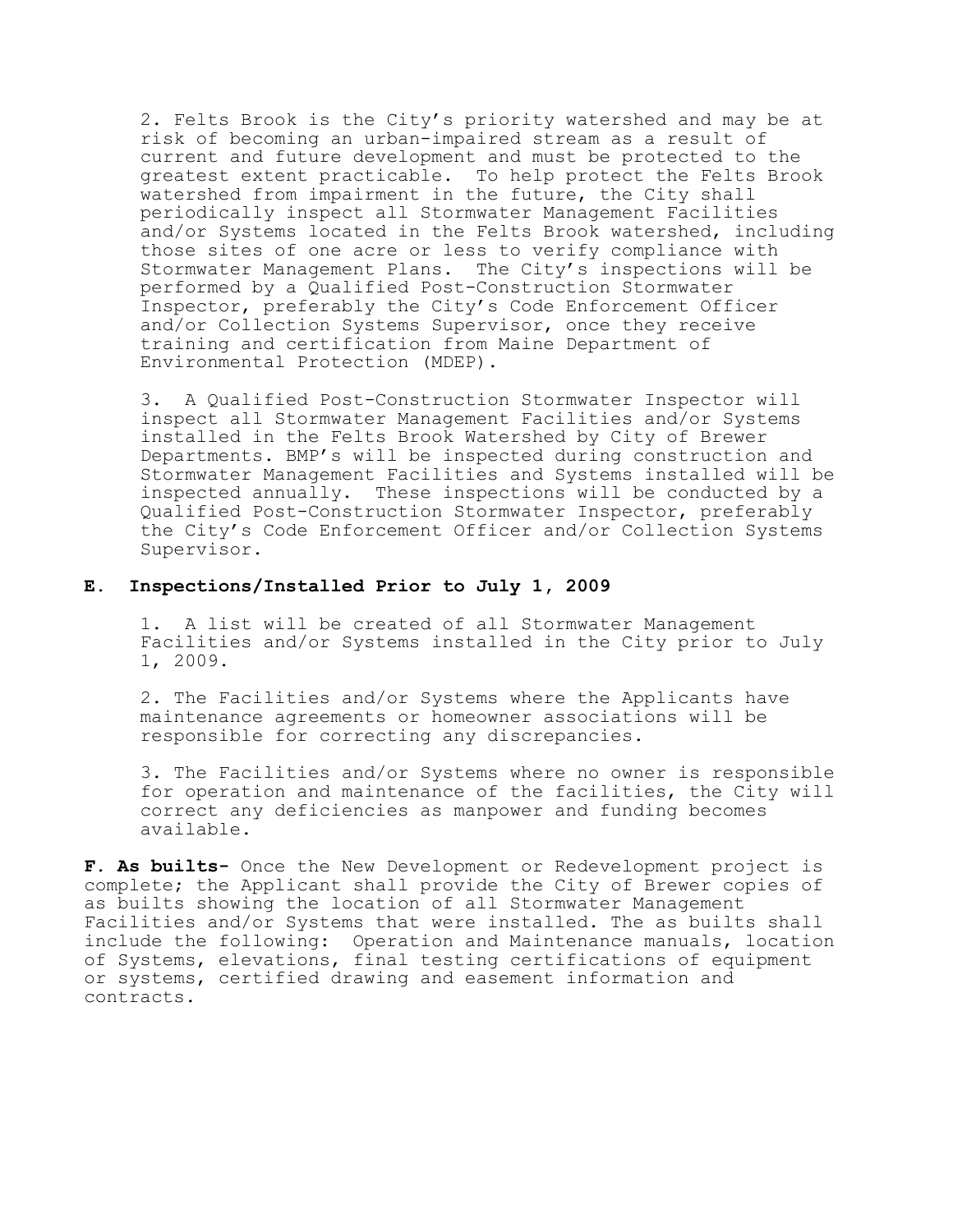## **Section 7. Enforcement**

It shall be unlawful for any person to violate any provision of or to fail to comply with any of the requirements of this Ordinance or of the Stormwater Management Plan. Whenever the Code Enforcement Officer believes that a person has violated this Ordinance or the Stormwater Management Plan, the Code Enforcement Officer, or his/her designee, may enforce this Ordinance in accordance with Title 30-A M.R.S.A. § 4452.

**A. Notice of Violation -** Whenever the Code Enforcement Officer believes that a person has violated this Ordinance or the Stormwater Management Plan, the Code Enforcement Officer or his/her designee, may order compliance with this Ordinance or with the Stormwater Management Plan by written notice of violation to that person indicating the nature of the violation and ordering the action necessary to correct it, including, without limiting or forgoing the following:

1. The abatement of violations, and the cessation of practices, or operations in violation of this Ordinance or of the Stormwater Management Plan;

2. At the person's expense, compliance with BMPs required as a condition of approval of the new Development or Redevelopment, the maintenance and repair of Stormwater Management Facilities and/or Systems, the restoration of any affected property; and/or

3. The payment of penalty, of the City's maintenance and repair costs and of the City's reasonable administrative costs and attorneys' fees and costs.

If abatement of a violation, compliance with BMPs, repair of Stormwater Management Facilities and/ or Systems and/or restoration of affected property is required, the notice shall set forth a deadline within which such abatement, compliance, repair and/or restoration must be completed.

**B. Penalties/Fines/Injunctive Relief -** Any person who violates this Ordinance or the Stormwater Management Plan shall be subject to civil penalties as determined by the courts and orders for injunctive relief and shall be responsible for the City's attorneys' fees and costs, all in accordance with Title 30-A M.R.S.A. § 4452. Each day such violation continues shall constitute a separate violation. Moreover, any Person who violates this Ordinance or the Stormwater Management Plan also shall be responsible for any and all State and Federal civil penalties, damages and costs, including, but not limited to attorneys' fees and costs, incurred by the City for violation of Federal and State environmental laws and regulations caused by or related to that person's violation of this Ordinance or of the Stormwater Management Plan; this responsibility shall be in addition to any penalties, or injunctive relief imposed under this Section.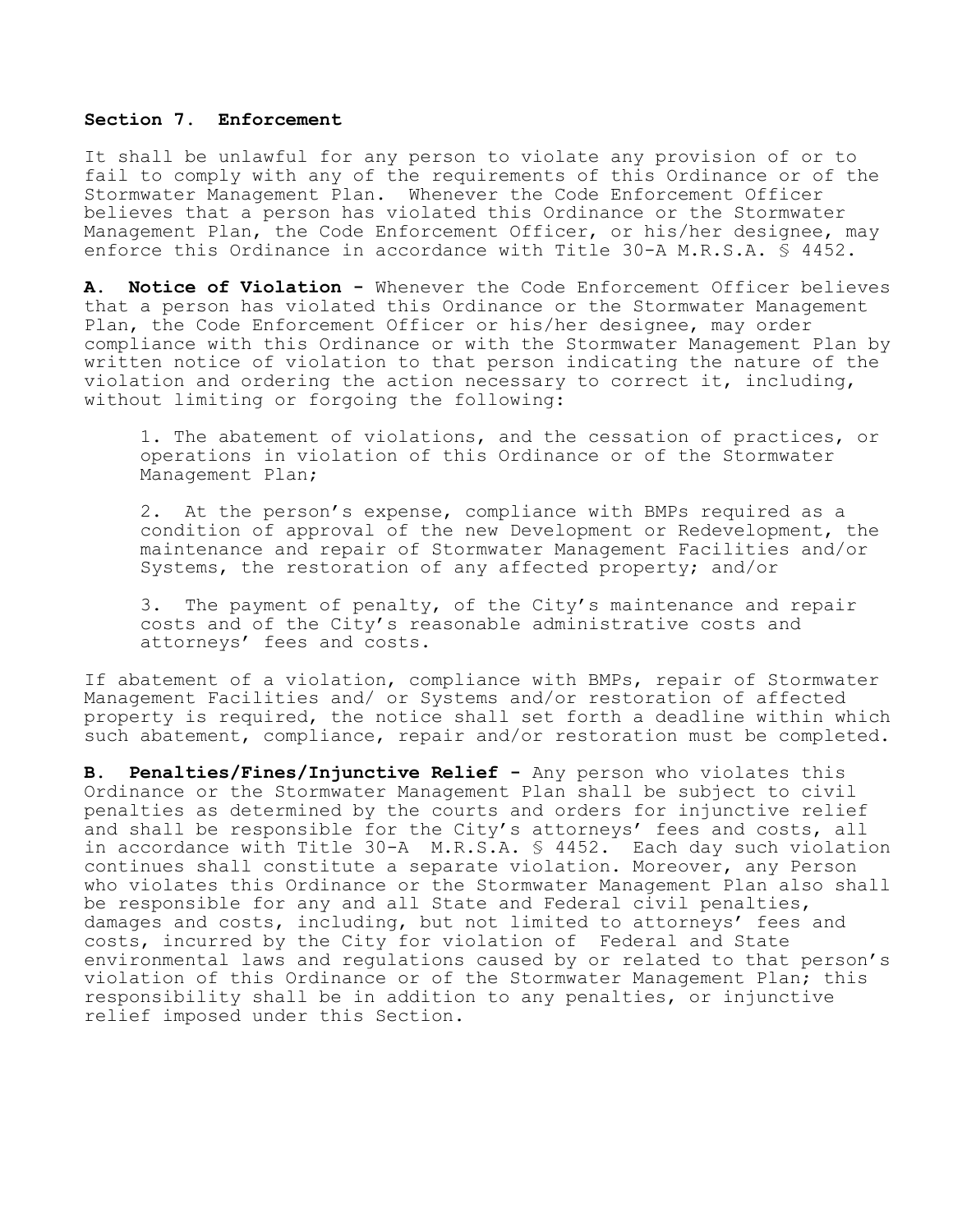**C. Consent Agreement -** The Code Enforcement Officer or his/her designee, may, with the approval of the Municipal Officers, enter into a written consent agreement with the violator to address timely abatement of the violation(s) of this Ordinance or of the Stormwater Management Plan for the purposes of eliminating violations of this Ordinance or of the Stormwater Management Plan and of recovering civil penalties, costs and fees without court action.

**D. Enforcement Measures -** If the violation has not been corrected pursuant to the requirements set forth in the Notice of Violation, the Code Enforcement Officer or his/her designee, may recommend to the City Manager or his/her designee, that the City's attorney or certified Code Enforcement Officer file an enforcement action in a Maine court of competent jurisdiction under Rule 80K of the Maine Rules of Civil Procedure.

# **Section 8. Severability**

The provisions of this Ordinance are hereby declared to be severable. If any provision, clause, sentence, or paragraph of this Ordinance or the application thereof to any person, establishment, or circumstances shall be held invalid, such invalidity shall not affect the other provisions, clauses, sentences, or paragraphs or application of this Ordinance.

# **Section 9. Basis**

The City of Brewer enacts this "Post-Construction Stormwater Management Monitoring Ordinance" (the "Ordinance") pursuant to Title 30-A M.R.S.A. § 3001 (municipal home rule ordinance authority), Title 38 M.R.S.A. § 413 (the "Wastewater Discharge Law"), Title 33 U.S.C. §1251 *et seq.* (the "Clean Water Act"), and 40 CFR Part 122 (U.S. Environmental Protection Agency's regulations governing the National Pollutant Discharge Elimination System ("NPDES")). The Maine Department of Environmental Protection, through its promulgation of the "General Permit for the Discharge of Stormwater from Small Municipal Separate Storm Sewer Systems," has listed the City of Brewer as having a Regulated Small Municipal Separate Storm Sewer System ("Small MS4"); under the General Permit as indicated above, listing as a Regulated Small MS4 necessitates enactment of this Ordinance as part of the Municipality's Storm Water Management Program in order to satisfy the minimum control measures required by Part IV D 5 ("Post-construction stormwater management in new development and redevelopment").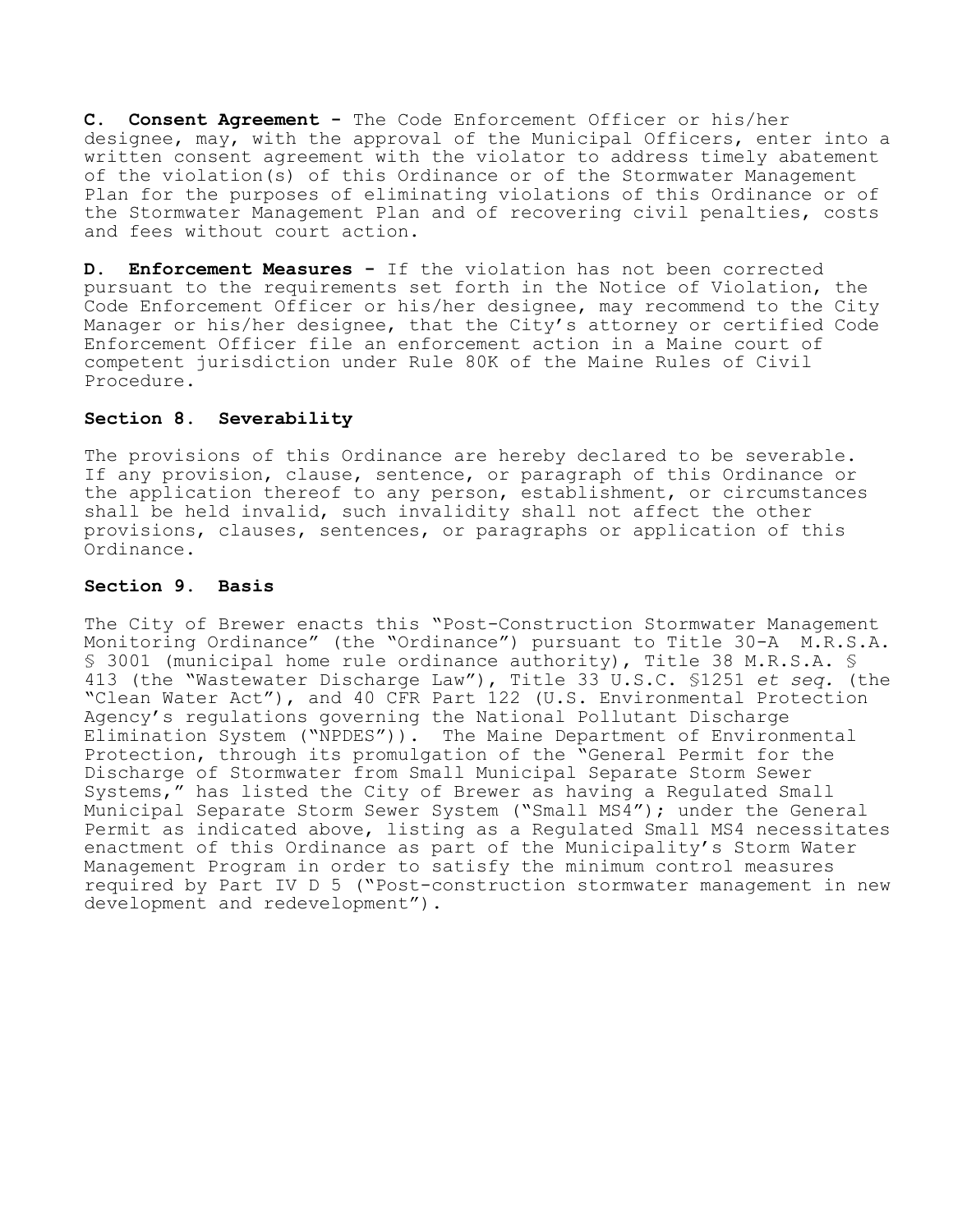# **Section 10: Penalties**

The following shall be a guide for determining fines for violations of the Post Construction Ordinance.

### **Penalties**

# **Post Construction Ordinance**

*The following shall be a guide for determining fines for violations of the Post Construction Ordinance.*

First minor violation of ordinance Notice of Violation (NOV)

Significant violation - intentional discharge NOV and \$1000/day/violation

(Significance determined by Environmental Director)

Repeat of minor violation \$100.00/day/violation

Repeat of significant violation – intentional \$2,500.00/day/violation

Late compliance report \$100.00/day/violation (30 days after NOV)

Late compliance report \$500.00/day/violation (60 days after NOV)

Failure to meet compliance schedule by more than 30 days-500.00/day/violation (NOV and Administrative Order (AO) will require a schedule)

Recurring violations after NOV, AO, Board of Appeals, (BOA) \$1,000.00/day/violation and compliance schedule

Failure to complete compliance schedule as required by NOV, AO, and Board of Appeals \$1,000.00/day/violation (45 days after BOA decision)

Enacted this \_\_\_\_\_ day of \_\_\_\_\_\_\_\_\_\_\_\_, 20\_\_\_.

Effective Date: \_\_\_\_\_\_\_\_\_\_\_\_\_\_\_\_\_\_\_\_\_\_\_\_\_\_, 20\_\_\_.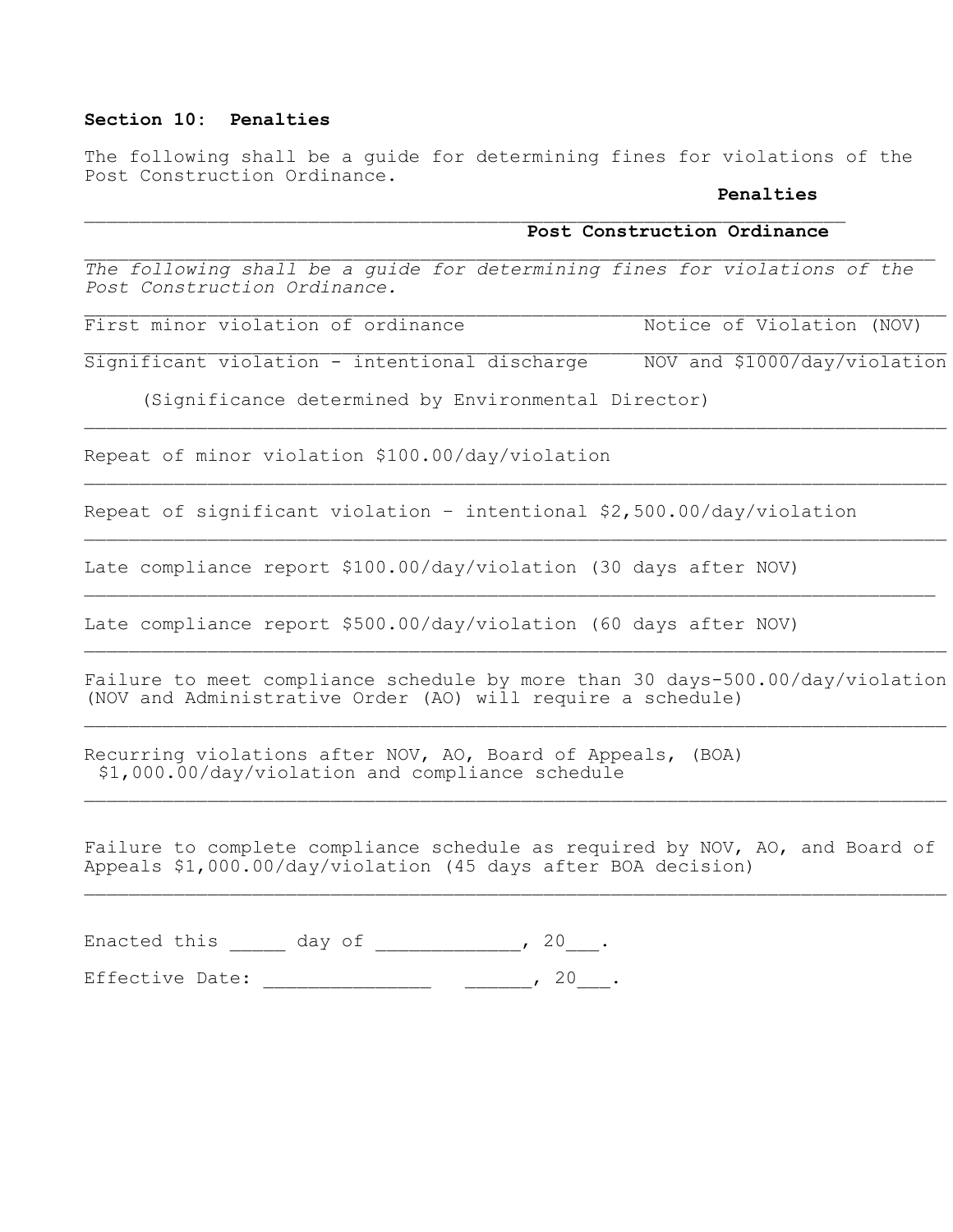## **THIS MAINTENANCE AGREEMENT RELATES TO THE PROPERTY DESCRIBED IN THE DEED RECORDED IN THE PENOBSCOT COUNTY REGISTRY OF DEEDS IN VOLUME \_\_\_\_, PAGE\_\_\_**

#### **APPENDIX 1**

# **Maintenance Agreement for Storm Water Management Facilities and/or Systems**

This Maintenance Agreement is made this and day of 20 by and between the state of the state of the state of the state of the state of the state of the state of the state of the state of the state of the state of the state of the state of the state of the state of the state  $\overline{\text{main}}$  address is \_\_\_\_\_\_\_\_\_\_\_\_\_\_\_\_\_\_, hereinafter referred to as the "Owner" and the **City of Brewer**, Maine, hereinafter referred to as the "City".

WITNESSETH

WHEREAS, the Owner owns a project, the name of which is , hereinafter referred to as the "Project"; and

WHEREAS, the location of the Project is\_\_\_\_\_\_\_\_\_\_\_\_\_\_\_\_\_\_\_\_\_\_\_, \_\_\_\_\_\_\_\_\_\_\_\_\_\_\_\_, Maine; and

٠

WHEREAS, the Project's Tax Map and Lot Numbers are Tax Map Lot ; and

WHEREAS, most recently the Project was approved by the City's Planning Board, hereinafter referred to as the "Municipal Permitting Board" on , 20 as either a site plan or subdivision, or both, and if as a subdivision the plan is recorded in the Penobscot County Registry of Deeds in Plan File No.  $\qquad \qquad ;$  and

WHEREAS, the approval of the Project includes Storm water Management Facilities and/or Systems which require periodic maintenance; and

WHEREAS, in consideration of the approval of the Project, the City requires that the said periodic maintenance be performed on the Storm water Management Facilities and/or Systems at least annually;

#### NOW, THEREFORE

in consideration of all of the foregoing and of the mutual benefits accruing from the approval of the Project by the City Municipal Permitting Board and the agreement of the Owner to maintain the Storm water Management Facilities and/or Systems, the parties hereby agree as follows: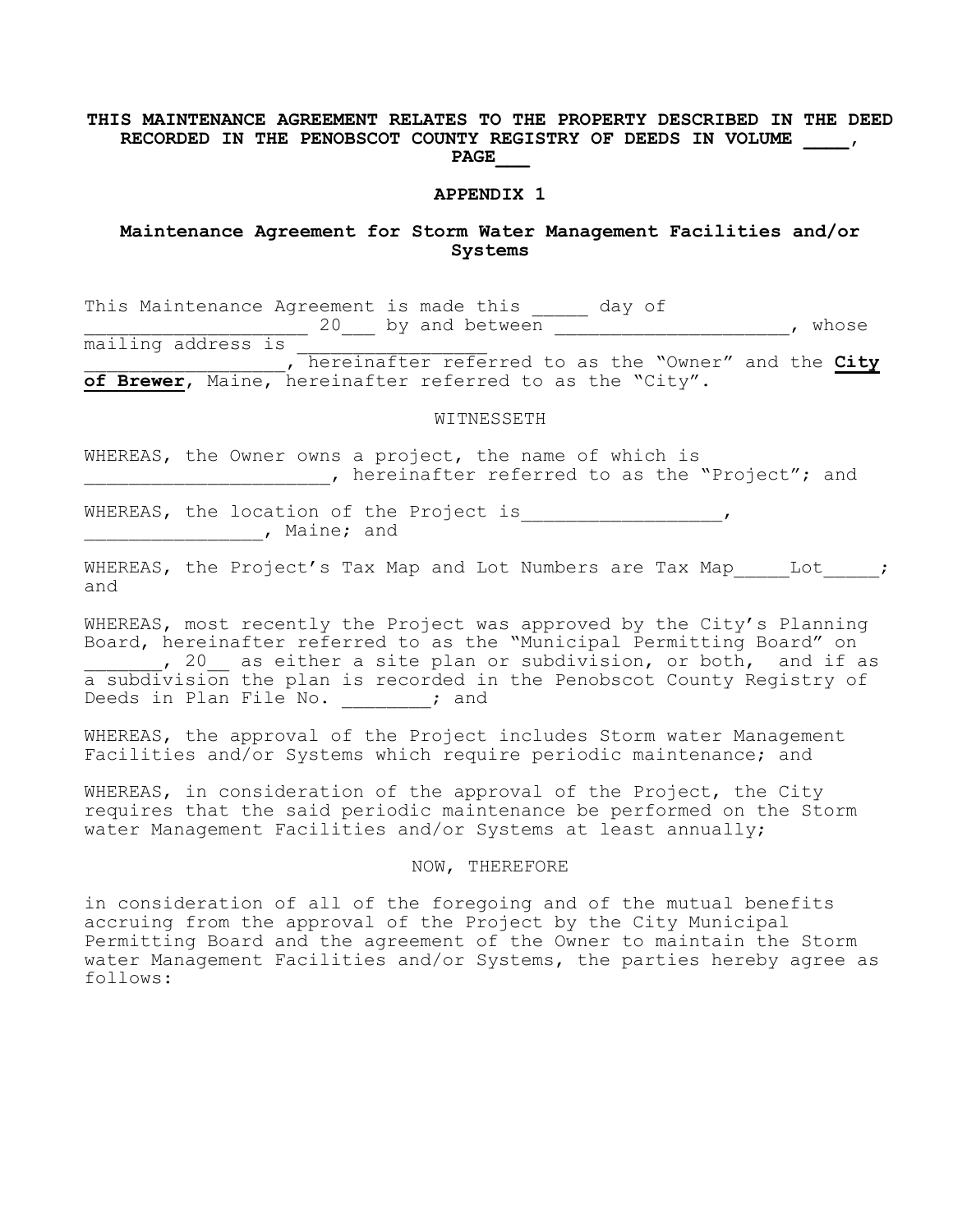# 1. The Owner agrees as follows:

(a) To inspect, clean, maintain, and repair the Storm water Management Facilities and/or Systems, which includes, to the extent they exist, parking areas, catch basins, detention basins or ponds, drainage swales, pipes and related structures, at least annually, to prevent the build up and storage of sediment and debris in the system.

(b) To promptly repair any deficiencies in the Storm water Management Facilities and/or Systems noted during the annual inspection.

(c) To promptly provide a summary report of the inspection, maintenance, and repair activities performed annually by a Qualified Post-Construction Storm water Inspector of the Storm water Management Facilities and/or Systems to the City's Code Enforcement Officer;

(d) To allow access to the Project after forty-right (48) hours written notice to the City Code Enforcement Officer, or his/her designee, for the purpose of inspecting the Storm water Management Facilities and/or Systems for compliance with these requirements.

(e) If the Project is a subdivision, to create a homeowners' or property owners' association for the purpose of maintaining the Storm water Management Facilities and/or Systems.

2. Upon creation of the homeowners' or property owners' association, the homeowners' or property owners' association shall become responsible for compliance with the terms of this Agreement.

- 3. This Agreement shall constitute a covenant running with the land, and all future conveyances, of all or a portion of the Project, shall reference to this Maintenance Agreement.
- 4. If the Owner fails to comply with the terms and conditions of this Maintenance Agreement, the City will give thirty (30) days written notice to cure the default. If the Owner fails to do so, the City may then enter onto the Project with men, equipment and material to cure the default. The Owner shall promptly pay all of the Coty's costs to cure the default, including reasonable attorney fees and costs in the event the City has to undertake legal action to collect the debt.
- 5. The term Owner as used in this Maintenance Agreement shall include the Owner's heirs, successors and assigns, which have an ownership interest, either in whole or in part, in the Project.
- 6. For the purpose of this Maintenance Agreement, time shall be of the ESSENCE.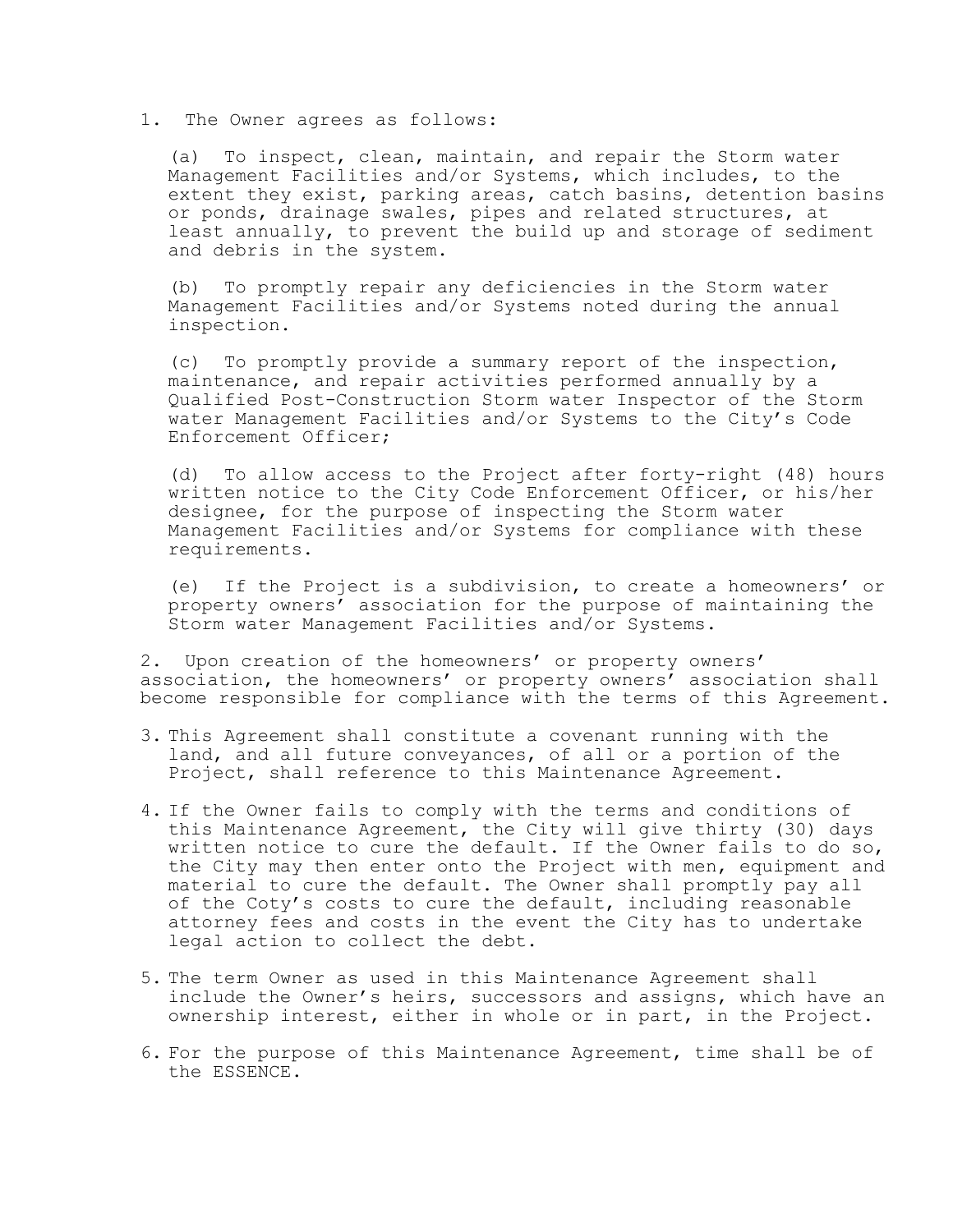7. This Maintenance Agreement contains the complete understanding of the parties and may only be modified by their mutual written agreement.

# CITY OF BREWER - City

 $By:$ 

Witness<sup></sup> Printed Name:

Its:

 $\overline{\texttt{Witness}}$ 

Duly Authorized

\_\_\_\_\_\_\_\_\_\_\_\_\_\_\_\_\_\_\_\_\_\_\_\_(signature language to be added)

(Appropriate acknowledgments for the City and Owner are to be added prior to the Agreement being signed)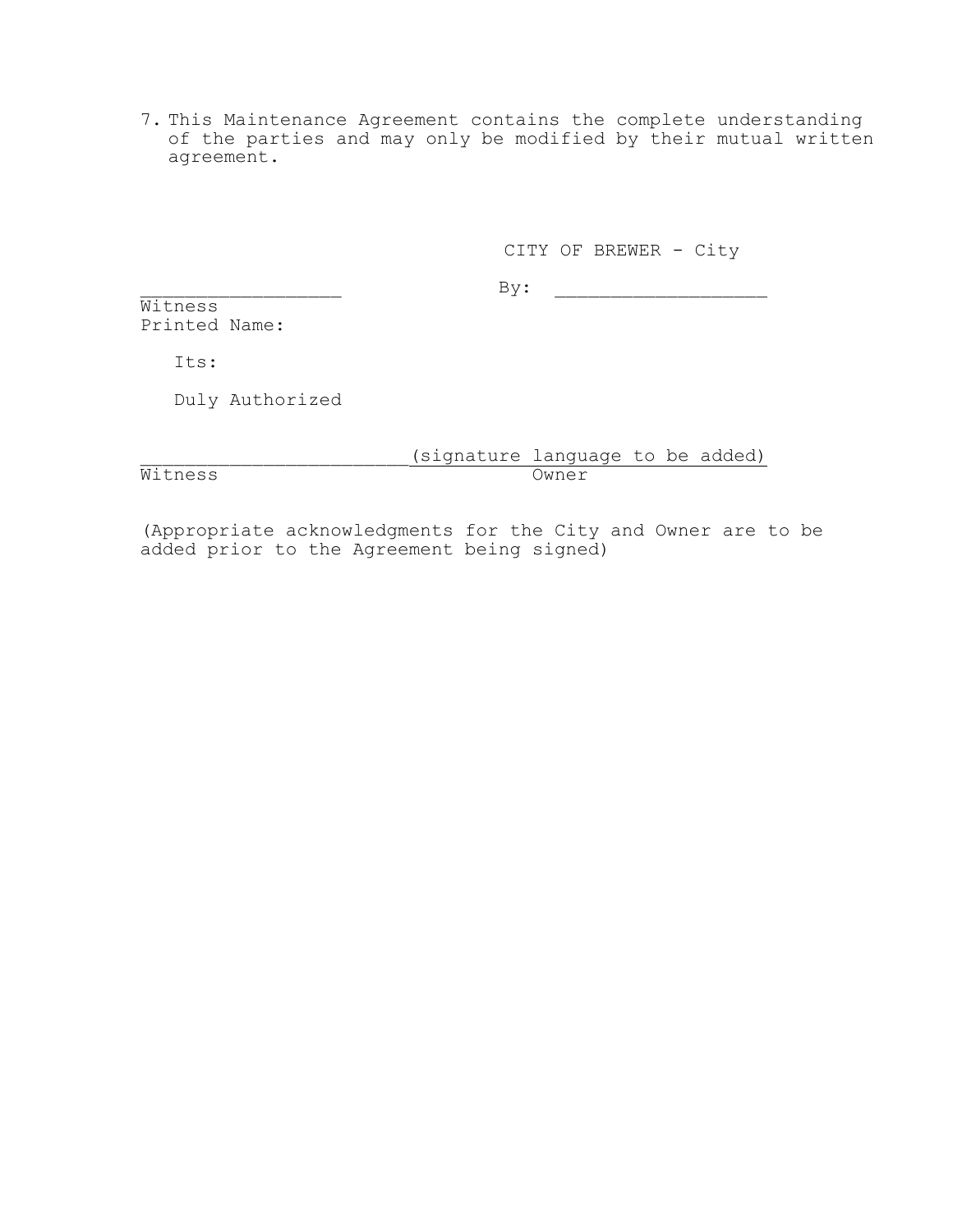## **APPENDIX 2**

# **Stormwater Management Facilities Certification (To be sent to Municipality)**

I, \_\_\_\_\_\_\_\_\_\_\_\_\_\_\_\_\_\_\_\_\_\_\_\_\_\_\_\_\_\_\_\_\_\_ (print or type name), certify the Name of the Qualified Post-construction Stormwater Inspector Following:

1. I am making this Stormwater Management Facilities and/or Systems Certification for the following property:

 (print or type name of subdivision, condominium or other development)  $\begin{tabular}{lcccccc} \texttt{located at} & \texttt{\color{green}---} & \texttt{\color{green}---} & \texttt{\color{green}---} & \texttt{\color{green}---} & \texttt{\color{green}---} & \texttt{\color{green}---} & \texttt{\color{green}---} & \texttt{\color{green}---} & \texttt{\color{green}---} & \texttt{\color{green}---} & \texttt{\color{green}---} & \texttt{\color{green}---} & \texttt{\color{green}---} & \texttt{\color{green}---} & \texttt{\color{green}---} & \texttt{\color{green}---} & \texttt{\color{green}---} & \texttt{\color{green}---} & \texttt{\color$ "Property");

(print or type address)

2. The owner, operator, tenant, lessee or homeowners' association of the Property is:  $\mathcal{L}_\mathcal{L} = \mathcal{L}_\mathcal{L} = \mathcal{L}_\mathcal{L} = \mathcal{L}_\mathcal{L} = \mathcal{L}_\mathcal{L} = \mathcal{L}_\mathcal{L} = \mathcal{L}_\mathcal{L} = \mathcal{L}_\mathcal{L} = \mathcal{L}_\mathcal{L} = \mathcal{L}_\mathcal{L} = \mathcal{L}_\mathcal{L} = \mathcal{L}_\mathcal{L} = \mathcal{L}_\mathcal{L} = \mathcal{L}_\mathcal{L} = \mathcal{L}_\mathcal{L} = \mathcal{L}_\mathcal{L} = \mathcal{L}_\mathcal{L}$ 

(names of owner, operator, tenant, lessee, homeowners' association or other party having control over the Property);

3. I am a Qualified Post-construction Stormwater Inspector hired by the person/entity named in Paragraph 2;

4. I have knowledge of erosion and stormwater control and have reviewed the approved Post-Construction Stormwater Management Plan for the Property;

5. On  $\begin{array}{c} 5. \end{array}$  On  $\begin{array}{c} 20 \\ 7. \end{array}$  I inspected the Stormwater Management Facilities and/or Systems, including but not limited to parking areas, catch basins, drainage swales, detention basins and ponds, pipes and related structures required by the approved Post-Construction Stormwater Management Plan for the Property;

6. At the time of my inspection of the Stormwater Management Facilities and/or Systems on the Property, I identified the following need(s) for routine maintenance or deficiencies in the Stormwater Management Facilities and/or Systems:

\_\_\_\_\_\_\_\_\_\_\_\_\_\_\_\_\_\_\_\_\_\_\_\_\_\_\_\_\_\_\_\_\_\_\_\_\_\_\_\_\_\_\_\_\_\_\_\_\_\_\_\_\_\_\_\_\_\_\_\_\_\_\_\_\_\_\_\_\_\_\_\_ \_\_\_\_\_\_\_\_\_\_\_\_\_\_\_\_\_\_\_\_\_\_\_\_\_\_\_\_\_\_\_\_\_\_\_\_\_\_\_\_\_\_\_\_\_\_\_\_\_\_\_\_\_\_\_\_\_\_\_\_\_\_\_\_\_\_\_\_\_\_\_\_ \_\_\_\_\_\_\_\_\_\_\_\_\_\_\_\_\_\_\_\_\_\_\_\_\_\_\_\_\_\_\_\_\_\_\_\_\_\_\_\_\_\_\_\_\_\_\_\_\_\_\_\_\_\_\_\_\_\_\_\_\_\_\_\_\_\_\_\_\_\_\_\_ \_\_\_\_\_\_\_\_\_\_\_\_\_\_\_\_\_\_\_\_\_\_\_\_\_\_\_\_\_\_\_\_\_\_\_\_\_\_\_\_\_\_\_\_\_\_\_\_\_\_\_\_\_\_\_\_\_\_\_\_\_\_\_\_\_\_\_\_\_\_\_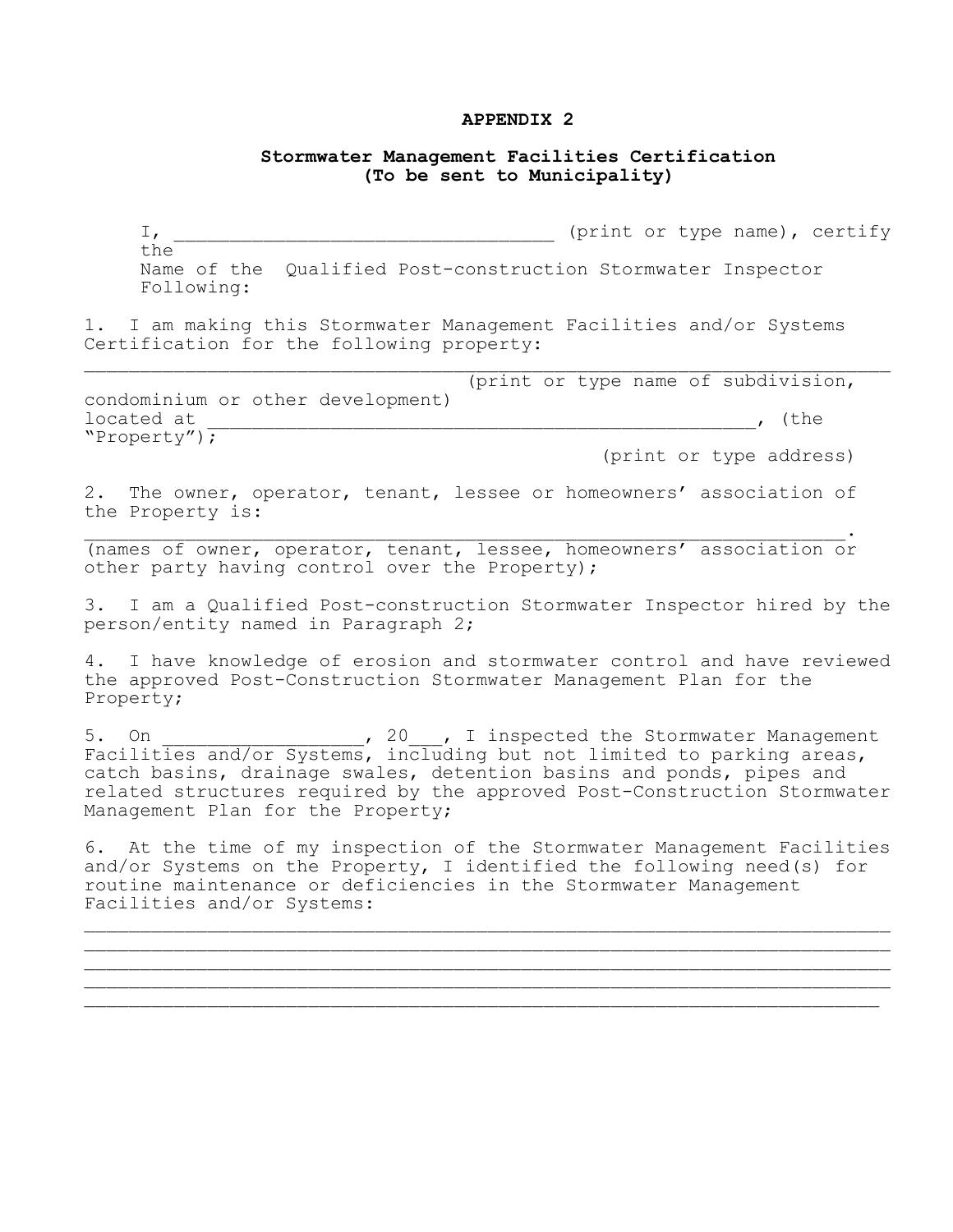7. On  $\sim$  , 20 , the owner, operator, tenant, lessee or president of the homeowners' association took or had taken the following routine maintenance or the following corrective action(s) to address the deficiencies in the Stormwater Management Facilities and/or Systems stated in 6 above:

\_\_\_\_\_\_\_\_\_\_\_\_\_\_\_\_\_\_\_\_\_\_\_\_\_\_\_\_\_\_\_\_\_\_\_\_\_\_\_\_\_\_\_\_\_\_\_\_\_\_\_\_\_\_\_\_\_\_\_\_\_\_\_\_\_\_\_\_\_\_\_\_ \_\_\_\_\_\_\_\_\_\_\_\_\_\_\_\_\_\_\_\_\_\_\_\_\_\_\_\_\_\_\_\_\_\_\_\_\_\_\_\_\_\_\_\_\_\_\_\_\_\_\_\_\_\_\_\_\_\_\_\_\_\_\_\_\_\_\_\_\_\_\_\_

8. As of the date of this certification, the Stormwater Management Facilities and/or Systems are functioning as intended by the approved Post-Construction Stormwater Management Plan for the Property.

| Date: 20.<br>By:                                                                                             |           |  |  |
|--------------------------------------------------------------------------------------------------------------|-----------|--|--|
|                                                                                                              | Signature |  |  |
| Print Name                                                                                                   |           |  |  |
| STATE OF MAINE                                                                                               | 20        |  |  |
| the of of contract of the foregoing Certification to be said person's free act<br>and deed in said capacity. |           |  |  |
| Before me,                                                                                                   |           |  |  |
| Notary Public/Attorney at Law                                                                                |           |  |  |
| Print Name                                                                                                   |           |  |  |
| Mail certified or hand deliver this certification to the City of Brewer<br>at the following address:         |           |  |  |

Code Enforcement Officer City of Brewer 80 North Main Street Brewer, ME 04412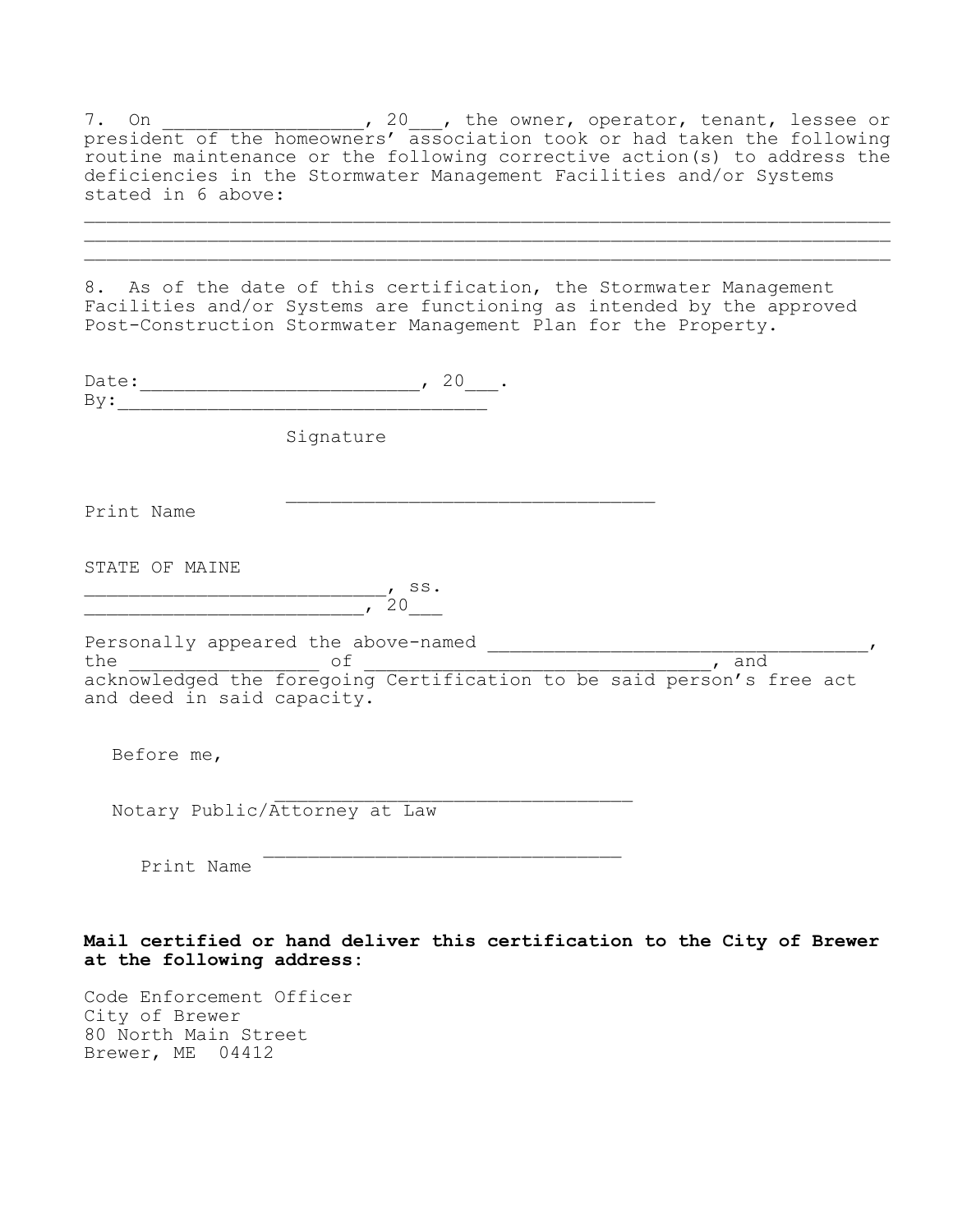#### **ARTICLE 7 - HAULED WASTEWATER**

## **SECTION 701.**

Septic tank and holding tank waste are defined in Article 1, Section 100.3 Definitions. Hauled septic tank and holding tank waste and industrial waste may be introduced into the POTW only at the designated receiving structure of the POTW and at such times as are established by the Superintendent. Waste from portable toilets must be recorded at the point where the toilets were placed even through these wastes may have been combined into a common tank for short-term storage prior to delivery to the City of Brewer's Water Pollution Control Facility. Such wastes shall not violate Article 5, Section 506 of this Ordinance or any other requirements established or adopted by the City. Wastewater discharge permits for individual vehicles to use such facilities may be issued by the Superintendent. (#7)

Septage which is harmful to the treatment processes or sludge disposal practices shall not be accepted. Industrial wastes, wastes having heavy metals, toxic chemicals, extreme pH (such as acid), flammable (such as gasoline), or corrosive materials in concentrations deemed harmful to the treatment facility operation, at the sole discretion of the Superintendent or his designee, shall be refused. (#7)

#### **SECTION 701.1 PERMITS**

Each truck used by a septic hauler to transport wastes to the City's septage receiving station is required to have a permit to discharge. Each permit will include the license plate number of the vehicle for which it is issued and cannot be transferred to another vehicle. Any septage hauler wishing to discharge septage/holding tank waste at the receiving station must first request a permit by completing an application. Each applicant for a permit shall be charged a non-refundable fee of Twenty-Five Dollars (\$25.00) made payable to the City of Brewer. This fee must accompany the initial application form.

#### **SECTION 701.2 PERMIT RENEWAL**

Permits shall be issued on a One (1) year basis. Permits may be renewed at no charge if the renewal is applied for sixty (60) days prior to the expiration date of the permit. Late applications shall be subject to a Twenty Dollar (\$20.00) service charge. Permits may be renewed by submitting a letter requesting renewal with the reference to the number of the permit being renewed. The applicant shall include with the letter the license plate number of the vehicle for which the permit was issued and an updated copy of insurance coverage.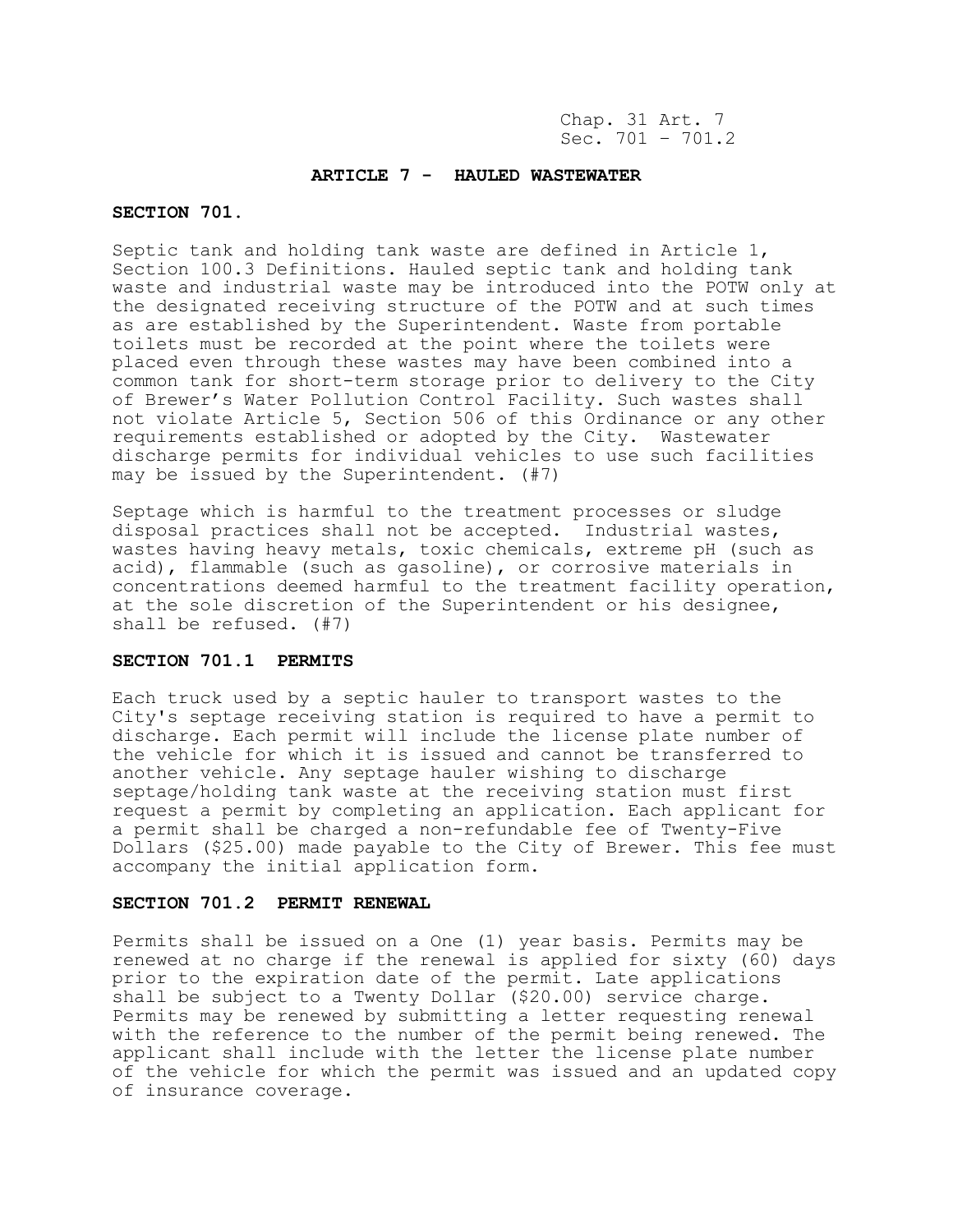Chap. 31 Art. 7 Sec. 701.3 - 703

#### **SECTION 701.3 PERMIT REVOCATION**

Any permit issued in accordance with this ordinance will be subject to revocation by the Superintendent on the basis of failure to pay proper charges, use of unauthorized disposal sites, failure to meet sanitation standards, or the discharging of industrial or any other wastes that damage the City's treatment works or sludge disposal program.

# **SECTION 702. DISCHARGE FEES (#31)**

The Brewer Environmental Services Director shall establish and update as needed a schedule of fees for all hauled wastewater services provided by the Brewer Environmental Services Department. The schedule of fees shall be based on actual costs of the services and that which is usual, customary, and reasonable, which may include any Brewer City Ordinances contained in Chapter 31.

### **SECTION 703. DISCHARGE REQUIREMENTS (#24)**

- A. The permitted vehicle must be equipped with a suitable discharge hose. This shall extend from the truck's discharge point to the connection at the Septage Receiving Station.
- B. The City will consider failure by the hauler to use a suitable discharge hose as grounds for refusing a hauler's load.
- C. Any spillage of the truck's contents onto the ground near the Septage Receiving Station may constitute a health hazard as well as a nuisance. Immediate clean up of such

spillage is the responsibility of the hauler. (#1)

- D. All septic haulers must have a functional sight gauge with marks indicating the volume in gallons of liquid carried in the truck tank.
- E. All permitted vehicles must be kept neat, clean, and in good repair. The name and place of business shall be located on each side of the vehicle in plain view.

F. The maximum daily limit of septage is Fifty-two Thousand (52000) gallons per day on a first come first serve basis. Septic and holding wastes are accepted Twenty-four (24) hours per day, seven days per week.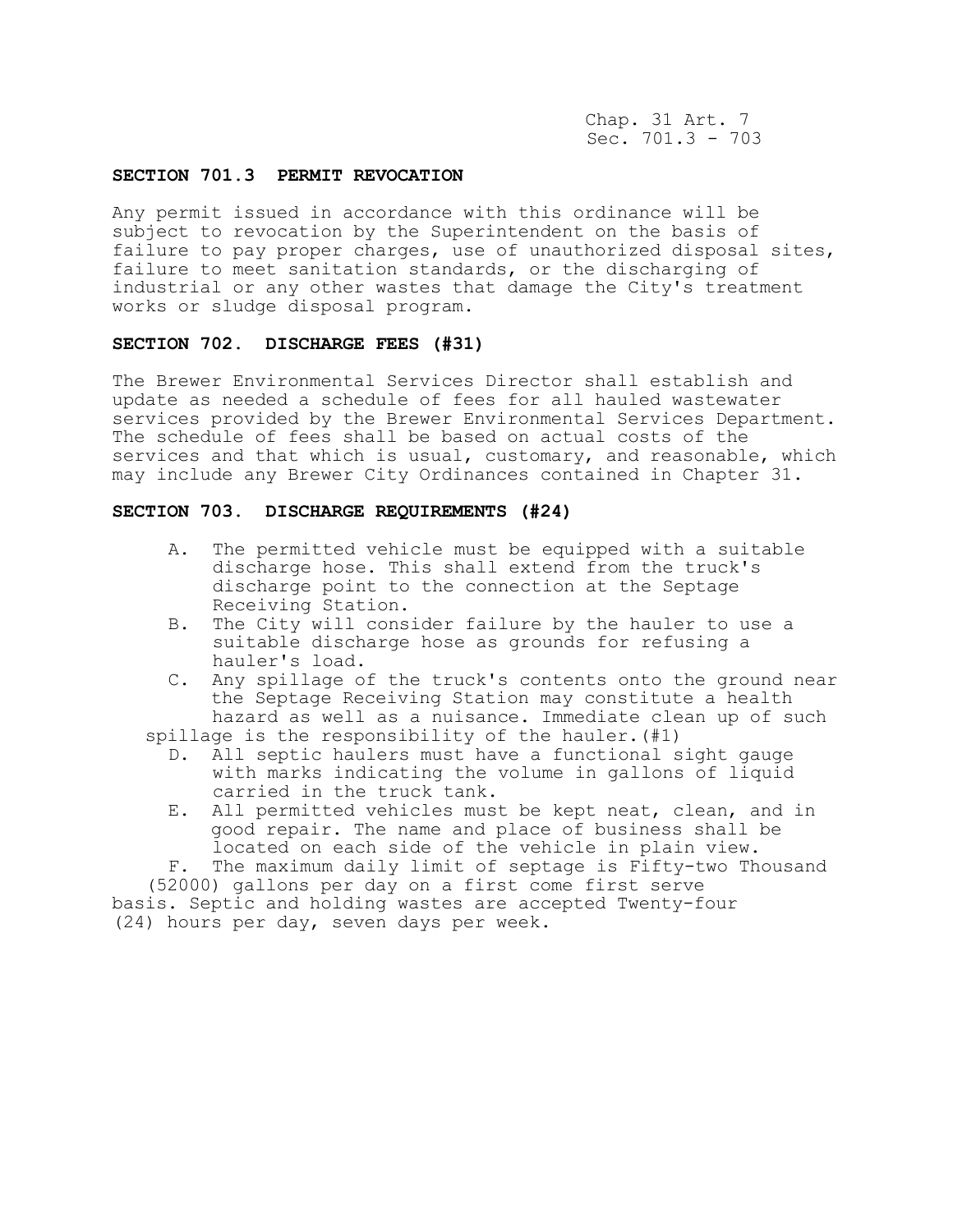Chap. 31 Art. 7 Sec.  $704 - 706.2$ 

# **SECTION 704. DISCHARGE PROCEDURE**

The Superintendent requests a One (1) hour notice of a discharge. Only Official Septic Waste Disposal Records of the City of Brewer will be accepted. The hauler must come to the POTW located at 37 Oak Street and complete an official discharge slip and to make payment of the discharge fee. Payment is expected at this time unless the hauler has made previous (written) arrangements with the Superintendent such as monthly billings. If samples are required at the time of the discharge the hauler will be given a container and will collect a sample during the discharge. The sample will be left at the discharge site and retrieved by City staff. Failure to collect a samples may be grounds for refusing future loads from the hauler. Wastewater personnel must be present during the disposal.(#1)(#13)(#24)

# **SECTION 705. NOTIFICATION OF TEMPORARY STOPPAGE**

The Superintendent or his designee reserves the right to temporarily shut off all septic and holding tank discharges in the event of lack of personnel or adverse plant conditions including, but not limited to, MEPDES permit violations.(#1)(#13)

#### **SECTION 706. HAULED INDUSTRIAL WASTE**

The Superintendent may issue wastewater discharge permits to original sources of hauled industrial waste. The Superintendent shall also have the authority to prohibit the disposal of hauled industrial wastes.

### **SECTION 706.1**

Waste haulers may only discharge loads at locations specifically designated by the Superintendent. No load may be discharged without prior consent of the Superintendent. The Superintendent may collect samples of each hauled load to ensure compliance with this Ordinance. The Superintendent may require the hauler to provide a waste analysis of any load prior to discharge.

#### **SECTION 706.2**

Waste haulers must provide a waste-tracking form for every load. This form shall include, at a minimum, the name and address of the waste hauler, permit number, truck identification, sources of waste, and volume and characteristics of waste. In addition, for hauled industrial waste, the form shall identify the type of industry, known or suspected constituents, and whether any wastes are RCRA hazardous wastes.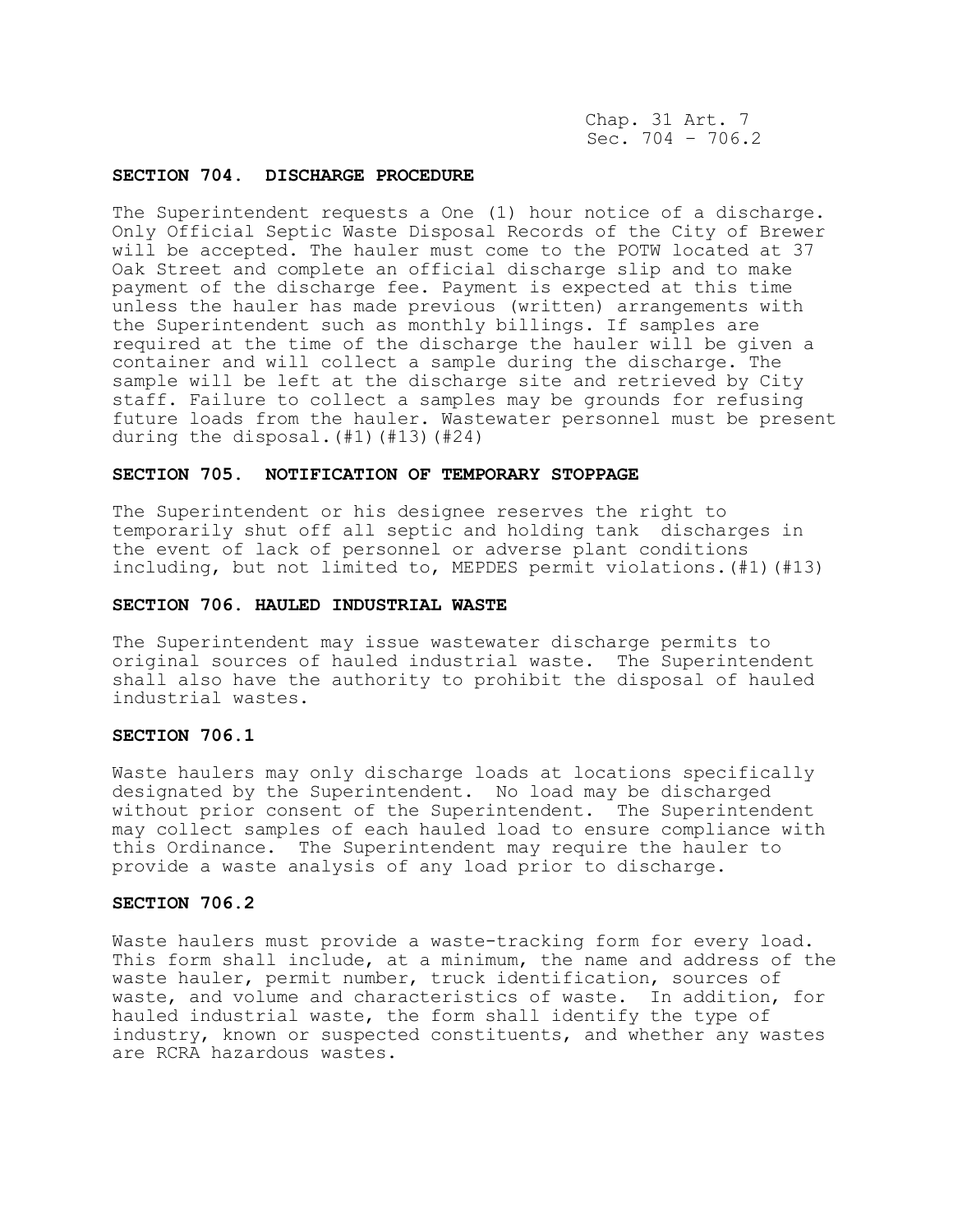Chap. 31 Art. 7 Sec.  $706.3 - 710$ 

### **SECTION 706.3**

Any person who discharges hauled wastewater at any other location in the City or at the designated receiving structure at other than the times allowed shall be subject to applicable civil and criminal penalties, including those proscribed at 30-A M.R.S.A. Section 4452 and 38 M.R.S.A. Section 439 and 1319-T, as the same may be amended from time to time. (#1)

# **SECTION 707.**

If needed a suitable odor control chemical approved by the Superintendent shall be introduced to the hauled wastewater prior to its transportation to the designated receiving structure. Sufficient quantities of such chemical shall be used by the waste hauler to adequately control odors emanating from the hauled wastewater.

#### **SECTION 708.**

If at any time, in the opinion of the Superintendent, the discharge of hauled wastewater is placing an excessive burden on the POTW's treatment process or is otherwise causing a nuisance, the Superintendent can refuse to accept such wastewater for treatment in the POTW.

#### **SECTION 709. MOTOR COACH DISCHARGES**

The operation of discharging wastes from Motor Coaches into the sewer has to be approved by the Superintendent. The discharge locations must be suitable to allow dumping without causing visible debris, odor or a public nuisance. Written permission from the Superintendent must be on file at the place of business. Biyearly reports with the number of Motor Coaches that discharged, name and address of the facility including the name of the operator and owner of the facility must be supplied to the Superintendent. The reports are due by March 15, and September 15 of each year. All reports must be signed and certified in accordance with Article 6, Section 601.1 (11) of this Ordinance.(#1)

## **SECTION 710.**

No toxic or poisonous liquids, gases or solids in excessive quantities as specified in Article 5, Section 506 of this Ordinance or any other substances deemed hazardous by the Superintendent, shall be discharged into the sewer or receiving stations. Any individual or firm who dumps waste into any other part of the sewer system without written permission from the Superintendent will be prosecuted in accordance with the provisions of M.R.S.S. Title 38, Chapter 13A, et. seq. (#1)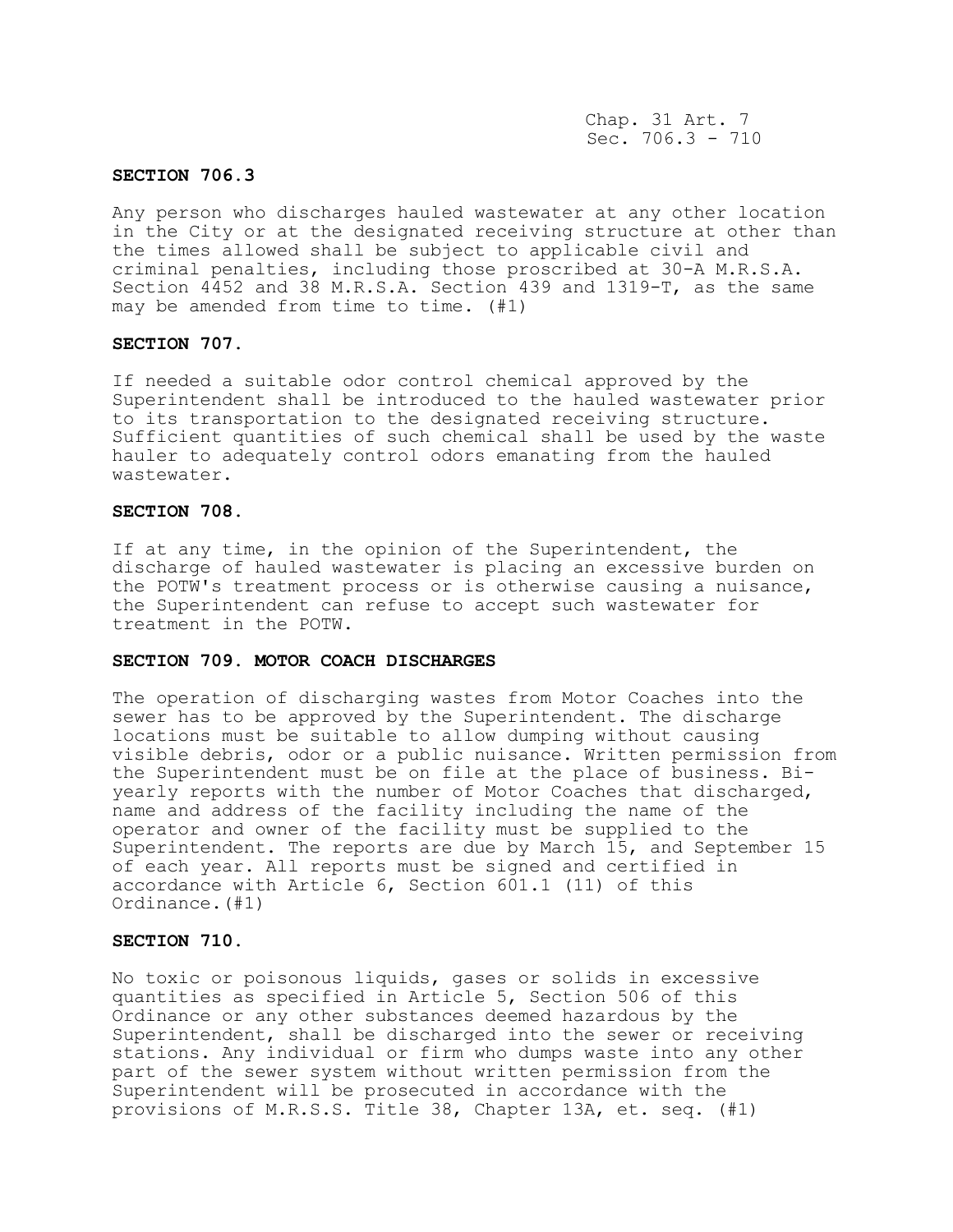Chap. 31 Art. 8 Sec. 7A

## **ARTICLE 7A - HAULED LEACHATE (#18)**

Leachate is defined in Article 1, Section 100.3. Definitions. Hauled leachate may be introduced into the Water Pollution Control Facility only at the designated receiving structure of the WPCF, and at such times as are established by the Superintendent. Hauled leachate from any location will be measured and recorded by the hauler, prior to delivery at the Brewer WPCF. No leachate shall violate any specific limitations, as is established in the permittees discharge permit. Initial permits will be issued on a one year basis. If the permittee does not violate any terms or conditions set forth in said permit within the first year, then a permit of up to three years may be issued.

If the Brewer WPCF is established as the primary discharge location, and the permittee changes it to their secondary discharge location, the Superintendent has the authority to automatically increase the designated fee to reflect what he deems adequate for the treatment of leachate. (A fee structure will be discussed by the Superintendent and the permittee representative prior to the issuance of a permit)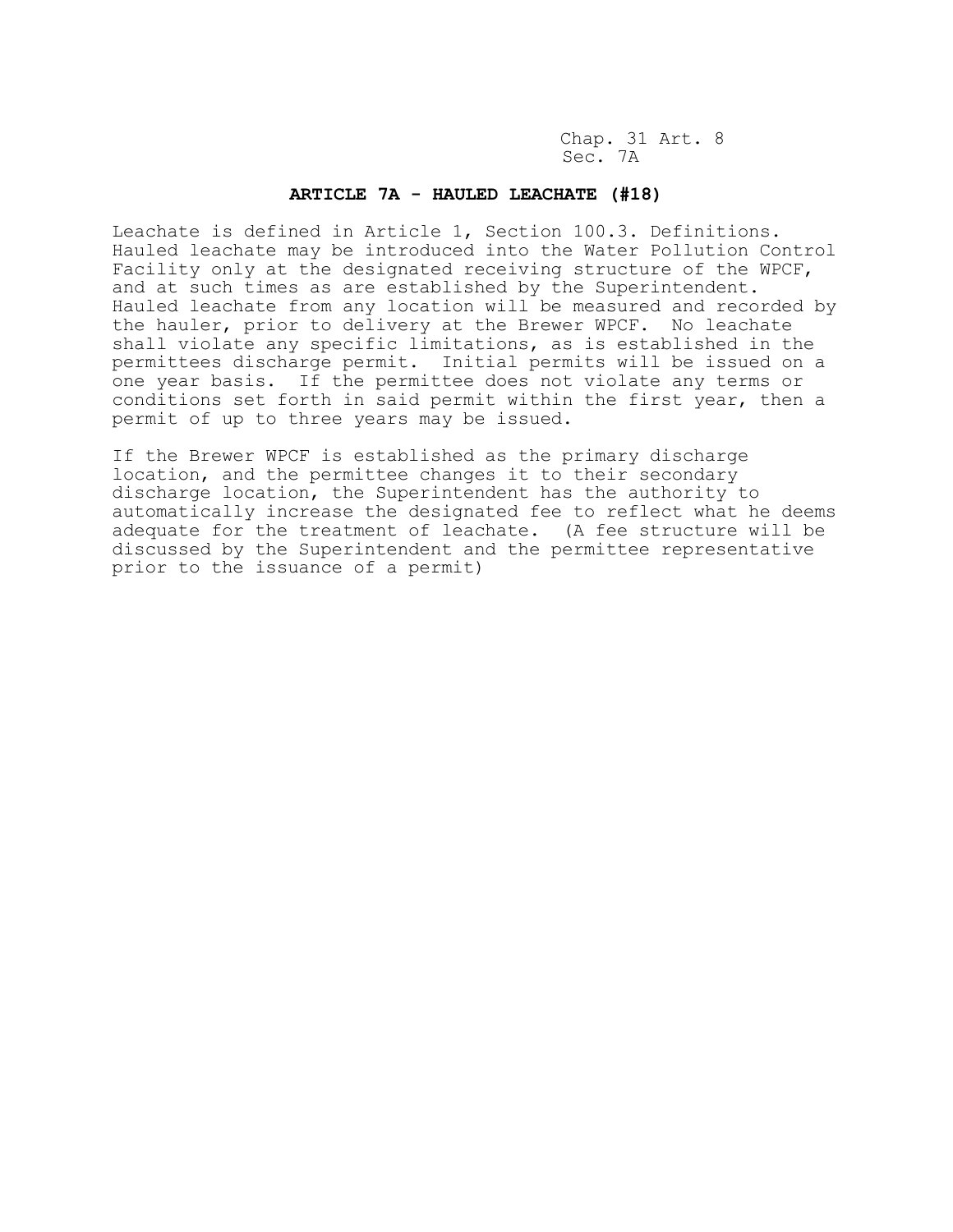Chap. 31 Art. 8 Sec.  $801 - 801.3$ 

### **ARTICLE 8 - OPERATION OF PUMP STATIONS & TREATMENT PLANTS (#11)**

#### **SECTION 801.**

The operation of all privately owned pump stations, lift stations or ejector stations for the purpose of pumping wastewater shall be subject to the approval of the Superintendent, and shall be subject to inspection as outlined in Article 6, Section 605 of this Chapter.

### **SECTION 801.1**

All private pump stations, lift stations or ejector stations shall be equipped with at least two pumps, each of which shall have a capacity to pump the total design flow of the facility, and each being provided with automatic switches which will insure uninterrupted operation in case of overload or failure of the other. In addition, the pump station facility shall have an approved standby gasoline or diesel generator system of sufficient capacity to operate the pumps in case of power failure, and shall also be equipped with an approved alarm system designed to provide warning in case of mechanical failure.

## **SECTION 801.2**

All private pump stations, lift stations and ejector stations and attendant facilities shall be properly maintained by a qualified mechanic or operator, and a proposed schedule and method of maintenance shall be subject to the approval of the Superintendent.

# **SECTION 801.3**

No person, partnership, corporation, or other legal entity shall construct or operate a private sewage treatment facility without first obtaining the necessary waste discharge permits from the DEP. If, in the opinion of the Superintendent, the operation of any privately owned sewage treatment plant is considered to be unsatisfactory and is creating a nuisance, then the Superintendent shall immediately notify the DEP of the problem. Any other duly authorized employee of the City shall have the right to inspect said facilities as provided in Article 6, Section 605 of this Ordinance.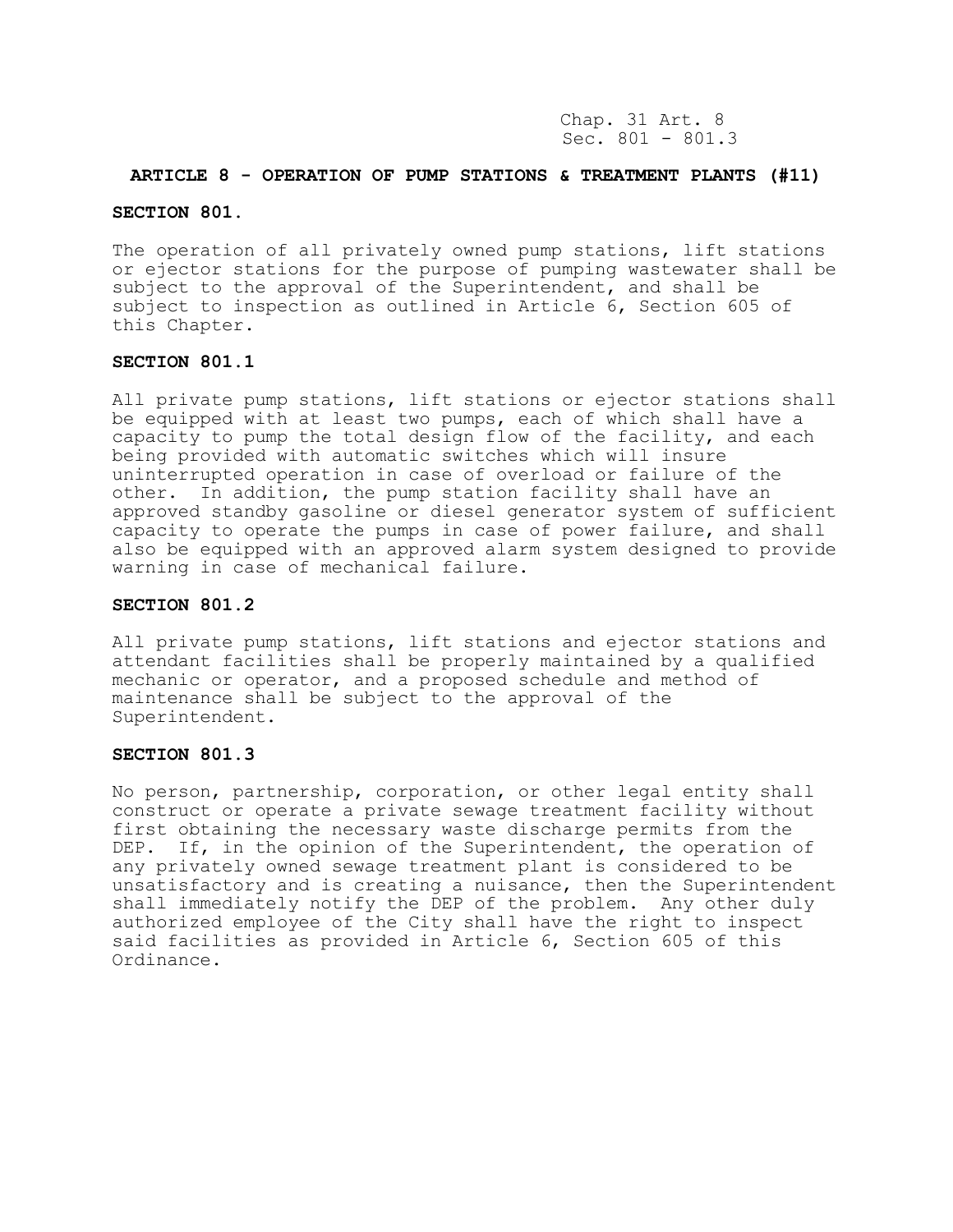## **SECTION 802 OPERATION OF PRIVATE PUMP STATIONS & TREATMENT PLANTS**

# **SECTION 802.1**

The operation of all privately owned pump stations, lift stations or ejector stations for the purpose of pumping wastewater shall be subject to the approval of the City, and shall be subject to inspection as outlined in Article 6, Section 605 of this Chapter.

# **SECTION 803 INSTALLATION OF SEWERAGE PUMPING STATION, LIFT STATION, OR EJECTOR STATION FOR PUBLIC USE**

#### **SECTION 803.1**

In the event any person, partnership, corporation, or other legal entity wishes the City to accept the sewerage pumping station, lift station, or ejector station in an approved subdivision, the person, partnership, corporation, or other legal entity must comply with Section 803.1 through and including 803.12.15 of this Article. The installation of any pump stations, lift stations, or ejector stations in the City by any person, partnership, corporation, or other legal entity for the purpose of pumping wastewater shall be subject to the approval of the Brewer Planning Board.

#### **SECTION 803.2**

The Brewer Planning Board will base its decision of any pump station, lift station, or ejector station installation on the request's consistency with the provisions and furtherance of the objectives of the City Comprehensive Plan and the specific criteria established in this Ordinance.

#### **SECTION 803.3**

Any pump station, lift station, or ejector station installation will be allowed by vote of the Brewer Planning Board. The Planning Board will authorize such installation only after a technical review has been completed by the City Planner, City Engineer, Code Enforcement Officer and Superintendent of the Waste Water Treatment Plant and a recommendation given to the Planning Board in writing.

### **SECTION 803.4**

Before commencement of construction, the owner or the owner's agent must obtain a permit authorizing the installation from the Code Enforcement Officer.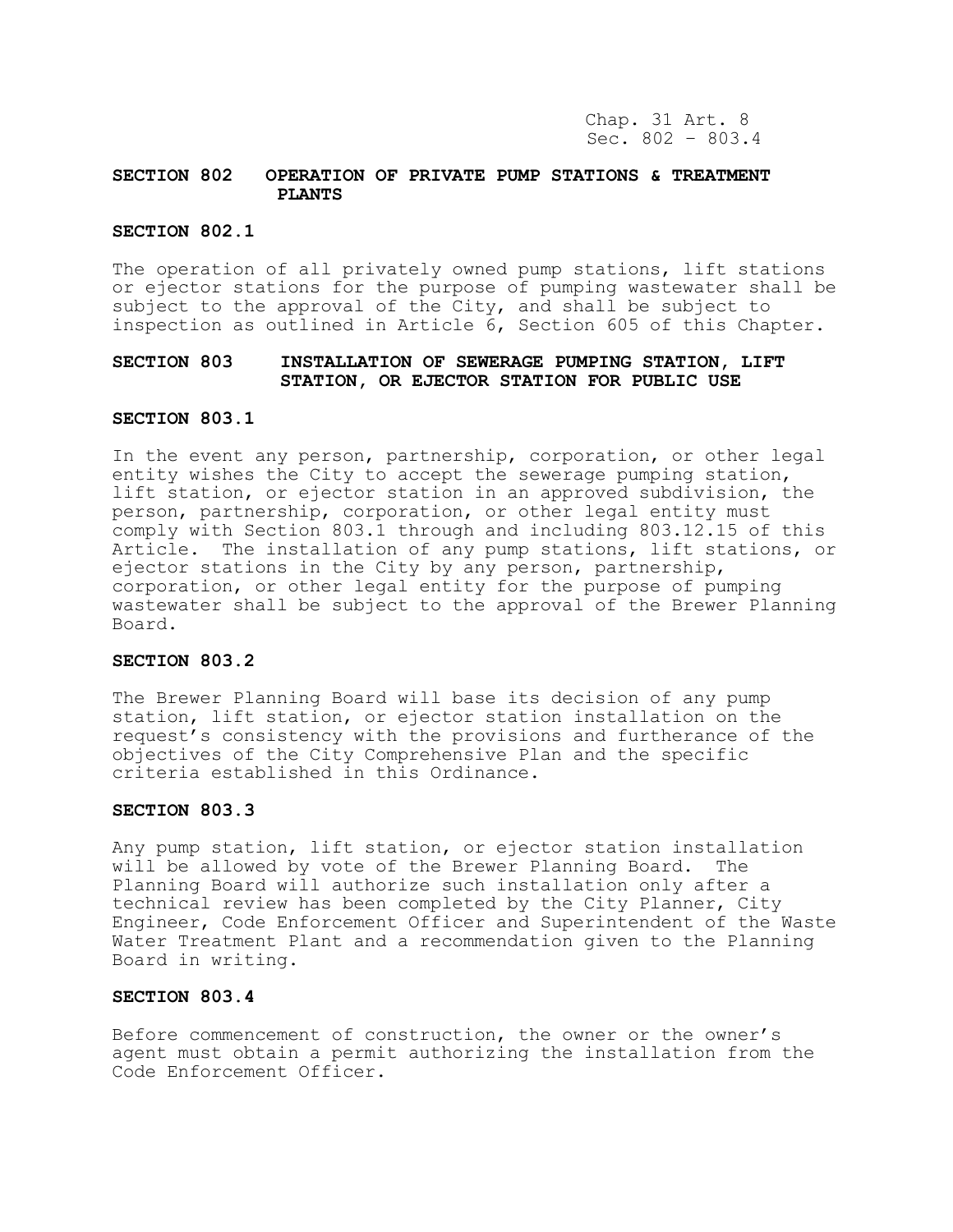Chap. 31 Art. 8 Sec. 803.5 – 803.10

#### **SECTION 803.5**

Installation shall be in accordance with all Federal, State and Local rules and ordinances that are applicable.

#### **SECTION 803.6**

All installation plans must be reviewed and approved by the City Engineer, City Planner, Code Enforcement Officer and the Superintendent of the Waste Water Treatment Facility.

#### **SECTION 803.7**

The pump station, lift station, or ejector station shall not be installed in or through an environmentally sensitive area such as wetlands or in areas of extensive shallow depth to bedrock or other extreme physiographic conditions, which would render, in the opinion of the City Planning Board, the cost of installation and maintenance of such pump station, lift station, or ejector station prohibitive.

#### **SECTION 803.8**

Noting in this Article will prohibit the City of Brewer, at its discretion, from installing a pump station for public health reasons.

### **SECTION 803.9**

The City Engineer or his or her designee and the Superintendent of the Waste Water Treatment Facility shall review all the specifications of the pump station prior to being authorized to start construction. The purpose of the review is to assure that the station is sized to pump the maximum peak flow volume of wastewater expected from the full 20-year build-out of the area that the station is intended to service.

#### **SECTION 803.10**

Any pump station, lift station, or ejector station installed in the City shall be equipped with electrical, mechanical and equipment standards as required by the City Planning Board.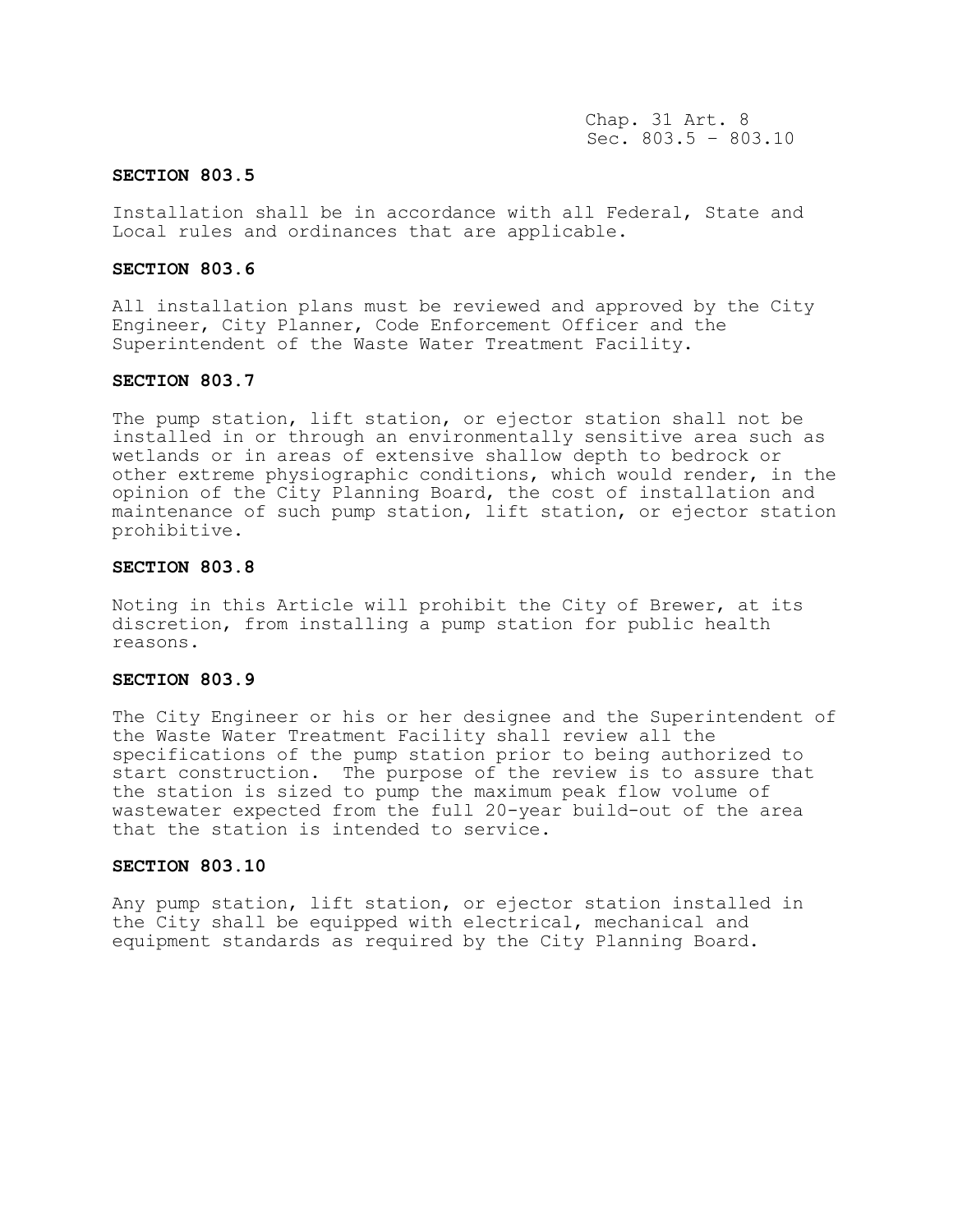Chap. 31 Art. 8 Sec. 803.11 – 803.12.5

### **SECTION 803.11**

Only above ground type pump stations will be allowed in the City such as wet well mounted or recessed mounted pump station packages unless otherwise approved by the Superintendent of the Waste Water Treatment Facility. The make and model of the pump station package shall be approved by the Superintendent of the Waste Water Treatment Facility.

# **SECTION 803.12**

The approved pump station package shall meet the following minimum standards before being approved by the Superintendent of the Waste Water Treatment Facility.

#### **803.12.1**

The wet well shall be sealed in a manner such that no ground water can enter and no wastewater can leave the structure.

# **803.12.2**

Power to the station must be above the ground in a steel conduit. The City Electrical Inspector shall inspect the electrical prior to being approved by the Code Enforcement Officer and the Superintendent of the Waste Water Treatment Facility.

# **803.12.3**

A weatherproof fused disconnect shall be installed outside of the station to provide maintenance personnel a method of isolating and locking out power to the entire station prior to performing maintenance.

#### **803.12.4**

A weatherproof standby generator disconnect shall be installed outside of the station to provide for the connection of a standby generator during power outages. The disconnect plug receiver must be such that it matches the City's existing plug.

#### **803.12.5**

The station shall have a minimum of two (2) pumps, each of which is capable of pumping peak hourly wastewater flow volumes expected at the pump station, lift station, or ejector station wet well.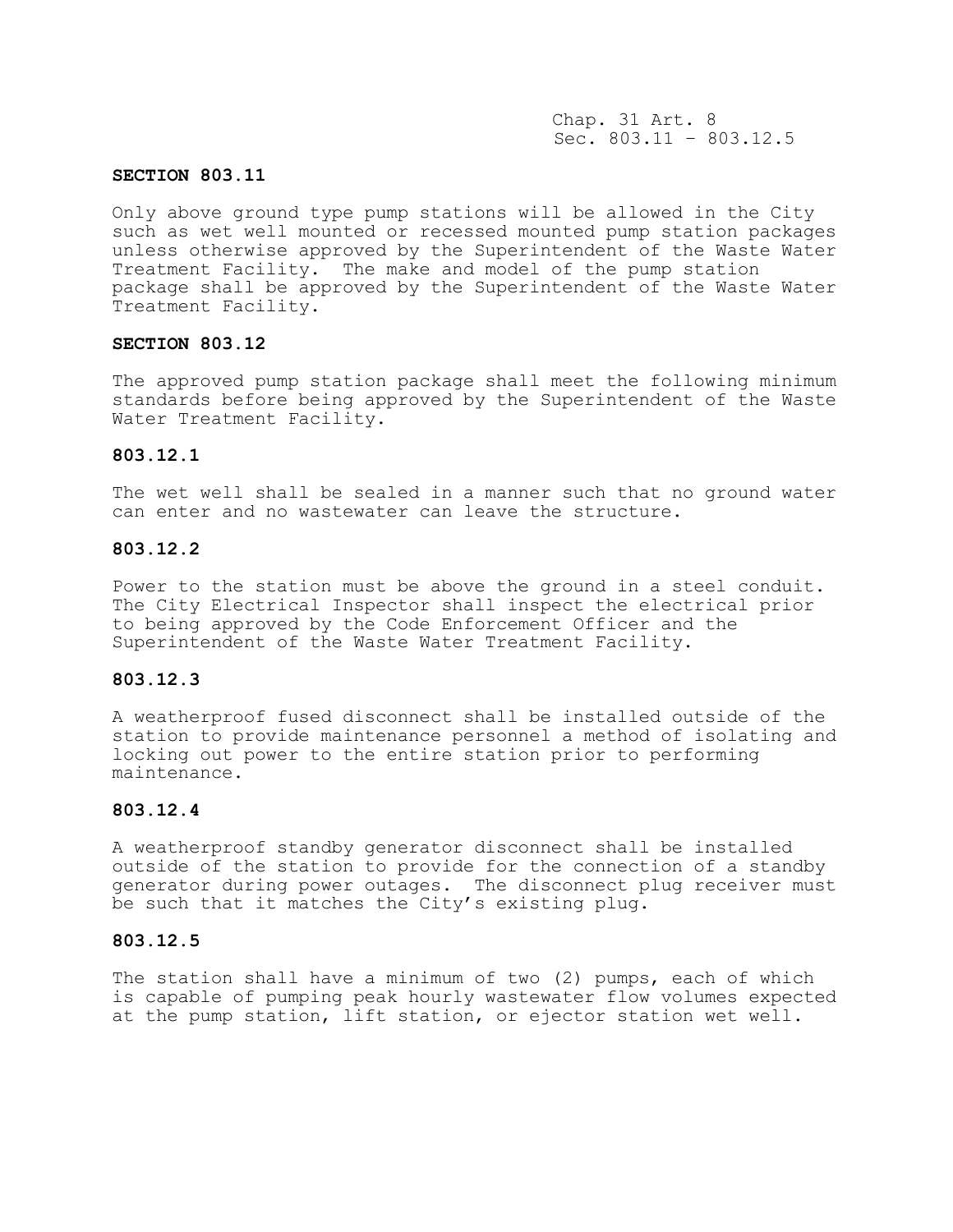Chap. 31 Art. 8 Sec. 803.12.6 – 803.12.13

# **803.12.6**

The pump motor must have 230/460, three (3) phase capability and be controlled off a pump station package standard control panel. Any other power selection must be approved by the Superintendent of the Waste Water Treatment Facility.

## **803.12.7**

The pump impellers shall be large enough to prevent unnecessary plugging and the capacity to pump the hourly wastewater flow volume entering the station wet well.

### **803.12.8**

The station suction and discharge pipes must have minimum size of four (4") inches. This will assure the pumping of large solids and to prevent unnecessary pump, valve and line plugging.

# **803.12.9**

Mechanical seal for pumps are mandatory.

### **803.12.10**

The wet well level pump controls shall be air bubbler control unless prior approval is granted for another equal control system by the Superintendent of the Waste Water Treatment Facility.

# **803.12.11**

The station shall provide a separate 120V circuit.

### **803.12.12**

An alarm system with both a horn and red light is mandatory. This system shall be capable of operating of both 12 Volt and 120 Volt systems and the 12 Volt system must have a charging system. The alarm system must have a panel mounted alarm system silence and reset switch.

## **803.12.13**

The station must have an insulated hood, an auxiliary heater, a vacuum release solenoid and relay with thermostat for freeze protection or a equal system approved by the Superintendent of the Waste Water Treatment Facility.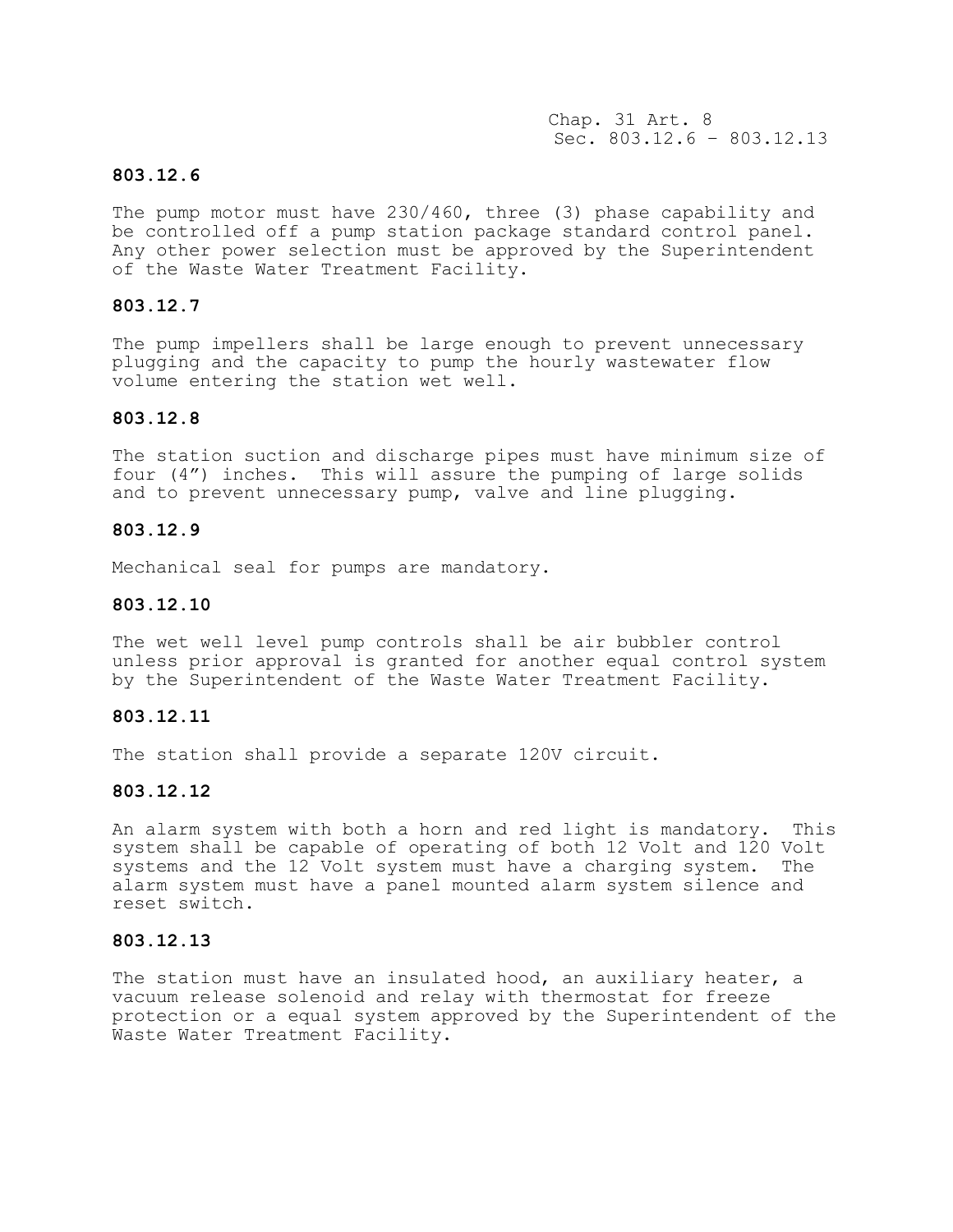Chap. 31 Art. 8 Sec. 803.12.14 – 803.12.16

# **803.12.14**

The following electrical components shall be mandatory: Running time meters, time delays to prevent starting of both pumps at once, generator interlock relay, transformer circuit breaker, pump running lights.

# **803.12.15**

The station must be capable of communicating with the City's existing Pump Station Monitoring System (SCADA)

# **803.12.16**

Sections 803.12.1 through and including Section 803.12.15 are minimum requirements for station installation in the City. If any person, partnership, corporation, association, firm or other legal entity is not willing to conform to the standard set by the City Planning Board and City staff, the City is under no obligation to accept the station once it is built. The person, partnership, corporation, association, firm or other legal entity that is responsible for the installation will be responsible for all operation, preventive and reoccurring maintenance of the station. The City will therefore not be held liable for any damage which occurs as a result of the station failing now or in the future.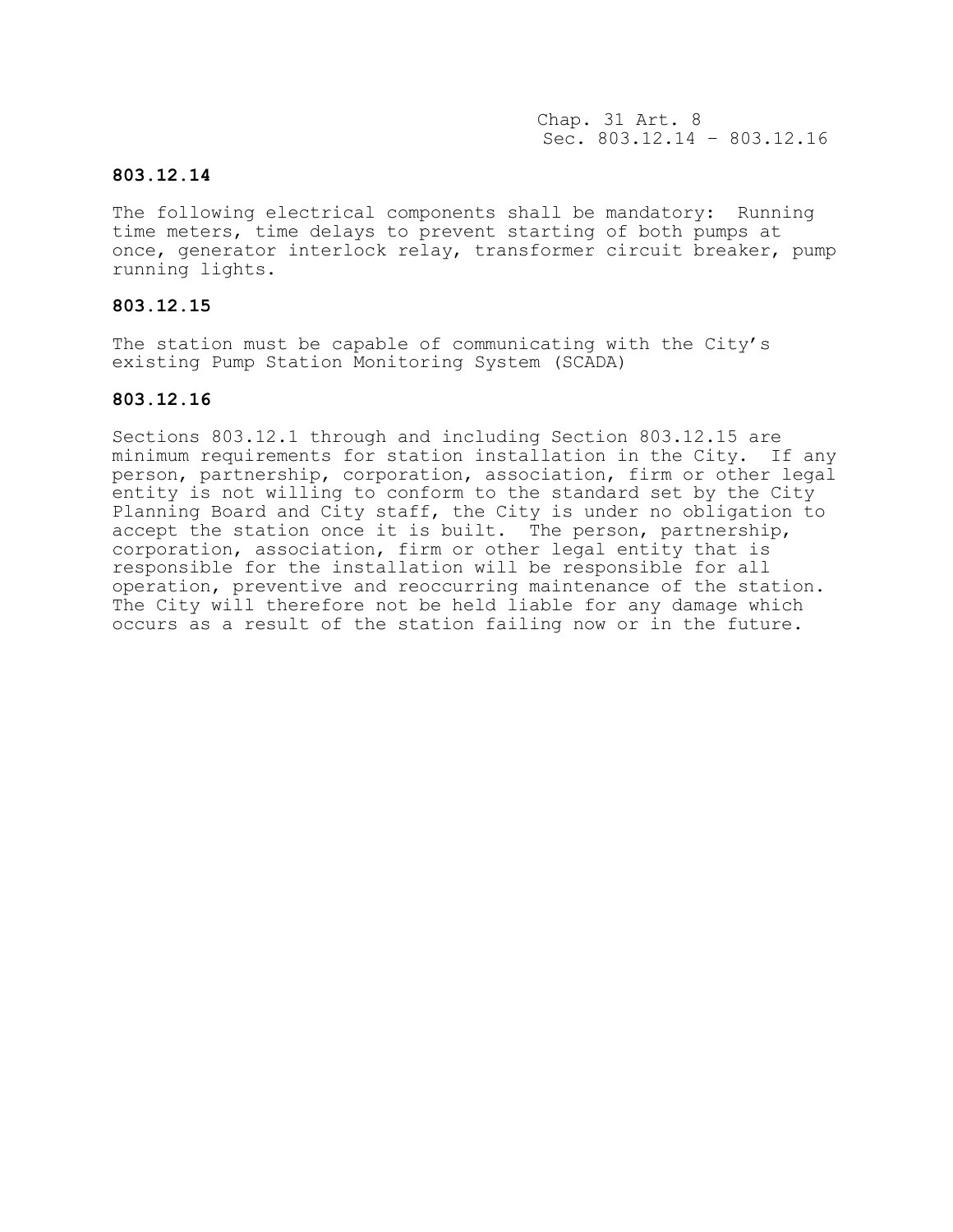Chap. 31 Art. 9 Sec. 900

### **ARTICLE 9 - ENFORCEMENT SECTION & PENALTIES**

#### **SECTION 900**

The Superintendent is hereby empowered (in accordance with CFR 40 Part 403.8 f.1.), as the same may be amended from time to time, to issue Notices of Violation, Administrative Orders, conduct show cause hearings, assess administrative fines (penalties) that shall not exceed \$1000 per day per violation to an industrial user or any other user of the Brewer sewer system for violations of their pretreatment permit or violations of this Ordinance. Payment of a fine is due within 30 days of receipt of the administrative fine. A user desiring to dispute such fines must file a request for the Superintendent to reconsider the fine within 10 days of being notified of the fine. Where the Superintendent believes a request has merit, he/she shall convene a hearing on the matter within 15 days of receiving the request for reconsideration.

Whenever the Superintendent finds that a user has violated this Ordinance, a wastewater discharge permit, or order issued hereunder, the Superintendent may serve the user a written Notice of Violation. Within 10 days of the receipt date of this notice, an explanation of the violation and a plan for the correction and prevention thereof, shall be submitted to the Superintendent by the party upon whom the Notice of Violation was served. Submission of this plan in no way relieves the violator of liability for any violations occurring before or after receipt of the Notice of Violation.

When the Superintendent finds that a user has violated or continues to violate the Ordinance, a permit, or order issued hereunder, he/she may issue an Administrative Order directing, after a specified time period, adequate treatment facilities, devices, or other related equipment or procedures be installed and properly operated. Administrative Orders may also contain other requirements as might be reasonably necessary and appropriate to address the noncompliance, including the installation of pretreatment technology, additional self monitoring, and management practices.

The Superintendent may order an industrial user which causes or contributes to violations of the Ordinance, wastewater permit, or order issued hereunder, to show cause why a proposed enforcement action should not be taken.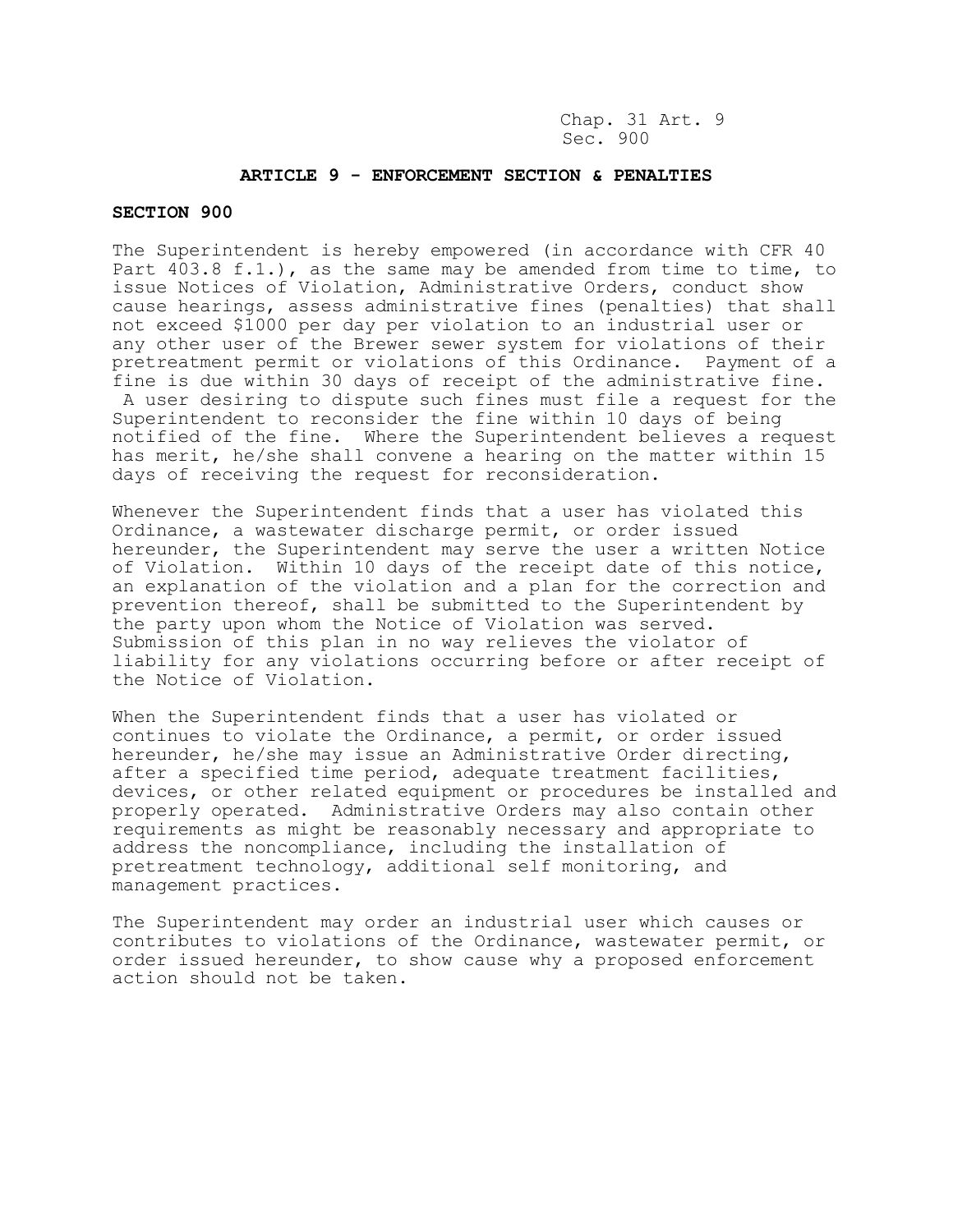Chap. 31 Art. 9 Sec. 900

Notice shall be served on the user specifying the time and place for the meeting, the proposed enforcement action, and a request that the user show cause why this proposed enforcement action should not be taken. The Superintendent shall conduct the show cause hearing. The notice of the meeting shall be delivered personally or by registered or certified mail (return receipt requested) at least 10 days prior to the hearing. Such notice shall be served on any person, principal executive, general partner or corporate officer. Whether or not a duly notified user appears as noticed, immediate enforcement action may be pursued.

The following shall be a guide for determining fines for violations of the Sewer Ordinance:

#### SCHEDULE OF FINES

Discharge limit violation, significance of violation to be determined by the Superintendent  $$100/day/violation$ 

Recurring and/or causing interference or pass-through of WWTP as defined in this Ordinance  $$1000/day/violation$ 

Late reports (30 days after NOV) \$100/day/report

Reports still late after NOV or AO \$500/day/report

Failure to report spill or changed discharge, with damage, pass-through or interference of WWTP  $\frac{1000}{dx}$ 

Repeated failure to report spills after NOV or AO  $$1000/day/violation$ 

Repeated failure to monitor discharge after NOV 6100/day/violation

Repeated failure to monitor discharge when AO is sent  $$1000/day/violation$ 

Repeated failure to report additional monitoring  $$100/day/violation$ 

Failure to install monitoring equipment more than 30 days late \$100/day/violation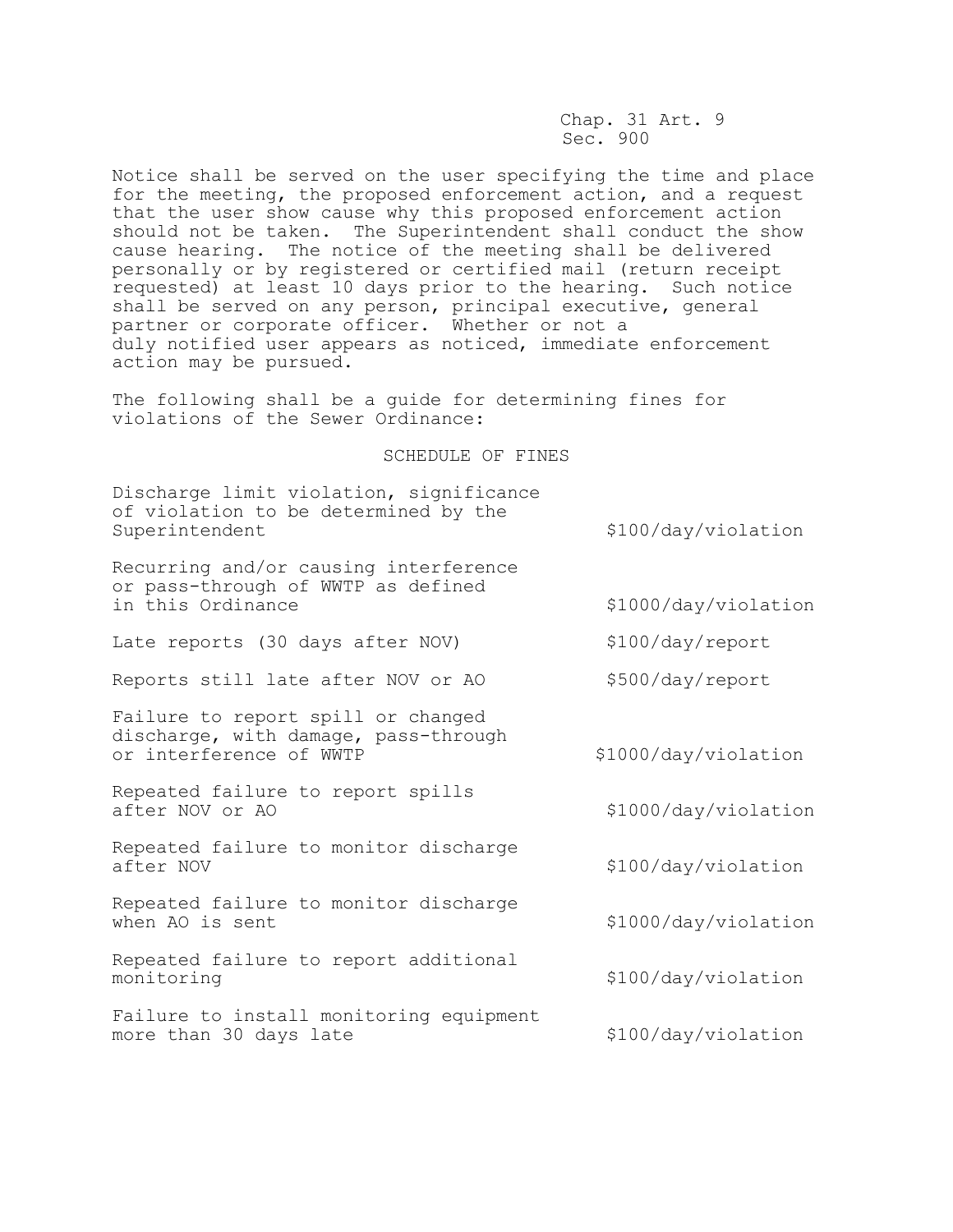Chap. 31 Art. 9 Sec. 900

Failure to meet compliance schedule (milestone) by more than 30 days (with good cause but without approval of

\$100/day/violation

Failure to meet milestone by more than 30 days (no good cause) <br>\$1000/day/violation

Waste streams are diluted in lieu of treatment, recurring  $$500/day/violation$ 

Improper sampling, recurring after NOV \$100/day/violation

The guide from the previous page that determines the fines for violations of this Ordinance lists the maximum fine that can be accessed per violation. The Superintendent will decide after reviewing the violation the fine that will levied.

For noncompliance no specifically covered in the above schedule, the following may be considered in determining administrative fines (ranging from \$50 to \$1,000/day/violation):

- 1. Economic benefit enjoyed by violator from the noncompliance
- 2. Violation which cause SNC
- 3. Compliance history of the violator
- 4. Duration of noncompliance
- 5. Number of violations
- 6. Type and severity of violation
- 7. Efforts by the violator to take corrective action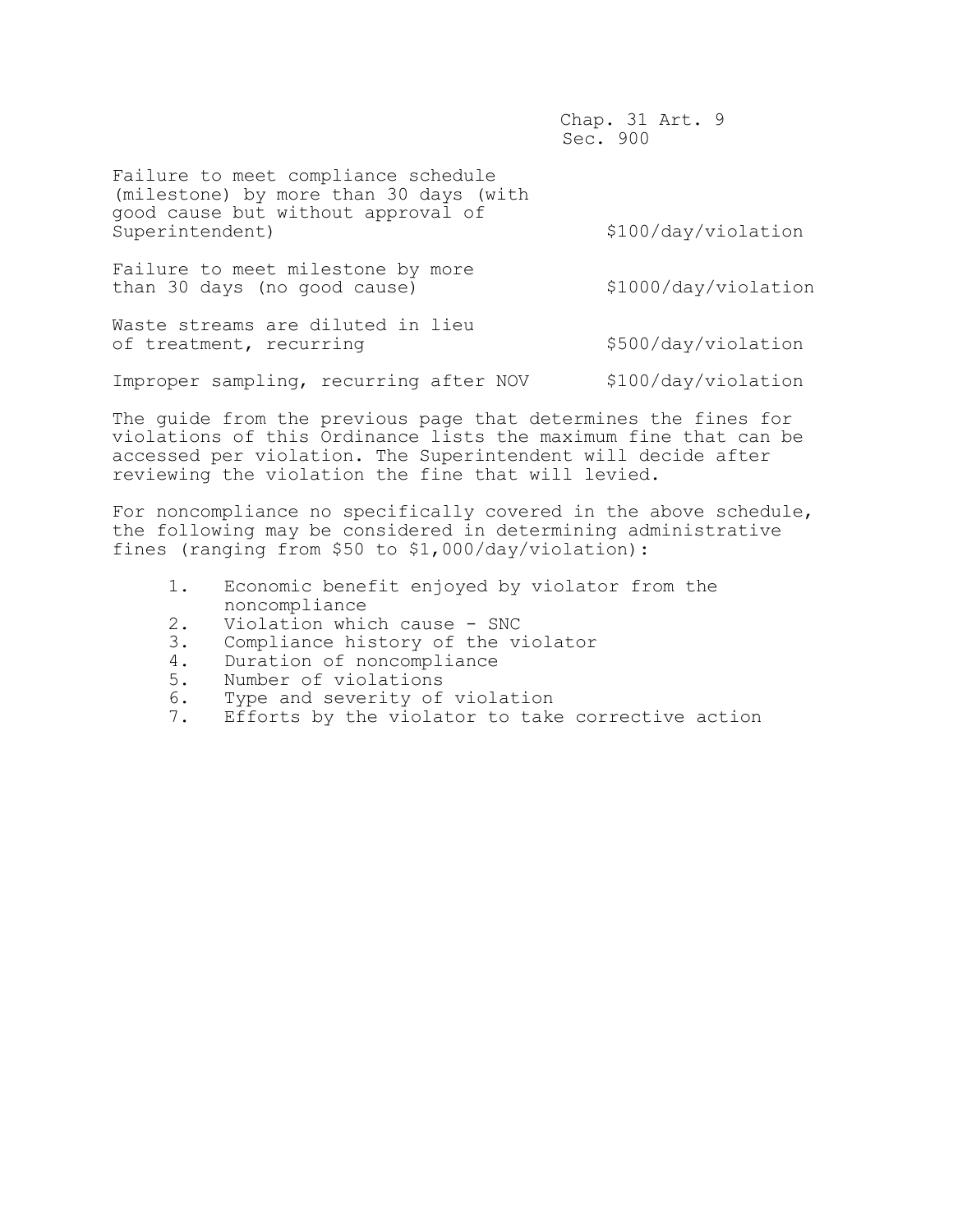Chap. 31 Art. 9 Sec. 901

| SECTION 901.<br><b>RESPONSE GUIDE</b>   | INDUSTRIAL WASTEWATER PRETREATMENT ENFORCEMENT                                                                                                                                                                                                                          |
|-----------------------------------------|-------------------------------------------------------------------------------------------------------------------------------------------------------------------------------------------------------------------------------------------------------------------------|
| AO.<br>BMR<br>BWWTP<br>Civil Litigation | KEY OF ABBREVIATIONS & TERMS USED IN ARTICLE 9<br>Administrative Order<br>Base-line Monitoring Report<br>Brewer Water Pollution Control Facility<br>Civil Litigation against the Industrial<br>User seeking equitable relief, monetary<br>penalties and actual damages. |
| Criminal Prosecution                    | Pursing punitive measures against an<br>individual and/or organization<br>through a court of law.                                                                                                                                                                       |
| Fine                                    | Monetary Penalty assessed by Control<br>Authority Officials. Fine should be<br>assessed by the Pretreatment Coordinator<br>or the BWWTP Superintendent.                                                                                                                 |
| ΙU                                      | Industrial User                                                                                                                                                                                                                                                         |
| Meeting                                 | Informal Compliance meeting with IU to<br>resolve recurring Noncompliance.                                                                                                                                                                                              |
| <b>NOV</b>                              | Notice of Violation                                                                                                                                                                                                                                                     |
| PС                                      | Pretreatment Coordinator                                                                                                                                                                                                                                                |
| S                                       | Superintendent or his/her Authorized<br>Representative                                                                                                                                                                                                                  |
| Show Cause                              | Formal meeting requiring the IU to<br>appear and demonstrate why the<br>City should not take a proposed<br>enforcement action against it.<br>The<br>meeting may also serve as a forum to<br>discuss corrective actions and<br>compliance schedules.                     |
| SNC<br>TRC                              | Significant Noncompliance<br>Technical Review Criteria                                                                                                                                                                                                                  |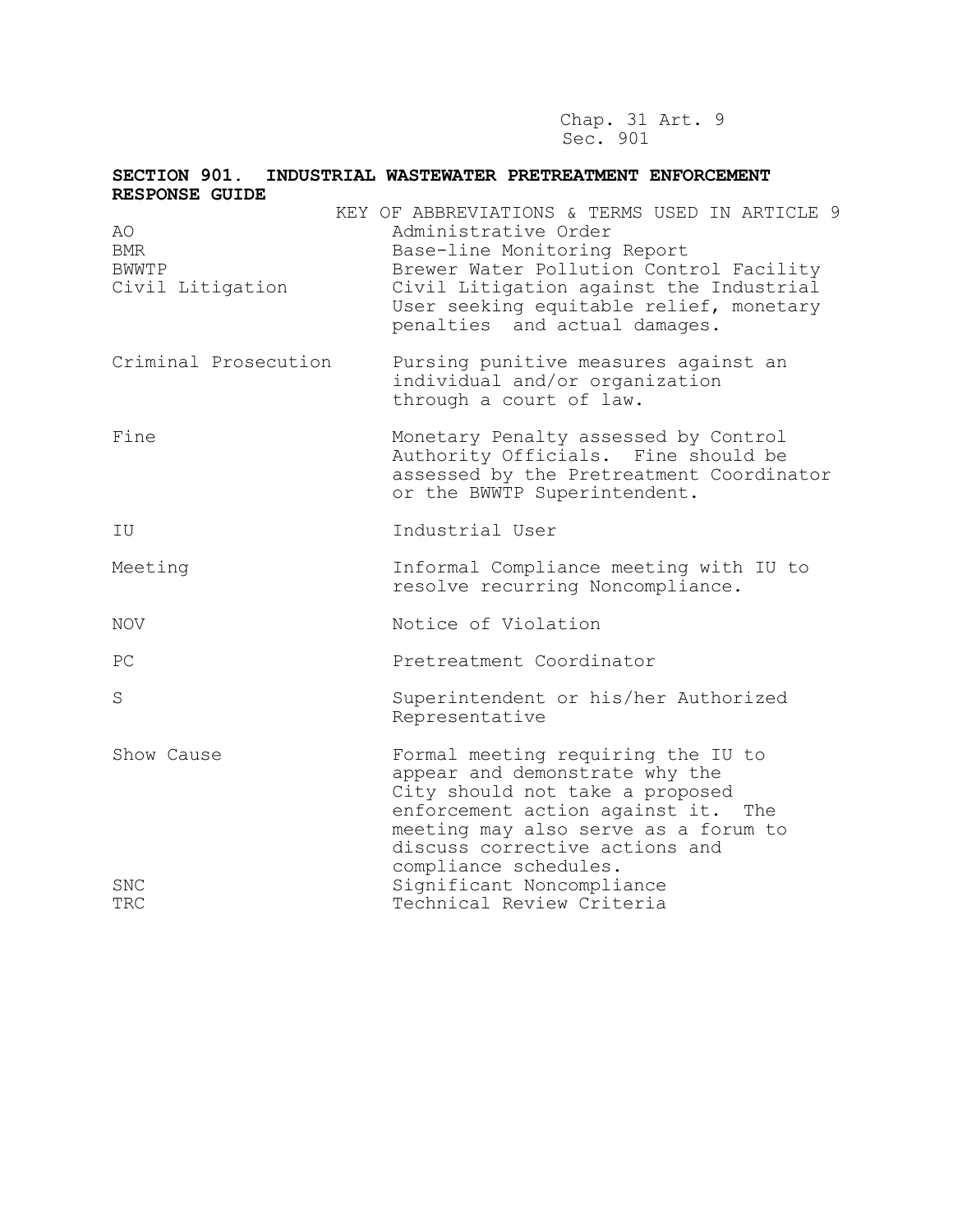Chap. 31, Art. 9 Sec. 902 - 902.2

#### **SECTION 902. INDUSTRIAL WASTEWATER PRETREATMENT ENFORCEMENT RESPONSE GUIDE**

All significant industrial users shall be issued an industrial pretreatment permit. The City shall act on violations of any industrial pretreatment permit provision in accordance with the response as set in Article 9, Sections 902.2 through 902.7.

#### **SECTION 902.1 DEFINITION: SIGNIFICANT INDUSTRIAL USER**

- 1. All dischargers subject to categorical pretreatment standards;
- 2. All non-categorical dischargers that, in the opinion of the City of Brewer, have a reasonable potential to adversely affect the BWWTP's operation;
- 3. All non-categorical dischargers that contribute a process wastestream which makes up five percent or more of the average dry weather capacity of the BWWTP, or that discharge an average of 25,000 gallons per day or more of process wastewater to the BWWTP;
- 4. All dischargers that have the potential to violate any of the pretreatment standards or prohibitions.

#### **SECTION 902.2 NONCOMPLIANCE WITH SAMPLING AND MONITORING PROCEDURES**

| NONCOMPLIANCE                                                                                 | CIRCUMSTANCES                                                         | RANGE OF RESPONSE                                                                                                                                                | PERSONNEL |
|-----------------------------------------------------------------------------------------------|-----------------------------------------------------------------------|------------------------------------------------------------------------------------------------------------------------------------------------------------------|-----------|
| FAILURE TO SAMPLE, MONITOR Isolated or infrequent<br>OR REPORT (ROUTINE REPORTS,<br>$BMR'S$ . |                                                                       | Phone call or NOV requiring                                                                                                                                      | PC        |
| Same as above.                                                                                | IU does not respond to<br>the verbal warning or<br>NOV.               | AO is issued with compliance<br>schedule.                                                                                                                        | PC.       |
| Same as above.                                                                                | IU does not respond to<br>the AO or is in frequent<br>violation - SNC | Publish IU in local news-<br>paper as SNC with the<br>possibility to seek or assess<br>up to \$1,000 per day in civil<br>penalties or criminal<br>investigation. | S         |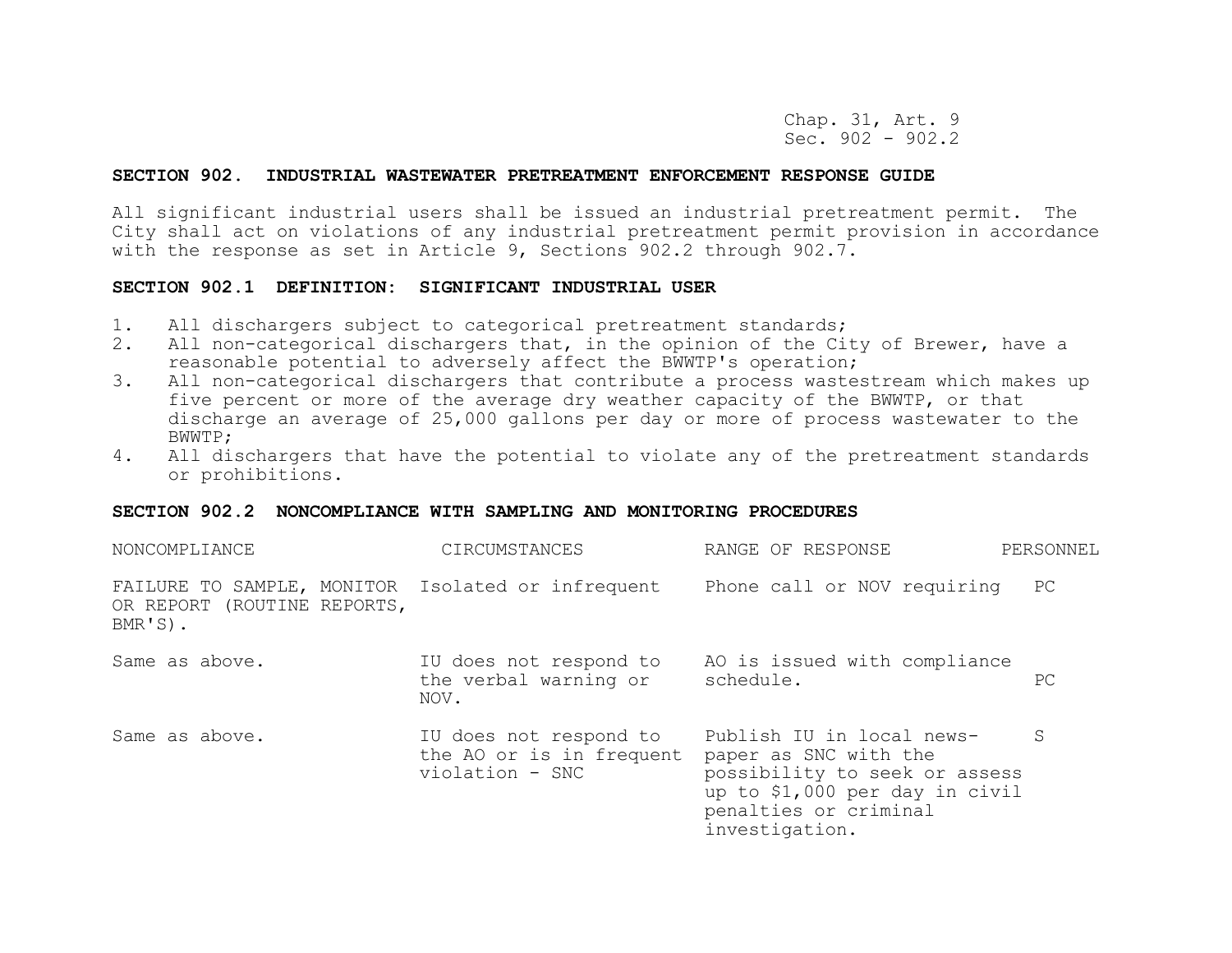Chap. 31, Art. 9 Sec. 902.2

| NONCOMPLIANCE                                                          | CIRCUMSTANCES                                                                            | RANGE OF RESPONSE                                                                                                                      | PERSONNEL |
|------------------------------------------------------------------------|------------------------------------------------------------------------------------------|----------------------------------------------------------------------------------------------------------------------------------------|-----------|
| FAILURE TO NOTIFY OF<br>EFFLUENT LIMIT VIOLATION<br>OR SLUG DISCHARGE. | Isolated or infrequent.<br>No known effect to BWWTP<br>or environment.                   | Phone call with NOV<br>requiring a written report<br>with corrective action taken<br>to prevent recurrence.<br>Report within ten days. | PC        |
| Same as above.                                                         | No response to NOV, con-<br>tinued or recurring<br>violation - SNC                       | AO with a show cause meeting<br>with compliance schedule.<br>Publish IU in newspaper,<br>assess up to \$1,000 per day<br>in penalties. | PC, S     |
| Same as above.                                                         | Known BWWTP damage or<br>environmental damage -<br><b>SNC</b>                            | Publish IU in newspaper and<br>assess up to \$1,000 per day<br>in penalties or possible sewer<br>ban and criminal investigation.       | S         |
| FAILURE TO NOTIFY OR<br>REPORT A SPILL OR<br>CHANGE IN DISCHARGE.      | Isolated or Infrequent                                                                   | NOV requiring written report<br>within ten days, with correct-<br>ive action and action to pre-<br>vent recurrence.                    | PC        |
| Same as above.                                                         | IU does not respond to<br>NOV, no environmental<br>and/or BWWTP damage $-$<br><b>SNC</b> | AO, or civil penalty of up<br>to \$1,000 per day, publish in<br>newspaper.                                                             | S         |
| Same as above.                                                         | Recurring or environ-<br>mental and/or BWWTP<br>$d$ amage - SNC                          | Publish IU in newspaper,<br>assess up to \$10,000 per<br>day in penalties and/or<br>jail and sewer ban.                                | S         |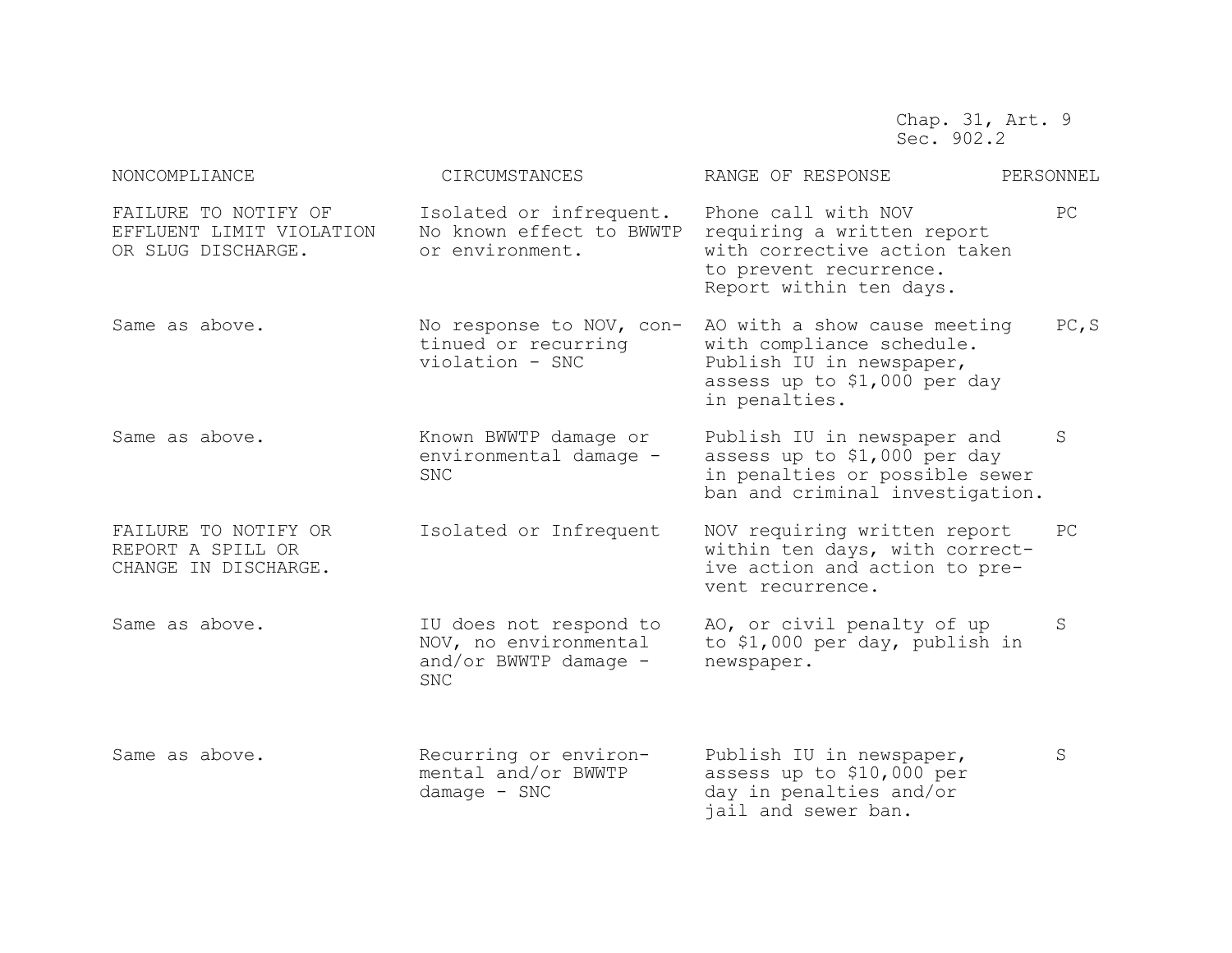Chap. 31, Art. 9 Sec. 902 - 902.2

| MINOR SAMPLING, MONITORING<br>OR REPORTING DEFICIENCIES.                                                    | Infrequent or isolated.                                            | Phone call or NOV requiring<br>report within ten days.                                                                                                              | PC        |
|-------------------------------------------------------------------------------------------------------------|--------------------------------------------------------------------|---------------------------------------------------------------------------------------------------------------------------------------------------------------------|-----------|
| NONCOMPLIANCE                                                                                               | CIRCUMSTANCES                                                      | RANGE OF RESPONSE                                                                                                                                                   | PERSONNEL |
| Same as above.                                                                                              | No response to NOV or<br>recurring.                                | AO with compliance<br>schedule. If continued,<br>publish IU in newspaper.                                                                                           | PC, S     |
| MAJOR OR GROSS SAMPLING,<br>MONITORING OR REPORTING<br>DEFICIENCIES (MISSING<br>INFORMATION, LATE REPORTS). | Infrequent or isolated.                                            | NOV - request corrections<br>within ten days.                                                                                                                       | PC        |
| Same as above.                                                                                              | No response to NOV or<br>frequent - SNC                            | AO with compliance schedule.<br>If continued, publish IU in<br>newspaper, assess up to<br>\$1,000 per day in penalties.                                             | PC, S     |
| FAILURE TO SIGN OR<br>CERTIFY REPORTS<br>PROPERLY                                                           | Infrequent or isolated                                             | Phone call or NOV requiring<br>report within ten days.                                                                                                              | PC        |
| Same as above.                                                                                              | IU does not respond to<br>the verbal warning or<br>NOV.            | AO, with show cause meeting<br>with compliance schedule.                                                                                                            | PC, S     |
| Same as above.                                                                                              | IU does not respond to<br>the AO is in frequent<br>violation - SNC | Publish IU in local newspaper<br>as SNC with the possibility to<br>seek or assess up to \$1,000 per<br>day civil penalties or criminal<br>investigation, sewer ban. | S         |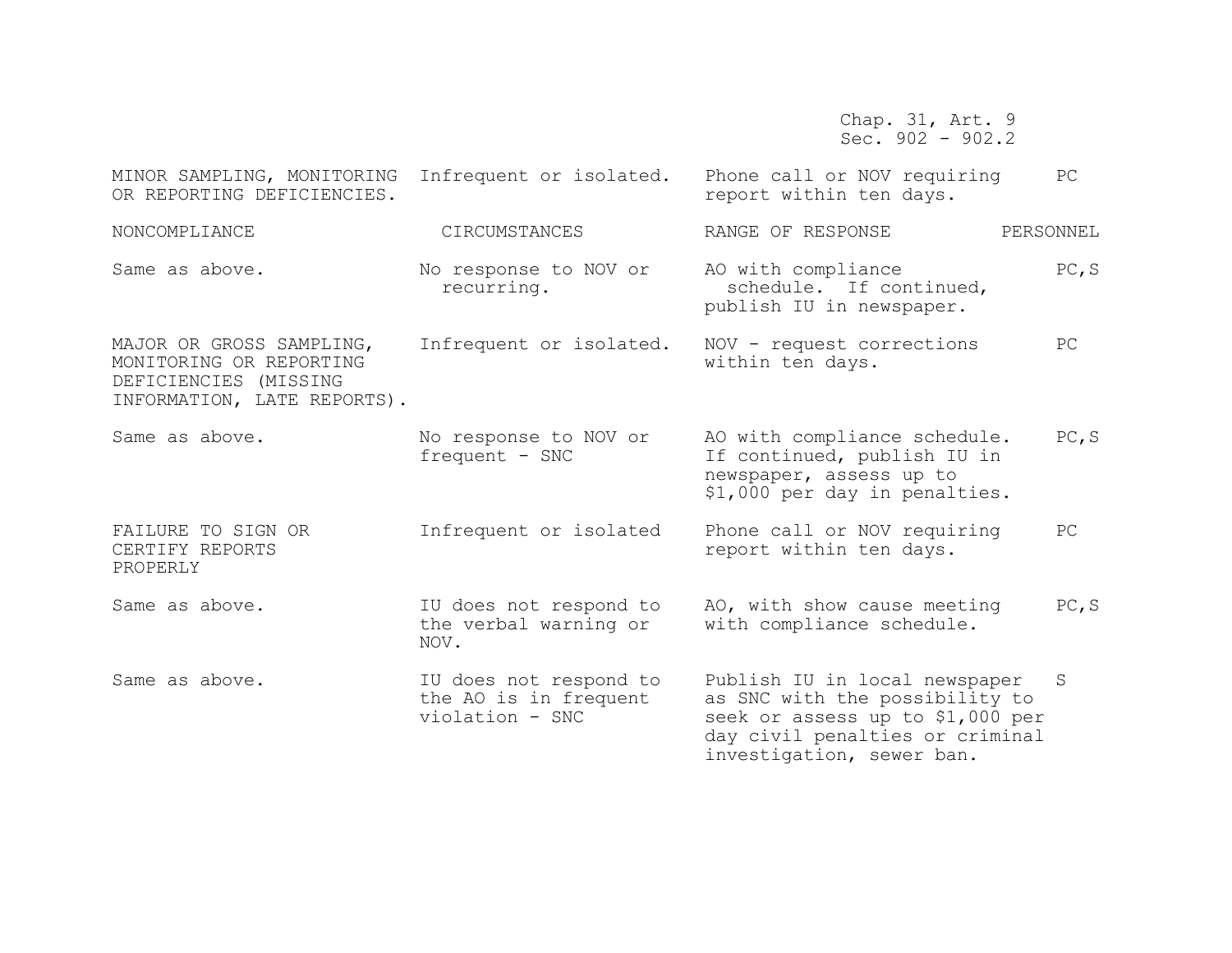Chap. 31, Art. 9 Sec. 902.2 – 902.3

| REPORTING FALSE | Any instance - SNC | Criminal investigation and     |  |
|-----------------|--------------------|--------------------------------|--|
| INFORMATION.    |                    | judicial action with a penalty |  |
|                 |                    | up to \$10,000 per day, one    |  |
|                 |                    | year in jail or both, sewer    |  |
|                 |                    | ban. Publish IU in newspaper.  |  |

# **SECTION 902.3 IMPLEMENTATION SCHEDULE**

| NONCOMPLIANCE                               | CIRCUMSTANCES                                                           | RANGE OF RESPONSE                                                                                                                                                      | PERSONNEL |
|---------------------------------------------|-------------------------------------------------------------------------|------------------------------------------------------------------------------------------------------------------------------------------------------------------------|-----------|
| MISSED INTERIM DATE.                        | Will not cause late<br>final date or other<br>interim dates.            | NOV                                                                                                                                                                    | PC        |
| Same as above.                              | Will result in missed<br>interim dates. Viola-<br>tion for valid cause. | NOV - written report required<br>within ten days.                                                                                                                      | PC        |
| Same as above.                              | Failure or refusal to<br>comply without valid<br>$cause - SNC$          | AO, publish IU in newspaper,<br>up to \$1,000 per day penalty<br>with sewer ban if necessary.                                                                          | PC, S     |
| FAILURE TO INSTALL<br>MONITORING EQUIPMENT. | Isolated.                                                               | NOV - written report of<br>corrective action taken<br>required within ten days.                                                                                        | PC        |
| Same as above.                              | Continued - SNC                                                         | AO to begin monitoring and<br>install equipment within<br>minimal time, temporary sewer<br>ban. (Using outside contracts<br>if necessary.) Publish IU<br>in newspaper. | PC, S     |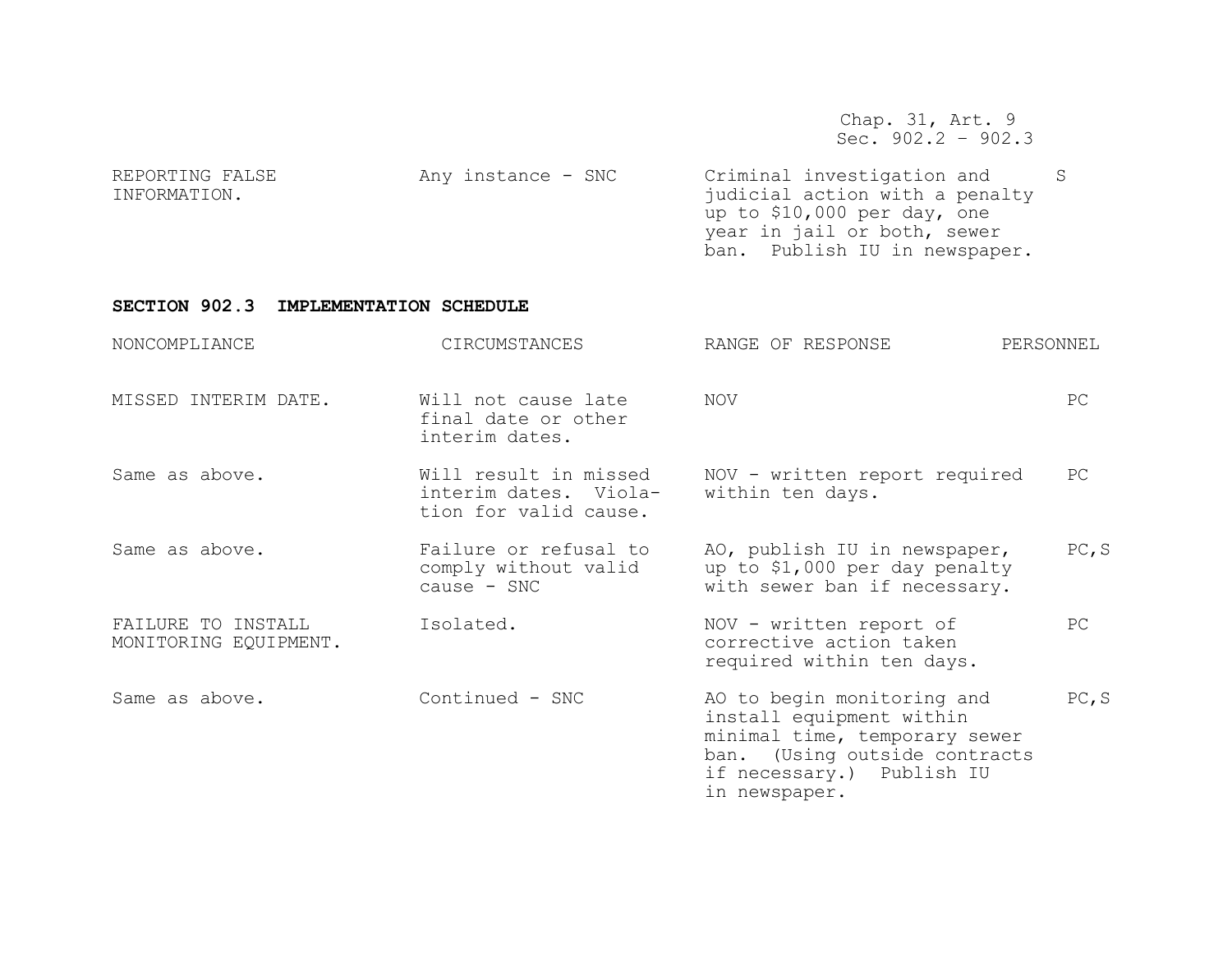Chap. 31, Art. 9 Sec. 902.4

## **SECTION 902.4 EFFLUENT LIMITS**

| NONCOMPLIANCE                                                                                           | CIRCUMSTANCES                                                                | RANGE OF RESPONSE                                                                                                         | PERSONNEL |  |
|---------------------------------------------------------------------------------------------------------|------------------------------------------------------------------------------|---------------------------------------------------------------------------------------------------------------------------|-----------|--|
| EXCEEDING DAILY LIMITS<br>(CATEGORICAL, LOCAL OR<br>PROHIBITED).                                        | Infrequent, isolated<br>minor violation.                                     | <b>NOV</b>                                                                                                                | PC        |  |
| EXCEEDING FINAL LIMITS<br>(MONTHLY, AVERAGE LIMITS,<br>CATEGORICAL, LOCAL OR<br>PROHIBITED).            | Infrequent, isolated,<br>minor violation.                                    | NOV requiring a written re-<br>port within ten days, with<br>corrective action and action<br>taken to prevent recurrence. |           |  |
| Same as above.                                                                                          | IU does not respond to<br>NOV or recurring vio-<br>lation SNC                | AO or civil penalty of up to<br>\$1,000 per day, one year in<br>jail or both. Publish IU in<br>newspaper.                 | PC, S     |  |
| EXCEEDING DAILY AVERAGE<br>LIMITS AND/OR FINAL<br>LIMITS.                                               | Infrequent, isolated,<br>major violation.                                    | Show cause meeting and AO<br>with compliance schedule.                                                                    | PC, S     |  |
| Same as above.                                                                                          | Recurring major vio-<br>lation. No BWWTP or<br>environmental damage<br>- SNC |                                                                                                                           | S         |  |
| Recurring major vio-<br>Same as above.<br>lation environmental<br>and/or BWWTP damage $-$<br><b>SNC</b> |                                                                              | Publish IU in newspaper,<br>assess up to \$10,000 per<br>day in penalties and/or one<br>year in jail and sewer ban.       | S         |  |
| REPORTED SLUG LOAD                                                                                      | Isolated without known<br>damage.                                            | Show cause meeting with AO<br>that action be taken to pre-<br>Publish IU<br>vent recurrence.<br>in newspaper.             | PC        |  |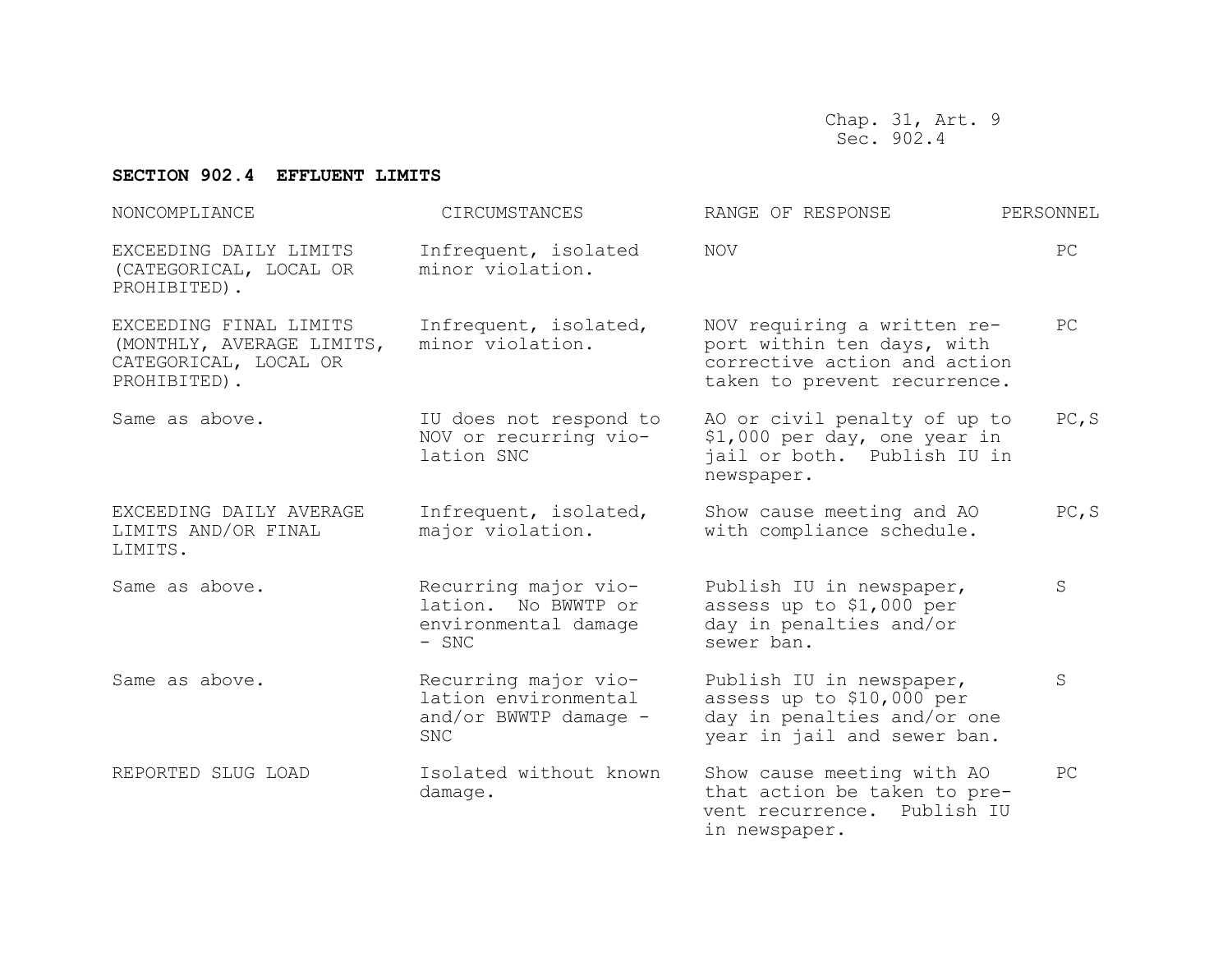Chap. 31, Art. 9 Sec. 902.4 Cont'd

| NONCOMPLIANCE                             | CIRCUMSTANCES                                                                           | RANGE OF RESPONSE                                                                                         | PERSONNEL |
|-------------------------------------------|-----------------------------------------------------------------------------------------|-----------------------------------------------------------------------------------------------------------|-----------|
| Same as above.                            | Isolated with known<br>damage interference<br>or pass through - SNC                     | Publish IU in newspaper,<br>assess up to \$1,000 per<br>day in penalties.                                 | PC, S     |
| Same as above.                            | Recurring - SNC                                                                         | Sewer ban, up to \$10,000<br>per day in penalties and/or<br>one year in jail. Publish IU<br>in newspaper. | S         |
| DISCHARGE WITHOUT A<br>PERMIT OR APPROVAL | One time without known<br>environmental or BWWTP<br>damage.                             | AO with a written report<br>within ten days with correct-<br>ive action to prevent<br>recurrence.         | PC, S     |
| Same as above.                            | One time with known<br>BWWTP or environmental<br>damage, a recurring<br>violation - SNC | Judicial action with up to<br>\$1,000 per day in penalties.<br>Publish IU in newspaper.                   |           |
| Same as above.                            | Continuing violation<br>with known environ-<br>mental or BWWTP damage<br>- SNC          | Assess up to \$10,000 per<br>day in penalties with<br>criminal investigation.<br>Publish IU in newspaper. | S         |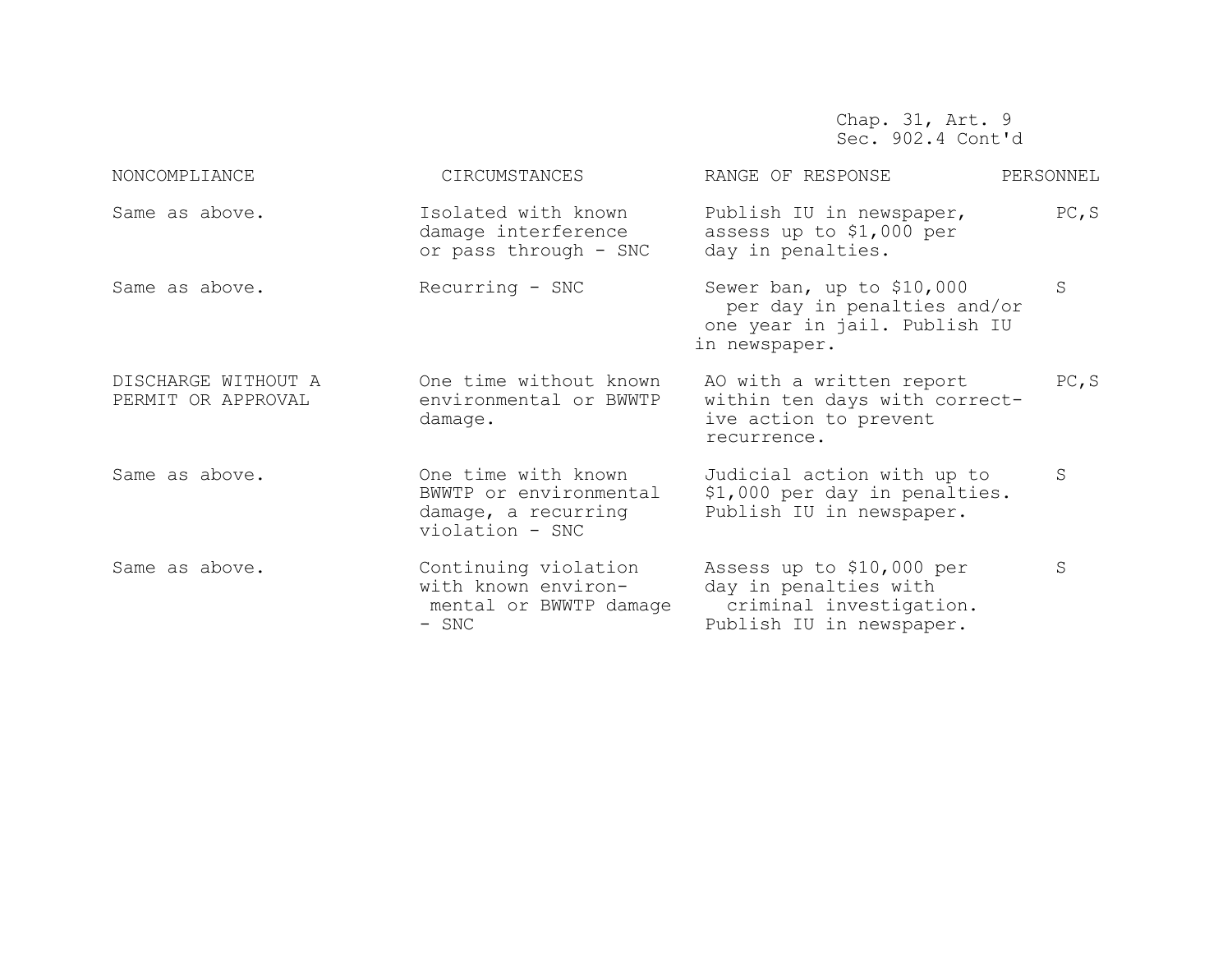Chap. 31, Art. 9 Sec. 902.5

## **SECTION 902.5 NONCOMPLIANCE DETECTED THROUGH INSPECTIONS OR FIELD INVESTIGATIONS**

| NONCOMPLIANCE                               | CIRCUMSTANCES                                        | RANGE OF RESPONSE                                                                                                | PERSONNEL |
|---------------------------------------------|------------------------------------------------------|------------------------------------------------------------------------------------------------------------------|-----------|
| MINOR VIOLATION OF<br>ANALYTICAL PROCEDURES | Any instance.                                        | NOV with written response<br>within ten days.                                                                    | PC        |
| MAJOR VIOLATION OF<br>ANALYTICAL PROCEDURES | No evidence of negli-<br>gence or willful<br>intent. | NOV with written response<br>within ten days documenting<br>corrective action taken.                             | PC        |
| Same as above.                              | Evidence of negligence<br>or willful intent - SNC    | AO publish IU in newspaper<br>penalty with possible criminal<br>action.                                          | PC, S     |
| MINOR VIOLATION OF PERMIT<br>CONDITION      | No evidence of negli-<br>gence or willful intent.    | NOV - immediate correction,<br>require a written response<br>within ten days.                                    | PC        |
| Same as above.                              | Evidence of negligence<br>or willful intent - SNC    | AO or judicial action or up<br>to \$10,000 per day with<br>possible criminal action.<br>Publish IU in newspaper. | S         |
| MAJOR VIOLATION OF PERMIT<br>CONDITION      | Evidence of negligence<br>or willful intent - SNC    | Judicial action with penalty<br>up to \$10,000, criminal action,<br>sewer ban. Publish IU in<br>newspaper.       | S         |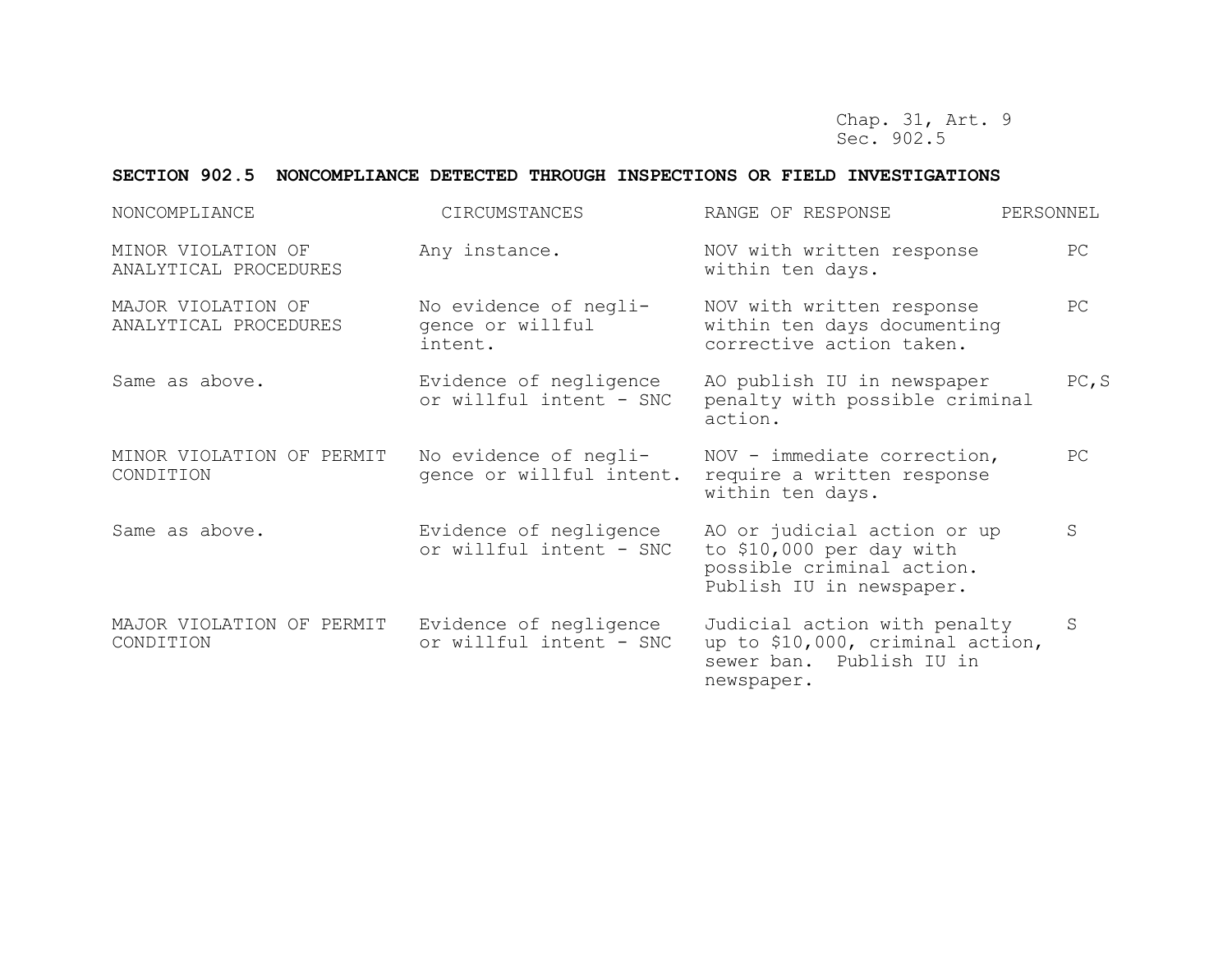Chap. 31, Art. 9 Sec. 902.6

#### **SECTION 902.6 DEFINITION OF SIGNIFICANT NONCOMPLIANCE (SNC)**

SNC is when one or more other following criteria is met:

Chronic violations of wastewater discharge limits, defined here as those in which sixty-six percent (66%) or more of all the measurements taken for the same pollutant parameter taken during a six-(6-) month period equals or exceeds the product of the numeric Pretreatment Standard or Requirement including Instantaneous Limits, as defined by Section 2 multiplied by the applicable criteria (1.4 for BOD, TSS, fats, oils and grease, and 1.2 for all other pollutants except pH).

Any other violations of a Pretreatment Standard or Requirement as defined by Section 2 ( Daily Maximum, long-term average, Instantaneous Limit, or narrative standard) that the Superintendent determines has caused, alone or in combination with other discharges, Interference or Pass Through, including endangering the health of POTW personnel or the general public.

Any discharge of a pollutant that is harmful to health and welfare or the environment which resulted in the Brewer Water Pollution Control Facility exercising its emergency authority (under 40 CFR 403.8 (f) (1) (vi) (B)) to halt or prevent such a discharge.

Failure to meet, within 90 days after the schedule date, a compliance schedule milestone contained in the pretreatment permit or enforcement order for starting or completing construction, or attaining full and final compliance.

Failure to provide within 30 days of the due date, required reports such as Baseline Monitoring Reports (BMR), 90 day compliance progress reports, periodic self-monitoring reports, monthly reports, and compliance schedule reports.

Failure to report noncompliance accurately.

Any other violation(s), which may include a violation of Best Management Practices, which the Superintendent determines will adversely affect the operation or implementation of the local pretreatment program.

These definitions have been established in accordance with 40 CFR 403.8 (f)(2)(vii).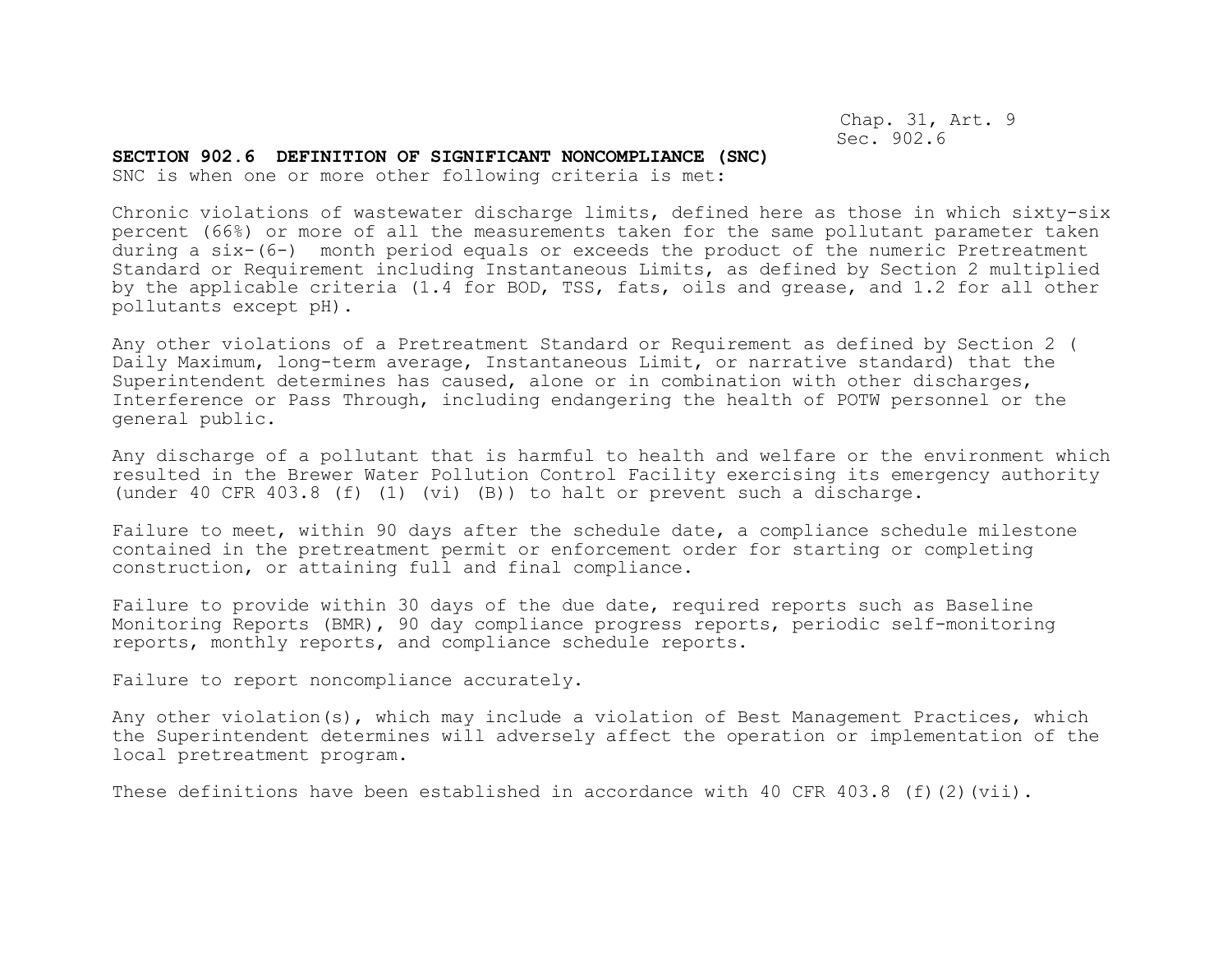Chap. 31, Art. 9 Sec. 902.7

#### **SECTION 902.7 TIMEFRAMES FOR ENFORCEMENT RESPONSES**

- A. All violations will be identified and documented within five (5) days of receiving compliance information. The WWTP Superintendent and/or Pretreatment Coordinator will be responsible for initiating enforcement responses.
- B. Initial enforcement responses (involving contact with the IU and requesting information or corrective or preventive actions) will occur within five (5) days of violation detection.
- C. Follow up actions for continuing or recurring violations will be taken within thirty (30) days of the initial enforcement response. For all continuing violations, the response will also include a compliance schedule.
- D. Violations which threaten health, property or the environment are considered emergencies and will receive an immediate response.
- E. All violations meeting the criteria for SNC Article 9, Section 902.6 will be addressed with an enforcement order within thirty (30) days of the identification of significant noncompliance - SNC.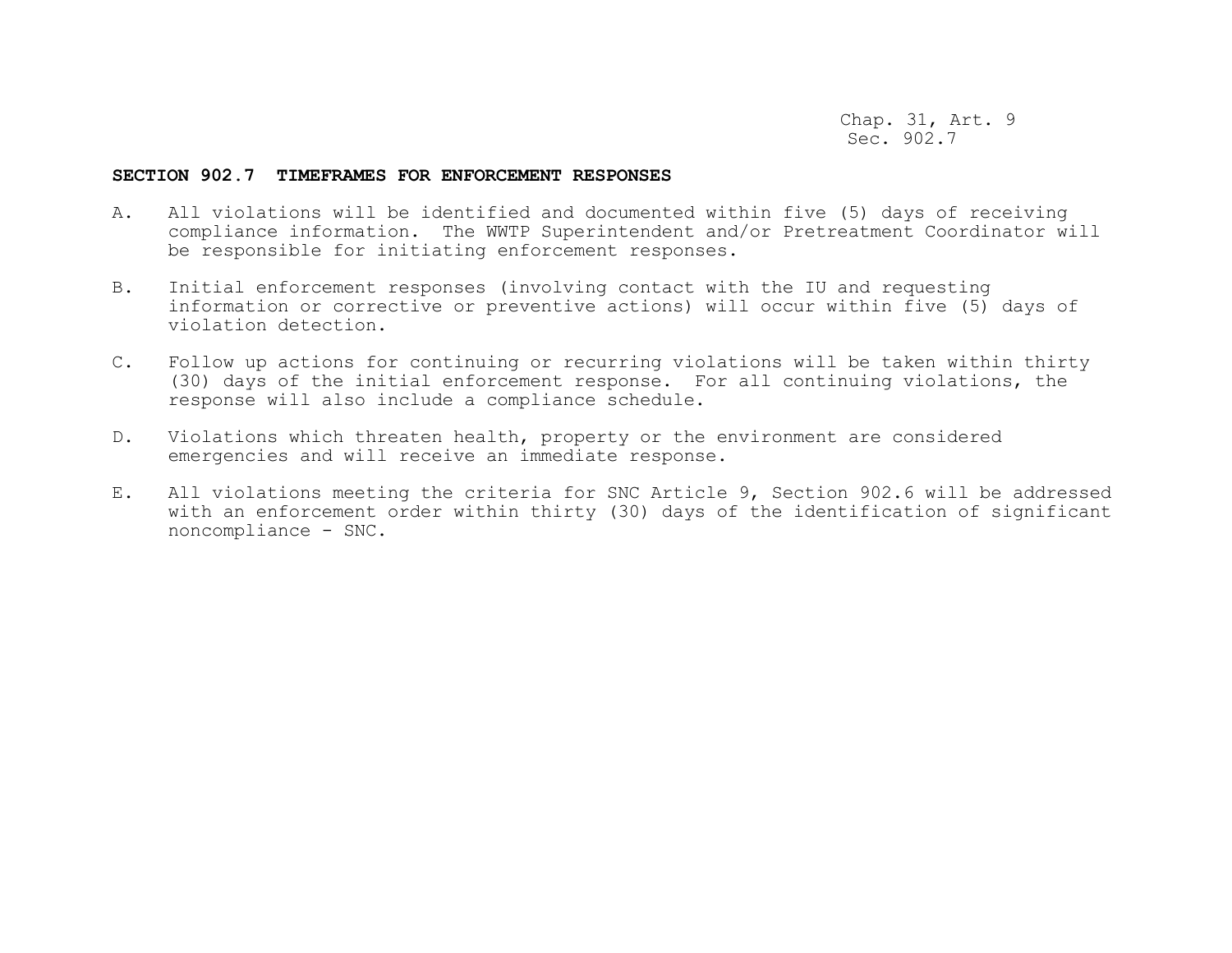Chap. 31 Art. 9 Sec. 903 - 905

## **SECTION 903. NOTICE OF VIOLATION**

When the Superintendent finds that a user has violated or continues to violate any provision of this Ordinance, a wastewater discharge permit or order issued hereunder, or any other pretreatment standard or requirement, the Superintendent may serve upon that user a written NOV. Within ten (10) days of the receipt of this notice, an explanation of the violation and a plan for the satisfactory correction and prevention thereof, which must include specific required actions, shall be submitted by the user to the Superintendent. Submission of this plan in no way relieves the user of liability for any violations occurring before or after receipt of the NOV.

## **SECTION 904. CONSENT ORDERS**

The Superintendent may enter into Consent Orders, assurances of voluntary compliance, or other documents establishing an agreement with any user responsible for noncompliance. Such documents will include specific action to be taken by the user to correct the noncompliance within a time period specified by the document. Such documents shall have the same force and effect as the administrative orders issued pursuant to Sections 906 and 907 of this Article and shall include language which make them judicially enforceable. Such orders may require the payment of administrative fines pursuant to Section 908 of this Article.

## **SECTION 905. SHOW CAUSE HEARING**

The Superintendent may order a user which has violated or continues to violate any provision of this Ordinance, a wastewater discharge permit or order issued hereunder, or any other pretreatment standard or requirement, to appear before the Superintendent and show cause why the proposed enforcement should not be taken. Notice shall be served on the user specifying the time and place for the meeting, the proposed enforcement actions, the reasons for such action, and a request that the user show cause why the proposed enforcement action should not be taken. The notice of the meeting shall be served personally by the Superintendent or by registered or certified mail, return receipt requested, at least fourteen (14) days prior to the hearing. Such notice may be served on any authorized representative of the user. A show cause hearing shall not be a bar against, or prerequisite for, taking any other action against the user. Failure to appear for a show cause hearing may be grounds for revocation of the user's wastewater discharge permit and disconnection from or termination of discharge to the POTW.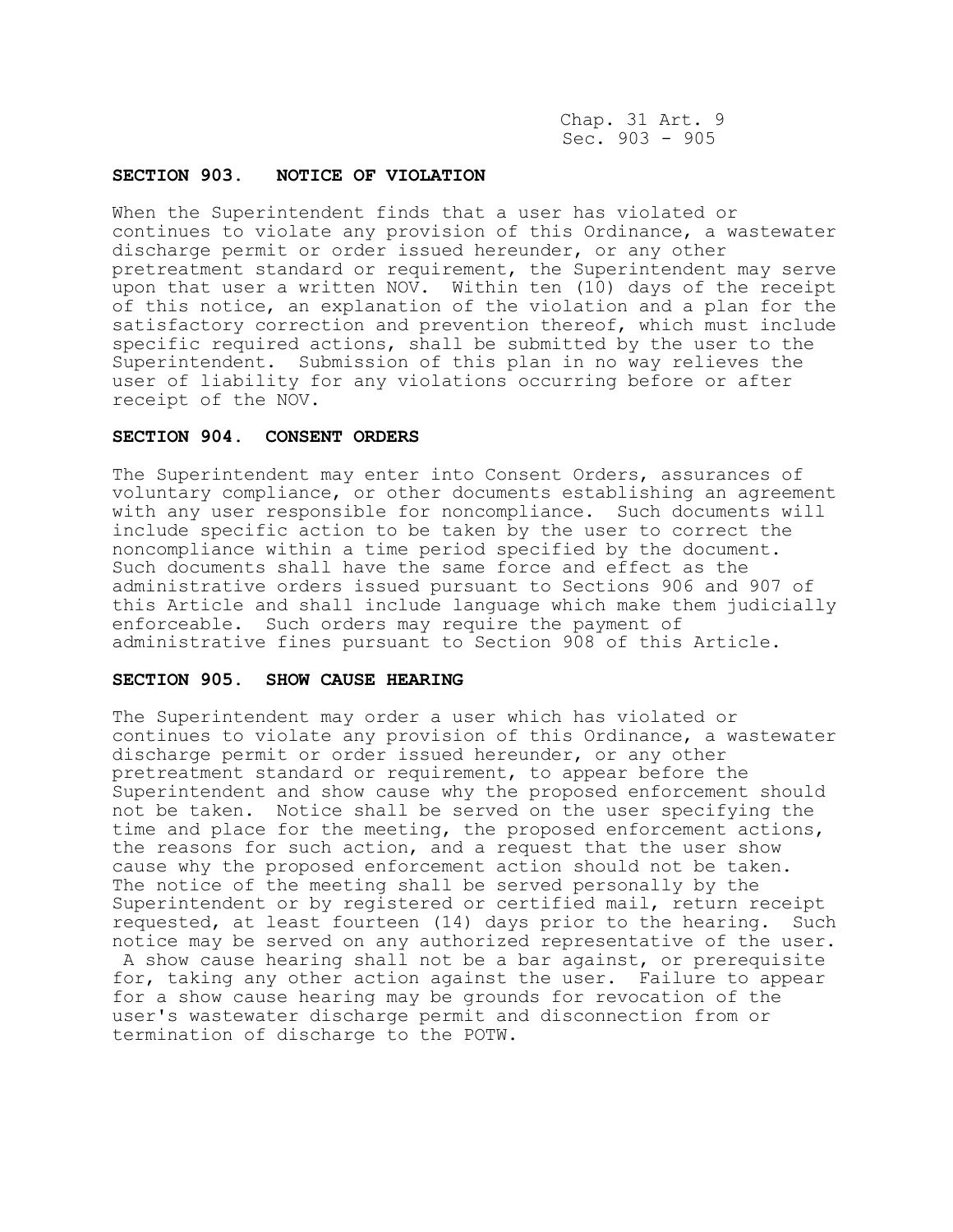Chap. 31 Art. 9 Sec. 906 - 907

## **SECTION 906. COMPLIANCE ORDERS**

When the Superintendent finds that a user has violated or continues to violate any provision of this Ordinance, a wastewater discharge permit or order issued hereunder, or any other pretreatment standard or requirement, the Superintendent may issue an order to the user responsible for the discharge directing that the user comes into compliance within thirty (30) days. If the user does not come into compliance within thirty (30) days, sewer service shall be discontinued unless adequate treatment facilities, devices or other related appurtenances are installed and properly operated. Compliance orders may also contain other requirements to address the noncompliance, including additional self-monitoring and management practices designed to minimize the amount of pollutants discharged to the POTW. A compliance order may not extend the deadline for compliance established for a Federal pretreatment standard or requirement, nor does a compliance order relieve the user of liability for any violation, including any continuing violation. Issuance of a compliance order shall not be a bar against, or a prerequisite for, taking any other action against the user.

#### **SECTION 907. CEASE AND DESIST ORDERS**

When the Superintendent determines that a user violated or continues to violate any provision of this Ordinance, a wastewater discharge permit or order issued hereunder, or any other pretreatment standard or requirement, or that the user's past violations are likely to recur, the Superintendent may issue an order to the user directing it to cease and desist any such violations and directing the user to:

- A. Immediately comply with all requirements; and
- B. Take such appropriate remedial or preventative action as may be needed to properly address a continuing or threatened violation, including halting operations and/or terminating the discharge to the POTW.

Issuance of a cease and desist order shall not be a bar against, or a prerequisite for, taking any other action against the user.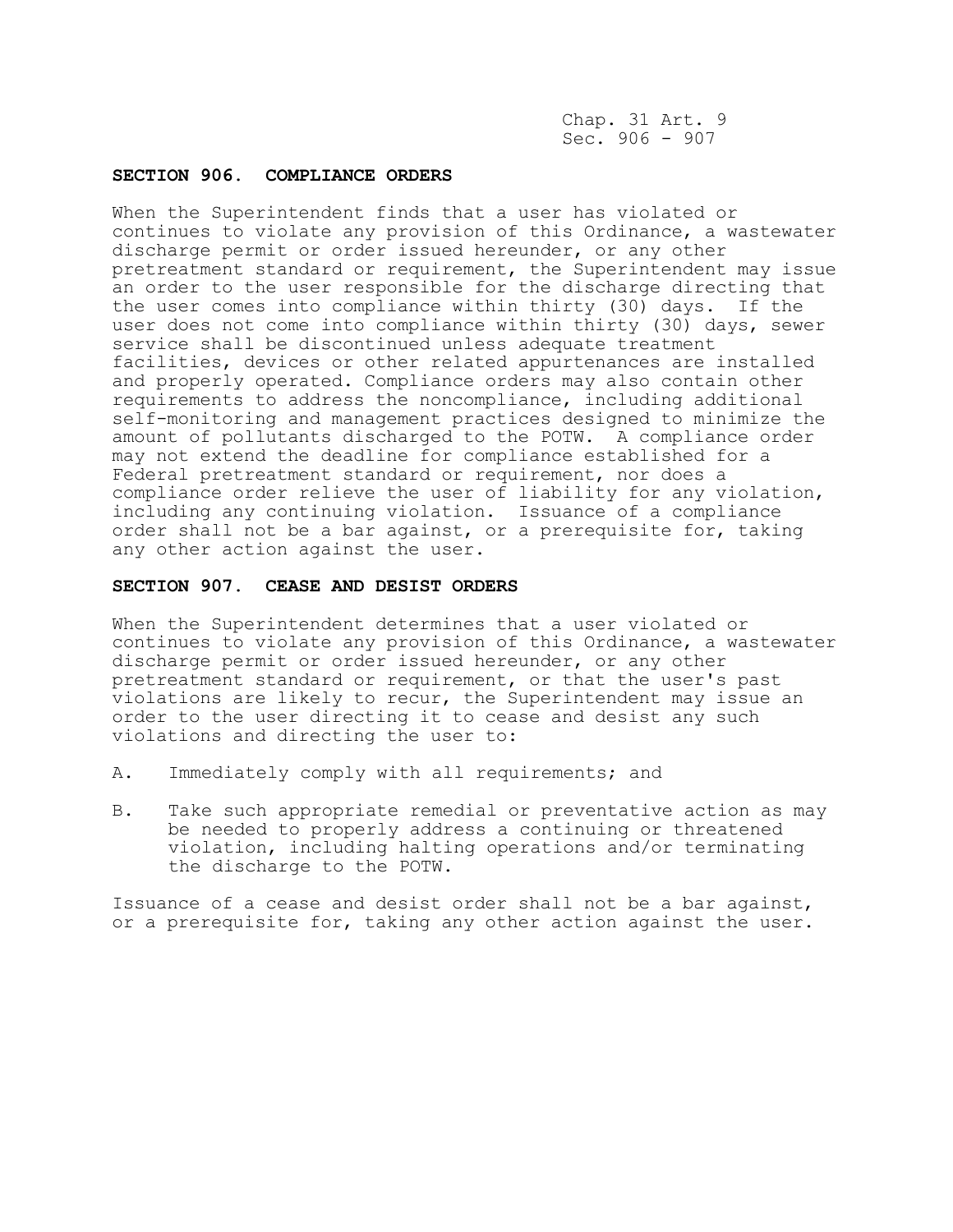Chap. 31, Art. 9 Sec. 908

## **SECTION 908. ADMINISTRATIVE FINES**

- A. When the Superintendent finds that a user violated or continues to violate any provision of this Ordinance, a wastewater discharge permit or order issued hereunder, or any other pretreatment standard or requirement, including a user's failure to obtain a wastewater discharge permit pursuant to Article 6, Section 602 of this Ordinance, the Superintendent may fine such user in an amount not to exceed \$1,000 per day per violation. Each day of violation shall constitute a separate offense subject to fine. In the case of monthly or other long term average discharge limits, fines shall be assessed for each day during the period of violation. In the case of failure to obtain a required wastewater discharge permit, the fine shall accrue on a daily basis commencing on the day the user first was notified or became aware of the need for such a permit. The City may add the costs of preparing administrative enforcement actions, such as notices and orders, legal fees, attorney fees, to any fine assessed.
- B. Any and all unpaid fines, and penalties under this Ordinance shall, after (30) calendar days from the due date, be assessed an additional penalty of one percent (1%) of the unpaid balance, and interest shall accrue thereafter at a rate of one percent (1%) per month. A lien against the user's property may be sought for unpaid charges, fines and penalties as allowed under State law.
- C. Users desiring to dispute such fines must file a written request for the Superintendent to reconsider the fine along with full payment of the fine amount within thirty (30) days of being notified of the fine. The Superintendent shall convene an administrative hearing on the matter and conduct said hearing in accordance with the procedures delineated in Article 6, Section 602.7 (D) of this Ordinance. Failure to timely request an administrative hearing constitutes a waiver of any administrative appeal. The decision of the City Council conducting the administrative hearing, including a decision to not reduce the fine, shall be final and any appeal must follow the requirements of M.R.Civ.P. 80B. In the event the user's appeal is successful, the payment, together with any interest accruing thereto, shall be returned to the user.
- D. Issuance of an administrative fine shall not be a bar against, or a prerequisite for, taking any other action against the user.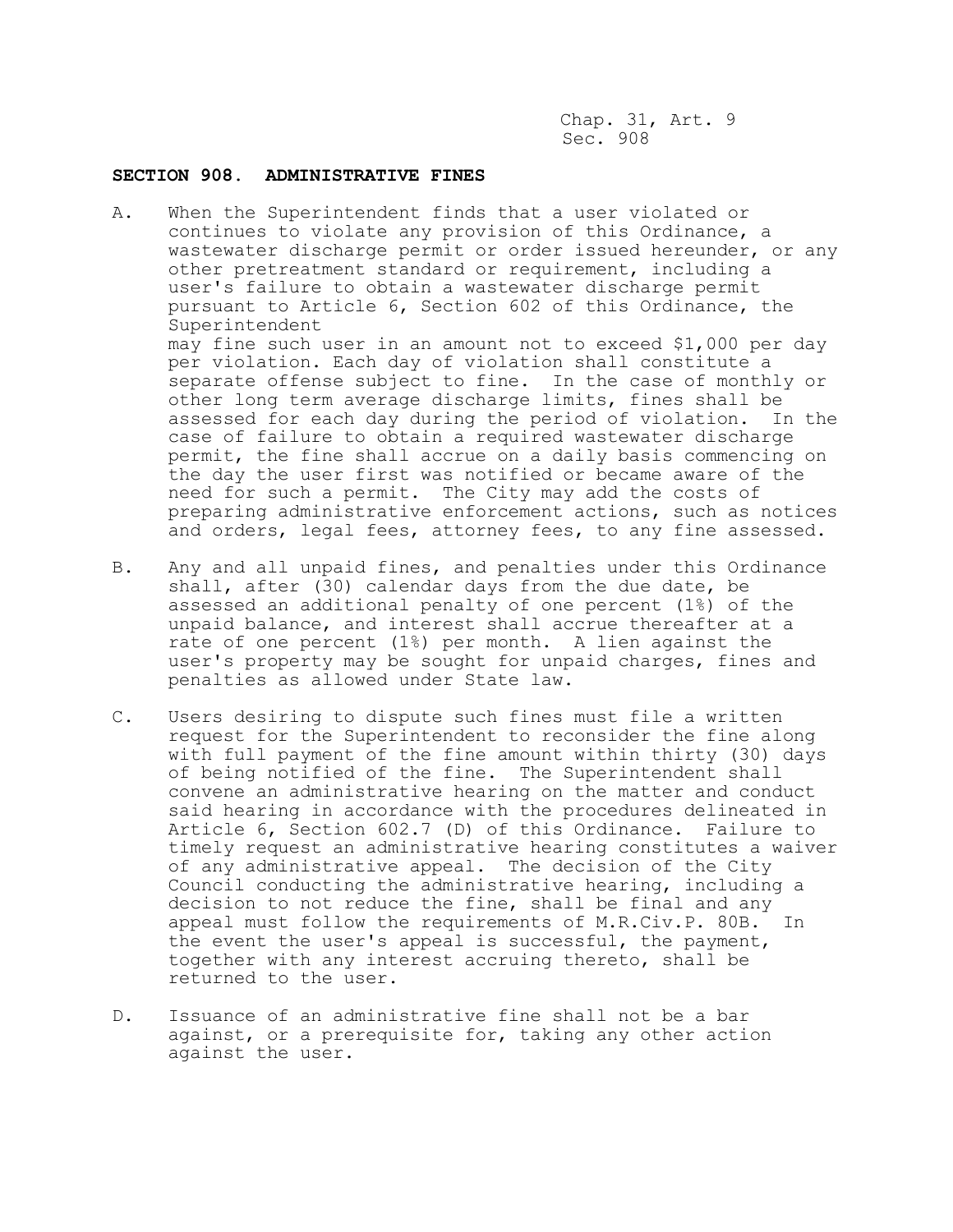Chap. 31, Art. 9 Sec. 909 - 910

### **SECTION 909. EMERGENCY SUSPENSIONS**

The Superintendent may immediately suspend a user's discharge either with or without written or verbal notice to the user whenever such suspension is necessary to stop an actual or threatened discharge which reasonably appears to present or cause an imminent or substantial endangerment to the health or welfare of the public.

The Superintendent may also immediately suspend a user's discharge, either with or without written or verbal notice, that threatens to interfere with the operation of the POTW, or which presents or may present an endangerment to the environment.

- A. Any user notified of a suspension of its discharge shall immediately stop or eliminate its discharge to the POTW. In the event of a user's failure to immediately comply voluntarily with the suspension order, the Superintendent shall take such steps as deemed necessary, including immediate severance of the connection to the POTW, to prevent or minimize damage to the POTW, its receiving waters or endangerment to any persons. The Superintendent shall allow the user to recommence its discharge when the user has demonstrated to the satisfaction of the Superintendent that the period of endangerment has passed, unless the termination proceedings in Article 9, Section 910 of this Ordinance are initiated against the user.
- B. A user that is responsible, in whole or in part, for any discharge presenting imminent endangerment shall submit a detailed written statement to the Superintendent describing the causes of the harmful contribution and the measures taken to prevent any future occurrence. Said report must be submitted at least seven (7) days prior to the date of any show cause or termination hearing held pursuant to Article 9, Sections 905 and 910 of this Ordinance.

Nothing in this subsection shall be interpreted as requiring a hearing prior to any emergency suspension under this subsection.

## **SECTION 910. TERMINATION OF DISCHARGE**

In addition to the provisions in Article 6, Section 602.9 of this Ordinance, any user that violates the following conditions is subject to termination of the user's discharge to the POTW;

- A. Violation of wastewater discharge permit conditions;
- B. Failure to accurately report the wastewater constituents and characteristics of the user's discharge;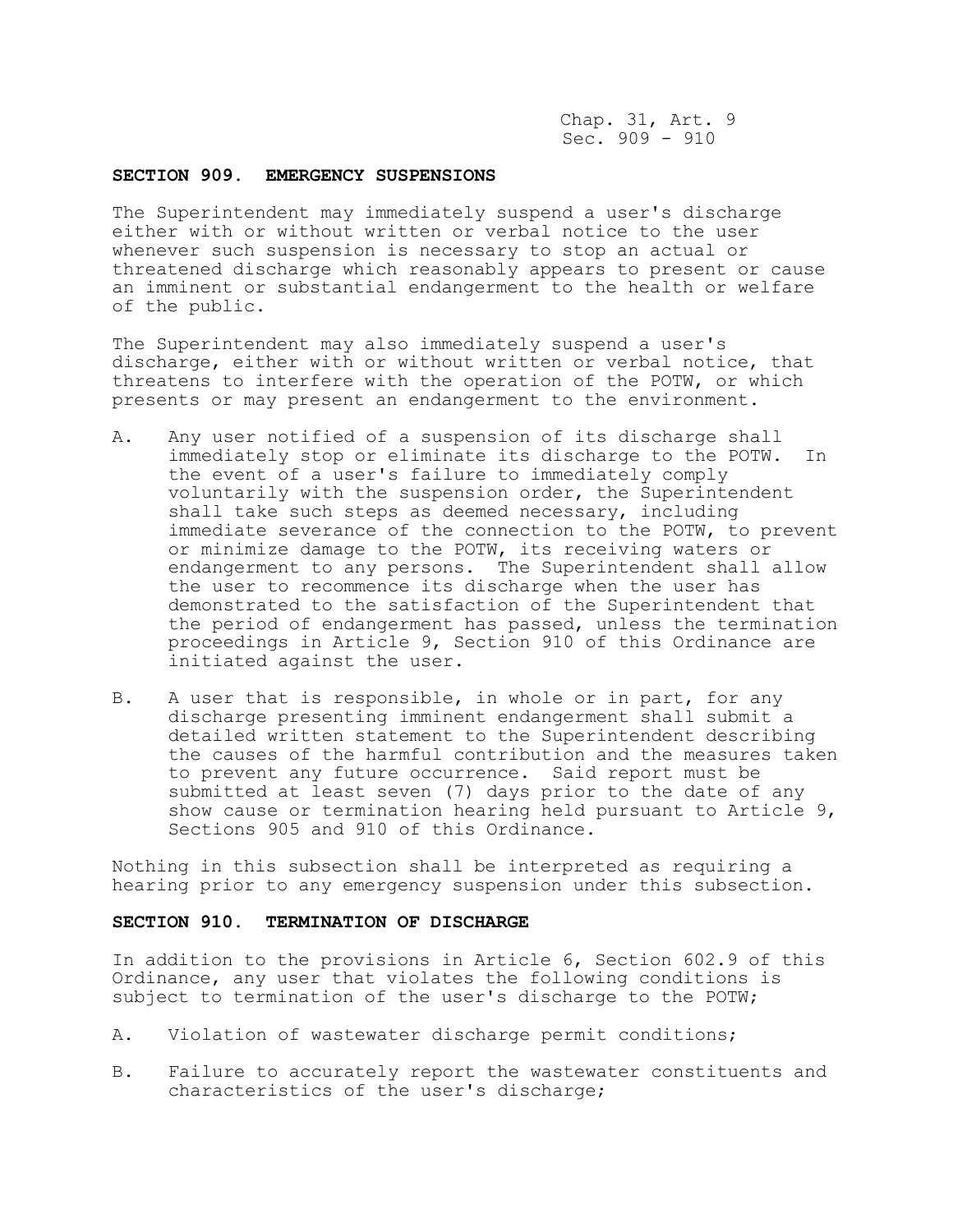Chap. 31, Art. 9 Sec. 910 – 911.2

- C. Failure to report significant changes in operations or wastewater volume, constituents and characteristics prior to discharge;
- D. Refusal of reasonable access to the user's premises for that purpose of inspection, monitoring or sampling; or
- E. Violation of the pretreatment standards in Article 5, Section 505 of this Ordinance.

Such user will be notified of the proposed termination of its discharge and be offered an opportunity to show cause pursuant to Article 9, Section 905 of this Ordinance why the proposed action should not be taken. Additionally, the user may request an administrative hearing in writing within thirty (30) days of the decision of the show cause hearing. The hearing shall be conducted in accordance with the procedures delineated in Section 908 (C) of this Ordinance. Exercise of this option by the City shall not be a bar to, or a prerequisite for, taking any other action against the user.

#### **SECTION 911. JUDICIAL ENFORCEMENT REMEDIES**

#### **SECTION 911.1 Injunctive Relief**

When the Superintendent determines that a user has violated or continues to violate any provision of this Ordinance, a wastewater discharge permit, or order issued hereunder, or any other pretreatment standard or requirement, the Superintendent may request that the City Solicitor or his designee seek appropriate injunctive relief pursuant to the laws of this State which restrains or compels the specific performance of the conditions of the wastewater discharge permit, order, or other requirements imposed by this Ordinance on activities of the user. The Superintendent may also seek such other action as is appropriate for legal and/or equitable relief, including a requirement for the user to conduct environmental remediation. The decision whether to seek injunctive relief shall not be a bar against, or a prerequisite for, taking any other action against a user.

## **SECTION 911.2 Civil Penalties and Criminal Referral**

A. Any person who violates the provisions of this Ordinance shall be subject to civil penalties pursuant to 30-A M.R.S.A. Section 4452, as well as applicable civil or criminal penalties pursuant to 38 M.R.S.A. Sections 349 and 1319-T. The penalties in those statutes shall be in addition to the specific penalties in this Ordinance.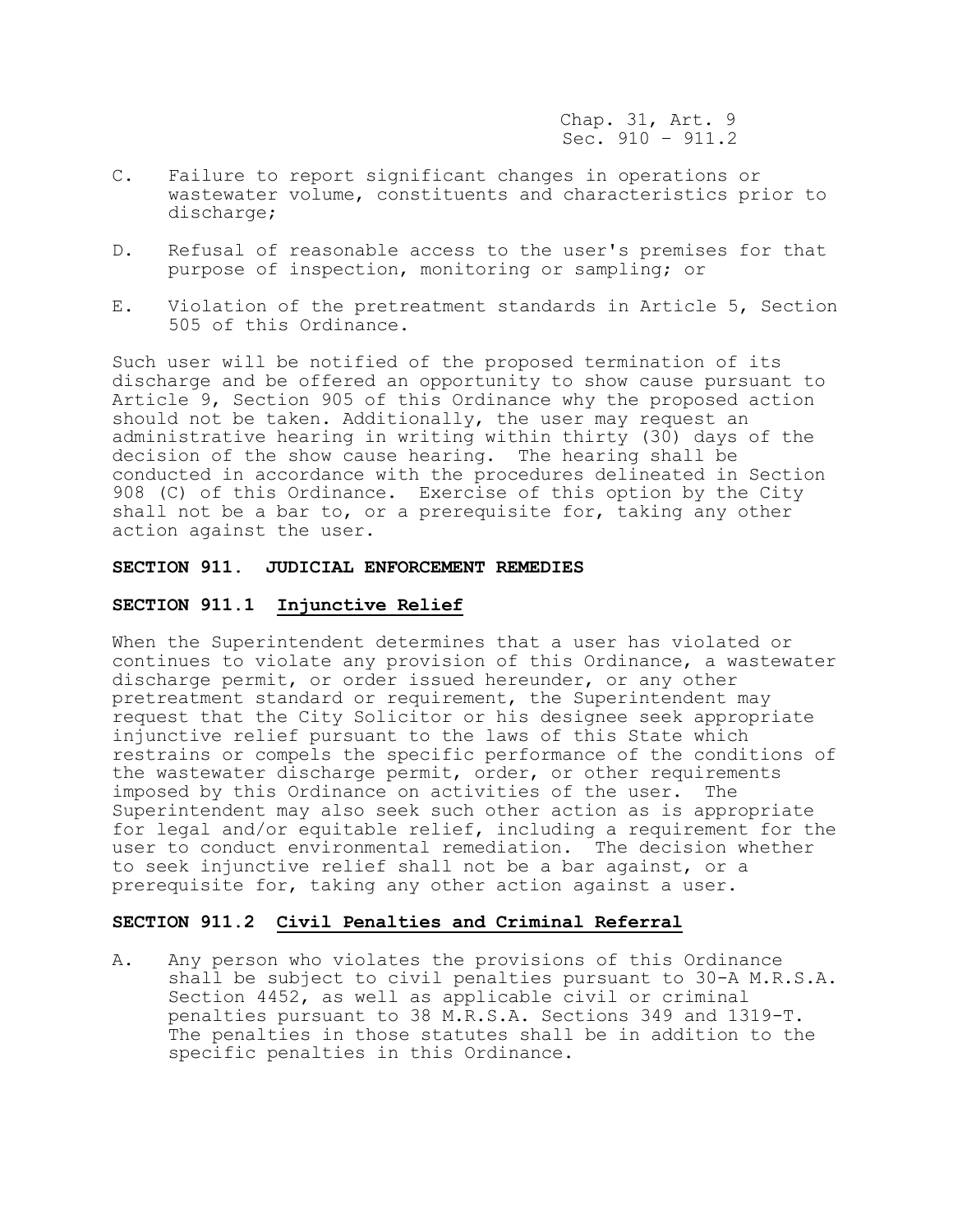Chap. 31 Art. 9 Sec.  $911.2 - 911.3$ 

- B. A user which has violated or continues to violate any provision of this Ordinance, a wastewater discharge permit, or other permit issued hereunder, or any other pretreatment standard or requirement shall be required to pay a fine of not less than \$1,000 per day per violation and not more than \$2,500 per day per violation for each and every day of a violation for a first offense. These fines shall increase to a minimum of \$2,500 per day per violation and a maximum of \$25,000 per day per violation for a second offense of the same or a similar nature occurring within two (2) years of the first offense. Each day of violation shall constitute a separate offense subject to fine. In the case of a monthly or other long-term average discharge limit, penalties shall accrue for each day during the period of the violation.
- C. Pursuant to 30-A M.R.S.A. Section 4452 and M.R.Civ.P. 80K, the City may seek reasonable attorney's fees, court costs, and other expenses associated with enforcement activities, including sampling and monitoring expenses, and the cost of any actual damages incurred by the City.
- D. In determining the amount of civil liability, the Court shall be asked to take into account all relevant circumstances, including, but not limited to, the extent of harm caused by the violation, the magnitude and duration, any economic benefit gained through the user's violation, corrective actions undertaken by the user, the compliance history of the user, and any other factor as justice requires.
- E. No person shall willfully or negligently break, damage, destroy, uncover, deface, tamper with, prevent access to any structure, appurtenance or equipment, or other part of or otherwise harm the POTW. Penalties for violations of this provision of this Ordinance shall be a minimum \$1,000 and maximum \$10,000 fine for the first offense. A second offense committed within 5 years shall be punished by a minimum \$10,000 and a maximum of \$25,000 fine. These penalties are in addition to any penalties associated with other civil or criminal provisions of state and federal law which said person may be subject to for such action.

## **SECTION 911.3**

Filing a suit for civil penalties or making a criminal referral shall not be a bar against, or a prerequisite for, taking any other action against a user.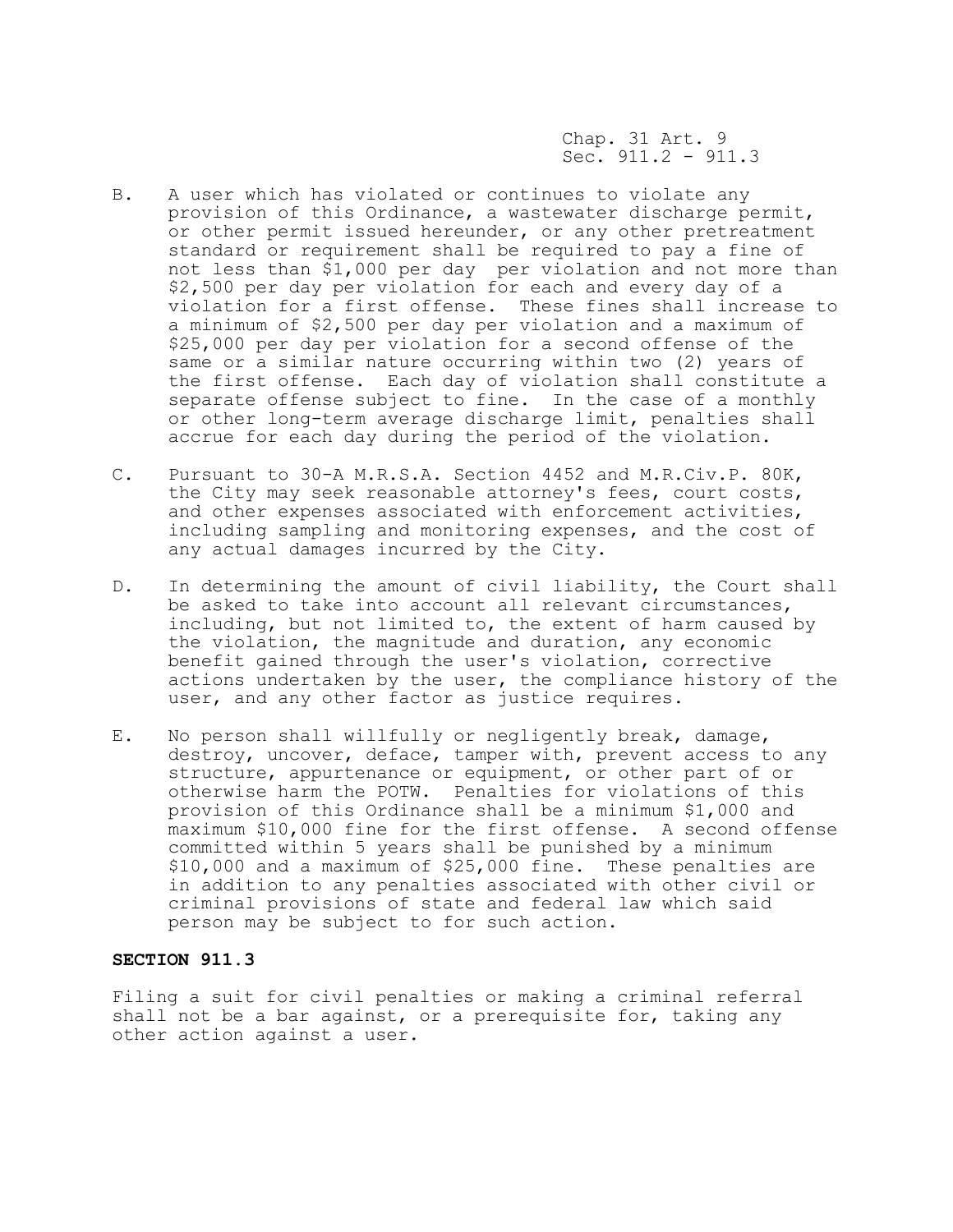Chap. 31 Art. 9 Sec. 911.4 - 912.2

## **SECTION 911.4**

The Superintendent reserves the right to make referrals for criminal prosecution pursuant to the provisions of 38 M.R.S.A. Sections 349 and 1319-T, as well as any other applicable Federal or State law. Additionally, enforcement of this Ordinance shall not preclude criminal prosecution for other violations of State or Federal law and the City will cooperate in any such prosecutions.

### **SECTION 911.5**

The provisions of Article 9, Section 900 of this Ordinance are not exclusive remedies. The City reserves the right to take any and all enforcement actions or combinations thereof against a noncompliant user.

#### **SECTION 912. SUPPLEMENTAL ENFORCEMENT ACTION**

## **SECTION 912. Performance Bonds**

The Superintendent may decline to issue or reissue a wastewater discharge permit to any user which has failed to comply with any provision of this Ordinance, a previous wastewater discharge permit or order issued hereunder, or any other pretreatment standard or requirement, unless such user first files a satisfactory bond with the City, payable to the City, in a sum not to exceed a value determined by the Superintendent to be necessary to achieve consistent compliance with this Ordinance.

## **SECTION 912.1 Liability Insurance**

The Superintendent may decline to issue or reissue a wastewater discharge permit to any user which has failed to comply with any provision of this Ordinance, a previous wastewater discharge permit or order issued hereunder, or any pretreatment standard or requirement, unless the user first submits proof that it has obtained financial assurances sufficient to restore or repair damage to the POTW caused by its discharge, which shall include naming the City as an additional insured.

## **SECTION 912.2 Water Supply Severance**

Whenever a user violates or continues to violate any provision of this Ordinance, a wastewater discharge permit or order issued hereunder, or any other pretreatment standard or requirement, the Superintendent will work with the Brewer Water Department to sever water service to the user under Water Department regulations, if applicable. Service will only recommence at the user's expense, after the user has satisfactorily demonstrated its ability to comply with this Ordinance. (#13)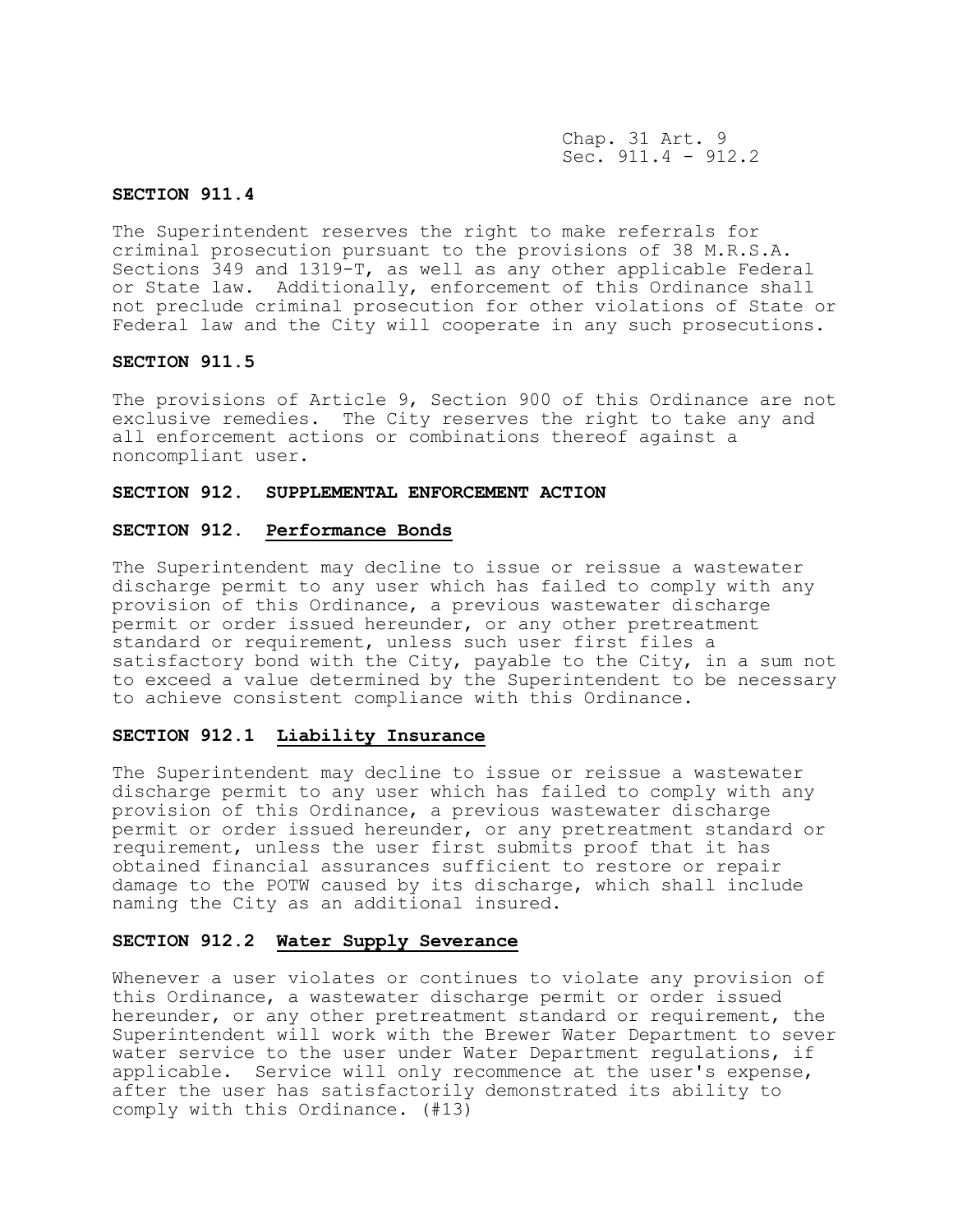Chap. 31 Art. 9 Sec. 913

## **SECTION 913. AFFIRMATIVE DEFENSES TO DISCHARGE VIOLATIONS**

# **SECTION 913. Upset**

- A. An upset shall constitute an affirmative defense to an action brought for noncompliance with categorical pretreatment standards if the requirements of paragraph B below are met.
- B. A user who wishes to establish the affirmative defense of upset shall demonstrate, through properly signed, contemporaneous operating logs, or other relevant evidence that:
	- 1. An upset occurred and the user can identify the cause(s) of the upset;
	- 2. The facility was at the time being operated in a prudent and workman-like manner and in compliance with applicable Operation & Maintenance procedures; and
	- 3. The user has submitted the following information to the Superintendent within twenty-four (24) hours of becoming aware of the upset. If this information is provided orally, a written submission must be provided within five (5) days:
		- (a) A description of the indirect discharge and cause of noncompliance;
		- (b) The period of noncompliance, including exact dates and times or, if not corrected, the anticipated time period the noncompliance is expected to continue; and
		- (c) Steps being taken and/or planned to reduce, eliminate and prevent reoccurrence of the noncompliance.
- C. In any enforcement proceeding, the user seeking to establish the occurrence of an upset shall have the burden of proof.
- D. Users will have the opportunity for a judicial determination on any claim of upset only in an enforcement action brought for noncompliance with categorical pretreatment standards.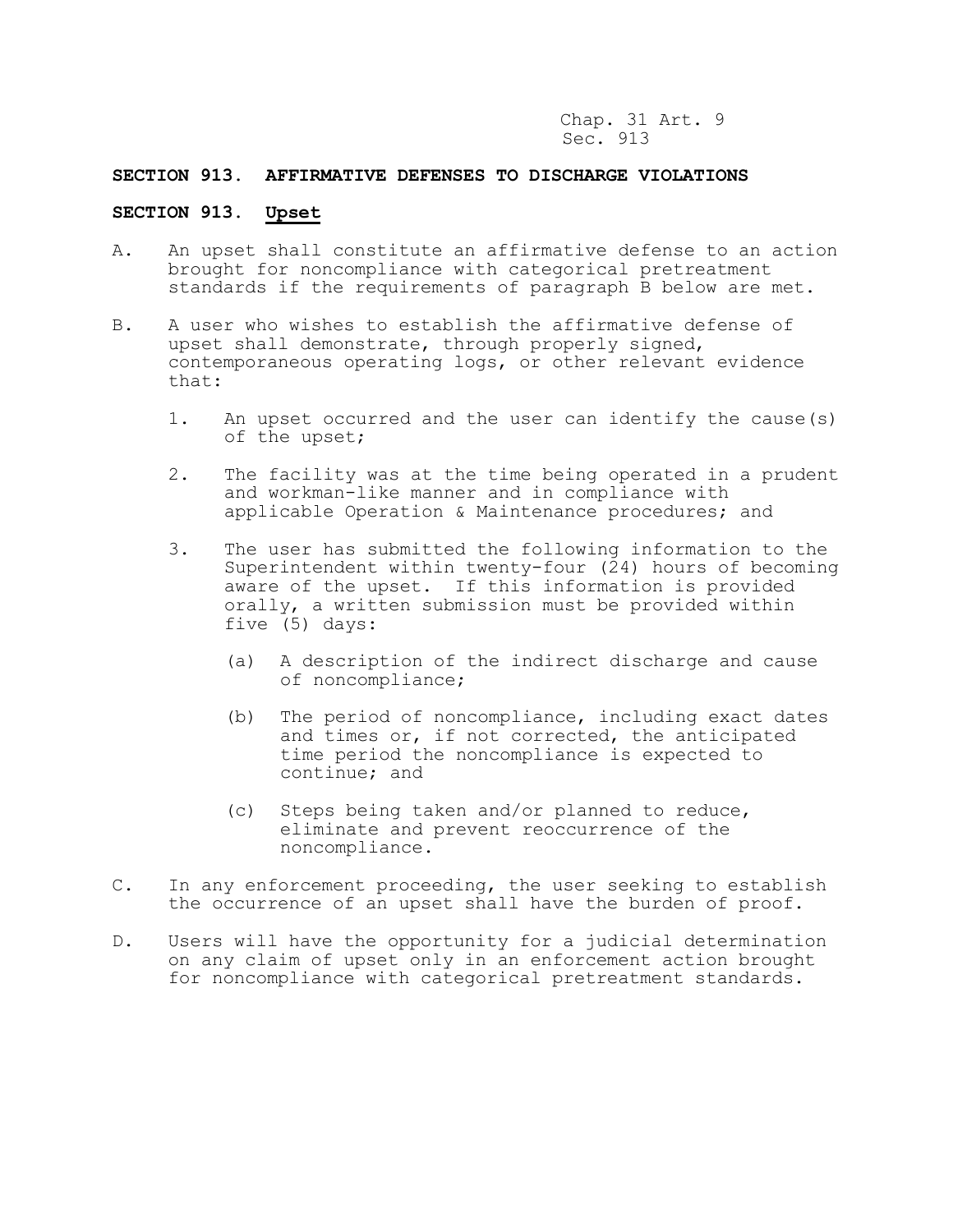Chap. 31 Art. 9 Sec. 913 - 913.2

E. Users shall control production of all discharges to the extent necessary to maintain compliance with categorical pretreatment standards upon reduction, loss, or failure of its treatment facility until the facility is restored or an alternative method of treatment is provided. This requirement applies in the situation where, among other things, the primary source of power of the treatment facility is reduced, lost, or fails.

### **SECTION 913.1 Prohibited Discharge Standards**

A user shall have an affirmative defense to an enforcement action brought against it for noncompliance with the general prohibitions in Article 5, Section 505 of this Ordinance or the specific prohibitions in Article 5, Section 506 (A) through (P) of this Ordinance if it can prove that it did not know, or have reason to know, that its discharge, alone or in conjunction with discharges from other sources, would cause pass-through or interference and that either: (a) a local limit exists for each pollutant discharged and the user was in compliance with each limit directly prior to, and during, the pass-through or interference; or (b) no local limits exists, but the discharge did not change substantially

in nature or constituents from the user's prior discharge when the City was regularly in compliance with its NPDES permit, and in the case of interference, was in compliance with applicable sludge use or disposal requirements.

### **SECTION 913.2 Bypass**

- A. For the purposes of this Ordinance:
	- (1) "Bypass" means the intentional diversion of wastestreams from any portion of a user's treatment facility.
	- (2) "Severe property damage" means any substantial physical damage to property, damage to the treatment facilities which causes them to become inoperable, or substantial and permanent loss of natural resources which can reasonably be expected to occur in the absence of a bypass. Severe property damage does not mean economic loss caused by delays in production.
- B. A user may allow any bypass to occur which does not cause pretreatment standards or requirements to be violated, but only if it also is for essential maintenance to assure efficient operation. These bypasses are not subject to the provision of paragraphs (C) and (D) of this subsection.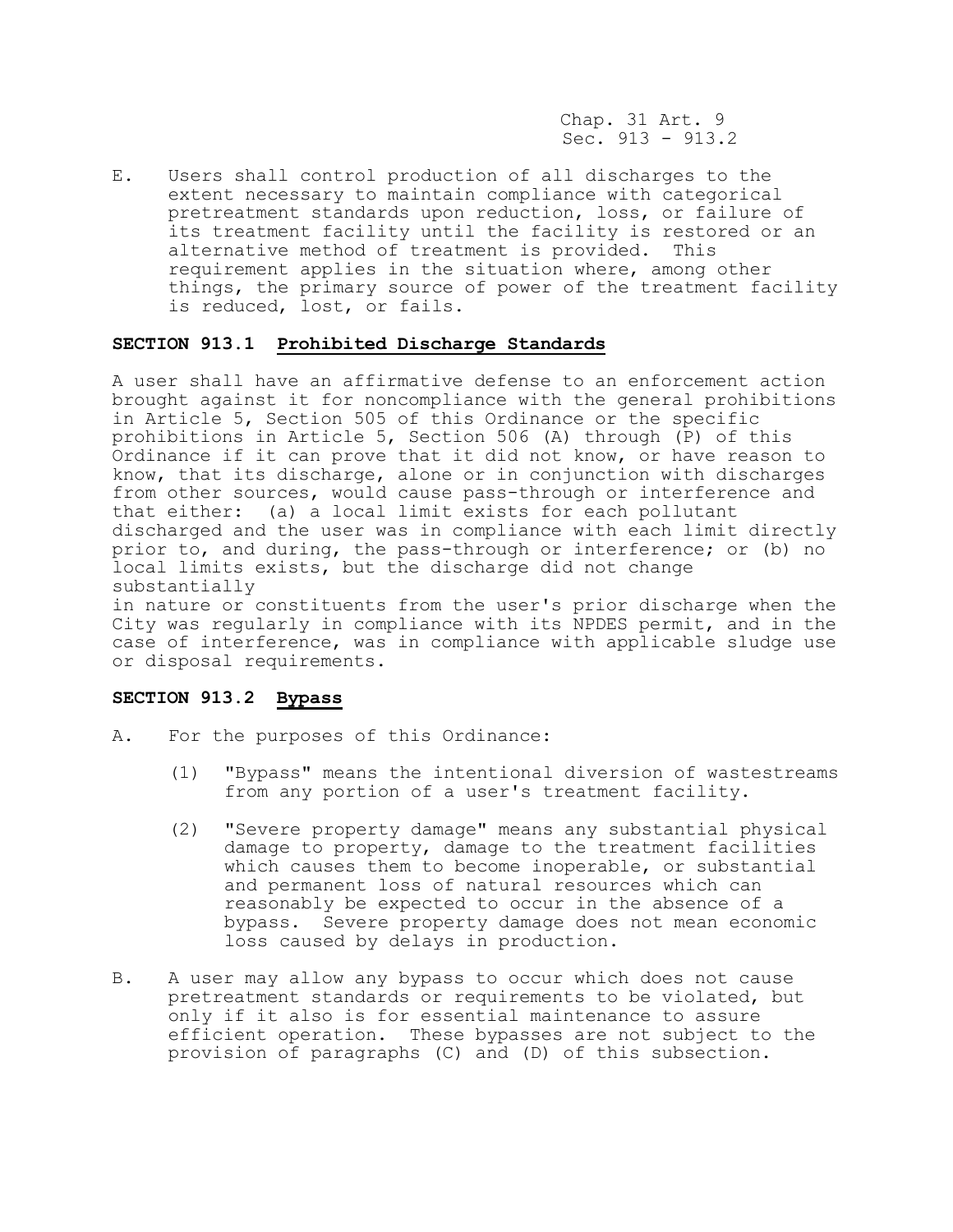Chap. 31 Art. 9 Sec. 913 - 913.2

- C. (1) If a user knows in advance of the need for a bypass, it shall submit prior notice to the Superintendent at least ten (10) days before the date of the bypass, if possible.
	- (2) A user shall submit oral notice to the Superintendent of an unanticipated bypass that exceeds applicable pretreatment standards within twenty-four (24) hours from the time it becomes aware of the bypass. A written submission shall also be provided within five (5) days of the time the user becomes aware of the bypass. The written submission shall contain a description of the bypass and its cause; the duration of the bypass, including exact dates and times, and if the bypass has not been corrected, the anticipated time it is expected to continue; and steps taken or planned to reduce, eliminate and prevent reoccurrence of the bypass. The Superintendent may waive the written report on a caseby-case basis if the oral report has been received within twenty-four (24) hours.
- D. (1) Bypass is prohibited, and the Superintendent may take an enforcement action against a user for a bypass, unless:
	- (a) Bypass was unavoidable to prevent loss of life, personal injury, or severe property damage;
	- (b) There were no feasible alternatives to the bypass, such as the use of auxiliary treatment facilities, retention of untreated wastes, or maintenance during normal periods of equipment downtime. This condition is not satisfied if adequate back-up equipment should have been installed in the exercise of reasonable engineering judgment to prevent a bypass which occurred during normal periods of equipment downtime or preventive maintenance; and
	- (c) The user submitted notices as required under subsection C of this subsection.
	- (2) The Superintendent may approve an anticipated bypass, after considering the adverse effects, if the Superintendent determines that it will meet the three conditions listed in subsection D (1) of this subsection.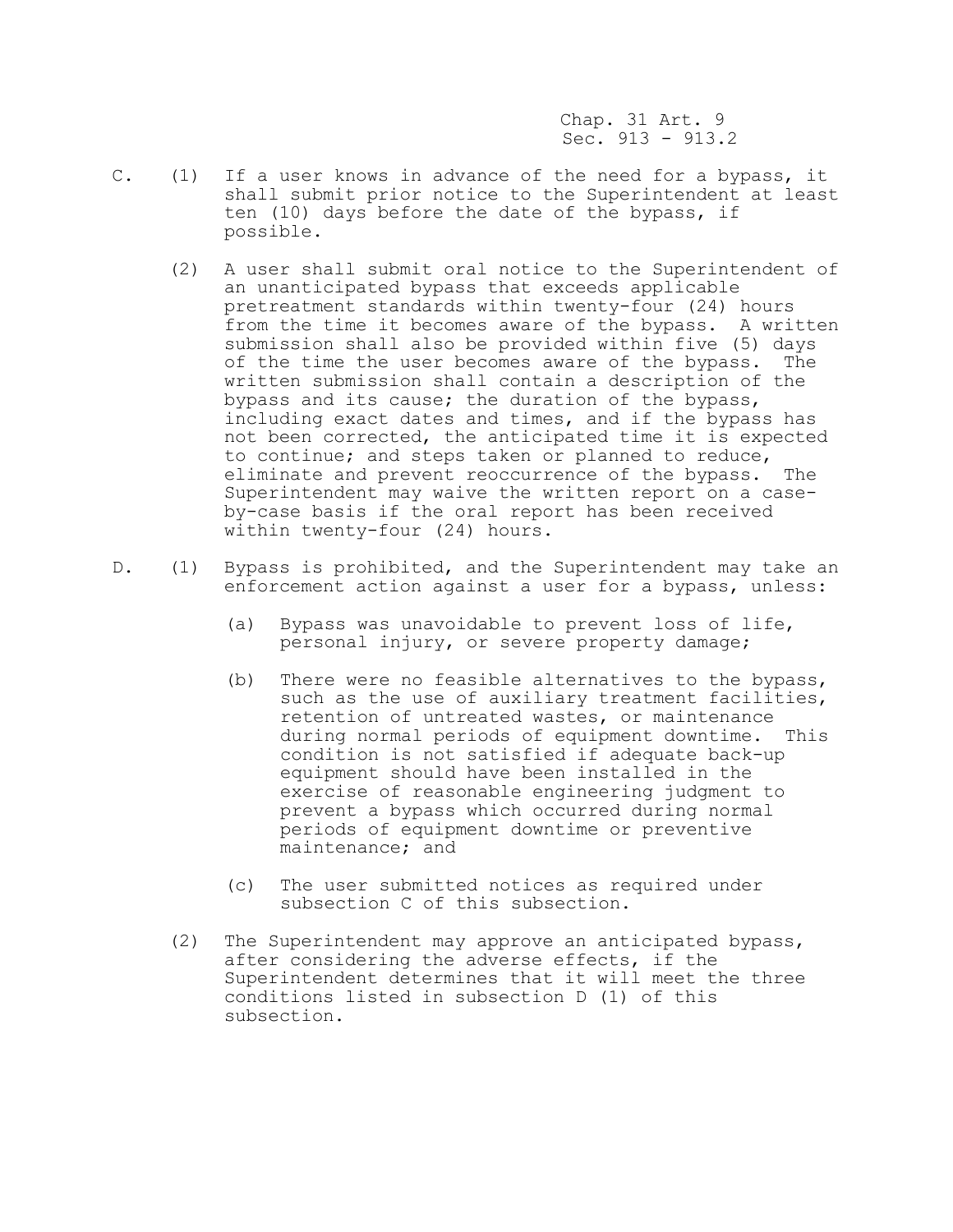Chap. 31 Art. 10 Sec. 1000

## **ARTICLE 10 - PROTECTION FROM DAMAGE**

## **SECTION 1000.**

No person shall maliciously, willfully or negligently break, damage, destroy, uncover, deface or tamper with any structure, appurtenance or equipment which is a part of the municipal wastewater works.

No person other than an authorized representative of the City shall open, close or tamper with any of the manholes or sewer pipes of the City. Any person violating this provision shall be subject to immediate arrest under charge of disorderly conduct.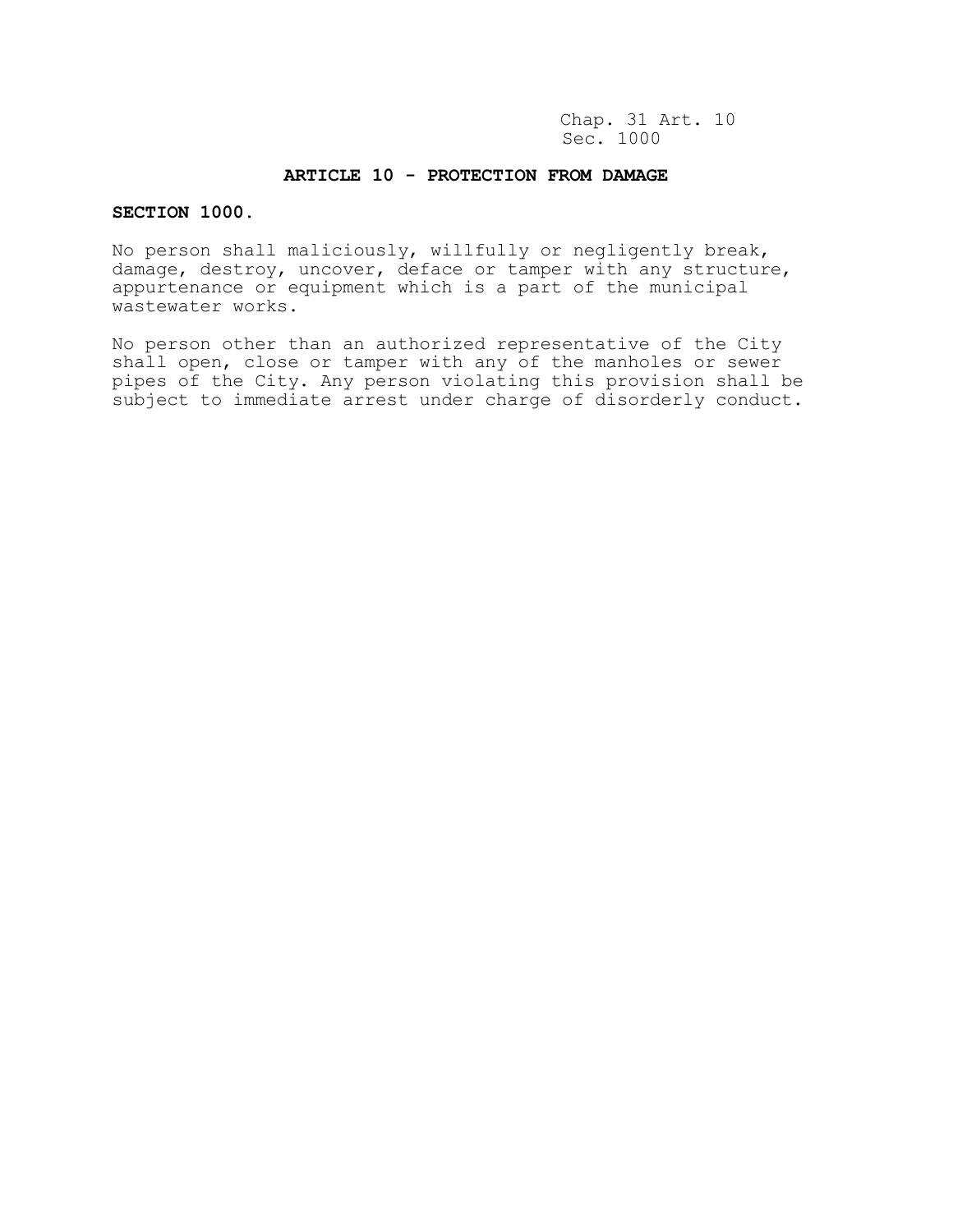Chap. 31 Art. 11 Sec. 1100

## **ARTICLE 11 - ORDINANCE IN FORCE**

# **SECTION 1100.**

This Ordinance shall be in full force and effect from and after its passage, approval, recording, and publication as provided by federal law.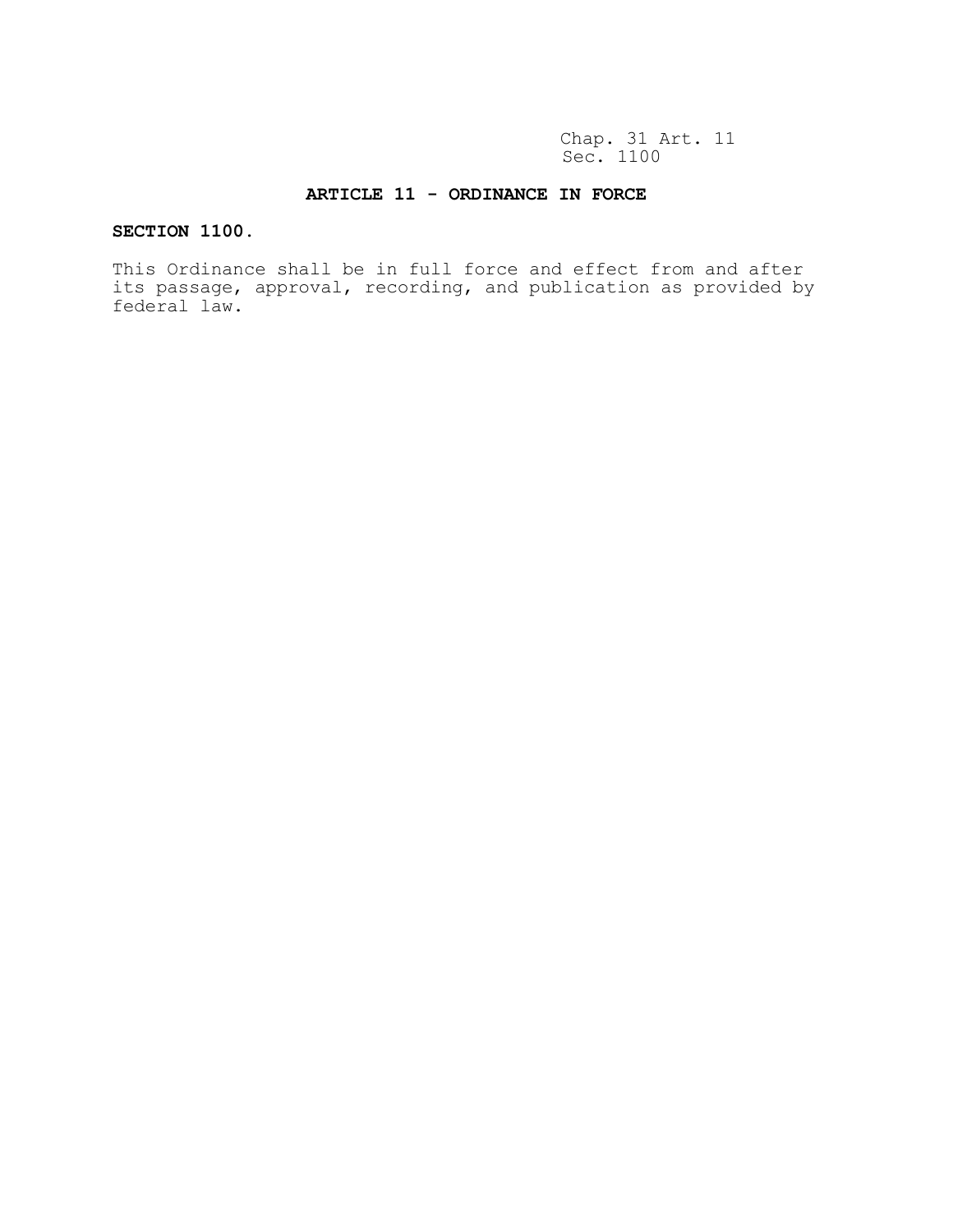Chap. 31 Art. 12 Sec. 1201 - 1202

#### **ARTICLE 12 - SCHEDULE OF SEWER RATES**

#### **SECTION 1200. METER RATES**

Rates based on water meter readings for the use of and for the services furnished, or to be furnished by the municipal sewer facility on property having water metered service, not including meters used exclusively for water not draining into sewers:

#### QUARTERLY

(#2)(#4)(#6)(#9)(#10)(#12)(#13)(#14)(#16)(#19)(#21)(#22)(#23)(#24) (#27)(#28)(#29)(#30)

Effective beginning with and retroactive, the period covered by the September, 2021 billing, the following rates shall apply:

For the first 1,000 cu. ft. per quarter: \$96.70 minimum charge for Residential customers classified in the billing system as User Type 9.

For the first 1200 cu. ft. per quarter: \$116.04 minimum charge for all other users not otherwise classified as a Residential customer.

Effective beginning with the period covered by the September, 2021 billing, the following rates shall apply:

For all in excess of 1,000 cu. ft. per quarter: \$9.67 per 100 cu. ft.

## MONTHLY

Since only major users are billed monthly, the quarterly billing rates will apply. Rates for properties not services by public water but which discharge wastes into the public sewers shall be at the minimum established above. Each dwelling unit shall be billed at the minimum established above.

Not withstanding any of the foregoing, the City shall have the right to enter upon the property of any party which is connected will be connected to the public sewer to install, at the City's expense, water meters, to repair and replace said meters and to read the meter so installed, when the City deems necessary. A water meter shall be installed by the City when a new water source is established and/or installed in a new or existing structure connected to the public sewer, or, a property with uses the public sewer and has a private water source is sold and/or the name to whom the sewer bill is to be sent is changed on the City records.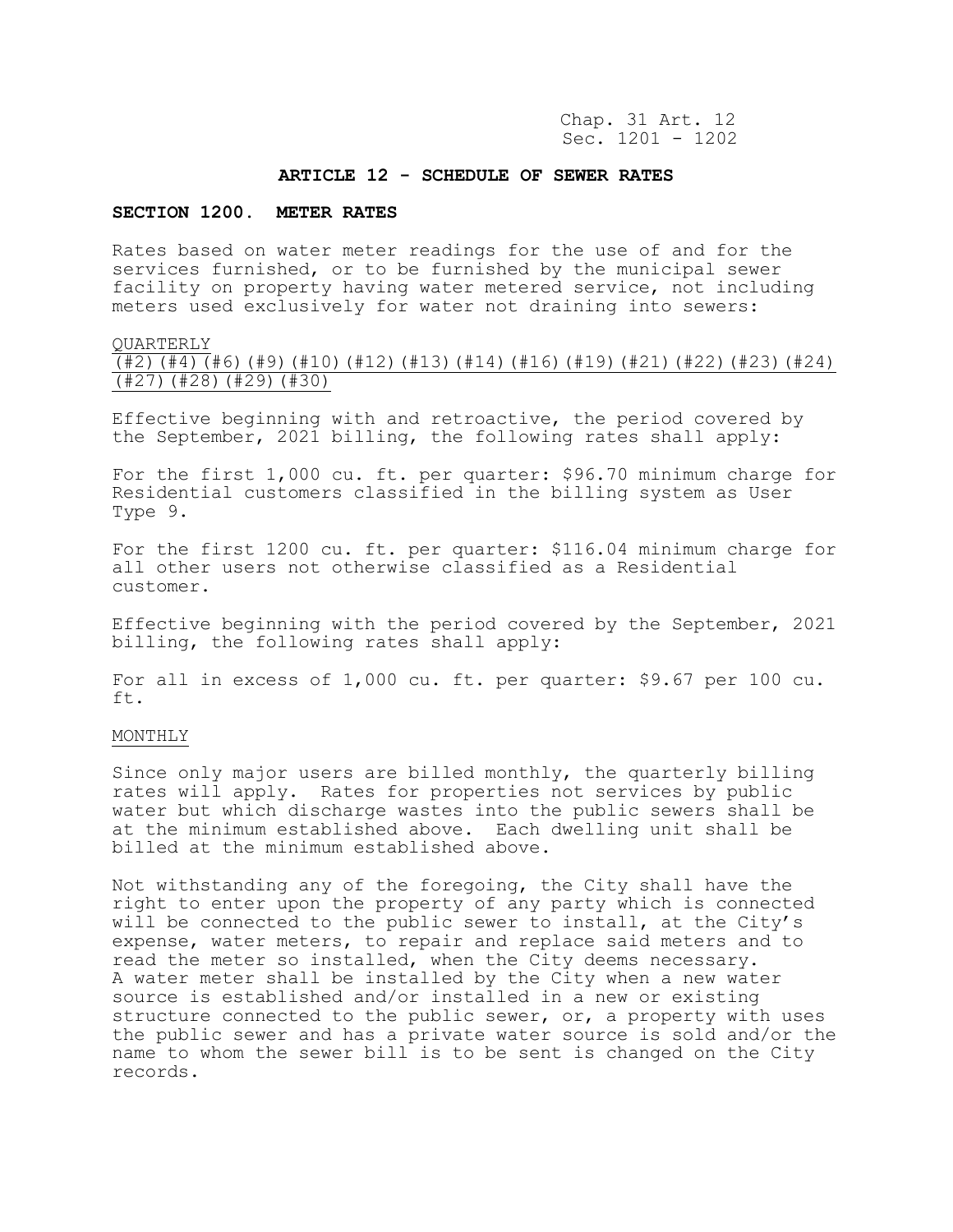Chap. 31 Art.12 Sec. 1200 - 1203

The revenue derived from the above sewer fees shall be used to defray all of the costs associated with the operation for the City's Water Pollution Control Facility and the public facilities connected therewith.

### **SECTION 1201. FLAT FIXTURE RATES**

Rates for property discharging wastes indirectly into the sewers where the City finds that it is not practical to attempt to measure such wastes by meter standard, shall be fixed by measurement in such manner and by such method as the City may find practicable in the light of the conditions and attendant circumstances of the case in order to determine the sewer service rate according to the corresponding rates per metered one hundred cubic feet provided in Rate Sheet No. 1.

#### **SECTION 1202. RATE FOR AUXILIARY METERS**

No sewer rate shall be charged with respect to water metered by a meter installed and maintained without expense to the City and metering water not draining into sewers.

#### **SECTION 1203. SURCHARGE**

When a customer discharges a waste, which because of its characteristics, requires treatment which is more costly than that required by "normal" strength wastes, then that customer shall bear the extra cost in the form of a surcharge. The relevant parameters for surcharge determination are biochemical oxygen demand (BOD) and suspended solids (SS). Customers who discharge a wastewater whose characteristics exceed approximately 250 milligrams per liter (mg/L) BOD and 300 mg/L SS, respectively, shall be subject to a surcharge on the excess BOD and SS. To calculate the surcharge, the following formulae shall be used:

Surcharge for BOD =  $(C1 - 250) * Q * 8.34 * S1$ 

Where C1 = the concentration of BOD in milligrams per liter.

- Q = the total volume of wastewater contributed during the billing period, in millions of gallons.
- S1 = the surcharge for each pound of BOD in dollars.

Surcharge for SS =  $(C2 - 300) * 0 * 8.34 * S2$ 

Where C2 = the concentration of SS in milligrams per liter. Q = the total volume of wastewater contributed during the billing period, in millions of gallons.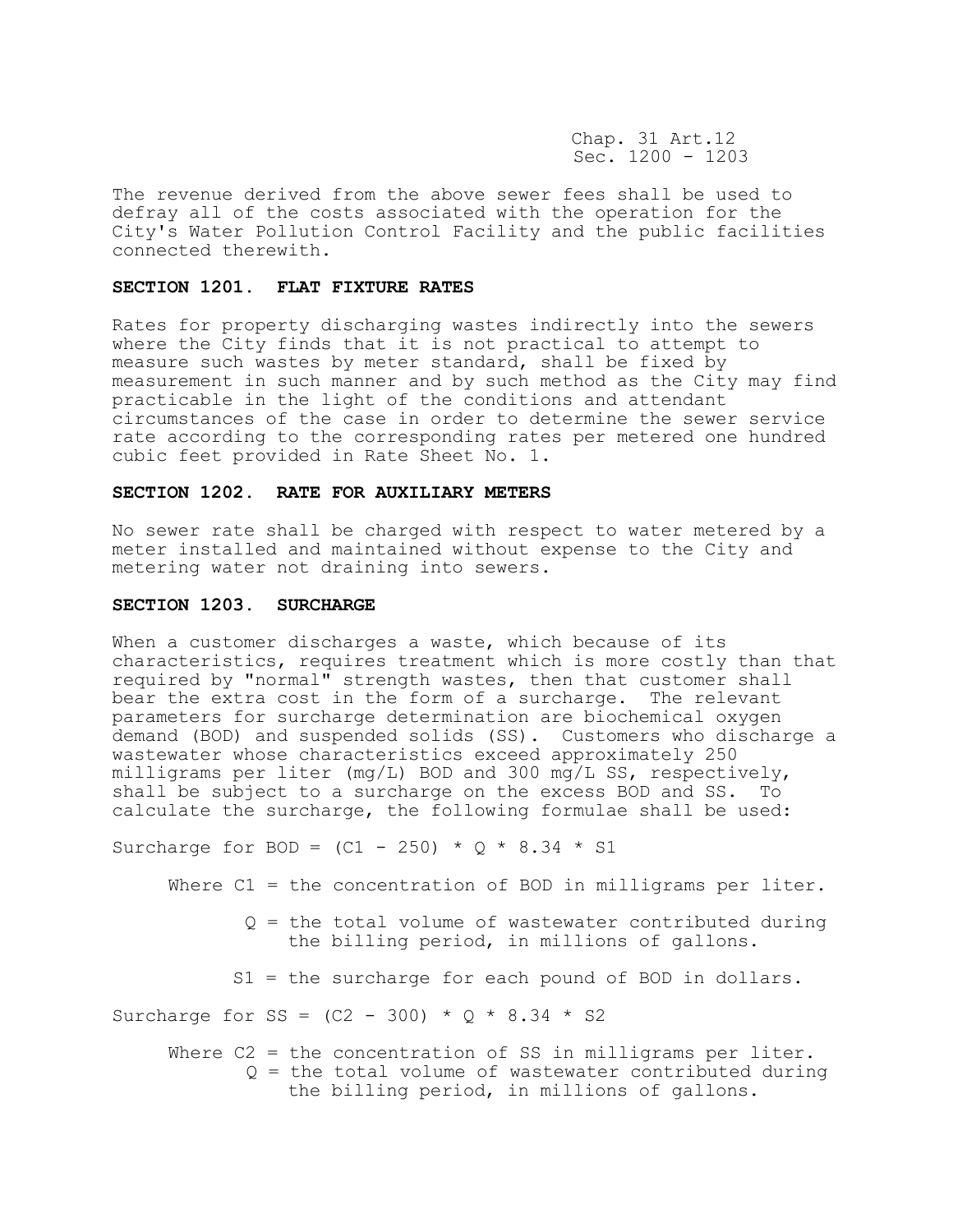$S2 =$  the surcharge for each pound of SS, in dollars.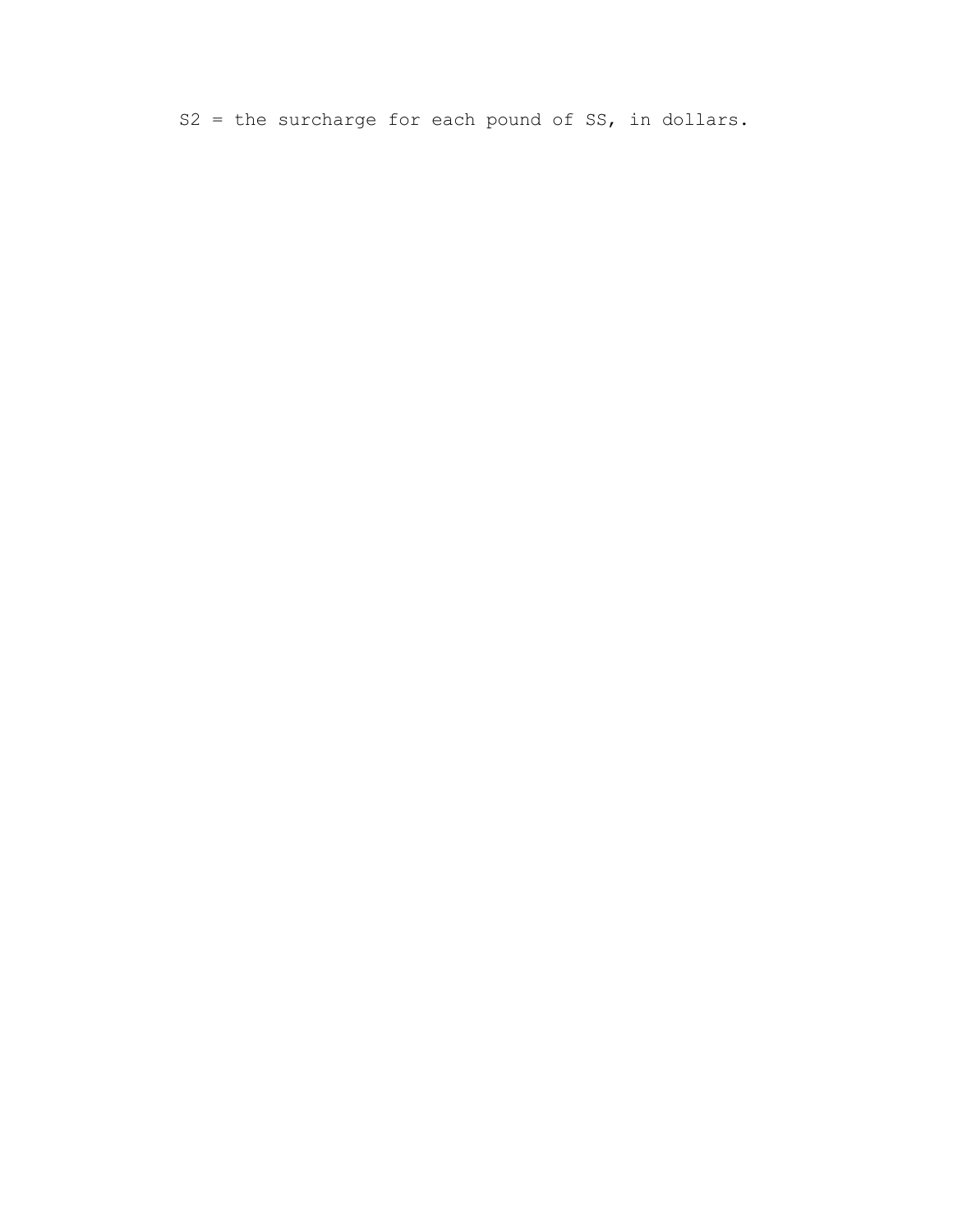Chap. 31 Art. 12 Sec. 1203 - 1207

#### QUARTERLY SEWERAGE SYSTEM SURCHARGE

| Surcharge | \$0.0091/lb. BOD |  |
|-----------|------------------|--|
|           | $$0.0062/1b.$ SS |  |

The City may conduct sampling programs periodically to analyze the wastewater characteristics of large volume users of the sewerage system and to determine if a surcharge is indicated. The City reserves the right not to surcharge industries whose surcharge revenue would not cover the cost of an adequate waste monitoring program.

#### **SECTION 1204. DEPOSIT**

The City may require the owner, tenant or occupant of land who is obligated to pay rates, fees or charges for the use of or for the services furnished, or to be furnished, by the sewer system, to make a reasonable deposit with the municipality in advance to insure the payment of such rates, fees, thereof, if and when delinquent.

#### **SECTION 1205. ABILITY TO SERVE CHARGE**

In instances where City sewer service exists within a public way abutting property served by private septic tank or cesspool and where connection of said septic tank or cesspool into the City sewer is possible, the owner of said property shall pay an "Ability to Serve" charge in the amount of five dollars (\$5.00) per quarter until such time as they connect with the public sewer.

#### **SECTION 1206. RATE PAYMENT**

All rates are due from the owner of the premises and such owner shall be held responsible. The City may, if requested by the owner and occupant, send the bill to the occupant. To secure payment of rates, fees and charges for the use of sewers furnished, or to be furnished, procedures established by Title 30- A M.R.S.A. § 3406 (1996), as the same may be amended from time to time. All rates shall be due and payable in arrears at the City offices. Quarterly bills shall be due on the first day of the following quarter. Monthly bills shall be due on the first day of the following month.

Failure of the consumer to receive his bill does not relieve him or the obligation of its payment nor from the consequences of nonpayment.

### **SECTION 1207. INTEREST ON UNPAID BILLS**

There shall be charged, in addition to the rates herein established, interest which shall be established each year by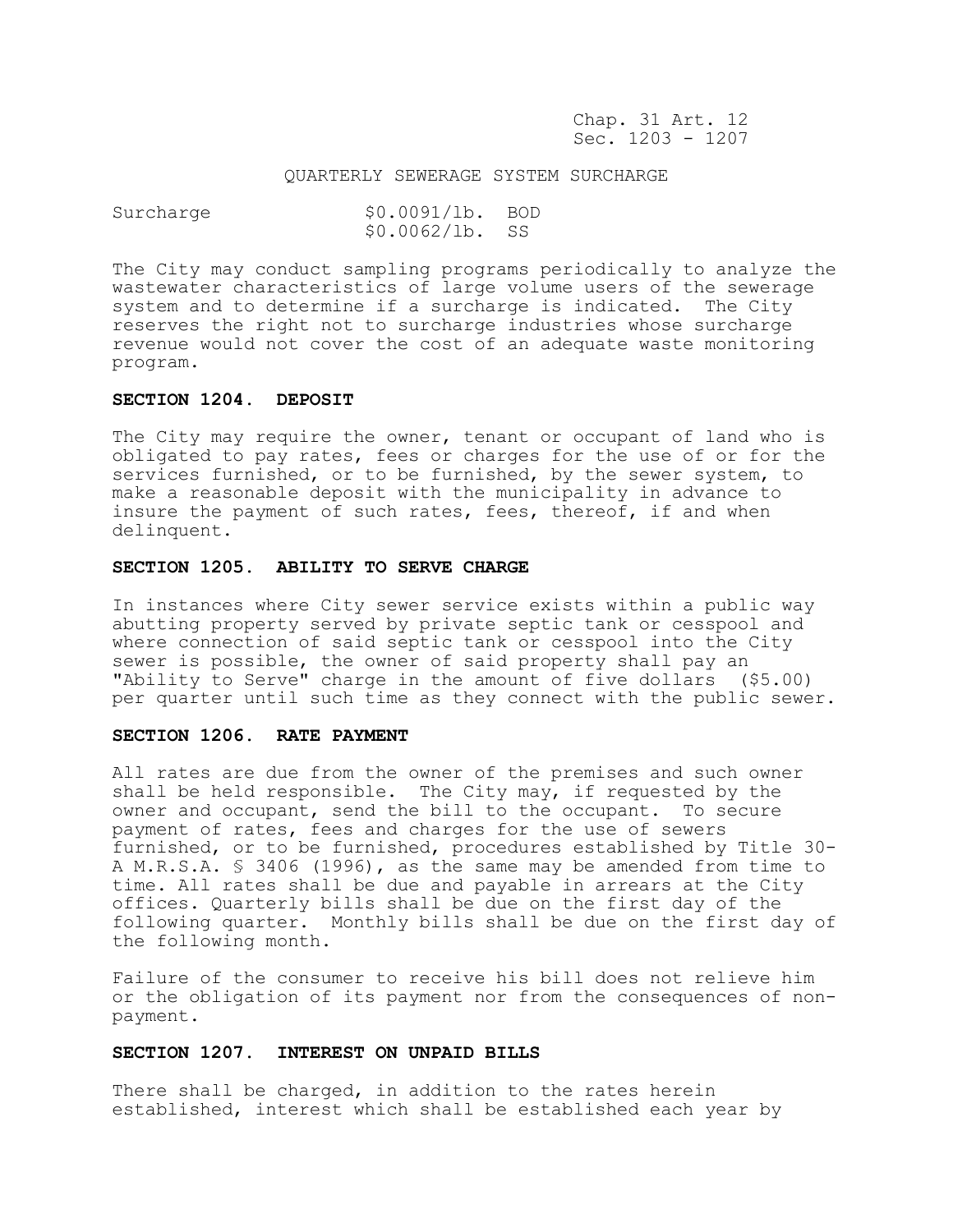Chap. 31 Art. 12 Sec. 1207 - 1208

the Brewer City Council and shall accrue from the due date of the unpaid sewer fees. (#5)

#### **SECTION 1208. ABATEMENTS(#25)**

## **Effective January 1, 2015, the following abatement policy shall apply:**

A. Outside use of water – residential submeter program

Residential customers shall not be granted abatements for water used for watering lawns or gardens, filling swimming pools or other outside water uses without first installing, at the customer's expense, a secondary water submeter. The submeter shall measure only the volume of water used for outside water uses and/or for purposes of filling indoor swimming pools. To receive credit, befroe using, the submeter must be inspected and registered by the City of Brewer Water Department. Customers are required to report the submeter reading to the Water Department on or before October 1 each year to receive credit. Residential submeter program rules and requirements are available on the City's website and from the Brewer Water Department.

B. Abatement due to mechanical failure

A partial abatement for high consumption due to mechanical failure is available once in a five year period that the customer has had sewer service if certain conditions are met, including, but notlimited to, the following:

- Consumption must cause a customer's bill to be greater than 150% of the average bill in the previous four quarters.
- The excess use must have been accidental, unpreventable, or reasonably undetectable.
- Customer must have responded timely to all customer service notifications in previous four quarters.
- Customer must submit a written Abatement Application and provide documentation that the problem has been corrected (e.g. receipts, pictures, etc.)

• Water and sewer accounts may not have a past due balance. Abatement applications are available at the Brewer Water Department, the Brewer City Hall Tax Office and the City's website.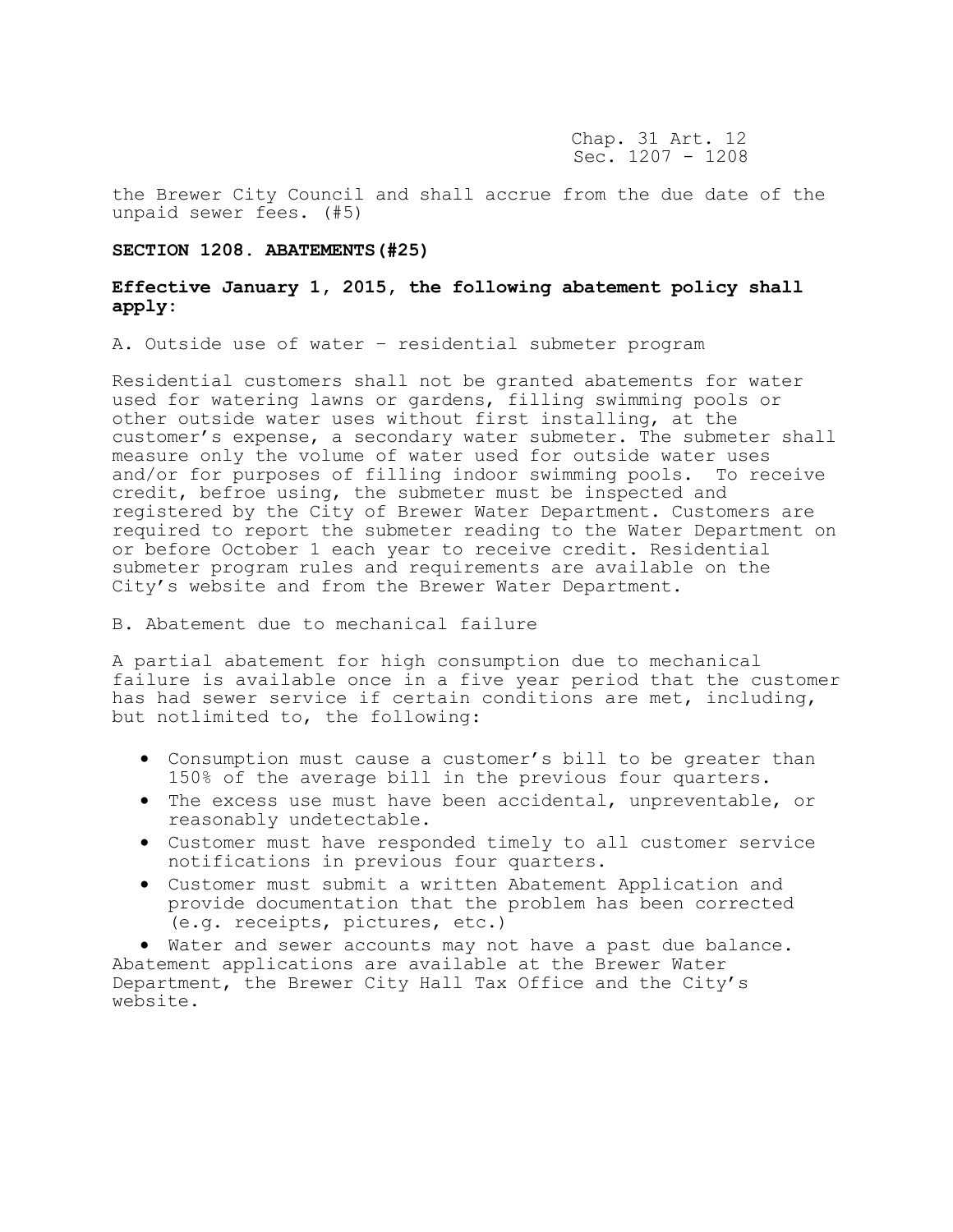Chap. 31 Art. 12 Sec. 1208 - 1209

## C. Commercial and industrial operations

Commercial, industrial and manufacturing ratepayers may not apply for an abatement of the sewer which does not reach the City's sewer system unless they meet the following requirements:

- (1) All commercial, industrial and manufacturing sewer user ratepayers must first receive written permission from the BWPCF Superintendent and the City's Pretreatment Coordinator prior to engaging in any activity that will remove water from the sewer.
- (2) If a commercial, industrial or manufacturing ratepayer has received permission to remove water from the City sewer and can document the volume with a meter reading they may apply for a sewer abatement request to the Superintendent.
- (3) The Superintendent after consultation with the City Manager and the City Pretreatment Coordinator shall make the final decision as to whether the abatement shall or shall not be granted.
- (4) No more than one (1) sewer abatement shall be given to any manufacturing, commercial or industrial business in any 12 month period.

## **SECTION 1209.**

The schedule of sewer user charges shall be subject to the approval of the Superintendent and the City Council. The schedule of charges may be changed from time to time to conform with new State and/or Federal criteria and to conform to the current costs of construction and O&M associated with the City's POTW. The current schedule of user charges, the method of measurement and collection, and all other regulations pertaining thereto shall be available for public inspection in the office of the City Clerk and the Superintendent.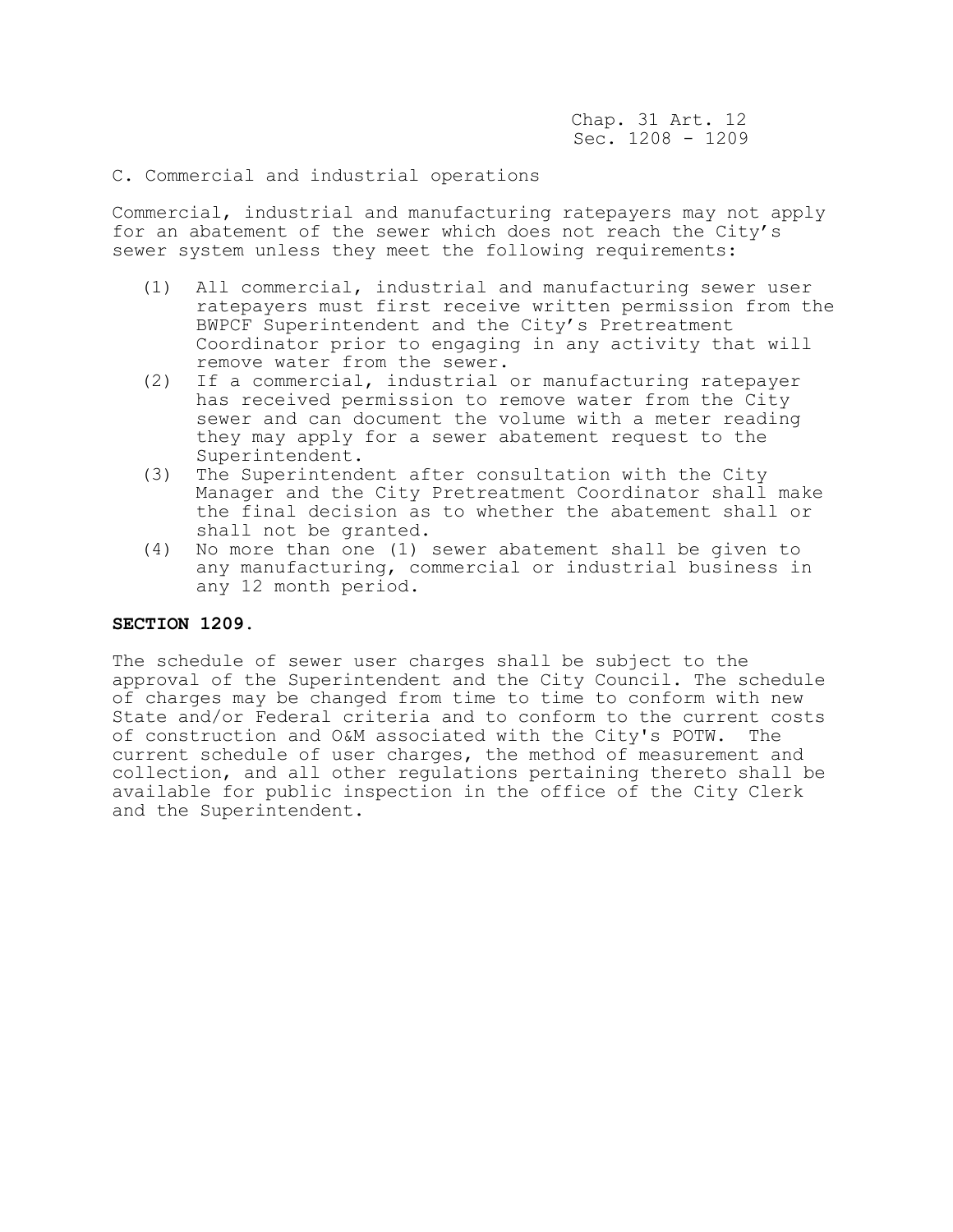Chap. 31 Art. 12 Sec. 1210

## **SECTION 1210. APPLICATION OF SEWER RATES**

The following interpretations shall apply to issuance of sewer bills:

- A. When a water meter is removed but the sewer remains connected and in use, the minimum rate shall apply.
- B. When the owner of an owner-occupied multiple-unit structure shall remove the water meter(s) from an unoccupied rental unit(s), the City shall not bill for the unoccupied unit(s) as long as at least one unit in the owner-occupied house is billed. (This recognizes the fact that the owner has a right to connect all units to one water meter and receive one sewer bill).
- C. When the owner of a vacant multiple-unit structure shall remove all water meters from a vacant multiple structure, the City shall bill as if the structure had one water meter and received one sewer bill (This recognizes the fact that the owner has a right to connect all units to one water meter and receive one sewer bill).
- D. If a single unit or multiple-unit structure is posted by the Code Enforcement Officer as unfit for human habitation, and the water meter(s) are removed from the structure, the owner may request that the City suspend any further billing for sewer services until such time as the structure is either demolished or bought up to code compliance and a certificate of occupancy is issued.
- E. When a sewer connection is made for a lot in anticipation of future construction, the owner of the lot shall be billed the same rate as the Ready-to-Serve charge. At such time as a water meter is installed and water is provided to the lot, the regular sewer charge shall then commence.
- F. When an owner or owners of a residential dwelling unit in the City of Brewer, any one of whom is sixty (60) years of age or older, disconnects water service to said residential dwelling unit and ceases to use the public sewer system for at least one hundred (100) consecutive days between October 1 and the Following May 1, said owner or owners shall upon written request, receive a rebate equal to the lowest minimum quarterly sewer bill during the same period of time, if said sewer payments are current, or a credit equal to the lowest minimum quarterly sewer bill during the same period of time if the sewer bill has not been paid.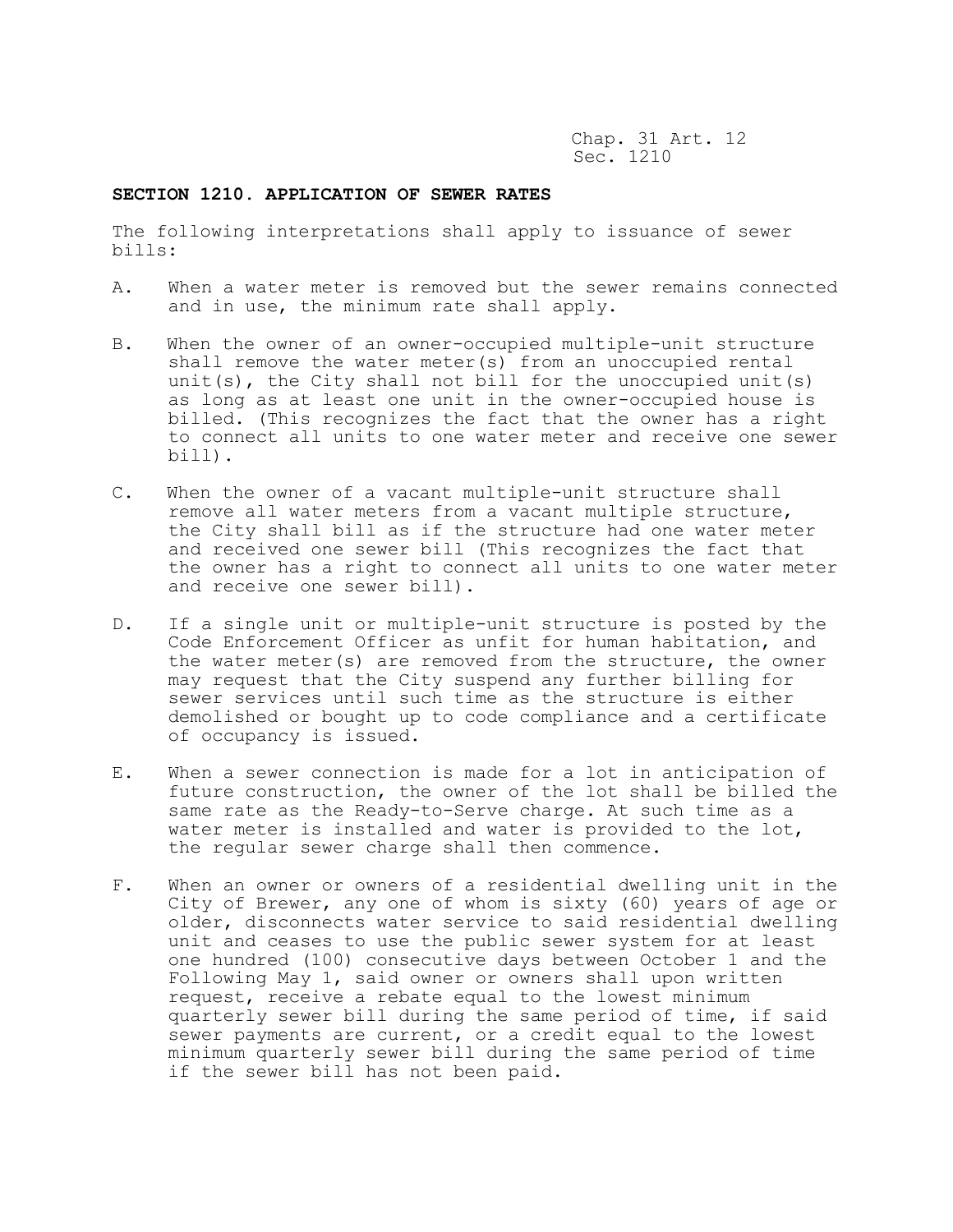Chap. 31 Art. 12 Sec. 1210 – 1211

In order for an owner or owners to avail themselves of this section, they must certify to the Finance Department of the City of Brewer on or before July 1 of each year the following information for the prior year:

- A. At least one of the owners is sixty (60) years old or older;
- B. The owners disconnected the water and did not use the public sewer for at least one hundred (100) consecutive days between October 1 and the following May 1;
- C. The owner, owners, or ant third party did not occupy the dwelling unit during the said one hundred (100) consecutive days.

## **SECTION 1211. PRETREATMENT CHARGES AND FEES**

The Superintendent may adopt reasonable fees set by a City Council Order for reimbursement of the costs of setting up and operating the City's Pretreatment Program including, but not limited to, the following:

- A. Fees, not to exceed \$200 per year pursuant to 38 M.R.S.A. Section 413, for wastewater discharge permit applications including the cost of processing such applications;
- B. Fees for monitoring, inspection and surveillance procedures including the cost of collection and analyzing a user's discharge, and reviewing monitoring reports submitted by users;
- C. Fees for reviewing and responding to accidental discharge procedures and/or construction;
- D. Fees for filing administrative appeals; and
- E. Other fees as the Superintendent may deem necessary to carry out the requirements contained herein. These fees will relate solely to the matters covered by this Ordinance.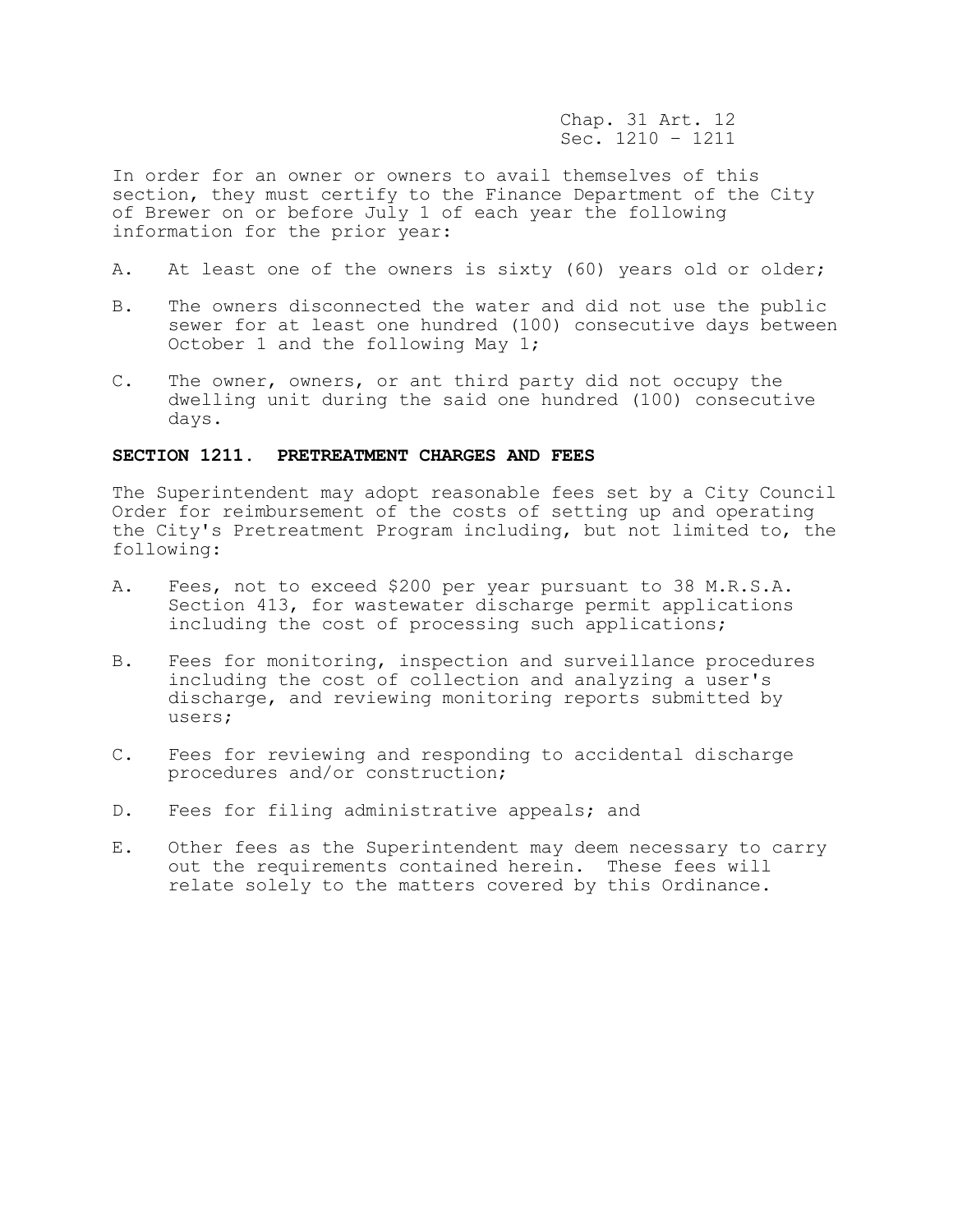Chap. 31 Art. 12 Sec. 1212- 1215

## **SECTION 1212. SURCHARGE FEES**

- A. In addition to any penalties and fines required by this Ordinance and State or Federal law, as well as regular sewer use charges, the Superintendent may impose surcharge fees on any user that discharges into the POTW and the discharge causes or constitutes the following:
	- (1) slug or slug load;
	- (2) interference;
	- (3) pass-through;
	- (4) excessive loading, including excessive loading caused by high strength conventional waste from a non-permitted user;
	- (5) violations of Article 6, Section 6 of this Ordinance; or
	- (6) any other discharge which adversely affects the POTW or increases the City's cost of treating wastewater in the City's POTW.
- B. Surcharges shall not exceed fifty percent (50%) of the normal sewer user charges unless said amount is necessary to offset the City's cost of treating the discharged material, including any costs incurred by the City for violations of the City's MEPDES permit. (#13)

## **SECTION 1213.**

All surcharge fees and pretreatment charges and fees shall be set from time to time by City Council Order and shall be kept on file for public inspection with the City Clerk and the Superintendent.

### **SECTION 1214.**

The City may establish fees for the disposal of hauled wastewater and special agreements. These fees shall be consistent with, but not necessarily the same as, regular sewer use charges. They shall be set from time to time by City Council Order and be kept on file for public inspection with the City Clerk and the Superintendent.

#### **SECTION 1215.**

Interest shall be collected upon all unpaid sewer use charges, surcharges hauled wastewater fees, and fees and charges associated with pretreatment which remain unpaid after the due date. The rate of interest shall be as set by the Council for the payment of delinquent property taxes, which rate shall not exceed the highest interest rate allowed by State law for municipal property taxes.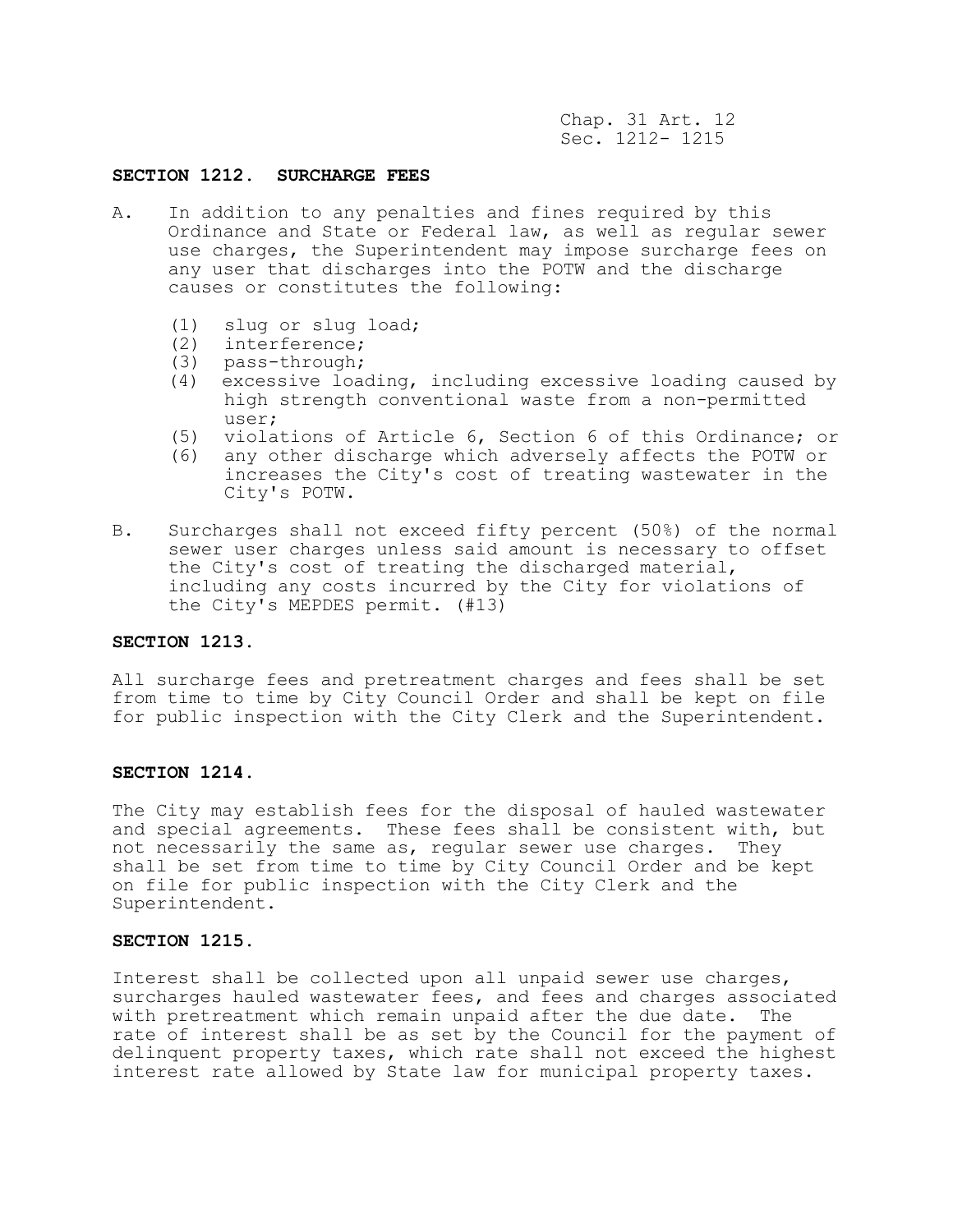Chap. 31 Art. 13 Sec. 1300 - 1302

## **ARTICLE 13 - VALIDITY & AMENDMENTS**

## **SECTION 1300.**

All other Ordinances or parts of other Ordinances in conflicts herewith, are superseded by this Ordinances.

## **SECTION 1301.**

The invalidity of any section, clause, sentence, or provision of this Ordinance by any Court of competent jurisdiction shall not affect the validity of any other part of this Ordinance which can be given effect without such invalid part or parts.

## **SECTION 1302.**

This Ordinance can be periodically amended as necessary to respond to changes in City, State and Federal regulations